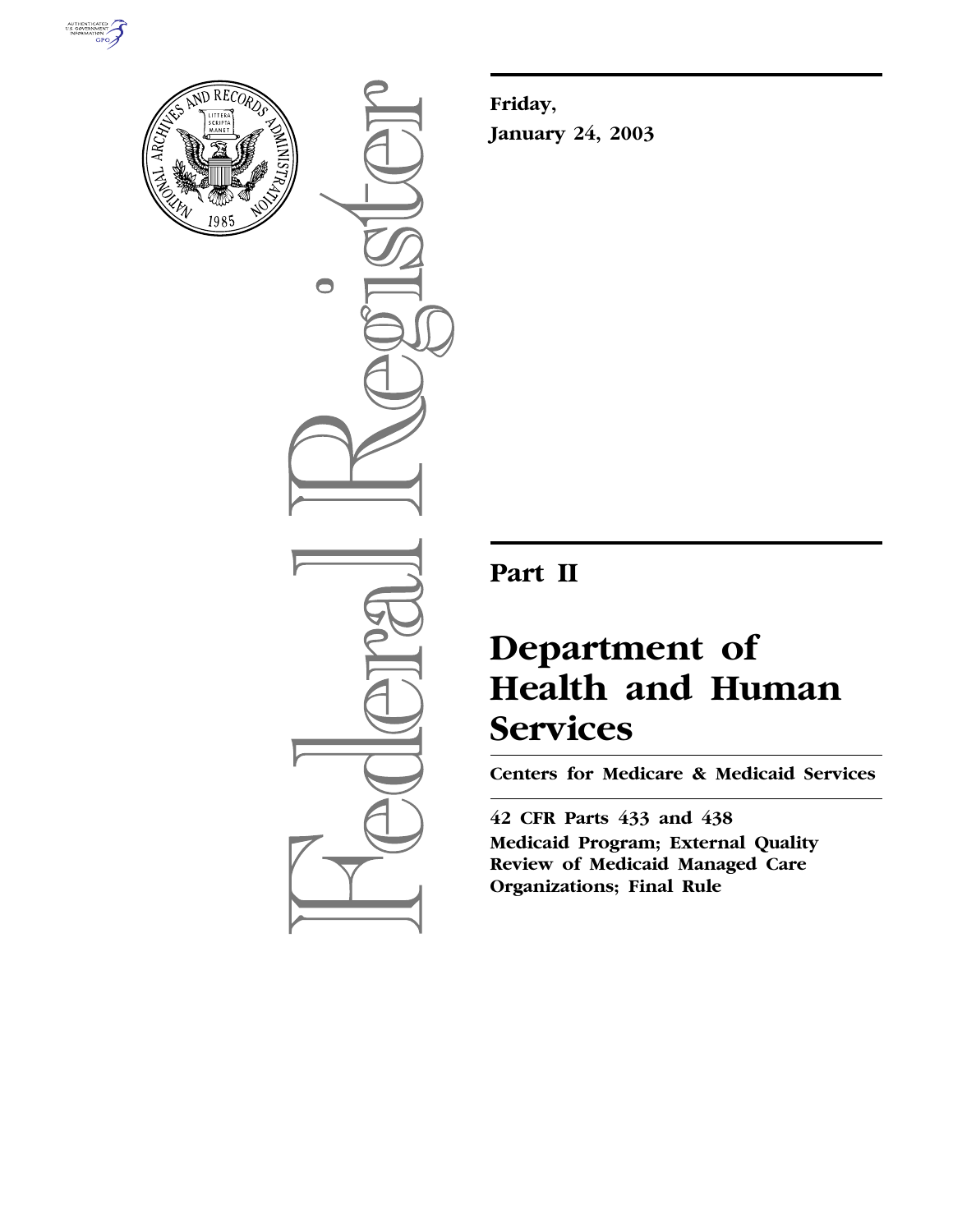**Centers for Medicare & Medicaid Services** 

#### **42 CFR Parts 433 and 438**

**[CMS–2015–F]** 

**RIN 0938–AJ06** 

#### **Medicaid Program; External Quality Review of Medicaid Managed Care Organizations**

**AGENCY:** Centers for Medicare & Medicaid Services (CMS), HHS. **ACTION:** Final rule.

**SUMMARY:** This final rule establishes requirements and procedures for external quality review (EQR) of Medicaid managed care organizations (MCOs) and prepaid inpatient health plans (PIHPs). It defines who qualifies to conduct EQR and what activities can be conducted as part of EQR. In addition, under certain circumstances, this rule allows State agencies to (1) use findings from particular Medicare or private accreditation review activities to avoid duplicating review activities, or (2) exempt certain Medicare MCOs and PIHPs from all EQR requirements. Also, this rule allows the payment of enhanced Federal financial participation (FFP) at the 75 percent rate for the administrative costs of EQRs or EQR activities that are conducted by approved entities.

**EFFECTIVE DATE:** These regulations are effective on March 25, 2003. Provisions that must be implemented through contracts with MCOs, PIHPs, and external quality review organizations (EQROs) are effective with contracts entered into or revised on or after 60 days following the publication date. States have up until March 25, 2004 to bring contracts into compliance with the final rule provisions.

**FOR FURTHER INFORMATION CONTACT:** Kristin Fan, (410) 786–4581.

**SUPPLEMENTARY INFORMATION:** To order copies of the **Federal Register** containing this document, send your request to: New Orders, Superintendent of Documents, P.O. Box 371954, Pittsburgh, PA 15250–7954. Specify the date of the issue requested and enclose a check or money order payable to the Superintendent of Documents, or enclose your Visa or Master Card number and expiration date. Credit card orders can also be placed by calling the order desk at (202) 512–1800 or by faxing to (202) 512–2250. The cost for each copy is \$10. As an alternative, you can view and photocopy the **Federal** 

**Register** document at most libraries designated as Federal Depository Libraries and at many other public and academic libraries throughout the country that receive the **Federal Register**.

This **Federal Register** document is also available from the **Federal Register** online database through GPO access, a service of the U.S. Government Printing Office. The Website address is *http:// www.access.gpo.gov/nara/index.html.*

#### **I. Background**

### *A. The Balanced Budget Act of 1997*

The Balanced Budget Act of 1997 (BBA) added to the Social Security Act (the Act) a new section 1932 that pertains to Medicaid managed care. Most of the provisions of section 1932 of the Act will be implemented in accordance with the Medicaid managed care final rule that was published in the **Federal Register** on June 14, 2002 (67 FR 40988).

Section 1932(c) of the Act, added by section 4705 of the BBA, describes how quality measurement and performance improvement methods should be applied to Medicaid managed care programs through two specific approaches:

• All State agencies must develop and implement a quality assessment and improvement strategy that includes—(1) Standards for access to care; (2) examination of other aspects of care and services related to improving quality; and (3) monitoring procedures for regular and periodic review of the strategy. (This requirement was addressed in the Medicaid managed care final rule published June 14, 2002.)

• State agencies that contract with Medicaid managed care organizations (MCOs) must provide for an annual external, independent review of the quality outcomes, timeliness of, and access to the services included in the contract between the State agency and the MCO. (This requirement is addressed in this rule.)

Section 1932(c) of the Act also requires the Secretary—

In consultation with the States, to establish a method for identifying entities qualified to conduct external quality review (EQR) (section  $1932(c)(2)(A)(ii)$  of the Act); and

In coordination with the National Governors Association (NGA), to contract with an independent quality review organization to develop the protocols to be used in EQRs (section 1932(c)(2)(A)(iii) of the Act).

Two other provisions of section 1932(c) of the Act are pertinent to this rule. They are (1) the requirement that

the results of EQRs be made available to participating health care providers, enrollees and potential enrollees (section  $1932(c)(2)(A)(iv)$  of the Act), and (2) the provision that a State agency may, at its option—

• Take steps to ensure that an EQR does not duplicate a review conducted either by a private independent accrediting organization or as part of an external review conducted under the Medicare program (section 1932(c)(2)(B) of the Act); and

• Exempt an MCO from EQR under certain specified conditions (section 1932(c)(2)(C) of the Act).

Section 4705(b) of the BBA amended section 1903(a)(3)(C) of the Act to provide for increased Federal financial participation (FFP) (75 percent) for the administrative costs the State incurs for EQR or EQR activities performed by specified entities under section  $1932(c)(2)(A)$  of the Act.

#### *B. Proposed Rule*

On December 1, 1999 we published a proposed rule in the **Federal Register** (64 FR 67223) to implement the EQR statutory provisions. A summary of the specific provisions of the proposed regulations precedes each section of the comments and responses below. In the proposed rule, we discussed the two major purposes we had in developing the rule: (1) To provide flexibility for State agencies, and (2) to reflect the well-accepted advances in the technology of quality measurement and improvement. For a more detailed discussion of our basis and purpose for the approach taken in the December 1, 1999 proposed rule, see the preamble to that document at 64 FR 67223.

We received 29 comments from States, national and State organizations, health plans, advocacy groups, and other individuals on the December 1, 1999 proposed rule. The comments generally pertained to the types of entities that can be EQROs, EQR activities, nonduplication and exemption provisions, and dissemination of EQR rules. We carefully reviewed and considered all the comments we received.

#### *C. Agency Information Collection Activities*

On November 23, 2001 we published a notice in the **Federal Register** (66 FR 58741) to comply with the requirement of section 3506 (c)(2)(A) of the Paperwork Reduction Act of 1995. We invited public comment regarding the burden estimate or any other aspect of the EQR protocols we developed in accordance with section  $1932(c)(2)(A)(iii)$  of the Act. This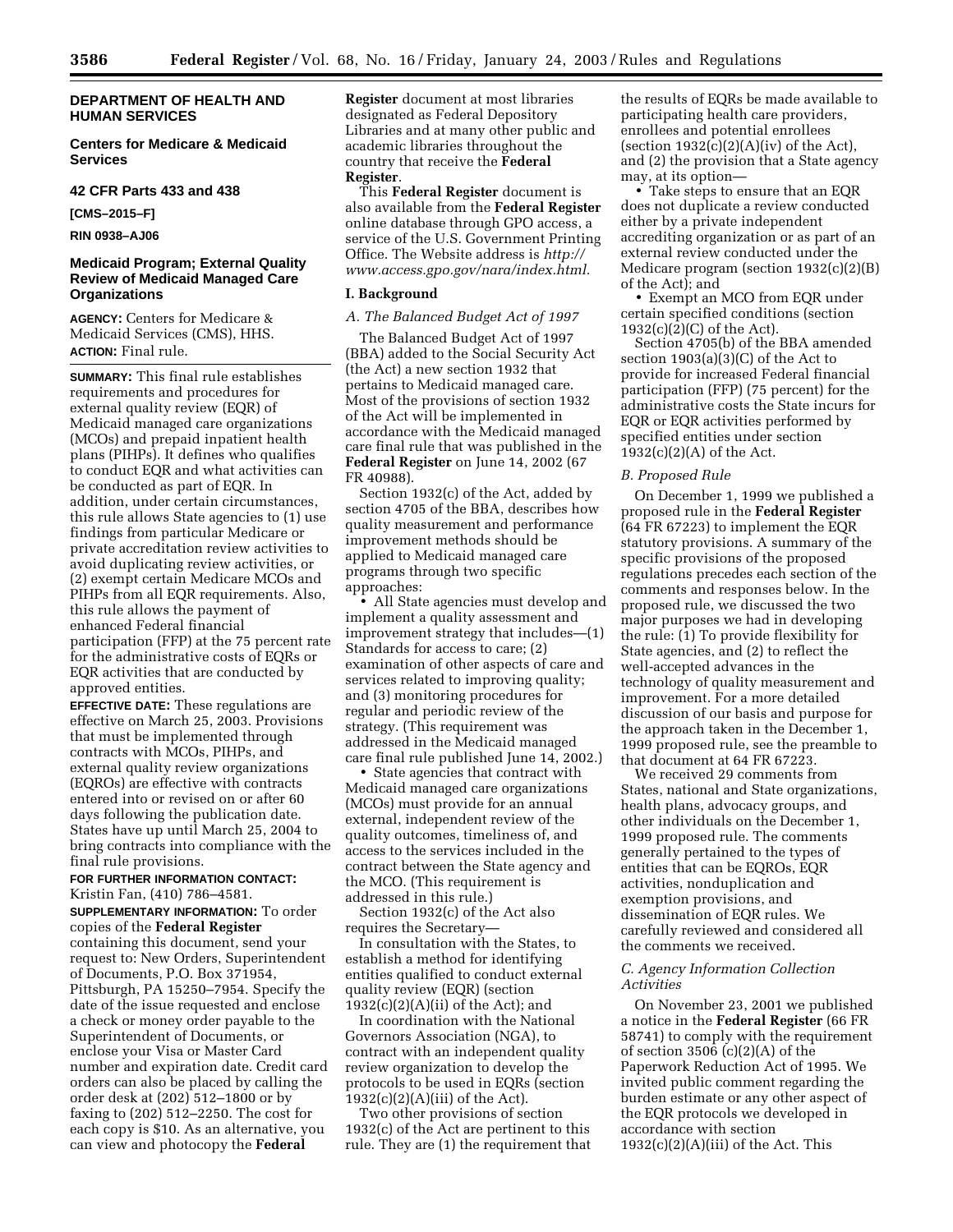provision required that we contract with an independent quality review organization to develop protocols to be used with respect to EQRs required by statute. In response to the requirement under section 1932(c)(2)(A)(iii) of the Act, we contracted with the Joint Commission on Accreditation of Health Care Organizations (JCAHO) which developed nine protocols and one appendix to several of the protocols in six quality improvement areas. We received 13 comments on the November 23, 2001 **Federal Register** notice. We carefully reviewed and considered all the comments we received.

### **II. Provisions of the Proposed Rule and Discussion of Public Comments**

#### *A. Basis, Scope and Applicability. (Formerly § 438.1), (Now § 438.310)*

In this section we proposed to apply provisions to MCOs, prepaid health plans (PHPs), and entities with comprehensive risk contracts that are exempted by statute from the requirements in section 1903(m) of the Act, health insuring organizations (HIOs).

*Comment:* Many commenters supported the application of this rule to all three of the above types of entities. One commenter, though not opposed to the inclusion of PHPs, expressed concern about the cost of this requirement when applied to entities that provide services to small populations. The commenter suggested that the regulation apply only to entities to the extent feasible for the study being performed. Another commenter did not agree that the provisions should apply to PHPs and stated that there is no specific reference in Federal law to these organizations and that we have gone beyond the explicit language in section 1932(c) of the Act.

*Response:* We continue to believe these provisions should apply to most capitated health plans that are not MCOs, but that provide inpatient services. The Medicaid managed care final rule eliminated the term PHP and replaced it with two types of entities prepaid inpatient health plans (PIHPs) and prepaid ambulatory health plans (PAHPs). That rule, under the authority of section 1902(a)(4) of the Act, which authorizes the Secretary to establish requirements necessary ''for proper and efficient operation of the plan,'' applies the provisions related to a State's quality strategy to PIHPs but not to PAHPs. It does not apply these quality provisions to PAHPs because these entities provide a more limited array of services (for example, transportation or dental), and we do not believe it

appropriate to require States to include these entities in their State quality strategies due to the burden it would impose. We, therefore, are revising this rule to be consistent with the Medicaid managed care final rule (§ 438.204(d)) and apply the EQR provisions to PIHPs as specified at § 438.310. We have also made changes to clarify the applicability of this rule to HIOs to be consistent with the Medicaid managed care final rule.

We do not agree with the commenter that we should exempt entities that have smaller enrolled populations from these requirements. Sections 1932(c)(2)(B) and (C) of the Act specifically identify the circumstances under which an entity may be fully or partially exempt from EQR.

*Comment:* One commenter asked if we intend to hold Indian Health Services (IHS) and 638 Tribal Facilities to the same standard as MCOs to ensure the quality of care provided to Native Americans.

*Response:* If an IHS entity or 638 Tribal Facility meets the definition of an MCO or PIHP, it would be subject to these provisions.

*Comment:* One commenter does not believe that primary care case management (PCCM) programs should be subject to these requirements. Another commenter believes that the activities in the December 1, 1999 proposed rule should be applied to PCCM programs.

*Response:* The statute does not extend the EQR requirement to PCCMs and the Conference Report, pages 859–860, makes clear that PCCMs were specifically excluded from the requirements. We have used the authority of section 1902(a)(4) of the Act to extend the EQR provision to PIHPs because, like MCOs, PIHPs provide inpatient services and are capitated. If a PCCM meets the definition of a PIHP, then it would be subject to the provisions of this rule. However, traditional PCCMs are reimbursed on a fee-for-service (FFS) basis along with a case management fee. Under that reimbursement arrangement, the PCCM would not be subject to the EQR requirements.

*Comment:* Many commenters recommended that external review also examine subcontracting managed care entities. One commenter suggested that the definition of quality be expanded to include services provided through subcontracts with MCOs.

*Response:* The MCO or PIHP is fully responsible (§ 438.230 of the Medicaid managed care final rule) for all activities delegated to another entity. Therefore, the EQR should include information on all beneficiaries and the structure and

operations of all entities that provide Medicaid services under either the prime contract or subcontract. At § 438.320, we revised our definition of EQR to clarify our intent that the EQR provisions apply to all services received by Medicaid beneficiaries regardless of whether those services are provided by the MCO or PIHP directly or through a subcontract.

*Comment:* One commenter is concerned that this rule applies the EQR requirement to PHPs despite the BBA's statutory reference only to organizations under section 1903(m) of the Act. The commenter asked us to clarify whether we intend to apply these requirements to any entity that is paid on a prepaid capitation basis for services furnished to enrollees, even if the PHP is not at any financial risk for those services.

*Response:* As noted in an earlier response, the EQR provisions will apply to a PIHP defined in the Medicaid managed care final rule as an entity that ''provides medical services to enrollees under contract with the State agency, and on the basis of prepaid capitation payments, or other payment arrangement that do not use State plan payment rates and that provides, arranges, or otherwise has the responsibility for the provision of any inpatient hospital or institutional services for its enrollees \* \* \*'' We do not apply these quality provisions to PAHPs because these entities provide a more limited array of services (for example, transportation or dental), and we do not require States to include these entities in their State quality strategies due to the burden it would impose. The application of this rule to PIHPs is not based on section 1903(m) of the Act. It is based on section 1902(a)(4) of the Act that authorizes the Secretary to establish requirements necessary ''for the proper and efficient operation of the plan.'' We believe this is consistent with congressional intent.

PIHP and PAHP designation is not based on whether an entity is at financial risk for services provided. Designation is based on prepaid capitation payments for a scope of services. Even though there will be few PIHPs that are not at financial risk, due to the scope of services these entities provide (for example, inpatient services), we believe they should be subject to EQR provisions.

#### *B. Definitions (Formerly § 438.2), (Now § 438.320)*

This section of the proposed rule defined ''EQR'' and ''EQRO.'' It also defined the terms ''quality'' and ''validation'' as they pertain to EQR.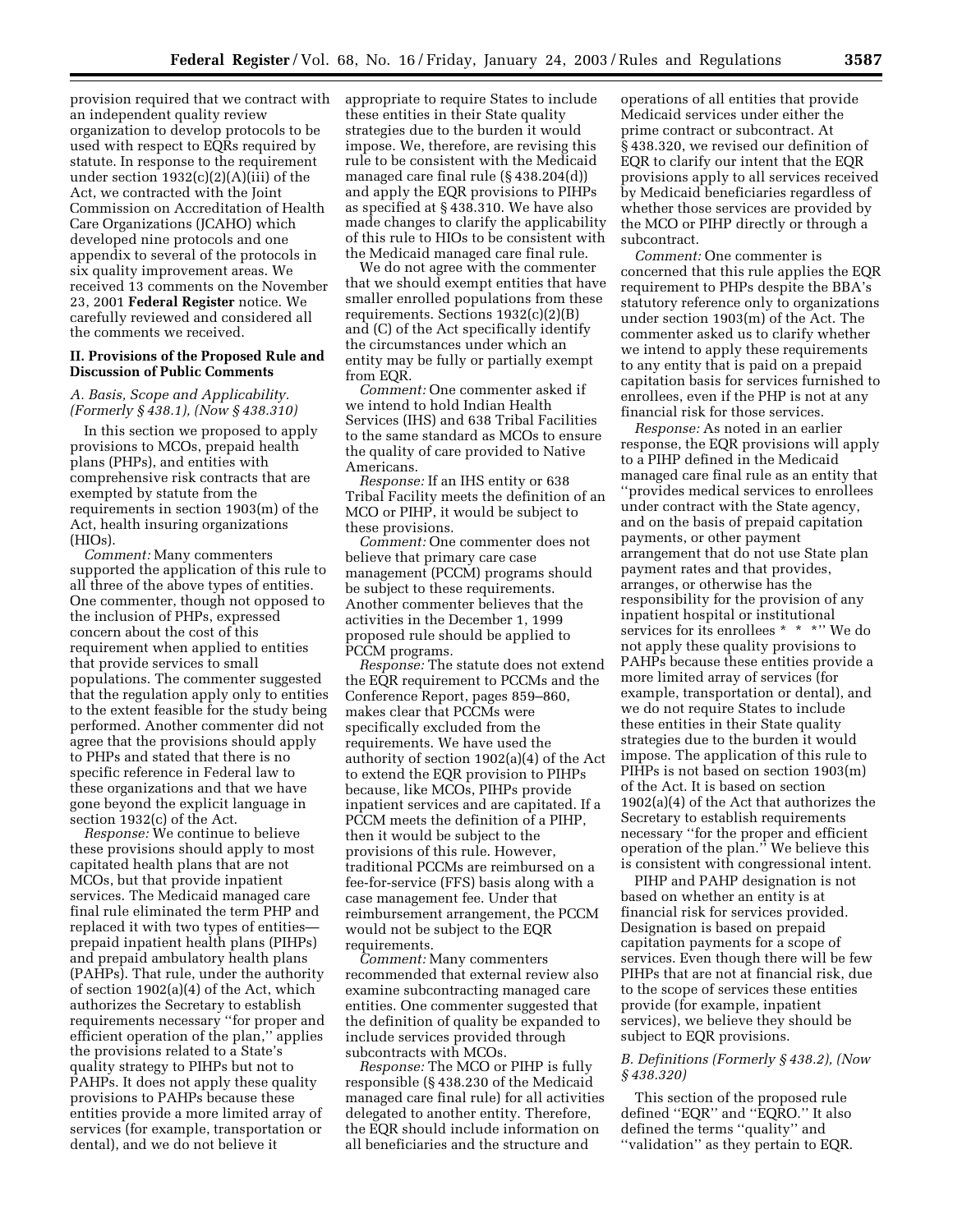*Comment:* One commenter concurred with our requirement that EQR be a multipronged approach which recognizes that none of the activities alone can ensure quality in the complex Medicaid population. One commenter supported the definitions as proposed.

*Response:* We appreciate that the commenters agreed with our approach to EQR and the proposed definitions. We have retained the multipronged approach to EQR as proposed in the proposed rule.

*Comment:* One commenter asked that the definition of quality include assessments of structure and process as well as measurements of health and functional outcomes. Several commenters recommended that the definition of quality include both clinical and nonclinical measures of consumer satisfaction and define quality in a way that would be meaningful to people with disabilities. One commenter stated that this definition should address the multifaceted needs of people who have chronic and disabling conditions, for whom there is little likelihood of demonstrable improvement. The commenter recommended that we convene focus groups of consumers, including people with disabilities and families of children with disabilities, to identify how quality should be defined from the consumer's perspective and that the definition should not focus solely on health outcomes. One commenter concurred with the definition of quality as proposed.

*Response:* We agree with the commenter that the proposed definition of quality did not address situations when beneficiaries have conditions where maintenance or improvement of health outcomes is not likely. We have, therefore, revised the definition to mean the degree to which an MCO or PIHP increases the likelihood of desired health outcomes through the provision of health services that are consistent with current professional knowledge. The revision is consistent with the Institute of Medicine's definition of quality. We do not agree with the remaining recommendations by commenters on how to revise the definition of quality because we think that the commenters' concerns are addressed by other provisions of the regulation. Under § 438.358, we identify three activities that must be conducted to provide information for the EQR. These activities also are required in the Medicaid managed care final rule. They include: (1) The review of compliance with structural and operation standards; (2) the validation of performance

measures; $<sup>1</sup>$  and (3) the validation of</sup> performance improvement projects. The optional EQR-related activities are activities that some States currently conduct as part of EQR and we believe are also appropriate to an assessment of quality (such as consumer surveys). We are providing States with the flexibility to determine which, if any, of these optional activities will be included in the EQR and what types of performance measures and performance improvement projects to require of their contracting MCOs and PIHPs. We suggest in the performance improvement project protocol that projects be conducted to address both clinical and nonclinical areas that cover the various categories of beneficiaries and services provided. We also note, as stated in the Medicaid managed care final rule, that EQR is a part of the State's quality strategy, and therefore, States are to provide for the input of Medicaid beneficiaries and other stakeholders in this component of the strategy.

*Comment:* One commenter suggested amending the definition of EQR to read ''\* \* \* quality of health care services furnished or contracted for by each  $MCO * * * "$ 

*Response:* We agree with this comment and, as stated previously, have revised the final rule to clarify our intent that the EQR provisions apply to all services received by Medicaid beneficiaries regardless of whether those services are provided by the MCO or PIHP directly or through a subcontract (§ 438.320).

*Comment:* Several commenters stated that the definition of EQR too narrowly limits the scope of EQR because the definition implies that EQR is primarily concerned with analysis and evaluation of data rather than with collection of data. One of the commenters expressed concern that this would limit the EQRO's ability to identify and bring to the State's attention individual quality of care concerns revealed during data abstraction, or to provide providerspecific feedback on performance measures. The commenter recommended that the rule avoid any reference to ''aggregate'' information in the definition of EQR. One commenter

recommended that the definition of EQR include the development of aggregated data. Another commenter stated that external review should not be limited to the review of information. The commenter believes the external review of plans should include an on-site review of provider practices and procedures and that data alone are insufficient to evaluate performance.

*Response:* We do not agree that the definition of EQR limits the scope of EQR. We define EQR as the analysis and evaluation of aggregated information. That aggregated information, according to this rule, must be obtained from activities that are consistent with protocols, as defined in this rule, to ensure that data to be analyzed are collected using sound methods widely used in the industry. For each activity, as specified in § 438.364, the entity conducting the activity must report on the objectives, technical methods of data collection and analysis, a description of the data obtained, and conclusions drawn from each activity. Therefore, as part of these activities, the entity conducting them will need to identify and assess quality of care concerns revealed by the activities. The EQR analysis will incorporate findings from all activities, including the evaluation of MCO or PIHP structure and operations. The findings of the overall analysis will need to include an assessment of the strengths and weakness with respect to quality, timeliness, and access of care, and make recommendations for MCO or PIHP improvement in the EQR results as required under § 438.364. Further, we note that under the BBA statutory provisions, EQR is a review of a Medicaid MCO under contract to the State. EQR of individual providers or provider practices is not provided for in the BBA. We believe that the appropriate unit of analysis of EQR is the MCO and PIHP, not individual practitioners.

#### *C. State Responsibilities (§ 438.350)*

This section of the proposed rule set forth the State's responsibilities related to EQR. We proposed that each State agency that contracts with MCOs, PHPs, or other entities that have comprehensive risk contracts must, except as provided in § 438.362, ensure that (1) An annual EQR is performed for these contracting entities by a qualified EQRO; (2) the EQRO has sufficient information to use in performing the review; (3) the information that the State agency provides to the EQRO is obtained through methods consistent with protocols specified by CMS; and (4) the results of the EQR are made

<sup>&</sup>lt;sup>1</sup> In the Medicaid managed care final rule under § 438.240(c)(2) we permit States to calculate performance measures on the MCO's/PIHP's behalf in place of the MCO/PIHP calculating and reporting performance measures to the State. Under this circumstance, the validation of MCO/PIHP performance measures is not required as a mandatory activity but the State must submit the State-calculated performance measures to the EQRO for the EQR function as specified under § 438.358(b)(2). This issue is addressed later in the preamble in response to a comment.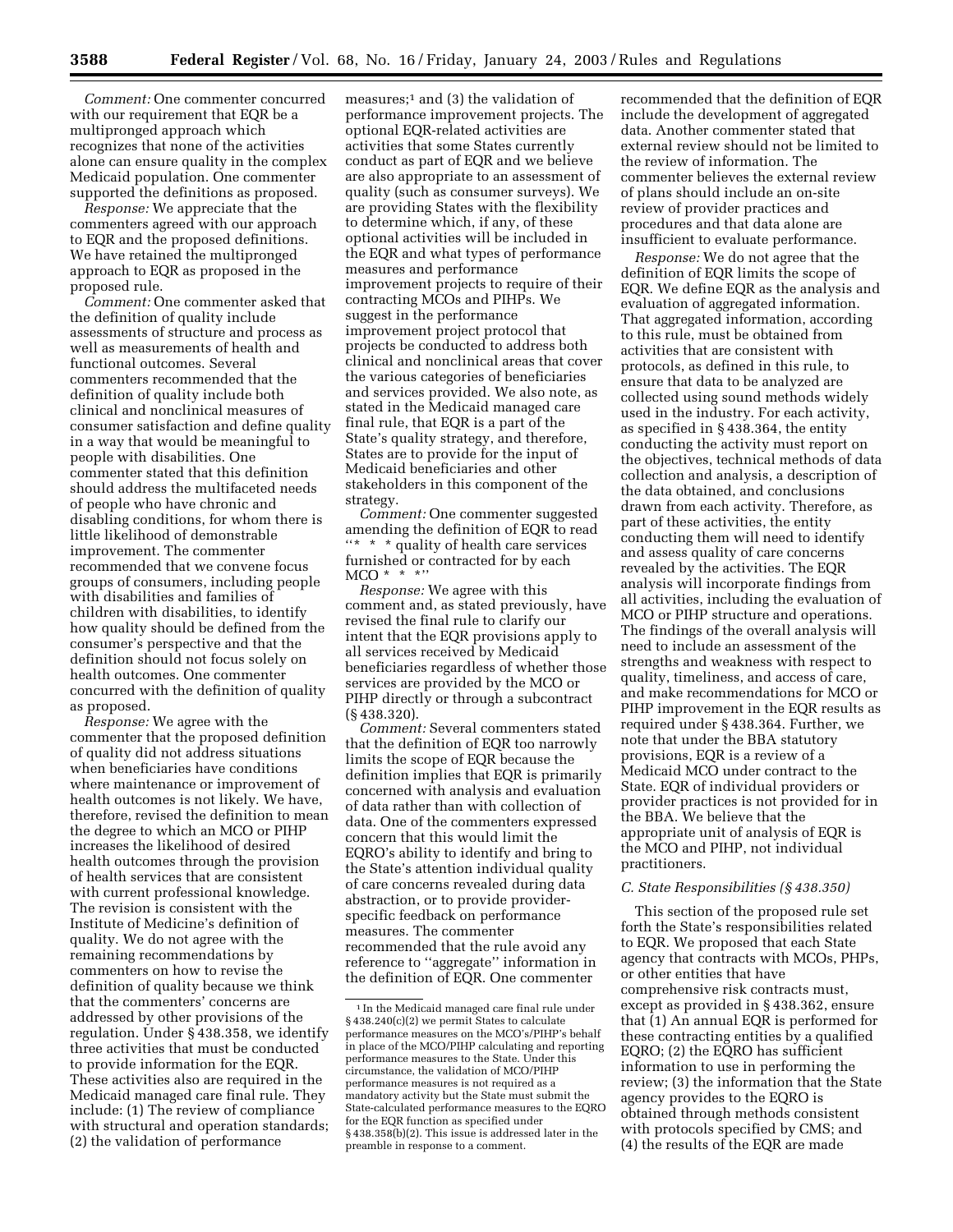available, upon request, to specified groups and to the general public.

Section 1932(c)(2)(A) of the Act requires that each contract with an MCO ''provide for an annual (as appropriate) external independent review, conducted by a qualified independent entity \* \* \*" In this section we interpreted the parenthetical statement (for which there is no explanation in the legislative history) to be a reference to those MCOs that may be exempted from EQR under section 1932(c)(2)(C) of the Act on the basis of ''deemed compliance.'' We invited comment on other possible interpretations, which are discussed at the end of this section.

*Comment:* One commenter noted they concurred with this section of the rule.

*Response:* We appreciate the commenter's support for the provisions in this section of the proposed rule and retain the provision that requires the State to ensure that the EQRO has information obtained from EQR-related activities and that the information provided is obtained through methods consistent with the EQR protocols established under § 438.352 in this final rule.

*Comment:* Several commenters asked us for a definition, or the criteria that we will use to determine if Stateestablished protocols are consistent with those developed by us. One of the commenters noted that it would be difficult for all States to follow a single set of protocols because State Medicaid programs vary as to structure, capacity, funding, and governing laws. One commenter asked that we also establish criteria for denominators, numerators, and units of measurement for performance measures. Other commenters concurred with the requirement to use protocols that are ''consistent with'' rather than ''identical to'' those developed by us to accommodate the rapidly changing field of quality assessment and improvement.

*Response:* Section 1932(c)(2)(A)(iii) of the Act required the Secretary in coordination with the National Governors Association, to contract with an independent quality review organization to develop protocols to be used in EQR. In planning for the development of the protocols, we had to determine the level of detail to be specified in each of the protocols. Because States have flexibility to choose what aspects of quality to measure and in order to accommodate different methodological approaches to studying quality, we contracted for the development of protocols that specified activities and steps of data collection and analysis that would produce valid and reliable information. These apply

regardless of the data collected or the topics that States choose. Protocols will be considered ''consistent'' with ours to the extent that they affirmatively address each element specified in § 438.352, including the activities and steps for collecting data. We have revised the regulations under § 438.352(c) to clarify that instead of following ''detailed procedures,'' the EQR-related activities follow ''activities and steps'' specified for accurate, valid, and reliable data collection.

*Comment:* One commenter recommended that external review be required every 3 years rather than on an annual basis. The commenter noted that the National Committee for Quality Assurance (NCQA) requires a standard external review every 3 years and believes that this rule and the protocols should not set a standard more stringent than the industry standard.

*Response:* Section 1932(c)(2)(A)(i) of the Act clearly states that contracts ''shall provide for an annual (as appropriate) external independent review.'' We discuss later in this preamble why the parenthetical was not intended to modify what is otherwise an explicit requirement that EQR be conducted annually. An annual EQR has been a statutory requirement since 1986 under section 1902(a)(30)(C) of the Act. Pub. L. 106–113 made it clear that the provision was being replaced by 1932(c)(2) of the Act. We further note that the EQR described in this rule is very different from the accreditation review performed by NCQA. However, in the monitoring for compliance with the standards protocol that provides accreditation-like data, we only provide that information from a review of compliance with standards be generated every 3 years. This is consistent with the industry standard.

*Comment:* One commenter asked for confirmation that § 438.356(a) allows for EQR for a single MCO or PIHP to be performed by more than one EQRO.

*Response:* We are revising proposed § 438.356(a) to clarify that while we allow a State to contract with different EQROs to conduct EQR and EQR-related activities for a single MCO or PIHP, we believe and continue to require that the final analysis of all the information, as distinguished from the EQR-related activities, be performed by a single EQRO. This provides State flexibility to use different contractors to conduct different activities. Section 438.350 addresses the analysis and evaluation of information derived from mandatory and any optional activities. We believe that a single EQRO should perform this function to ensure that one entity receives all the available information

and draws the overall conclusions about a particular MCO or PIHP. To clarify our intent to require that one EQRO perform the overall analysis (that is, conduct EQR) but that multiple EQROs may conduct EQR-related activities, we revised the language from the proposed rule to (1) remove the reference to ''other related activities'' in the definition of EQR, (2) add the reference to EQR-related activities to the definition of EQRO at § 438.320, and (3) add the reference to EQR-related activities to § 438.370 which provides for the 75 percent enhanced match. We also revised § 438.356(a) to clarify that States may only contract with one entity for EQR but may contract with multiple entities to conduct EQR-related activities.

*Comment:* One commenter recommended the addition of language allowing States the option to employ alternative quality assessment and improvement methods approved by CMS to substitute for the EQR requirements. The revised language should emphasize the State's responsibility under section  $1932(c)(1)(A)$  of the Act to develop and implement a quality assessment and performance improvement (QAPI) strategy that includes, but is not restricted to, EQR-related activities. If CMS seeks to define minimum specifications for a State's QAPI strategy, those specifications should be set out in a proposed rule and subject to public review and comment.

*Response:* Our Medicaid managed care final rule outlined the elements of a State quality strategy, of which EQR is one element. States have the flexibility to determine how to ensure the quality strategy elements are designed and implemented. The public had the opportunity to review and comment on the proposed elements in the Medicaid managed care proposed rule published August 20, 2001 in the **Federal Register** (66 FR 43614). The EQR proposed rule addresses EQR in greater detail than does the managed care final rule, including what activities can be funded under the EQR enhanced matching rate. In this final rule, we describe optional EQR-related activities for which a State can obtain the enhanced Federal match under § 438.370. We believe we have provided States with the flexibility to design their EQR to best meet State needs while at the same time ensuring, through the three mandatory activities, that essential quality activities are conducted.

*Comment:* Several commenters recommended that we require that States coordinate their EQR with the State's quality strategy established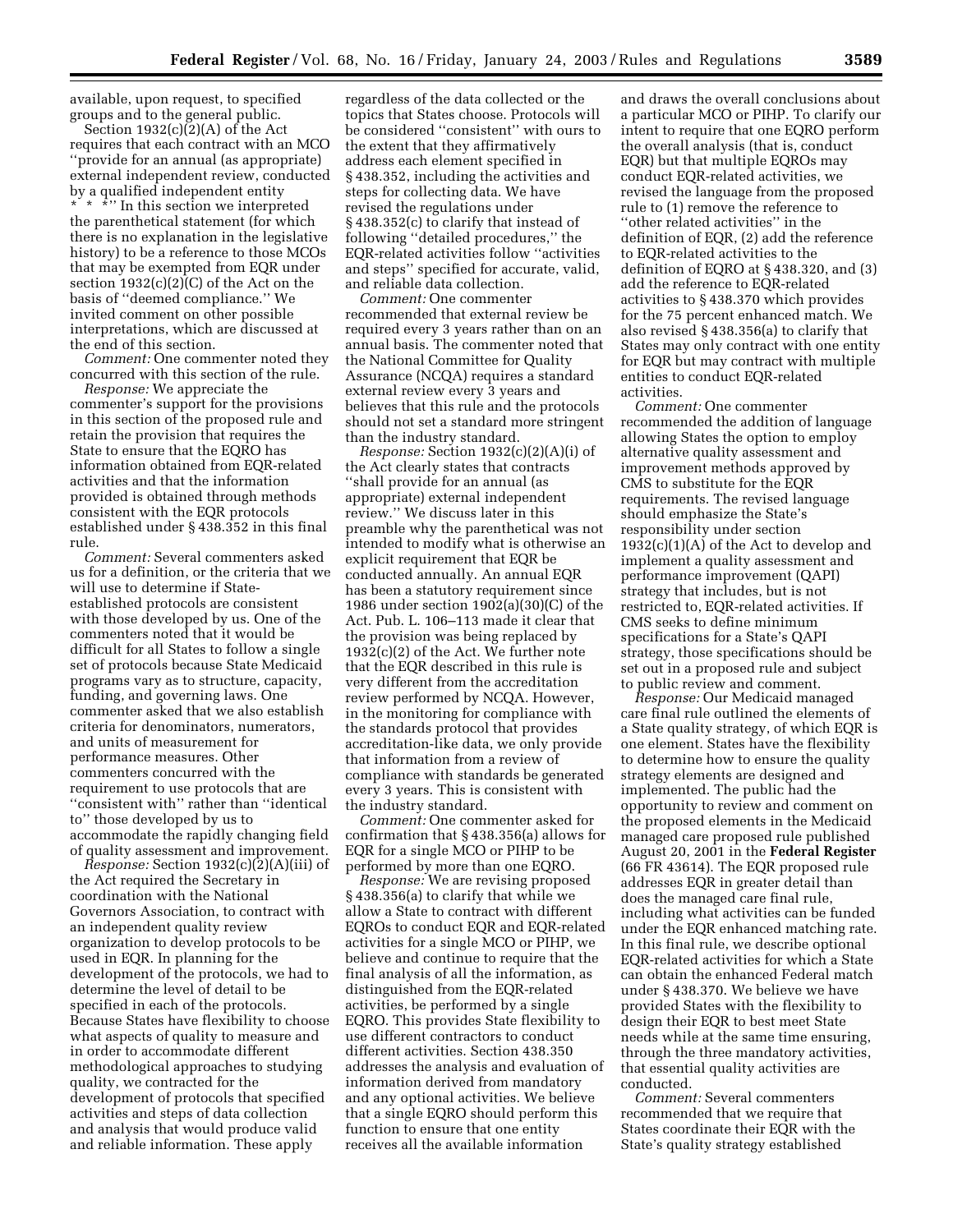under § 438.200 through § 438.204 of the Medicaid managed care rule and that EQR evaluate compliance with standards for quality, timeliness, and access in § 438.206 through § 438.242 of the Medicaid managed care proposed rule.

*Response:* We agree with the commenter. The Medicaid managed care final rule provides that an annual EQR be one element of a State's quality strategy. The EQR rule provides that information from a review of compliance with structural standards (including quality, timeliness, and access) be used in the EQR. Because of this we believe that the two rules together will require each State to coordinate its EQR with all other components of its State strategy.

*Comment:* One commenter agreed with our interpretation of the statutory provision requiring an external review annually ''as appropriate'' as being a reference to the deemed compliance provision. The commenter also suggested that reasons for not conducting a review be expanded to include (1) when the MCO is new and there are no historical records and (2) when the population of the MCO is too small to conduct a particular study.

*Response:* We disagree that newly contracting MCOs and PIHPs should not be subject to EQR. New MCOs and PIHPs will be required to meet structural standards, and we believe that information about MCO and PIHP compliance with these standards should be subject to EQR. We understand that the calculation of performance measures and the implementation of performance improvement projects require time to complete and may not be available at the time of the EQR. Therefore, while we acknowledge there are mandatory activities for EQR that may not be possible the first year of an MCO's or PIHP's operations, we do not agree that the MCO or PIHP should be entirely exempt from EQR. We also do not agree that small population size should be a reason to exempt an MCO or PIHP from EQR. Rather, the State, or MCO or PIHP if the State permits, should choose a performance improvement topic for which the entity has a sufficient number of enrollees to conduct a valid study.

*Comment:* Several commenters believe that the ''as appropriate'' parenthetical allows CMS the discretion to interpret EQR time frames more broadly and to give States discretion to require EQRs less frequently than annually. One commenter suggested that ''as appropriate'' modifies the word ''annual,'' not ''review.''

*Response:* We do not believe that the Congress intended for us or the States to have discretion to provide for reviews less frequently than annually. As discussed above, section 1932(c)(2) of the Act replaces a statutory requirement for annual review that has applied since 1986. There is no indication in the legislative history that the Congress intended to change this. To the contrary, there is a persuasive alternative explanation for the Congress having inserted the parenthetical language. Section 1932(c) of the Act, unlike section 1902(a)(30)(C) of the Act has exemptions from the EQR requirement. Annual reviews for exempt entities are not appropriate.

*Comment:* One commenter interpreted the parenthetical to allow States to conduct reviews more frequently, not less frequently. If the EQR identified problems, the EQRO could be authorized to conduct followup evaluations, as appropriate, to ensure progress toward compliance.

*Response:* We do not agree with the commenter's interpretation because we believe that if problems are identified in the reports that the EQRO provides the States, the States can follow-up on any corrective action. Because we were not persuaded by any of the comments received for a different or additional interpretation of the parenthetical ''as appropriate,'' we are retaining in the final rule the interpretation that it refers to ''deemed compliance'' under section  $1932(c)(2)(C)$  of the Act.

#### *D. External Quality Review Protocols (§ 438.352)*

In this section, we proposed that EQR protocols must specify: (1) The data to be gathered, that is, the substantive areas to be covered by the protocol; (2) the sources of the data; (3) detailed procedures to be followed in collecting the data to promote its accuracy, validity, and reliability; (4) the proposed methods for valid analysis and interpretation of the data; and (5) all instructions, guidelines, worksheets and any other documents or tools necessary for implementing the protocol. At the time the proposed rule was published, the protocols were under development. The strategy and timeline for protocol development were undertaken in response to BBA language that directed the Secretary to ''contract with an independent quality review organization'' to develop the protocols. The contract procurement process and scope of work necessitated that the protocols be completed after publication of the proposed rule. On November 23, 2001, we published a notice in the **Federal Register** (66 FR 58741) announcing the completion of the protocols and asking for comment on

their burden or any other aspect of the protocols. Comments received on the November 23, 2001 **Federal Register** notice are addressed later in this preamble.

In developing the protocols, we instructed our contractor to draw from existing protocols that have been tested for reliability and validity and that have been used in the public and private sectors to conduct reviews of the quality of MCO and PHP services, consistent with current industry practice. We also expressed a preference for protocols that are in the public domain. The principle reason for not including the protocols in our regulation is because quality measurement is a rapidly changing field. The protocols must be revised regularly to reflect the changing state-ofthe-art in quality improvement. Protocols developed in the private sector for validation of performance measures and administration of consumer surveys are usually revised annually. The delays inherent in revising regulations would make it difficult to make frequent changes. In addition, the protocols are detailed and lengthy, as they provide optional worksheets and recording documents in addition to the required activities and steps.

We proposed that all activities that provide information for EQR must be undertaken consistent with the protocols. Use of the CMS protocols or others consistent with ours will ensure that the conduct of the activities is methodologically sound, thereby maintaining a standard of quality for the review. However, by requiring protocols that are ''consistent,'' rather than ''identical,'' with those that we specify, we leave the States free to improve their protocols continuously, as the art and science of quality measurement improves.

*Comment:* One commenter asked that the protocols not pose an undue burden on physicians, clinical, or nonclinical personnel, noting that many physicians contract with more than one MCO and that duplicative information gathering should be avoided.

*Response:* EQR focuses on the MCO's and PIHP's structure and processes, and their ability to manage access to and provide quality services to Medicaid beneficiaries. The review process is not directed to individual physicians or other clinical or nonclinical personnel. However, it will be necessary for MCOs and PIHPs to request information from providers in order to conduct some of the activities required in this regulation. In recognition of the potential for burden, our request for proposal (RFP) to procure the development of the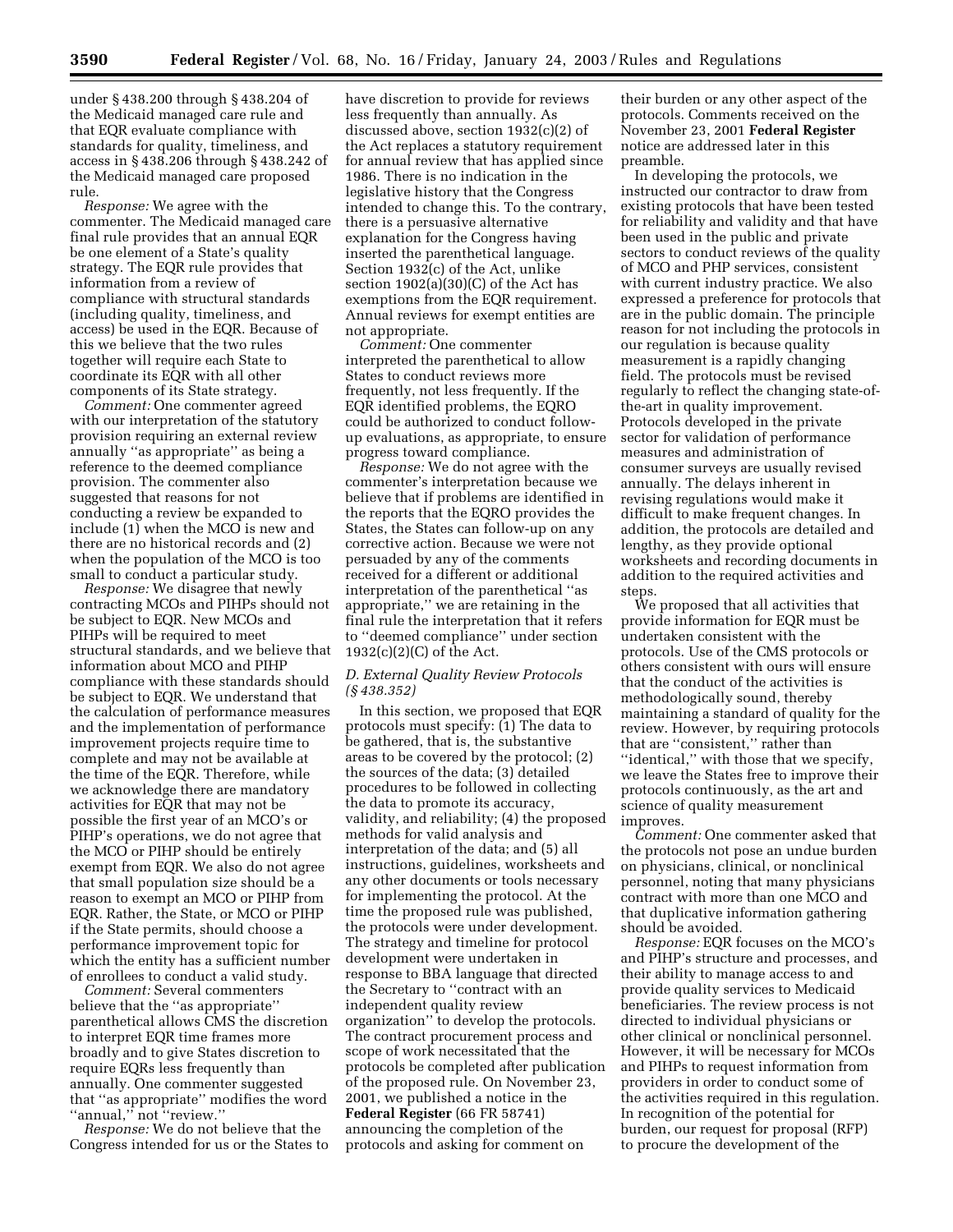protocols specified that, ''the protocols must be sensitive to the effect the burden to produce or provide additional data and information will have on organizations' ability to carry on their day-to-day operations.'' We also specified that the protocols incorporate, as much as feasible, the tools, techniques, and methods to assess and improve health care quality already in place in the private sector. As a result, we believe the protocols impose the minimal additional burden necessary to carry out the statutory requirement.

*Comment:* In order to allow for parents to choose an MCO for their child on the basis of pediatric care, one commenter stated that the protocols should require that data on pediatric populations be analyzed apart from data on the MCO's adult population. The commenter also suggested that pediatricians and pediatric subspecialists have input into the development of the protocols.

*Response:* As required by statute, the protocols were developed by an independent quality review organization. In the scope of work for that contract, we required that the organization convene a panel composed of (1) current EQRO contractors; (2) CMS representatives; (3) State Medicaid agency directors, (4) managed care directors and quality system managers; (5) State licensure agencies; (6) advocacy groups; (7) health plans; (8) accrediting agencies; and (9) other experts in the area of quality improvement. A number of these panel members had experience with child health issues. We published a notice in the **Federal Register** on November 23, 2001 announcing the completion of the protocols and asking for comment on their burden. At the same time, the protocols were also made available on our website. The protocols are a methodologically sound set of generic instructions that will guide the reviewer in assessing quality. These instructions can be used for the entire Medicaid population in the MCO or PIHP or, in some instances, can be used for subpopulations such as children who receive Medicaid services. Some protocols address how MCOs, PIHPs, and States can stratify by specific populations, such as older adults or children with special health care needs. In addition, we note that States currently use many performance measures related to care for children. We, therefore, do not believe it necessary for the protocols to address pediatric populations apart from adult populations.

*Comment:* One commenter asked that we provide a definition for and

examples of performance measures and performance improvement projects. One commenter agreed that we should not include the protocols in the proposed rule, given the dynamic state of quality evaluation and measurement. The commenter asked that we clarify what protocols for ''calculating performance measures'' means, that is to clarify whether it refers to protocols for the development of measures, the calculation of performance thresholds from reported measures, or some other EQR function.

*Response:* The definition and explanations of performance measurement and performance improvement projects are discussed in both the Medicaid managed care final rule and, in detail, in the protocols for calculating performance measures, validating performance measures, conducting performance improvement projects and validating performance improvement projects. In general, we refer to performance measurement as the calculation of the rate at which a desired event occurs. Readers are referred to the protocols available at *http://www.cms.hhs.gov/medicaid/ managedcare/mceqrhmp.asp* for further discussion.

*Comment:* Many commenters believed that the protocols should require MCOs to report on Americans with Disabilities Act (ADA) compliance issues for themselves and their providers to ensure that persons with disabilities have an opportunity to benefit from covered services that is equal to persons without disabilities.

*Response:* Compliance with the ADA provisions is addressed in the Medicaid managed care final rule and in the EQR protocol entitled Monitoring Medicaid Managed Care Organizations (MCOs) and Prepaid Inpatient Health Plans (PIHPs)—a protocol for determining compliance with the Medicaid managed care final rule provisions. It is the State's responsibility to ensure that its MCOs and PIHPs comply with Federal laws, including ADA.

*Comment:* Many commenters recommended that the sample for calculating performance measures, including baseline and follow-up measures for performance improvement projects, should be sufficient to look at specific measures of clinical care; and that the protocols should describe how reviewers will analyze the quality of care when data are missing. The commenters also believed that the protocols should require that MCOs use a common core of widely used, objective performance measures that are issued annually and revised as needed to reflect advances in performance

measurement, that these measures and their methods of calculation be publicly available, and that they include measures for persons with special health care needs. The commenters also recommended that MCOs be required to (1) collect specified HEDIS measures; (2) conduct the Consumer Assessment of Health Plan Study (CAHPS) survey; and (3) conduct a focus study annually of specialized services to persons with special health care needs. The EQR should evaluate these measures in making findings on the quality of care. Finally, the commenters asked that instructions be provided on how to adapt the measures to FFS and PCCM settings and for those enrolled less than 12 months.

*Response:* As stated before, the protocols are a set of methodologically sound generic instructions that will guide a reviewer in assessing quality. The protocols include instructions on proper sampling methodology, assessing missing data, and processes for analyzing data. The protocols do not specify which performance measures are to be used. Performance measures are chosen by the State or MCO or PIHP and will vary over time. The Medicaid managed care final rule gives us the authority to require specific performance measures and levels if we decide to do so in the future. The results of the EQR, however, will be made available to the public upon request and will identify the specific measures collected, the technical methods of data collection and analysis, and the conclusions drawn from the data.

The BBA placed the requirement for EQR on capitated managed care programs, but not on FFS or PCCM settings. Therefore, we do not in this rule provide an explanation of how to adapt these activities to the FFS/PCCM environment. We do, however, encourage States to address the quality of care provided in these service delivery systems. Through a new partnership initiative with State Medicaid and State Children's Health Insurance Programs (SCHIP), we will be discussing how best to apply performance measures to these two delivery systems.

*Comment:* One commenter asked that we retain the ability of State agencies to continue to improve the protocols as advancement occurs in the art and science of quality measurement. Several commenters stated that because the protocols may quickly become out of date because the field of quality improvement is constantly changing, they should not be promulgated as regulation. These commenters were concerned about CMS developing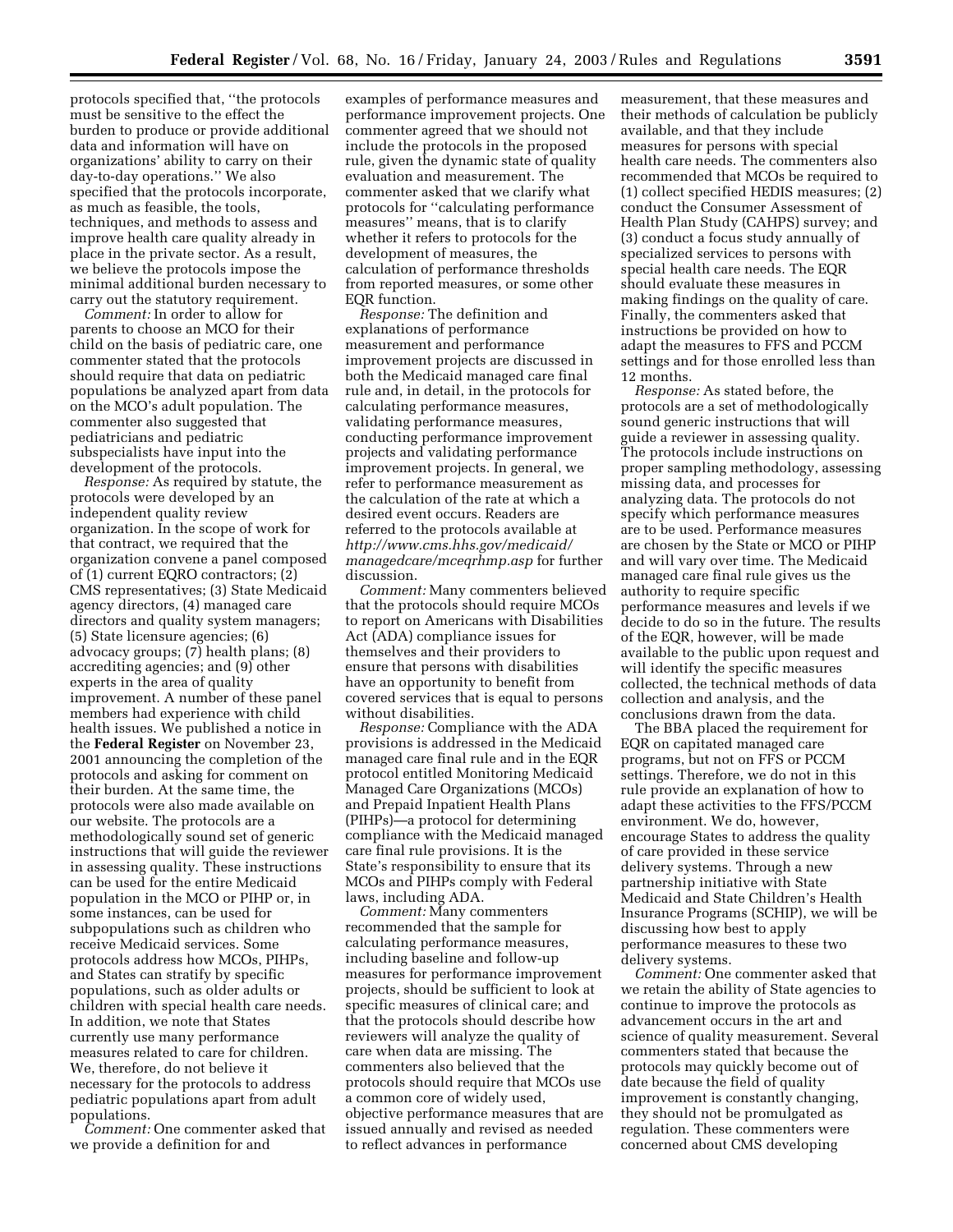detailed and lengthy protocols instead of either guidelines for States or streamlined protocols that specify only the basics for ensuring statistically sound, reliable, and valid results. One of these commenters stated that our intent appears to limit State flexibility and suggested that CMS significantly simplify the protocols to ensure feasibility for State agencies. This commenter also asked that CMS obtain State input on the draft protocols.

Several commenters believed that CMS should require that States use the protocols. One commenter felt that the proposed rule allows States to develop their own external review protocols. This commenter asked CMS to mandate the use of the protocols in order to comply with section 1932(c)(2)(A)(iii) of the Act which directs the Secretary to ''\* \* \* contract with an independent quality review organization to develop protocols to be used in external reviews conducted \* \* \*'' The commenter asserted that mandating the protocols would promote efficiency, lessen burden on the States, and promote the development of standardized data and information about services provided in Medicaid managed care.

*Response:* This regulation provides States with the option to use the protocols developed by us or protocols that are consistent with our protocols. We believe that by allowing States to use ''consistent'' protocols, States will be able to improve the protocols over time as the state-of-the-art advances and at the same time ensure that reliable and valid methods are used when conducting EQR-related activities.

The protocol documents include a discussion of the activities and steps necessary to soundly conduct the quality assessment function addressed by each protocol. In addition, each protocol includes guidance on how to implement the essential elements of the protocol as well as optional worksheets and appendices that States may use at their discretion. The activities and steps contained in the protocols are generic, relatively brief, but contain the essential components for a methodologically sound review that the statute envisions. Therefore, we believe that the protocols allow for State flexibility while ensuring the methodologically sound and valid EQR.

*Comment:* Several commenters noted that it is difficult to determine the full extent of the impact of the protocols on EQR activities until they are published. These commenters stated that they hope the protocols will respect States' individuality and provide flexibility whenever possible to allow for tailoring of EQR activities to local conditions and

circumstances. One commenter further stated that there are many clinical guidelines and protocols that are already published, easily available, and in current use (for example, those developed by the Agency for Health Care Policy and Research (AHCPR) now the Agency for Health Care Research and Quality (AHRQ), American Heart Association, etc  $* * *$ ) that are not mentioned in the proposed rule.

Another commenter stated that the protocols should be subject to full public scrutiny because they carry the full weight of the regulation. The commenter believes the protocols significantly exceed both the intent of the Congress in the BBA and the proper role of this regulation. Specifically, the commenter noted that the statute does not specify the activities that the protocols should address or other details included. The commenter was also concerned that States will find the 75 percent match for EQR activities a strong incentive to outsource this function, which the commenter believes appropriately rests with the government. As a result, this commenter believes that activities now done by the State according to locally developed protocols will be shifted to contract staff to be performed using externally derived standard protocols.

Another commenter asked that current State practices not be totally dismissed and that consideration be given to the quality improvement system for managed care (QISMC) standards and how they can be incorporated into the EQR process.

*Response:* We published a notice in the **Federal Register** on November 23, 2001 (64 FR 58741) announcing the completion of the protocols and asking for comment on their burden. At that time, the protocols were also made available on our website. Comments on the protocols and our responses are incorporated in this preamble. We believe the protocols are generic and can be used by all States. They are not clinical protocols like those published by AHCPR (now AHRQ), the American Heart Association, and other organizations. We believe that the protocols are consistent with the intent of the Congress in the BBA. We also note that we have provided States with great flexibility to conduct all EQRrelated activities, allowing States to perform EQR-related activities either themselves or through the use of contractors, as long as they are performed consistent with our protocols. While the enhanced Federal financial match for EQR-related activities is not available under the statute if conducted by State personnel,

other provisions of Medicaid law provide for enhanced Federal financial match for qualified medical activities when conducted by State staff who qualify as skilled and professional medical personnel.

The protocols are based on existing protocols already in use in the public and private sector. The contractor used QISMC guidelines as well as other public and private sector protocols in developing all the protocols. With respect to the QISMC standards (as opposed to their interpretive guidelines) we note, for Medicaid, that the QISMC standards were superceded by the Medicaid managed care final rule. QISMC standards are no longer current for the Medicaid program. For each protocol developed, specific information can be found in the protocol regarding which public and private sector protocols were reviewed and the extent to which they were incorporated.

*Comment:* One commenter was concerned that the JCAHO does not have a traditional background in this area and may take a different approach than NCQA.

*Response:* The BBA specified that the protocols be developed by an ''independent quality review organization.'' The JCAHO was selected through an open competitive procurement process, which required them to provide evidence of their experience in protocol development. In addition, they developed the EQR protocols using existing protocols widely used in the public and private sector, including protocols used by national accrediting organizations, and national consulting firms which have developed quality measurement tools for us in the past.

*Comment:* One commenter asked if health plans will have to create an entirely different audit response to the protocols in addition to responding to the existing standards of NCQA and of other State entities.

*Response:* Because the protocols were based on quality assessment approaches already in use by public and private quality oversight organizations, we believe that the methods MCOs and PIHPs use to respond to existing private and public sector audits will be able to be used to respond to EQR. In addition, the nonduplication provisions under § 438.360 are revised in the final rule to allow States in certain circumstances to exempt both Medicare+Choice (M+C) organizations and MCOs and PIHPs meeting standards of national accrediting organizations approved and recognized by CMS for M+C deeming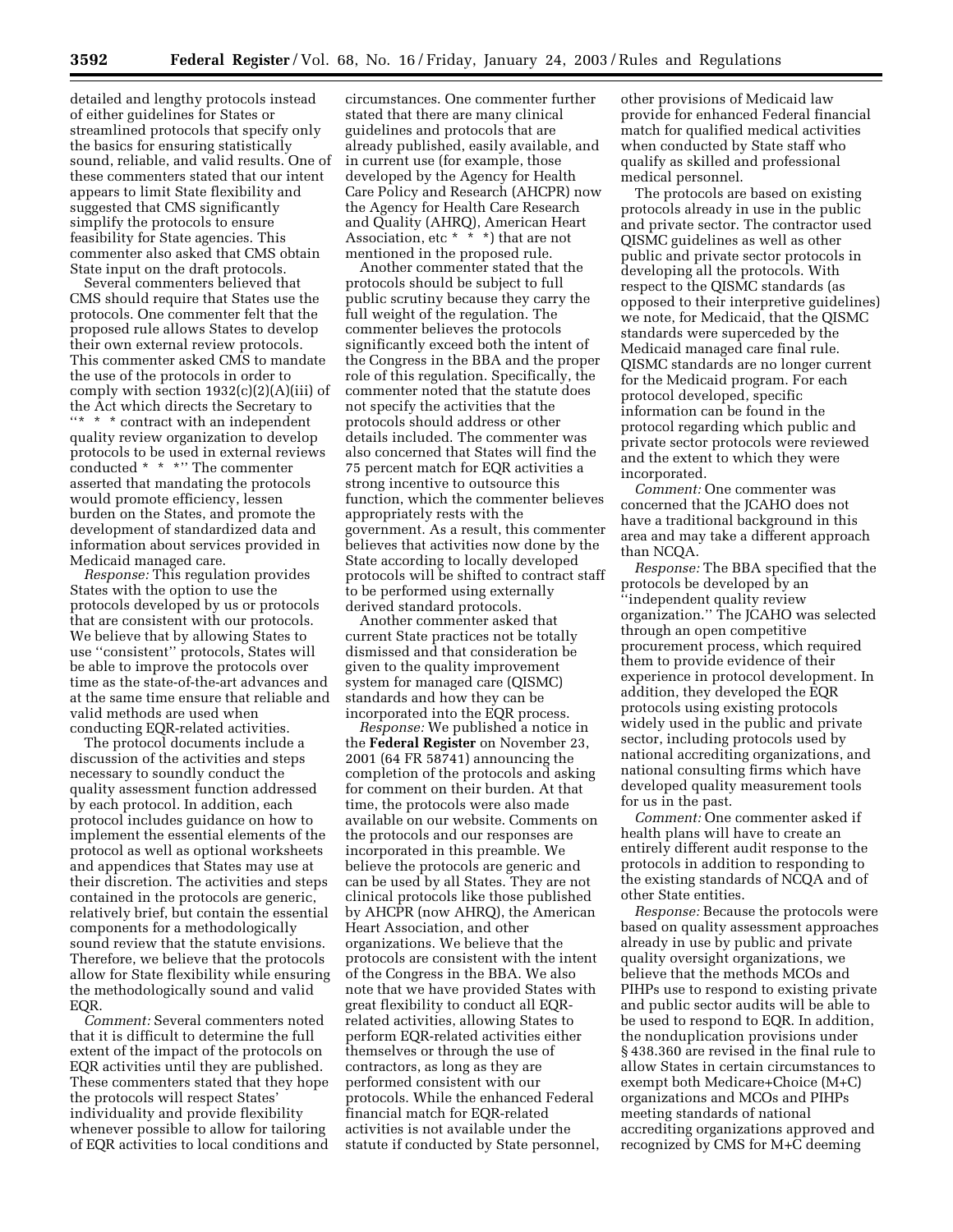from compliance with some structural standards.

*Comment:* One commenter stated that the protocols being developed are, in fact, EQR-related activity protocols and that there does not appear to be any protocol that will guide the analysis and evaluation of the data and information provided by these EQR-related activities. This may cause the analysis and evaluation to vary due to lack of equivalent specifications for these processes. The commenter recommended that the rule more clearly define requirements for EQR and distinguish between EQR and EQRrelated activities.

*Response:* The commenter is correct that we do not provide a protocol for the analysis and evaluation of information provided as a result of the EQR activities in the aggregate. We do not believe that we should develop a protocol for the analysis and evaluation of all EQR information. The information derived from EQR activities will vary enormously. For instance, the variation in the types of services provided and the populations covered under the MCO and PIHP contract will impact the performance measures chosen and performance improvement projects to be conducted. Other activities are optional for States. The approach to analysis depends upon the findings of the individual EQR-related activities and we expect these findings to be as individual as the MCOs and PIHPs being reviewed. Therefore, we do not believe that we can adequately predict all the possible variations of information that will be provided to an EQRO and, therefore, we do not provide for a protocol on how to conduct an analysis and evaluation of this information. We believe it is more appropriate for us to require that the activities that provide information for the analysis and evaluation be done in a methodologically sound manner. We do specify qualifications for EQROs and thereby believe that EQROs will have the skills necessary to perform qualitative and quantitative analysis of EQR-related information and draw proper conclusions. In addition, each EQRO must provide results as specified in § 438.364 that include a technical report specifying the objectives of, methods used, description of data obtained, and conclusions drawn from the EQR.

*Comment:* Many commenters were concerned that there has been no public review process for the protocols and that the meetings of the expert panel have been closed to the public. The commenters recommended that the public have the opportunity to review

and comment on the draft protocols, that the protocols be issued annually, and the public have the opportunity to comment on any changes to the protocols. The commenters also stated that the protocols should be made publicly available on the CMS website. Several commenters asked that we provide an opportunity for interested parties and the public to comment on the protocols. They noted that providing the opportunity for all affected entities to review and provide comment on the protocols before they are finalized will allow for a better quality product and lend credibility to the protocols. One of the commenters further noted that even though CMS convened an expert panel to review the protocols as they were being developed, consumer participation was very limited.

*Response:* As stated earlier, on November 23, 2001, we published a notice in the **Federal Register** announcing the completion of the protocols and requesting comment on their burden or on any other aspect of the protocols. Comments on that notice and our responses to those comments are incorporated into this preamble. We will be publishing a notice in the **Federal Register** every 3 years on the protocols as required by the Paperwork Reduction Act. This notice will provide the opportunity for the public to comment on the burden or any other aspect of the protocols. The protocols are available to the public on the CMS Web site at *http://www.cms.hhs.gov/ medicaid/managedcare/mceqrhmp.asp.*

*Comment:* One commenter requested that in developing the protocols, JCAHO take into consideration that some factors that affect MCO performance are not within the control of the MCO, such as instability in eligibility status and changes in the characteristics of the enrolled Medicaid population.

*Response:* We agree that measuring performance on the Medicaid population needs to take into account issues such as changes in eligibility status. The protocol on performance measures recognizes those issues.

*Comment:* Because of the length of the protocols and the need to change them on an ongoing basis, one commenter requested that we clarify that the protocols be issued as guidelines rather than requirements and that we clarify the flexibility States will have in implementing them.

*Response:* Section 1932(c)(2)(A)(ii) of the BBA requires that protocols be used in the conduct of EQR activities. We provide States the option to use our protocols or protocols consistent with those we develop.

#### *E. Qualifications of External Quality Review Organizations (§ 438.354)*

Section 438.354 of the proposed rule set forth the requirements that an entity would be required to meet in order to qualify as an EQRO under the new BBA external review provisions in section 1932(c)(2) of the Act. The proposed rule did not specify categories of entities that would be qualified to perform EQR under section 1932(c)(2) of the Act. This is a departure from the existing external review requirement in section 1902(a)(30)(C) of the Act (which will no longer be in effect when these final regulations are implemented), under which only certain entities could perform external review. (These entities were: (1) A ''quality improvement organization'' (QIO) that contracts with Medicare to perform review (QIOs were formerly known as quality control peer review organizations, or ''PROs''); (2) an entity that meets the requirements to contract with Medicare as a QIO; and (3) a private accreditation body. Only contracts with the first two categories were eligible for a 75 percent matching rate under the pre-BBA rules.)

Under proposed § 438.354, in order to qualify, entities would be required to meet specified competence and independence standards. We proposed two tests of independence. Under the first proposed test, the EQRO and any subcontractors would have to be independent from the State Medicaid agency and from any MCO or PHP they review. Second, the relationship between the MCO/PHP and the EQRO could not involve any potential conflicts of interest. We specifically requested comments on (1) how better to identify situations that create conflict of interest; (2) the proposal to allow State entities to qualify as EQROs; and (3) our decision in the proposed rule to apply the ''independence'' requirement to subcontractors as well as contractors.

We also proposed that EQROs be selected by State agencies through an open, competitive procurement process. As noted in the preamble to the proposed rule, CMS would not, under our proposal, approve EQR contracts. However, contracts entered into by the States would be subject to review to ensure that, as a condition for FFP at the 75 percent rate, the State agency followed all applicable procedures and criteria. This proposed procedure is consistent with current practice, which is for State agencies to use competitive procurements to select EQROs that perform review under section  $1902(a)(30)(C)$  of the Act. It is also standard practice for our regional office staff to monitor implementation of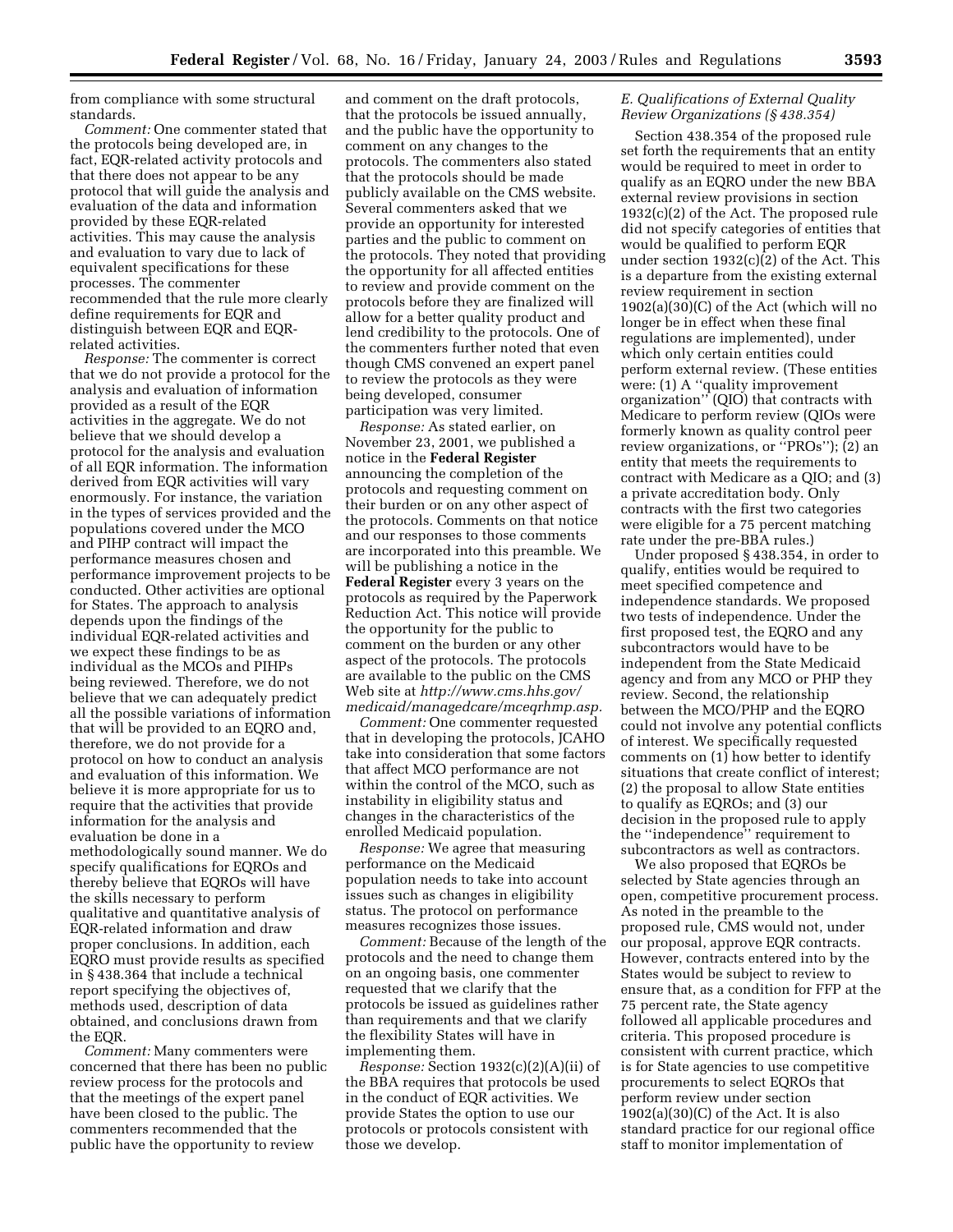Medicaid managed care initiatives. For EQR, regional office staff may review the State's most recent RFP for external review services, the EQR contract, or the EQR reports.

*Comment:* One commenter asked that a review of the current EQR process under section 1902(a)(30)(C) of the Act be performed by an independent review body to assist the Secretary in deciding whether current contractors are performing adequately.

*Response:* Section 1932(c)(2)(A)(ii) of the Act clearly instructed us, in consultation with States, to establish a method to identify entities qualified to conduct EQR. We chose to pursue a method that would allow States to have access to the greatest number of entities with the qualifications necessary to perform EQR and EQR-related activities. Therefore, we did not limit ourselves to a review of current contractors permitted to perform review under section 1902(a)(30)(C) of the Act, but attempted to discern all types of contractors that States have found capable of performing EQR-related activities. We believe this will provide States with much needed flexibility to promote greater competition and improvement among potential EQR contractors.

*Comment:* One commenter supported the provisions in the proposed rule that allowed for a variety of organizations to serve as an EQRO, but cautioned that EQRO criteria should include an unbiased approach to managed care. The commenter expressed concern that an anti-managed care organization could be awarded the contract, and that this would adversely affect the organization's ability to objectively make an assessment of MCO strengths and weaknesses and making recommendations for improvement.

*Response:* A State may contract with any entity to conduct EQR as long as the entity meets the competency and independence criteria. EQR is an important component of a State's quality strategy, and we trust that States will select entities to conduct EQR that will perform objective reviews.

*Comment:* Many commenters supported this provision because it provides States with more flexibility to contract with a range of organizations while still obtaining the 75 percent matching rate currently limited to contracts with QIOs, and entities that meet the requirements to contract as QIOs. Several of these commenters specifically supported the competence and independence standards proposed. One commenter agreed that the regulation should require organizational qualifications.

One commenter, however, found the requirements vaguely defined, and recommended that we stipulate additional requirements, such as proper licensure or certification from accrediting organizations for performance of validation of performance measures and surveys. Another commenter expressed concern that the proposed competency criteria would encourage the use of entities that are less qualified than the QIOs with which most States currently contract. The commenter believed that QIOs as nonprofit organizations, were independent, objective, and had access to needed physicians and experience in quality improvement. The commenter recommended that § 438.354(b)(1) be revised to read, ''require an organization to have staff with appropriate credentials and demonstrated experience.''

*Response:* The BBA required us to work in consultation with States to establish a method for the identification of entities qualified to conduct EQR. We believe that had the Congress desired to retain the three categories of entities allowed to perform EQR under section  $1902(a)(30)(C)$  of the Act, it would have done so. Similarly, the Congress could have easily stated that only QIOs should perform EQR. The Congress chose neither of these approaches, but instead asked us to establish a method to identify qualified entities. We believe that the Congress chose to respond to States' frequently stated desires to have a greater range of organizations with which to contract. Therefore, under the auspices of the National Academy for State Health Policy (NASHP), we worked with States, consumer advocates, and other stakeholders to provide us with their recommendations on a methodology to identify qualified entities. Many commenters strongly supported the competency provisions we proposed under § 438.354(b). Therefore, the final rule retains these requirements from the proposed rule. We leave it up to States to determine if they would like to impose additional requirements such as certified vendors. We agree that demonstrated experience should be required of an EQRO, and in response to this comment, we have changed § 438.354 (b)(1) to require staff with demonstrated experience.

We also made some revisions to proposed § 438.354(a) to clarify that these provisions apply to those entities a State contracts with as an ''EQRO,'' regardless of whether the EQRO performs EQR or specific EQR-related activities.

*Comment:* One commenter felt that the proposed conflict of interest

requirements failed to recognize that since the State contracts with the EQRO, the EQRO would be reluctant to tell the State what it may not want to hear. The commenter recommended having the EQRO funded by an external Federal agency, such as AHRQ (formerly AHCPR), or to require or create financial incentives to have the State report on comparable performance measures for all MCOs licensed in the State.

*Response:* Section 1932(c)(2) of the Act explicitly requires States that contract with Medicaid MCOs to provide for an EQR of each MCO, and provides for an enhanced Federal match rate for this review. We believe that it is clear that the Congress intended that States share the costs of EQR, and be the contracting party. We do not agree with the commenter's assumption that the State will not want to be informed if an MCO or PIHP is not performing adequately. We believe the provisions in this rule will encourage States to use EQROs to conduct numerous quality activities, both because of the flexibility that the rule provides to States, and because of the availability of the 75 percent enhanced match for these activities without regard to whether the entity performing review is a QIO or meets the requirements to contract as a QIO.

*Comment:* One commenter requested that EQROs be required to include clinical staff with pediatric training in order to be qualified to review a Medicaid MCO. One commenter recommended that the entity be required to have staff with knowledge of section 504 of the Rehabilitation Act of 1973, and of titles II and III of the ADA, based on the commenter's research suggesting that individuals who have mobility impairments routinely encounter physical barriers to care. The commenter's research also indicated that access to preventive care was significantly lower for individuals who use wheelchairs, and few PHPs know which of their clinicians are accessible to patients with mobility or sensory impairments.

*Response:* We do not agree that it is necessary to include specific requirements for EQROs to have clinical staff with pediatric training in order to qualify to review an MCO or PIHP. Section 438.354(b)(3) requires that the organization have the clinical skills necessary to carry out the EQR activity, which we believe requires that the EQRO or its subcontractor have the necessary training. We also do not agree with the commenter's suggestion that we specifically require an entity to have staff with knowledge of the Rehabilitation Act or the ADA. While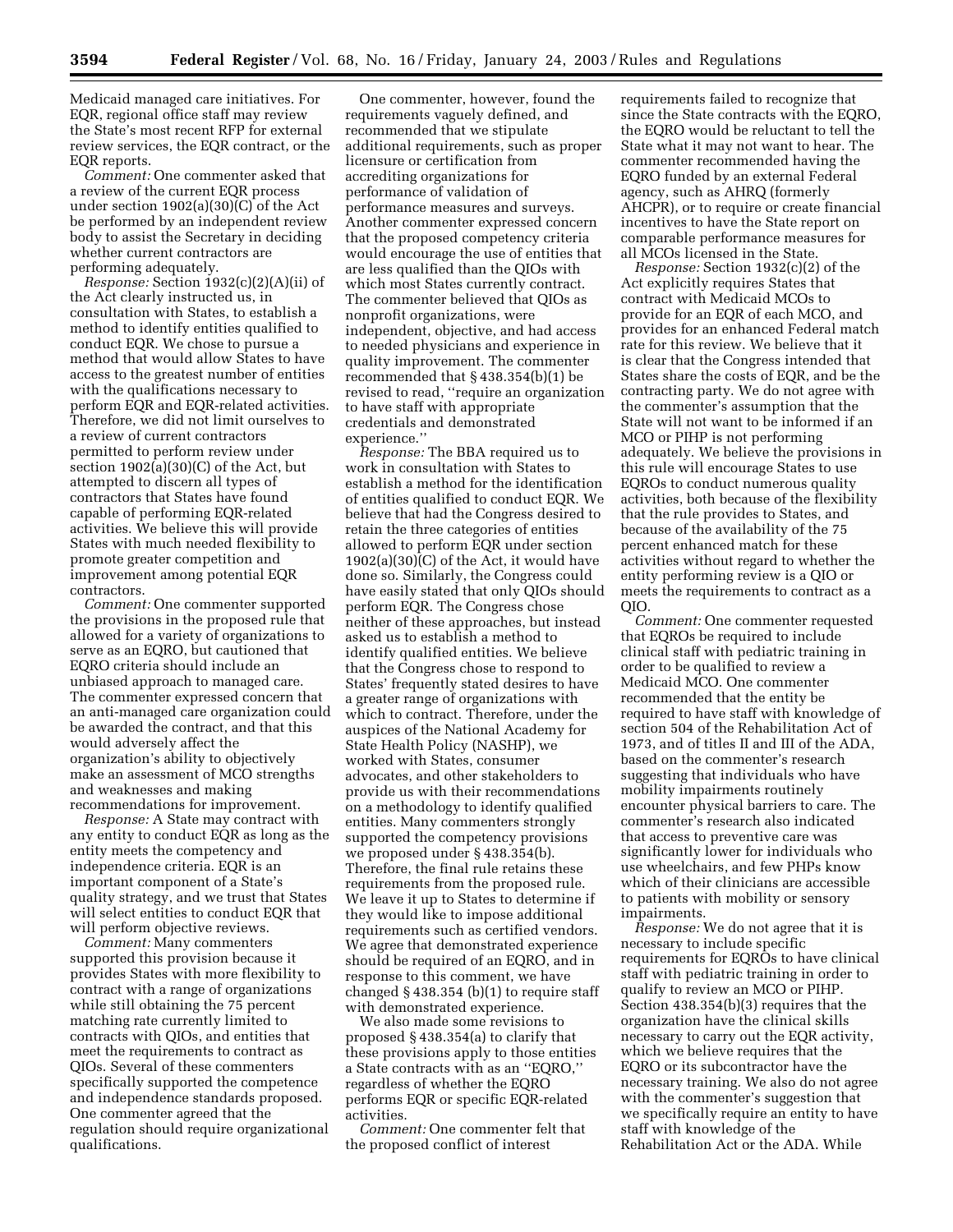MCOs and PIPHs are required to comply with these laws, there are separate enforcement mechanisms for ensuring compliance with their provisions. We note that it is the responsibility of an EQRO to assess the MCO's or PIHP's ability to provide access to services in a timely manner. If this is accomplished for all enrollees, this would, in effect, constitute compliance with these laws. Through its review of compliance with State-established structural standards, as required in § 438.358(b)(3) of the final rule, the EQRO must ensure that Medicaid beneficiaries, including those who are disabled, do not encounter barriers to care.

*Comment:* One commenter suggested modifying proposed § 438.354(b)(1)(iii) to read " $\overline{\cdot}$ "  $\overline{\cdot}$  include quality assessment and improvement technologies and methods.''

*Response:* We agree with the commenter's suggestion that the word ''methods'' be used and believe that this term already encompasses technologies that may be employed by the State as a method for assessing and improving quality. Accordingly, in response to this comment, we are revising § 438.354(b)(1)(iii) to use the word ''methods.''

*Comment:* One commenter supported our proposal to allow State agencies to qualify as EQROs in certain situations. Another commenter believed it would also be appropriate for the State HMO licensing organization to be eligible to be an EQRO. Conversely, one commenter felt that EQROs should be independent of most State agencies, particularly Medicaid purchasing or managed care licensing authorities. Another commenter believed that it was extremely important that the definition of independence be explicit for State Medicaid agencies, and that CMS's regional offices should review determinations as to the independence to make sure that true independence is obtained. This was based on concern over what the commenter saw as an inherent conflict of interest permitted under our proposed rule. In the commenter's view, this conflict arises from the fact that State agencies, departments, and universities are ultimately accountable to State legislatures and the Governor who act on purchasing decisions made by the State Medicaid agency, and who appoint members to boards of these entities. One commenter expressed the view that no State agency is truly independent and recommended prohibiting State entities from serving as EQROs.

*Response:* Section 1932(c)(2) of the Act requires that a State contract with an independent organization in order to get the enhanced 75 percent FFP for EQR. The expert panel composed of State representatives, advocacy organizations, and other stakeholders that was convened under the auspices of the NASHP recommended that we allow State agencies to qualify under certain circumstances as EQROs. Because we agree with this recommendation and believe it to be reasonable with the safeguards on independence we have in place, the final rule retains the independence requirements that permit State Agencies under certain circumstances to qualify as EQROs. We note that we have received only a few comments opposing our proposal to let State entities qualify as EQROs. CMS regional office staff will assess the EQRO contracts to ensure compliance with the provisions of this rule as part of regular monitoring reviews.

*Comment:* One commenter did not agree with the requirement that a State entity be governed by a board or similar body, the majority of whose members are not government employees, in order to qualify as an EQRO. The commenter believed that State universities should be permitted to be EQROs because they can produce high quality work for significantly less cost than QIOs.

*Response:* We understand that the requirement will limit the number of State entities that can qualify as EQROs, including some State universities. We took this recommendation from the expert panel convened under the auspices of the NASHP. This panel included State licensure and Medicaid representatives. We are aware that several States have State entities that meet the criteria set forth in the proposed rule. We have received minimal comments opposing this provision. We conclude that this is a feasible arrangement, and think that the provisions related to the governing board are appropriate and necessary in order to fulfill a requirement for meaningful independence. We also believe it represents a reasonable compromise between banning State entities altogether, and allowing any entity to serve as an EQRO. Therefore, the final rule retains the governing board provision.

*Comment:* One commenter representing a Medicaid program not operating in the continental United States felt that the proposed independence criteria would have the effect of precluding all of its governmental procurement possibilities related to EQR. The commenter recommended that the independence criteria be waived, or that implementation be postponed, due to

the financial burden the commenter believed that the rule would impose on it because it would have to contract with EQROs in the continental USA.

*Response:* The statute requires that the EQRO be an independent entity. Consistent with the interpretation of ''independence'' under the existing external review requirement in section 1902(a)(30)(C) of the Act, we interpret this to mean independent from both the MCO/PIHP and from the State. Thus, it is not clear how this final rule would create a financial burden by referring a contract with an outside entity, since this is already required. We do not agree that exceptions should be made based on a Medicaid program's ability to contract with an EQRO locally. We recognize that many State agencies, departments, and universities do not meet these criteria. However, as noted above, several States do have State entities that meet the independence criteria. We also note that this regulation provides more flexibility than in the past for a variety of organizations to qualify as EQROs.

*Comment:* One commenter disagreed with our proposal to apply the independence requirement to subcontracts, suggesting that this would result in States being unable to take advantage of the experience of nationally renowned experts affiliated with academic health centers that have ownership interests in MCOs that serve Medicaid beneficiaries. In contrast, one commenter endorsed applying independence criteria to EQRO subcontractors as balanced and reasonable.

*Response:* The independence provisions are broad enough to allow for a variety of organizations to qualify as EQROs and a variety of experts to subcontract with EQROs. In formulating the provisions, we sought balance between providing flexibility to States to choose from numerous qualified entities, and ensuring that entities were sufficiently independent from the State and the MCOs and PIHPs. We realize these requirements will limit some contracting opportunities when experts or the organizations for which they work do not meet the independence criteria.

*Comment:* Many commenters agreed with the expert panel recommendation that the EQRO should not share management or corporate board membership with the MCO it reviews. The commenters also suggested that the individuals employed by the EQRO or subcontracting with the EQRO should be free of any potential conflicts of interest with the MCO that they review.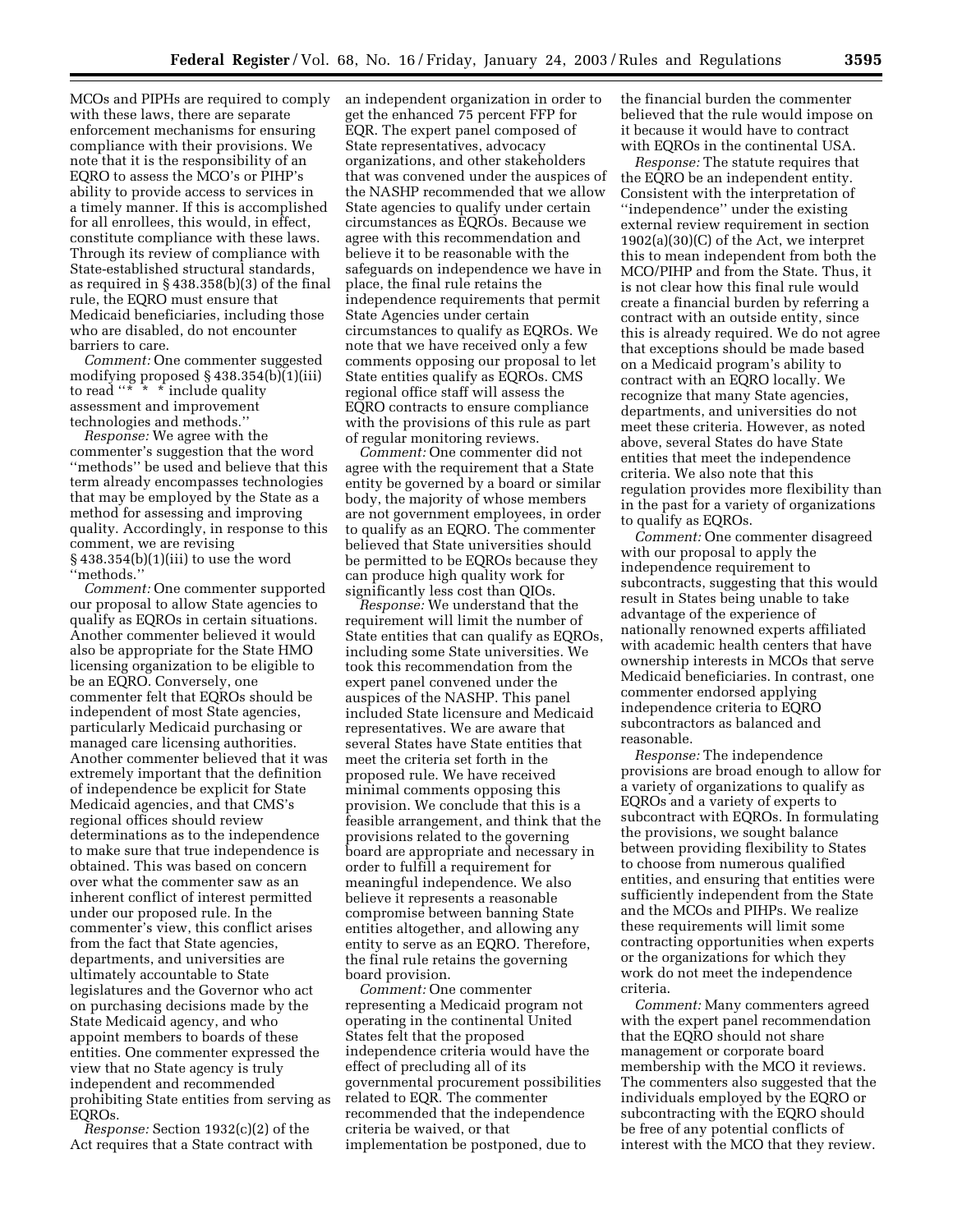*Response:* In the preamble of the proposed rule, we explained that we did not solely rely upon the recommendation that an EQRO should not share management or corporate board membership with the MCO it reviews, because we do not think this criterion is stringent enough to ensure against conflict of interest. Therefore, we incorporated in  $\S 438.354(c)(3)(i)$ , the concepts of ''control'' in 48 CFR 19.101, which effectively preclude affiliation between the EQRO and the MCO/PIHP under review. Specifically, this means that there can be no control through common management (which includes interlocking management, common facilities, and newly organized concerns) as well as through stock ownership, stock options and convertible debentures, voting trusts, and contractual relationships (which includes joint ventures, that is, procurement and property sale assistance and franchise and license agreements). We retain this provision in our final rule. In order to provide further clarification in § 438.354(c)(3)(i) of the final rule (§ 438.354(c)(3) of the proposed rule), we now specify the different types of control addressed in § 19.101. In determining whether this type of control exists, the details in § 19.101 under each category would apply.

*Comment:* Several commenters recommended strengthening the requirements for EQRO independence from MCOs by revising  $§$  438.354(c)(3) to read as follows: ''A private entity may not (1) have managed care licensing authority, including the authority to certify managed care plans in compliance with standards that serve as the basis for deemed certification with Federal or State regulatory standards; (2) deliver any health care or related services to Medicaid recipients for which it is paid by the Medicaid State agency or by a managed care plan. Related services include enrollment services, grievance resolution, external review of health care coverage decisions, or other similar activities; (3) conduct, on the State's behalf, any other ongoing Medicaid program operations related to oversight of the quality of MCO services; and (4) have financial interest that would prevent it from exercising independent judgement when engaging in EQRO activities.'' The commenters also suggested adding a new § 438.354(c)(4) providing that ''a private entity must be governed by a board or similar body, the majority of whose members are not MCO employees.'' Another commenter did not agree with the provision that

prohibits an organization from performing EQR if it also conducts ongoing Medicaid program operations related to quality, arguing it could be less expensive to use a single contractor to perform multiple functions. One of the commenters found the definition of control in 48 CFR 19.101 a useful concept, but felt that it has little relevance to the potential organizational relationships between EQROs and MCOs in the Medicaid program.

*Response:* The independence criteria set forth in the proposed rule did not address those private organizations that provide health care services to Medicaid beneficiaries or that conduct ongoing Medicaid program operations related to quality. We agree with the commenters that organizations performing these functions have a conflict of interest. Therefore, in response to this comment, we are revising  $\S 438.354(c)(3)(ii)$  in this final rule to preclude private organizations, as well as State entities, that provide health care services to Medicaid beneficiaries from qualifying as EQROs. We also are revising § 438.354(c)(3)(iii) to preclude private organizations as well as State entities, that conduct ongoing Medicaid managed care operations related to quality from qualifying as EQROs. We narrow the scope of this provision from entities that conduct program operations to entities that conduct managed care related operations in order to allow States to contract with entities that conduct quality activities for the States such as FFS medical and utilization review activities. We agree with the last commenter who agrees that it will be more efficient for States to use a single contractor to perform multiple functions; therefore, we intend to allow entities that conduct limited quality activities such as providing technical assistance to States in the collection of encounter data or who assist the State in other quality improvement areas to qualify as an EQRO. These activities would not be considered ongoing operations conducted on behalf of the State.

We do not permit an entity to qualify as an EQRO if that entity conducts activities that State staff would otherwise conduct in Medicaid managed care program operations related to quality oversight. As an example, a State university or consulting firm that designs and implements or has significant responsibility for the State's Medicaid managed care program operations would not qualify as independent.

We do not agree with the commenter who recommended that the independence provisions should

preclude any organization from being an EQRO that has the authority to certify managed care plans in compliance with standards that serve as the basis for deemed certification with Federal or State regulatory standards. These organizations, while they may provide services under contract to a State, follow their own independently set standards and procedures. We believe that States should be permitted to contract with these organizations to consolidate review processes. This is consistent with congressional intent as indicated by the nonduplication and deemed compliance provisions in sections 1932(c)(2)(B) and (C) of the Act.

As stated above, we agree with the commenters' suggestions to revise the independence criteria as it applies to private organizations that deliver health care services to Medicaid beneficiaries or who, on behalf of the State, conduct Medicaid managed care program operations related to quality. However, we do not agree with the commenters' suggestions to add to this provision health care-related services such as enrollment services, grievance resolution, and review of health care coverage decisions. We leave it to the States to determine if health care-related services are Medicaid managed care program operations related to quality, in which case the organizations would be precluded from qualifying as an EQRO. In addition, States have the flexibility to adopt a more strict standard for ''independence'' if they wish and to deny entities that provide any health care-related services from contracting as an EQRO.

We agree with the commenters' suggestions that the final regulation include a provision to prohibit an EQRO from having a financial interest that would prevent it from exercising independent judgement when engaging in EQRO activities. The types of ''control'' addressed in 48 CFR 19.101 address financial relationships involving such things as stock options and convertible debentures. To be consistent with other CMS regulations, however, and in order to respond to this comment, we believe the financial relationship between organizations must be addressed in the conflict of interest requirements. Therefore, we revised § 438.354(c)(3)(iv) to address direct and indirect financial relationships. We also have added a definition for financial relationships under § 438.320.

We believe the language in proposed § 438.354(c)(2) addresses the suggestion by one commenter that we add a provision requiring a private entity to be governed by a board or similar body, the majority of whose members are not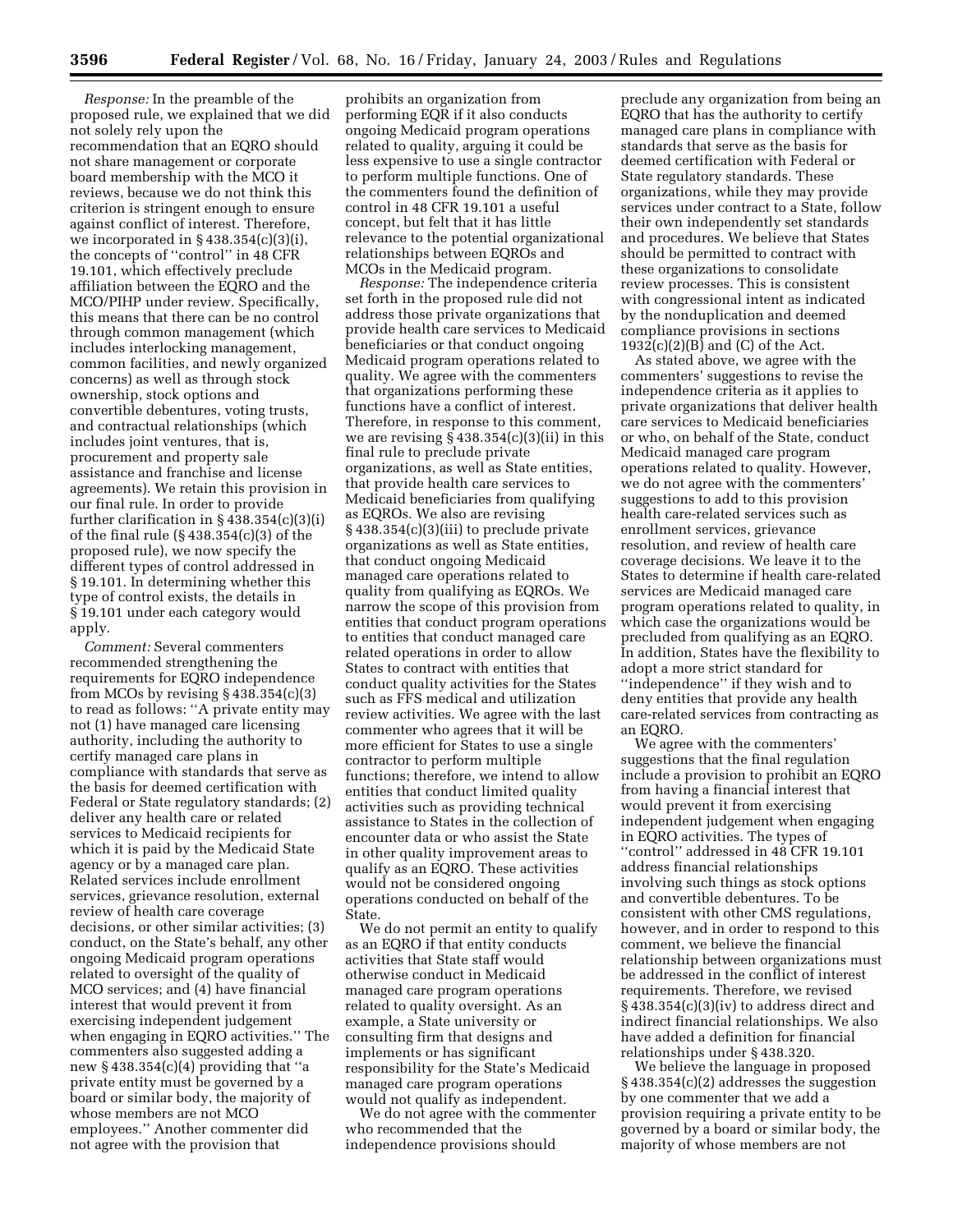MCO employees. By referencing 48 CFR 19.101, specifically § 19.101(f)(1), a concern is considered controlling through interlocking management if officers, directors, employees, or principal stockholders serve as a working majority of the board of directors or officers of another concern. As noted above, to provide clarification, the final rule under  $\S$  438.354(c)(3)(i)  $(\S 438.354(c)(3)$  of the proposed rule) specifies the elements that constitute control of one entity over another as those in 48 CFR 19.101.

*Comment:* Several commenters expressed support for our independence requirements. One commenter supported our proposal to allow States to contract with entities that possess the necessary skill and expertise to conduct the mandatory and optional EQR activities, but suggested that we query State agencies for specific citations or contract language that they have used to define independence, or for concrete examples of situations that may create conflicts of interest. The commenter also suggested that we consider delineating specific competence standards for each of the mandatory activities. One commenter agreed that it is critical for CMS to establish a set of criteria to which States must adhere when selecting EQROs.

*Response:* At the expert panel meeting convened under the auspices of the NASHP, we asked the panel for recommendations on how to define conflict of interest. This panel included State representatives as well as representatives from advocacy organizations and other stakeholders. The expert panel recommended that independence be established by requiring the disclosure of any ownership interest of greater than 5 percent of the entity seeking to become an EQRO. As was discussed in the proposed rule, we believe this ''disclosure of ownership'' requirement is inadequate to ensure independence, first, because is does not preclude an entity from being an EQRO but only requires disclosure of the financial interest, and second, because there may be other types of conflicts such as interlocking management, common facilities, and so forth. Moreover, in the proposed rule, we requested comments on how better to identify situations that create conflict of interest. As noted above, we made some changes based on comments we received.

We do not believe that it is necessary for us to revise the competency requirements to address each EQR activity. The criteria outlined in the proposed rule were intentionally broad to provide States with the flexibility to

contract with one or multiple entities that have the skills necessary to conduct the particular activity/activities under contract. For example, if a State wants to have one of its EQROs conduct only encounter data validation, to meet the requirement under § 438.354(b)(3), the EQRO would not need to possess the clinical skills but would need the ''nonclinical skills'' in its organization (or through a subcontract) to conduct encounter validation.

*Comment:* A commenter believed that the proposed rule did not make clear who, specifically, would be responsible for designating an entity as an EQRO. The commenter recommended that this responsibility rest in our Office of Clinical Standards and Quality, as it already has oversight responsibility for Medicare's Health Care Quality Program.

*Response:* Under this rule, States are required to select and thereby designate EQROs through an open, competitive procurement process. CMS will not be designating EQROs, as it currently does in the case of QIOs and entities claiming that they meet the standards to contract as a QIO. When monitoring State Medicaid managed care programs, CMS regional office staff have the opportunity to review RFPs, contracts, and EQR results to ensure compliance with the EQR provisions.

#### *F. State Contract Options (§ 438.356)*

This section set forth proposed requirements State agencies would be required to follow, and options that they would have selecting EQROs. We proposed that State agencies may contract with more than one EQRO. The final rule in § 438.356 (a)(1) and (a)(2) reflects clarifications made to the provisions based on comments discussed in an earlier section of the preamble.

We also proposed that each EQRO be permitted to use subcontractors. EQROs that use subcontractors are accountable for, and required to oversee, all EQR activities performed by the subcontractors. In addition, we proposed that each EQRO be required to meet the competency requirements, and each EQRO and EQRO subcontractor be required to meet the independence requirement. We also proposed that State agencies follow an open competitive procurement process that is in accordance with State law and regulation and consistent with 45 CFR part 74, as it applies to State procurement of Medicaid services.

*Comment:* Several commenters supported the language in § 438.356 as proposed. One commenter specifically agreed that all subcontractors should be

required to meet the test of independence, and that the contract must be procured through a competitive bid process.

*Response:* We appreciate the commenter's support for the provisions, and have retained them in the final rule.

*Comment:* One commenter believed that a competitive bidding process was the most appropriate way for States to secure efficient cost-effective reviews.

*Response:* We agree that competitive bidding provides the best means to select a qualified contractor at the best price, and we retain the requirement for competitive procurement of EQROs in the final rule.

*Comment:* One commenter asked us to clarify whether the State Medicaid agency could contract directly with a State organization without using a competitive procurement process if the State organization otherwise meets the standard of being ''independent,'' and meets the requirements of a qualified EQR.

*Response:* The Department of Health and Human Services has regulations governing the extent to which States are required to competitively procure contracts. Those regulations apply to EQRO contract as cited under § 438.356(e).

#### *G. Activities Related to External Quality Review (§ 438.358)*

Section 438.358 proposed a requirement that EQR utilize information obtained from specified mandatory activities that must be performed by the State agency, a State agent, or the EQRO. Proposed § 438.358 also identified optional activities that the State agency or its agent may perform, or have the EQRO perform, to produce additional information for use in EQR. The mandatory activities are consistent with the requirements set forth in the Medicaid managed care final rule. The optional activities were not included in that rule. They are, however, activities that States have had their EQR contractors perform in the past.

We proposed that each year, the EQRO must use information obtained from the validation of performance improvement projects performed that year, and the validation of performance measures reported that year, by the MCO. To be consistent with the private sector, however, we proposed that information used by the EQRO from a review of MCO and PHP compliance with State structural and operational standards be from the most recent review performed within the previous 3 years.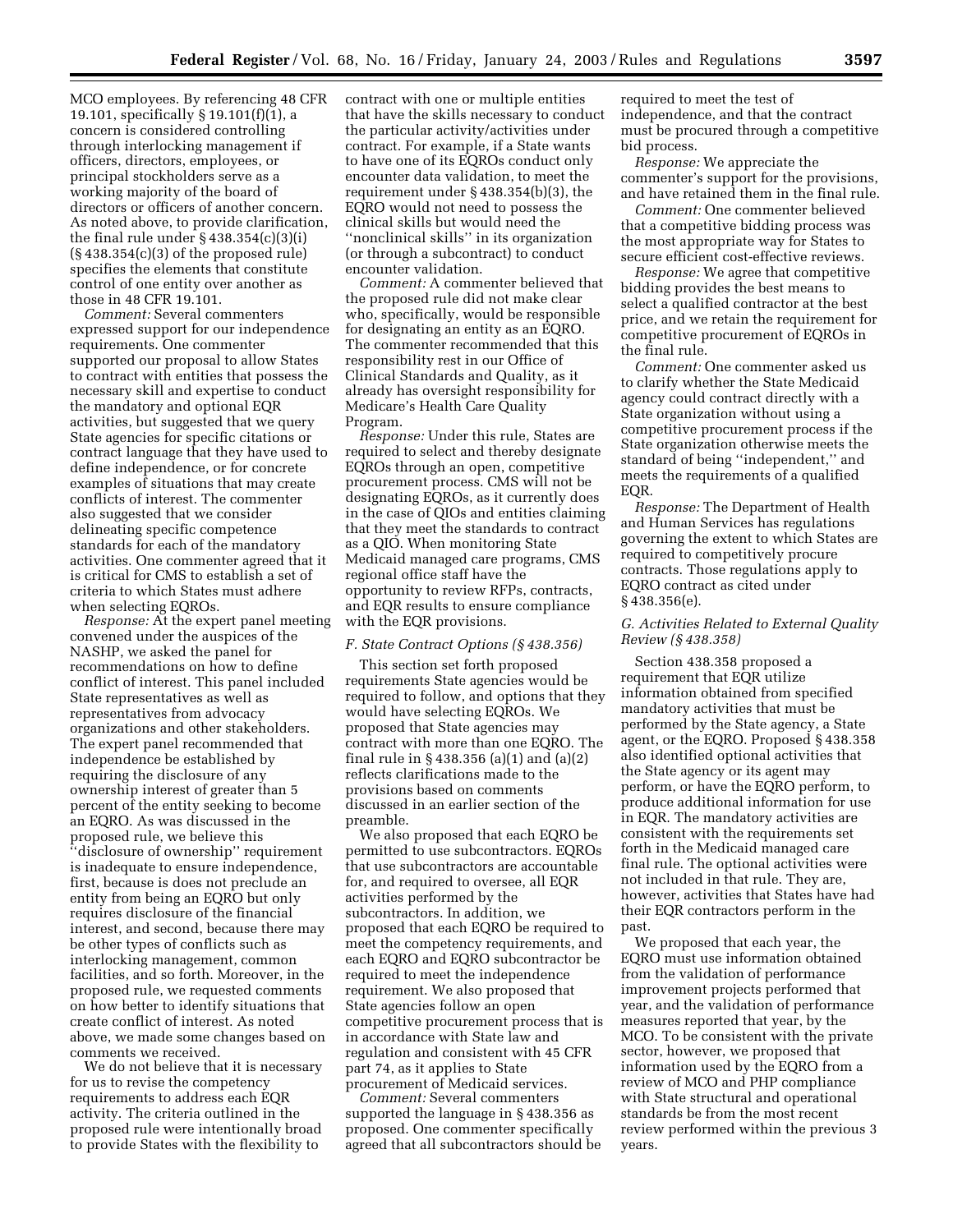Proposed § 438.358 also would allow States to have their EQROs provide technical guidance to groups of MCOs and PHPs to assist them in conducting the mandatory and optional EQR-related activities.

*Comment:* One commenter requested that States be required to provide technical support to MCOs to ensure that pediatric measures are implemented. The commenter also expressed a concern that the proposed EQR regulations did not separately address children with special health care needs, noting that it was critical that CMS require State Medicaid managed care programs to provide adequate protections and considerations for these children.

*Response:* States have the flexibility to provide technical support to MCOs and PIHPs on pediatric measures as well as generic measures, preventive care measures, measures for disabled adults, or any other measures. This rule does not require this technical support, however, because we do not believe that it would be necessary in all cases.

With respect to special needs children, this regulation implements the BBA EQR provisions by specifying who is qualified to conduct EQR and what information should be included in such a review. The Medicaid managed care final rule requires States to have quality strategies that must include procedures that assess the quality and appropriateness of services provided to all Medicaid enrollees under MCO and PIHP contracts. This includes children with special health care needs. The EQR will evaluate activities undertaken by MCOs and PIHPs in accordance with the State strategies. States can elect to have their MCOs and PIHPs determine what measures to collect or States can require MCOs and PIHPs to collect specified measures appropriate to the populations served.

*Comment:* One commenter strongly recommended that these regulations mandate that States require MCOs to develop and administer a provider satisfaction survey. The commenter thought this would allow the MCOs to use the results of the surveys to identify additional approaches to enhance quality of care. It also would allow States to identify MCOs that may be poised to experience a rapid withdrawal of providers, which could place beneficiaries at risk of having difficulty accessing care, or otherwise disrupt their medical home. Another commenter felt that the validation of consumer or provider surveys would be difficult. This commenter asked whether we were proposing that EQROs contact respondents to ask them if the

answers that were recorded were the answers given.

*Response:* This rule does not require that States have their MCOs and PIHPs develop or administer consumer or provider surveys. It does, however, allow States to have their EQRO administer or validate a consumer or provider survey, and receive the 75 percent enhanced match for this activity as long as the EQR survey protocol or a consistent protocol to the one we developed is used. The EQR survey protocol does not require that respondents be contacted to validate survey responses. We agree that this would be costly and burdensome. The survey protocols outlines generic steps that must be followed to ensure reliable and valid methodological approaches to administer and validate surveys.

*Comment:* One commenter recommended that we require that EQROs measure and report the participation of pediatricians, pediatric medical subspecialists, and pediatric surgical specialists when conducting activities related to the establishment of provider networks.

*Response:* EQRO reviews for compliance with structural and operational standards will include a review of the delivery network. The review will ensure, consistent with the Medicaid managed care final rule, that MCOs and PIHPs maintain and monitor a network of appropriate providers to furnish services covered under the contract and that they consider the anticipated Medicaid enrollment with particular attention to the needs of enrolled children; the expected utilization of services; and the geographic location of providers and enrollees. When developing and maintaining their provider network, MCOs and PIHPs will also need to consider the characteristics and health care needs of enrollees.

*Comment:* One commenter believed that while it arguably was reasonable to require external auditing of broad, publicly disclosed quality performance measures, the same mandate should not be imposed on other quality improvement data such as the findings of focused clinical studies. In this commenter's view, these types of data are intended to promote MCO selfassessment and stimulate quality improvement activities, and should not be subject to an external audit.

*Response:* We do not agree with the commenter that the findings of focused studies or other quality improvement projects should not be subject to an EQR. Our Medicaid managed care final rule requires MCOs and PIHPs that contract with States to provide

Medicaid services to conduct performance improvement projects, calculate performance measures, and comply with structural and operational standards. In order to ensure compliance with these requirements, we believe a review of all these activities is essential to determine the quality, timeliness, and access to services provided to Medicaid beneficiaries. However, § 438.364 requires that only the aggregated findings of the EQRO analysis of all information derived from the EQR activities be produced, and it is only this summary information that is to be made available to the public upon request.

*Comment:* One commenter believed that it was vital to include in EQR a range of activities beyond ''focused studies'' and medical record review. This commenter felt that the mandatory activities proposed would require the collection and use of data from multiple sources, and that we may want to consider mandating the validation of primary data sources such as encounter data and survey data. Another commenter asked that focused studies be a mandatory activity, and that MCOs be required to show measurable improvement in them. One commenter supported our establishing mandatory activities as well as the optional activities that are eligible for the 75 percent matching rate.

*Response:* We are aware of the importance of the integrity of the MCO's and PIHP's underlying information systems for the conduct of some EQR activities, and we address this issue in the protocols for review for compliance with structural and operational standards, performance measures, and encounter data. We do not include focused studies as one of the mandatory activities in this regulation because the Medicaid managed care final rule requires that MCOs and PIHPs conduct performance improvement projects. A performance improvement project begins with a focused study to select a clinical or nonclinical topic and measure performance in that area, but takes steps beyond a focused study to implement activities to improve performance. This regulation requires that the State include information regarding the validation of these studies as part of EQR.

*Comment:* Several commenters were concerned that this rule potentially would permit EQROs to analyze and evaluate data collected by a party not subject to the same conflict of interest requirements as the EQRO. These commenters were concerned that the EQRO would be held accountable for the validity, accuracy, and reliability of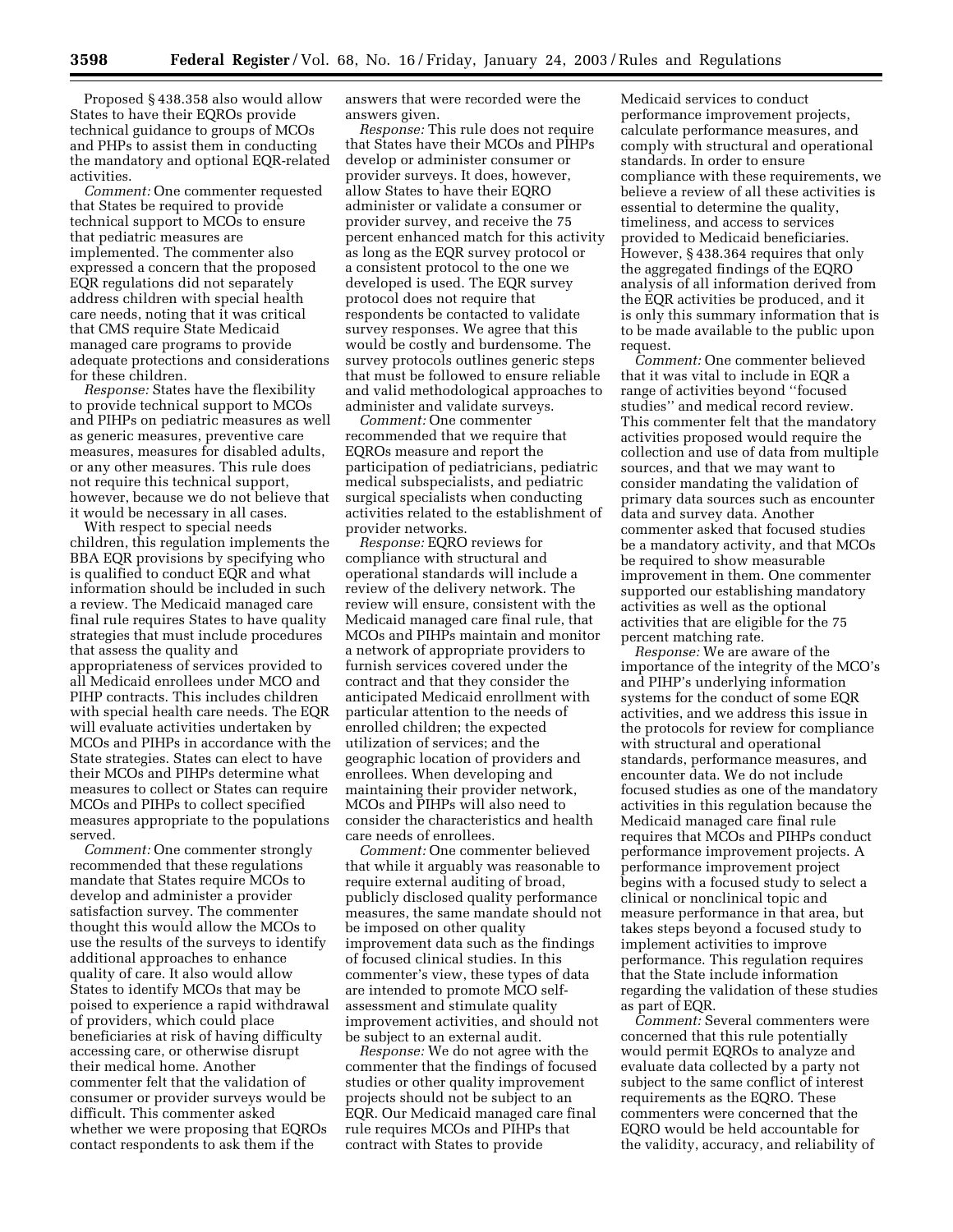the MCOs' projects without necessarily having access to the raw data. One of the commenters suggested that there be continued discussions with the QIO community about the need for raw data files from MCOs in order to evaluate the performance improvement projects and performance measures. The commenter also felt that EQR performance measures should be standardized and consistent to allow comparisons among the States, and among the MCOs operating in more than one State. Another commenter recommended that the final rule require that EQR activities be carried out by the EQRO. If the information provided for the EQR is collected by the State or another agency, the commenter suggested that the EQRO be required to validate the data or information before analyzing it or forming conclusions about quality, timeliness, and access.

*Response:* In order to receive the enhanced 75 percent Federal match provided for in section 1903(a)(3)(C)(ii) of the Act, we believe most States will use an EQRO to conduct the mandatory EQR-related activities. However, in order to provide flexibility to States to coordinate their quality oversight activities, we permit States or their agents to perform the mandatory EQR activities, and only require that States use an EQRO for the conduct of EQR (as defined under § 438.320) and for the production of the EQR results as specified under § 438.364. If a State chooses not to have an EQRO conduct the mandatory activities, the State still needs to use, or have its contractor use, our protocols or protocols that are consistent with ours when conducting these activities. The State will also need to provide the EQRO with the information specified under § 438.364(a)(1)(i) through paragraph (iv) for each of the EQR-related activities as required in § 438.350(b). We believe this last requirement may not have been clear in our proposed rule, and we have therefore provided a cross-reference to § 438.364(a)(1)(i) through paragraph (iv) in § 438.350(d) in this final rule. This clarification addresses the comments above by identifying the types of information we expect to be provided to an EQRO if the State or a contractor other than the EQRO is conducting the EQR-related activity. We also provide clarifying language in a new § 438.358(a) of this final rule, which sets forth a general rule making clear that a State can conduct, or have another State contractor or the EQRO conduct, the mandatory and optional EQR-related activities that provide information for the EQR function.

We do not agree that the EQRO must revalidate activities already validated by the State or another State contractor that uses our protocols. We believe the use of the protocols will ensure that each of the activities, including an assessment of the underlying data systems, is conducted using reliable and valid methods.

We are not requiring standardized performance measures. In our Medicaid managed care final rule, we require States to require MCOs and PIHPs to use standard measures. The Medicaid managed care final rule also gives CMS the authority to prescribe standard measures in consultation with States and other stakeholders. Currently, States have the flexibility to determine which measures they will require of their MCOs and PIHPs. The CMS protocol for performance measures sets out a standard method to validate performance measures. We have also developed a protocol for calculating performance measures, as this is an optional EQR-related activity.

*Comment:* One commenter believed that allowing the use of information obtained by the State or its agent for EQR means the information is not truly independent. The commenter further contended that the methods used by the State or its agent do not have to be consistent with the EQR protocols, since the State or its agent is not an EQRO.

*Response:* Consistent with provisions at § 438.350(b) and (c), whoever conducts the mandatory or optional EQR-related activities must use the protocols or methods consistent with the protocols. We have made this clear in the final rule.

*Comment:* Several commenters noted that the activities under § 438.358 are currently in some cases conducted by the State, the county, or both. They added that having the EQRO perform this same activity, or even review these activities would be redundant and costly. One of these commenters suggested that we allow these activities to be done directly through the State or county survey process.

*Response:* EQR-related activities may be conducted by the State or by any State contractor other than the MCO or PIHP as long as the activities are conducted consistent with our protocols. However, if a State chooses to have its EQRO conduct these activities it can obtain the enhanced 75 percent Federal match under section  $1903(a)(3)(C)(ii)$  of the Act.

*Comment:* One commenter asked that we clarify whether information derived from optional activities performed by other fiscal government agencies could be used by the EQRO.

*Response:* As long as the other agency uses our protocols or methods

consistent with the protocols, the information derived from EQR-related activities performed by other State agencies can be used as part of EQR. The State, however, would not be able to receive the enhanced 75 percent Federal match unless the other government agency qualified as an EQRO, and the contract to conduct the activities was procured consistent with § 438.356(e). We clarify in this final rule that the information obtained from optional EQR-related activities must be from information derived from optional activities conducted within the preceding 12 months.

*Comment:* Several commenters believed that MCOs should be required to report on standardized performance measures for specific conditions. One of these commenters also recommended that MCOs be required to report on aggregate measures of changes in health status for all people who meet a definition of disability. The commenter further urged that the development of these measures be a priority for both quality assurance and reimbursement purposes.

*Response:* As stated previously, the Medicaid managed care final rule provides States with the authority to specify what performance measures to require their MCOs and PIHPs to calculate and report. We are allowing this flexibility because State Medicaid managed care programs differ in the services they contract for and the populations served by MCOs and PIHPs. We think it is important that States be able to make comparisons across their contracting MCOs and PIHPs and, where this information is available, we require that it be provided as part of the EQR results as specified in § 438.364(a)(4). However, while the Medicaid managed care final rule provides CMS with the ability to prescribe performance measures in consultation with States and other stakeholders, at this time we are not requiring the collection of comparative data nationwide.

We are also not requiring that States collect health status information from their MCOs and PIHPs. States are free to do this if they choose, and an increasing number of States are assessing the health status of MCO and PIHP enrollees for purposes of risk adjusting payments, or for quality activities. This rule also allows States to have their EQRO administer consumer surveys and obtain an enhanced Federal match of 75 percent. Approximately 30 States currently administer consumer surveys, primarily the CAHPS survey, which collects health status information from the perspective of consumers.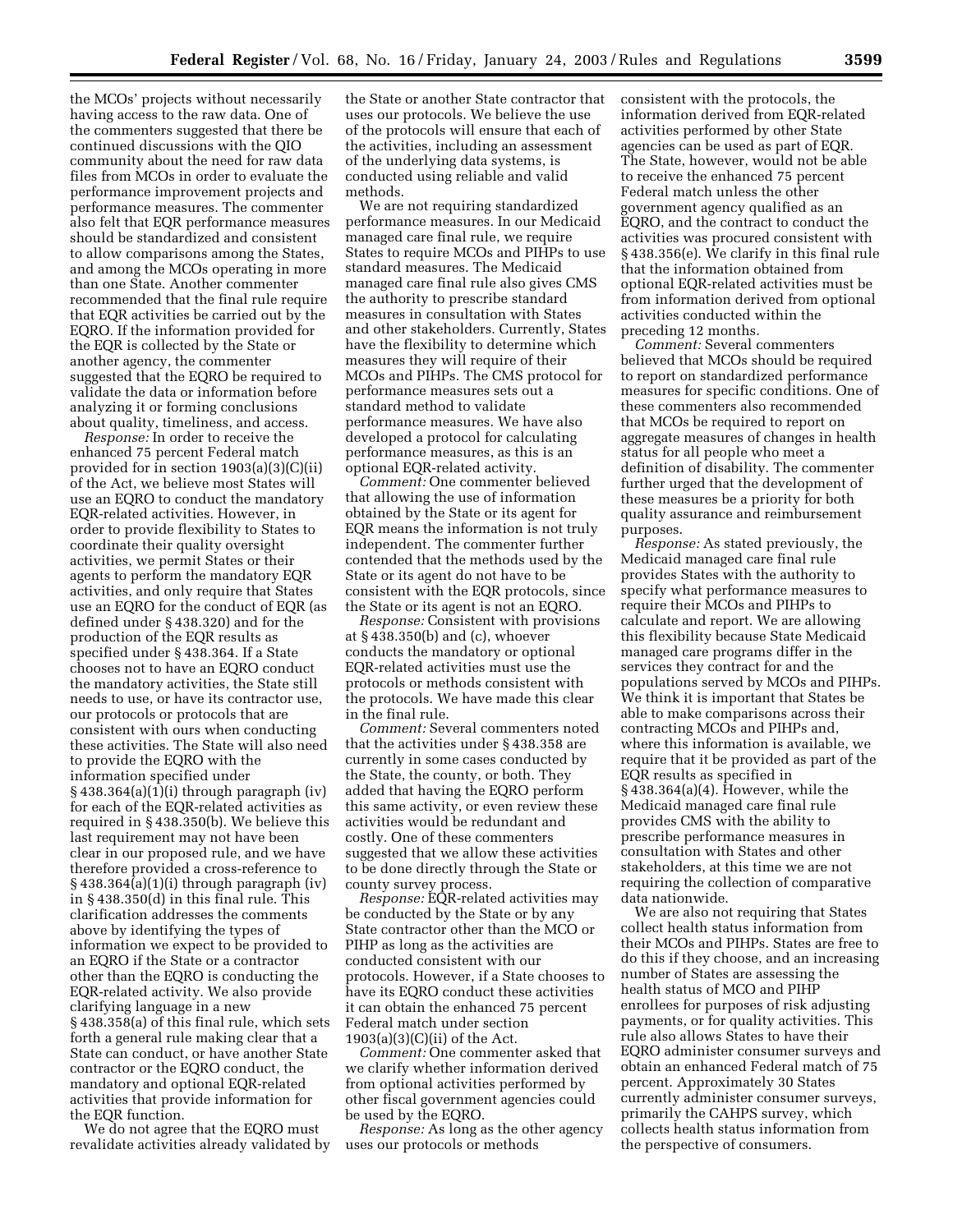*Comment:* One commenter felt that the EQR-related activities were not clearly defined, and were limited in scope. The proposed language did not appear to the commenter to require the State to provide actual data to the EQRO, only information on the validation of the data. The commenter was concerned that the State could report to the EQRO that the data are valid, without actually providing the data itself.

*Response:* We do not agree with the commenter that the EQR-related activities are limited in scope. The activities reflect those that States have used existing EQR contractors to conduct in the past. These activities are more fully explained in the protocols that we reference in this final rule. On November 23, 2001, we published a notice in the **Federal Register** announcing the completion of these protocols noting their availability on our website and asking for comment on the extent to which they impose a burden, as well as any other issues the commenters wished to raise. Our protocols clearly define EQR activities, and the steps needed to conduct these activities in a valid and reliable manner. As noted in the preamble of our proposed rule, the full content of the protocols themselves was not included in the proposed rule, and is not included in this final rule because the protocols are more detailed than appropriate for Federal regulations, will need to be revised as the state-of-the-art of quality improvement changes, and States may use other protocols as long as they are consistent with those we developed. The need for the EQRO to have raw data will depend on the activities a State chooses to have its EQRO perform. For the actual conduct of EQR as defined in § 438.320, as well as the mandatory activities, access to raw data will not be needed. If the EQRO conducts all of the mandatory activities, it will be responsible for validating the methodological approach used by the MCO and PIHP for the conduct of performance improvement projects, and the calculation of performance measures. Regardless of who conducts the EQR-related activities, the CMS protocols, or a method consistent with the CMS protocols, must be used, and the information derived from the activity, as specified in § 438.364(a)(1)(i) through paragraph (iv), must then be provided to the EQRO.

*Comment:* One commenter did not support our decision to make performance improvement projects a mandatory activity, while focused studies are an optional activity. The

commenter expressed concern that performance measures tend to focus on things that are easy to fix, and do not always provide a reliable picture of quality across a broad range of concerns.

*Response:* As the state-of-the-art of quality assessment and improvement has changed, we have found it more suitable to implement performance improvement projects than focused studies. Focused studies aim to assess the quality of care provided at a point in time, whereas performance improvement projects, in addition to assessing a focused area of care at a point in time, aim to initiate an intervention to improve care over time. In our proposed rule, we discussed the limitations of solely using focused studies, without information from other quality activities, to assess the care provided to all enrollees of a State Medicaid managed care program. It is for these reasons that improvement projects are mandatory while focused studies are optional. We note, however, that States may employ focused studies and use an EQRO to conduct this activity, thus accessing the enhanced 75 percent Federal match under section 1903(a)(3)(C)(ii) of the Act.

In this rule, we provide for a multipronged approach to quality improvement that uses information from three sources: (1) Determination of compliance with standards, (2) validation of performance improvement projects, and (3) validation of performance measures. We believe that this approach will provide for a reliable assessment of the quality, timeliness, and access to care provided to Medicaid beneficiaries by an MCO/PIHP.

*Comment:* One commenter interpreted the proposed rule to prohibit States and EQROs from conducting focused studies, and to instead require States to perform comprehensive reviews of all areas of the MCO contracts every year. This commenter recommended that we reconsider the scope of annual review, suggesting that a 1 year cycle does not allow sufficient time to procure an EQR contract, conduct and complete EQR activities, and report results on the EQR as specified in this rule. The commenter also recommended that we allow for a multiyear rotational approach to quality measurement and improvement (for example, rotate specified performance measures, focused clinical topic reviews). One commenter similarly believed that 1 year was too short a period of time in which to conduct the activities under § 438.358 (a)(1)(i) and (ii) of the proposed rule. This commenter suggested that this time period instead be left up to the State

agency. Another commenter recommended that we require only that the information used by the EQRO for validation of performance improvement projects be from the most recent review performed within the previous 3 years, rather than requiring a yearly review.

*Response:* Section 1932(c)(2) of the Act requires an annual external review. In the final rule, we require that there be three sources of information used in this review. First, for performance improvement projects, this final rule requires that there be performance improvement projects underway during the previous 12 months. We understand that an MCO or PIHP may have multiple projects underway at a given time, and these projects may be at various stages of implementation. In response to this comment, we have revised the language under proposed  $\S 438.358(a)(1)(i)$  (now § 438.358(b)(1)) to clarify that performance improvement projects need to be underway during the preceding 12 months, instead of having been completely performed during the preceding 12 months. Consistent with private sector practices, we therefore would allow States to use a multiyear rotational approach when conducting performance improvement projects and calculating performance measures. Second, for performance measures, the rule requires that one or more measures be reported annually. Finally, as was indicated in our proposed rule, EQR also needs to employ information from a review of structural and operational standards, conducted within the previous 3-year period.

*Comment:* Many commenters suggested that the list of mandatory activities include an examination of reasons for disenrollment and termination.

*Response:* Under § 438.358(b)(3) of this final rule, we require a review of MCO and PIHP compliance with State standards, in accordance with the Medicaid managed care final rule. This includes standards for enrollment and disenrollment. The Medicaid managed care final rule includes standards for disenrollments requested by the beneficiary, as well as those requested by the MCO or PIHP. In addition, the Medicaid managed care final rule requires MCO and PIHP compliance with State standards for health information systems. As part of the health system provisions, we require that the State ensure that the MCO or PIHP information system provides information including, but not limited to, utilization rates, grievances, and numbers of appeals and disenrollments. We believe these provisions adequately address the commenter's concern, and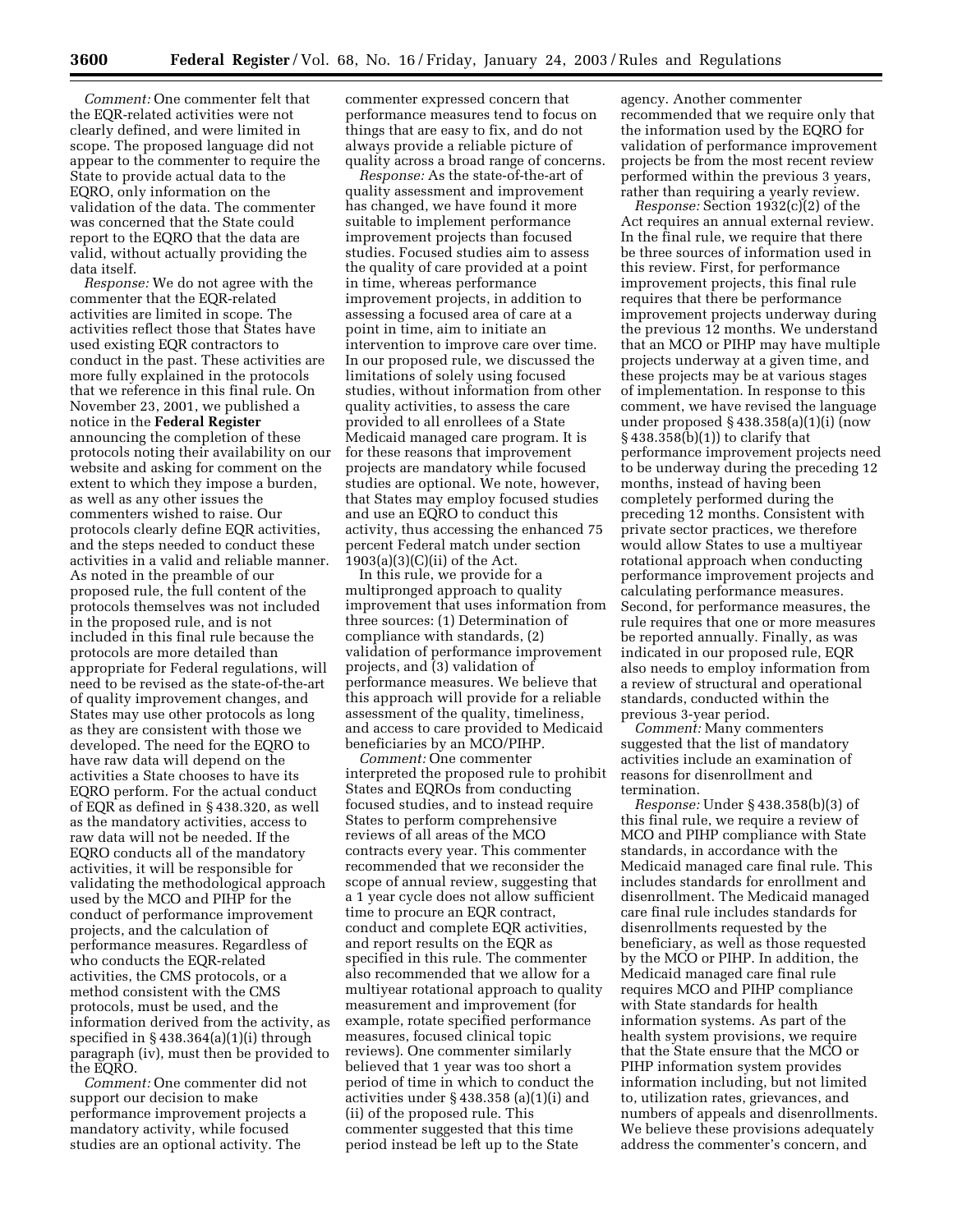that no additional requirements are necessary.

*Comment:* One commenter noted that there was no cross-reference in the proposed EQR rule to the requirements in the then proposed Medicaid managed care rule that required MCOs to measure performance and conduct performance projects, and to comply with Statemandated standards. The commenter suggested that we make this crossreference to the applicable sections in the Medicaid managed care rule.

*Response:* We have in this final rule added cross-references to the appropriate citations in the Medicaid managed care final rule.

*Comment:* One commenter recommended that we establish a core set of State standards for MCOs and evaluate these during the EQR process. The commenter was concerned that allowing States to determine the measures to be collected would provide little or no comparable plan or State level data.

*Response:* We do not agree that this rule should specify standardized performance measures for States or their contracting MCOs and PIHPs. The Medicaid managed care final rule specifies that States, through their contracts, must require their MCOs and PIHPs to calculate performance measures or submit data to the State that enables the State to measure MCO's or PIHP's performance. Many States currently require that standard performance measures be collected across MCOs. In addition, we believe that States will require that specified measures be calculated over time to enable the State to evaluate MCO and PIHP performance. In § 438.364(a)(4), we require that the EQR results include comparative information, as determined appropriate by the State. Furthermore, § 438.10(i)(2)(ii) of the Medicaid managed care final rule requires, for those States that provide for mandatory managed care under section 1932(a)(1)(A) of the Act, that the State provide comparative information annually. This must include, to the extent available, quality and performance indicators as required under § 438.10(i)(3)(iv). In addition, the Medicaid managed care final rule provides that CMS may, in collaboration with States and other stakeholders, prescribe standard performance measures.

*Comment:* One commenter asked us to clarify how proposed § 438.358(a)(1) fulfills the statutory requirement of EQR, and specifically how this information relates to a review of ''the quality outcomes and timeliness of, and access to, the items and services for

which the managed care organization is responsible under the contract.''

*Response:* In order to make an assessment about the quality, timeliness, and access to services provided by MCOs and PIHPs, there must be information from which an assessment can be made. Section  $1932(c)(A)(iii)$  of the Act required us, in coordination with the NGA, to contract with an independent quality review organization to develop protocols to be used in EQR. In order to develop protocols, we first needed to define EQR, as it was not defined under section 1902(a)(30)(C) of the Act. We also needed to determine what activities we consider necessary or appropriate to provide information for a quality review. The EQR activities in § 438.358(b) and (c) are activities that (1) the expert panel convened under the auspices of the NASHP recommended be included as part of EQR; (2) a survey of States by the Department of Health and Human Services' Office of Inspector General identified as quality review activities used by States; and (3) a survey of States by NASHP confirmed as activities most frequently used by States for EQR. The EQRO must develop a report, based on the information provided, as specified in § 438.364, that includes a detailed assessment of each MCO's and PIHP's strength and weaknesses with respect to the quality, timeliness, and access to health care services furnished to Medicaid beneficiaries.

*Comment:* A commenter noted that the rule does not clearly identify which entities are qualified and competent to undertake the validation of performance measures and performance improvement projects. In the commenter's view, as drafted, the rule could be interpreted as allowing entities other than EQROs, including the State or the MCO itself, to undertake these tasks. The commenter recommended that we clarify what types of entities can engage in validation activities and at a minimum require those entities to be competent and independent.

*Response:* The State, an EQRO, or other State contractor can undertake any of the EQR-related activities. However, it is only when an EQRO, that meets the competency and independence criteria, conducts any of these activities that a State can obtain the enhanced 75 percent Federal match under section  $1903(a)(3)(C)(ii)$  of the Act. Regardless of who conducts the activity, the CMS protocols (or other protocols consistent with ours) must be used to gather information for the mandatory and optional activities used in EQR. We did not intend to allow the MCO or PIHP

itself to be able to conduct any EQRrelated activities and in response to this comment we have revised § 438.358 so that it is clear that ''the agent'' must be an entity other than an MCO or PIHP.

*Comment:* One commenter recommended that we modify the regulation to grant State agencies the discretion to adapt these requirements to more appropriately address the circumstances of small or new MCOs and PHPs. The commenter suggested that enrollment in some MCOs and PHPs may be too small for an EQRO to validate the data for performance improvement projects or performance measures. Similarly, for an MCO that is not yet operational or which has only been operating for a short amount of time, there may be insufficient experience to use to evaluate for compliance with standards.

*Response:* We do not agree that we should modify the regulation to allow States to adapt the requirements to address small or new MCOs and PIHPs. If enrollment in an MCO or PIHP is small, the entire applicable population, as opposed to a sample, can be used when conducting performance improvement projects, calculating performance measures, or validating these activities. Regarding compliance with State standards, all MCOs and PIHPs that contract with a State to provide Medicaid services must be in compliance with the contracting requirements in the Medicaid managed care final rule. Regardless of when the EQR is conducted, MCOs and PIHPs should have procedures in place to be compliant with these provisions. Therefore, an assessment of compliance with these standards must be conducted and the findings provided to the EQRO to make its assessment regarding quality, timeliness, and access to services provided by the MCO or PIHP to Medicaid beneficiaries.

*Comment:* One commenter felt that State Medicaid agency staff should conduct the review of MCO compliance with structural and operational standards, as the review requires extensive knowledge of the State Medicaid program, its regulations, and the MCO contract. This commenter believed that this requirement was duplicative of current practice and unnecessarily burdensome, and did not provide States needed flexibility to choose which activities it wants to have its EQRO conduct. The commenter suggested deleting this provision. Another commenter urged that the review of compliance with standards be an optional instead of mandatory activity. The commenter noted that States conduct this activity through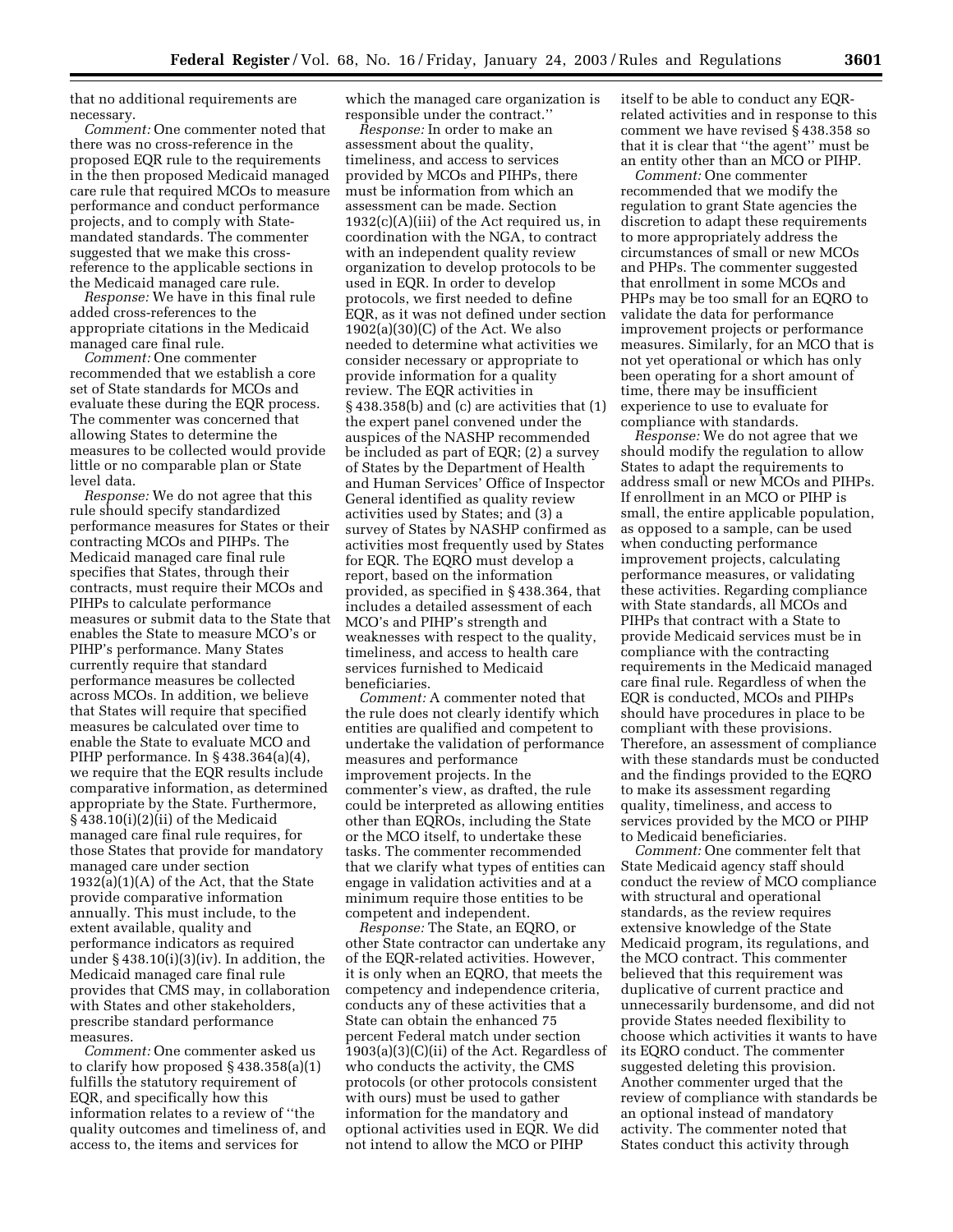various means, and that mandating this be done through EQR would mean an increase in Federal and State funding for the EQR contract. One commenter believed that the proposed requirement for review of structural and operational standards went beyond the statute's reference to ''quality outcomes, and timeliness of, and access to items and services for which the organization is responsible under contract.'' This commenter recommended that we reevaluate the extent of this review to ensure that it is consistent with the intent of the statute. The commenter further noted that this review was so broad that it would encompass most of the areas currently reviewed by States under their general contract responsibilities.

*Response:* States are not required to contract with an EQRO to conduct a review of the MCO's or PIHP's compliance with State structural and operational standards. A State can conduct this activity using the CMS protocols or protocols consistent with ours and provide the results of the review to the EQRO. The regular 50 percent administrative FFP match would be available to the State for this activity if it is not conducted by the EQRO. The EQRO will use this information in conjunction with information derived from the other two mandatory activities and any optional EQR-related activities conducted to determine quality of, timeliness of, and access to the quality of care provided by the MCO or PIHP. This final rule provides States with the flexibility to determine which activities it wants to have its EQRO conduct. Although we prescribe mandatory activities, which are consistent with the requirements set forth in the Medicaid managed care final rule, the State does not have to have its EQRO conduct these activities. A State is only required to have an EQRO conduct the analysis and evaluation of the information derived from the activities to determine if an MCO or PIHP is providing access to quality services. We do not believe that the scope of the mandatory activities goes beyond the statutory provisions under section 1932(c) of the Act which require States to have a quality assessment and improvement strategy which includes access standards, and measures to assess care, including grievance procedures and marketing and information standards. Furthermore, the statute requires that States implement monitoring strategies that address the quality and appropriateness of care. We, therefore, retain the review of MCO and

PIHP compliance with State standards as a mandatory activity in our final rule.

*Comment:* One commenter believed that the intent and usefulness of the proposed language in § 438.358 requiring the EQR to ''use information'' obtained from the mandatory and optional EQR-related activities was unclear. The commenter recommended changing the language to read ''The State or the EQRO shall/must conduct'' the EQR-related activities.

*Response:* Sections 1932(c)(2)(A)(ii) and (iii) of the Act required us to (1) in consultation with States, develop a method to identify qualified entities for the conduct of EQR, and (2) in coordination with the NGA, develop protocols to be used in EQR. In order for us to determine who was qualified to conduct EQR and for us to develop protocols to be used in an EQR we first needed to define EQR. Based on the advice of an expert panel convened under the auspices of the NASHP, the proposed rule, and this final rule, define EQR as the analysis and evaluation by an EQRO of aggregated information. Based on this definition, the expert panel confirmed the types of activities that would produce information as it relates to the quality, timeliness of, and access to care provided to our beneficiaries. These are the mandatory and optional activities found in this section of our rule. To provide consistency with the definition of EQR, and because we do not require that States contract with an EQRO to conduct these activities, we retain the language that an EQR must use information derived from the EQRrelated activities in the final rule.

*Comment:* Many commenters did not agree with our proposal to require that information be used from a review of structural standards every 3 years, and cited the statutory language requiring ''an annual \* \* \*'' review. Many commenters recommended that all activities be done annually, citing reasons such as the changing status of provider networks, and pressures to control utilization. One commenter claimed that we did not adequately explain our rationale for permitting the use of data and information that may be up to 3 years old. The commenter argued that given the volatility of both the managed care market place and State Medicaid programs, the problems identified in Medicaid managed care systems throughout the country, and the fact that the majority of beneficiaries are children, allowing the use of 3-year-old data was inadequate. The commenter suggested that an evaluation of quality, timeliness, and access to services must

be timely to allow for effective interventions to correct the problems.

*Response:* Reviews of MCO and PIHP compliance with structural and operational standards are very time consuming and costly. To be consistent with private industry standards, we proposed that information from the review of MCO and PIHP compliance with standards be from the most recent review conducted within the previous 3 years. Both NCQA and JCAHO perform their accreditation reviews once every 3 years. As stated earlier, our rule takes a multipronged approach to quality assessment and improvement. This is one reason why we require the EQR to use information from a minimum of the three mandatory activities to render a decision regarding the quality and timeliness of and beneficiary access to health care services. We believe that this comprehensive approach addresses the commenters' concerns, and that annual reviews for compliance with structural standards is not justified.

#### *H. Nonduplication of Mandatory Activities (§ 438.360)*

Proposed § 438.360 provided State agencies, under certain circumstances, the option not to require a review of MCO or PHP compliance with certain structural and operational standards specified in proposed § 438.358(a)(2) if the MCO or PHP is a certified M+C organization with a current Medicare contract, and has been evaluated and approved by us, our contractor, or certain approved accrediting organizations as a part of accreditation for compliance with these standards. The December 1, 1999 proposed rule also provided that a State agency under certain circumstances may similarly avoid duplicate reviews of all mandatory activities (listed in paragraphs (a)(1) and (a)(2) of proposed § 438.358) for any MCO or PHP that serves only individuals who are eligible for both Medicare and Medicaid. Under the December 1, 1999 proposed rule, if the State agency exercises this option, each MCO and PHP must make available to the State agency all reports, findings, and other results of the Medicare quality review or the accreditation survey that is to substitute for the Medicaid review.

*Comment:* Several commenters supported provisions designed to avoid duplication in the EQR process.

*Response:* We retain the nonduplication provisions in the final rule while providing clarifying language on their applicability, as discussed in responses to comments below, in order to better explain our intent.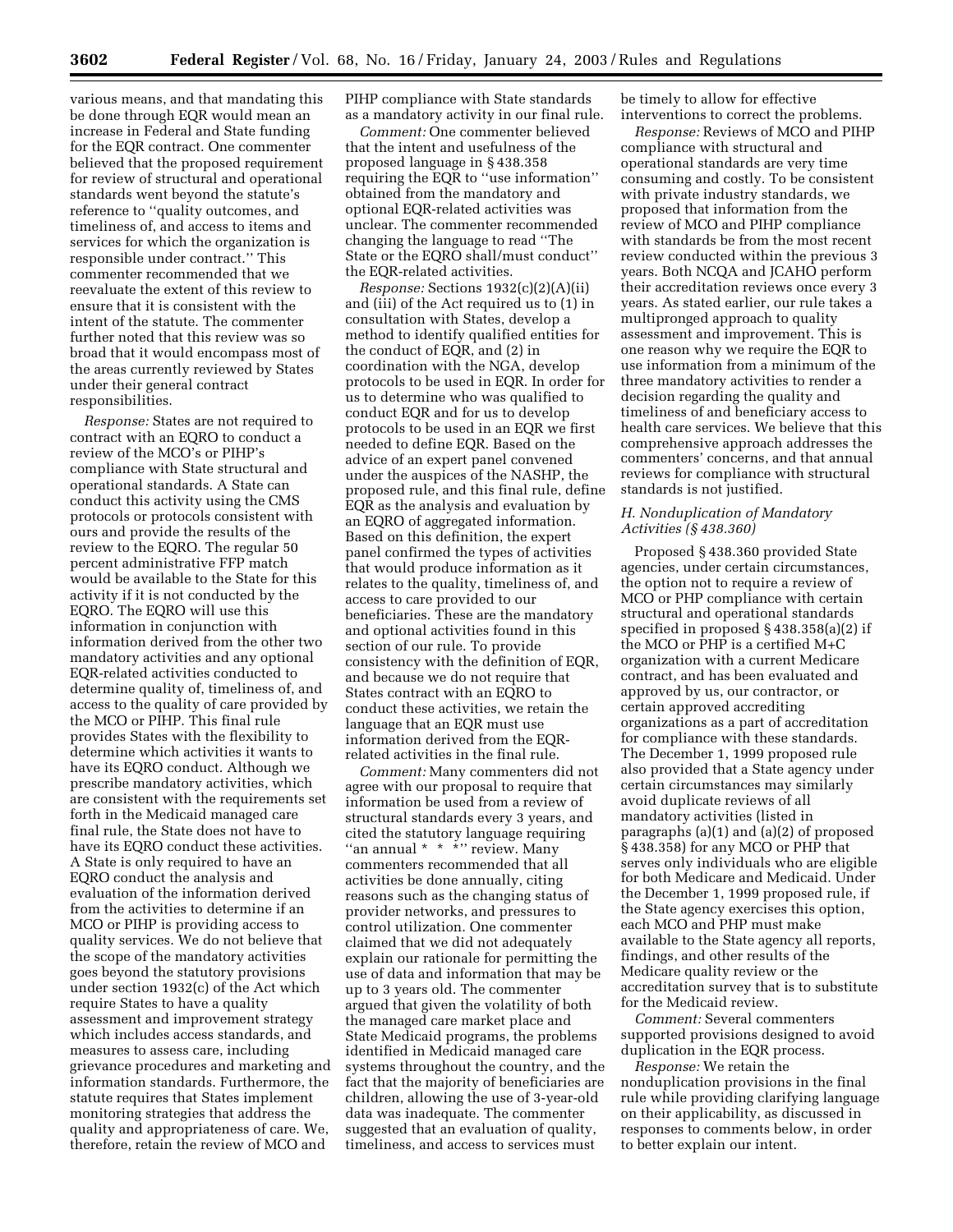*Comment:* Several commenters asked that the provisions in this section not be restricted to Medicaid MCOs that have M+C contracts. The commenters believe that the BBA does not restrict the nonduplication provision to these organizations.

*Response:* We agree with the commenters that the BBA does not require that an M+C contract be in place in order for the nonduplication provisions to apply. In response to these comments, we have changed the final rule to allow States, under certain circumstances, to elect not to review structural and operational standards of an MCO or PIHP that has been accredited by a national accrediting organization approved by CMS under the procedures in 42 CFR 422.158 as applying standards at least as stringent as Medicare, where the standards are comparable to those imposed by the State under § 438.204(g). The EQRO must review the reports, findings, and other results of the accreditation review to use in the EQR.

*Comment:* Several commenters recommended that we amend our regulations to permit accreditation programs that address only a portion of the § 438.358(a)(2) requirements. One commenter wanted us to retain the provision that allows an EQRO to use a review conducted by a private accrediting organization, or as part of an external review conducted under the Medicare program. Another commenter suggested that we revise § 438.360(b) to allow a State to exempt an MCO from a review of the mandatory activities, as opposed to exempting the MCO from the mandatory activities.

*Response:* We agree with the commenters that a State should be permitted to use only certain portions of a Medicare or accreditation review in place of a portion of a Medicaid review. As stated above, the final rule provides States with the option of using a Medicare or (if approved by CMS under § 422.158) private accreditation review to serve as the Medicaid compliance review of any or all of the standards required to meet provisions under § 438.204(g) as long as the MCO or PIHP meets the requirements of § 438.360(b) or (c). Because we received numerous comments on the applicability of this provision, we have revised the language in this section to more clearly explain our intent to apply it to MCOs and PIHPs that have been reviewed by an accrediting organization approved under § 422.158. We also clarified the regulations text to better identify the activities and standards to which this section applies, and what information

needs to be provided to States and us to comply with this provision.

*Comment:* One commenter did not agree with provisions in § 438.360(b)(3) or (c)(3) requiring that a State receive a copy of all findings pertaining to the most recent accreditation review. The commenter contended that standardspecific information is adequate and that all review materials such as noted deficiencies, corrective action plans, and summaries of unmet accreditation requirements are excessive and unnecessary. The commenter suggested that we require MCOs to provide the State with applicable reports, findings, and results. Many commenters agreed that we should require that States receive and review information from the Medicare review or accreditation review.

*Response:* We agree that requiring all reports, findings, and other results of the Medicare review or accreditation review could be excessive. We have revised the language § 438.360(b)(3) and (c)(3) to reflect that the reports, findings, and results provided can be limited to those applicable to the standards for which the Medicare or accreditation review or quality activities will substitute for the Medicaid review activities.

*Comment:* One commenter asked us to clarify whether the nonduplication provision exempts the MCO from a review for compliance with standards, such as enrollee rights, maintaining a grievance system, or using practice guidelines. One commenter recommended that we allow deeming of credentialing and recredentialing requirements if the MCO is NCQA certified.

*Response:* We provide that the State may permit the findings from other allowable reviews to substitute for a duplicate review of the structure and operations of the MCO or PIHP. Under this provision, an MCO or PIHP is not exempted from a review of standards under § 438.204(g). Rather, States are permitted the option of using Medicare reviews or accreditation findings, including a review of credentialing and recredentialing procedures, instead of conducting a separate (and potentially duplicative) review, as long as the provisions under § 438.360 are met. This would apply to information on compliance with standards such as the requirements set forth in proposed § 438.358(a)(2)(i) through (a)(2)(xiii) cited by the commenter.

*Comment:* Many commenters agreed that external reviews need to validate performance measures specific to the Medicaid population in the case of Medicaid contracts. In contrast, one

commenter recommended that an MCO fully accredited by a private accrediting organization should also be exempt from calculating performance measures (for example, HEDIS). The commenter believed that this would eliminate the need for new-capacity building or criteria to ensure consistency.

*Response:* We do not agree that an accredited MCO or PIHP should be exempt from a validation of performance measures calculated under § 438.358(a)(1) unless it provides services to dual eligibles only. As stated in our December 1, 1999 proposed rule, we believe the types of data collected, measures calculated, and studies conducted, on the Medicare population would differ from those for the Medicaid population unless the MCO or PIHP served only dually eligible Medicare and Medicaid beneficiaries. We believe this argument is also valid when applied to the commercial population. We, therefore, retain the language as written in the December 1, 1999 proposed rule. We note that if the accrediting organization, acting as the EQRO of the State, validates the performance measures required of the MCO or PIHP by the State, the State can obtain the 75 percent match under section 1903(a)(3)(C)(ii) of the Act for having the accrediting organization conduct that activity.

*Comment:* One commenter recommended that we revise the regulation to give State agencies discretion to determine what EQR activities are duplicative.

*Response:* We do not agree that States should have discretion to determine what EQR activities are duplicative. Except in the case of an MCO or PIHP that provides services to dual eligibles only, we limit the nonduplication provisions to the structure and operational standards reviewed under § 438.358(b)(3).

*Comment:* Several commenters noted that accrediting organizations differ in how they characterize the status conferred when MCOs meet their accreditation standards. For example, these commenters pointed out that not all accrediting organizations use the term ''full accreditation.'' One commenter recommended that we clarify proposed  $\S$  438.360(b)(2)(ii) to avoid confusion regarding what accreditation level must be attained to meet the requirements of the paragraph. Another commenter asked us to clarify ''fully accredited'' and recommended that we negotiate with accreditors seeking to be recognized under this section to determine what type of accreditation would meet the intent of this section.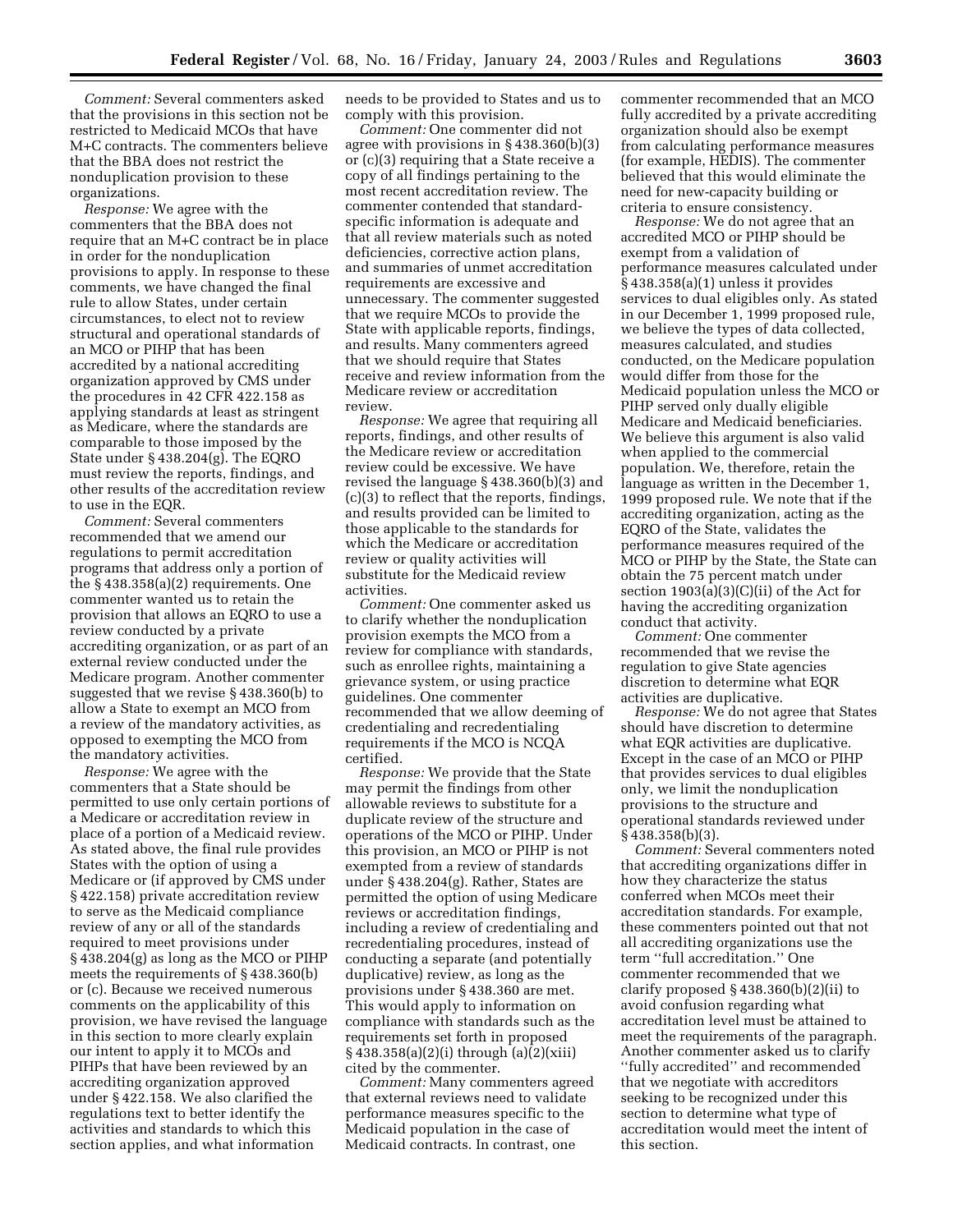*Response:* We understand that accrediting organizations use different terms to describe the extent to which MCOs or PIHPs meet their standards. However, in this provision of the regulation, we are not requiring that the MCO or PIHP achieve a certain level of accreditation. Rather, we are allowing States to use information gathered in the private accreditation process that is shared with the State to assess compliance. To make this more clear, in response to this comment, we have removed the term ''fully accredited'' from the regulations text. We also have revised the language of this section in order to make our intent more clear. We now specify that accrediting organizations that have been approved by us for M+C deeming under § 422.158 meet the requirements of this provision.

*Comment:* Several commenters did not agree with permitting States to avoid mandatory activities by relying upon information gathered from a Medicare or private accreditation review in order to assess MCO compliance with structural and operational standards. Some of these commenters specifically strongly opposed the exemption from mandatory activities when an MCO has a Medicare contract. They believed that activities such as review for the availability of services, establishment of provider networks, enrollee information, confidentially, and use of practice guidelines all have Medicaid and pediatric components that would not be examined under a Medicare review. If an exemption is allowed, the commenters suggested that additional activities be required to ensure compliance in problem-prone or sensitive areas that reviews by Medicare or private accrediting organizations may not adequately address. One of the commenters recommended that if an MCO is being considered for the exemption, that there must be substantial overlap between the Medicare and Medicaid products in (1) geographic service area, (2) network composition and management, (3) quality management structures and processes, and (4) levels of accreditation. Many commenters suggested that unless our quality review or accreditation has established the quality of the Medicaid provider network and administrative structures, these activities should not be exempted under nonduplication.

*Response:* The Congress clearly intended that we provide States the option to avoid duplicating review activities conducted for Medicare or by accrediting organizations. We limit the applicability of this provision to the mandatory activity designed to help

States assess structural and operational standards for all MCOs and PIHPs other than those serving only dual eligibles. For the latter, under § 438.360, we also permit States to use this option with respect to the validation of performance measures or the validation of performance improvement projects. We believe proposed § 438.360 generally places sufficient parameters on States that choose to exercise this option.

We retain the provision that permits States to use this option to assess compliance with standards. We note that § 438.207 of the Medicaid managed care final rule requires that MCOs and PIHPs submit documentation to the State of compliance with requirements in the Medicaid managed care final rule that requires MCOs and PIHPs to maintain a network of providers that is sufficient in number, mix, and geographic distribution to meet the needs of the enrollees in the MCO or PIHP. In addition, § 438.207 requires that any time there has been a significant change in MCO or PIHP operations that would affect adequate capacity, additional documentation must be submitted. We believe this information adequately complements any review of availability of services that would be conducted by Medicare or an accrediting organization that provides information for the EQR.

We are concerned, however, that the wording of proposed § 438.360 has caused some confusion about the intent of this provision. Specifically, our words ''A State may exempt an MCO from mandatory activities \* \* \* \* " mav be interpreted by some as exempting an MCO or PIHP from oversight, rather than an exemption from State Medicaid reviews that duplicate Medicare and private accreditation reviews. To clarify this, we have removed the word ''exempt'' from this provision in the final rule (noting also that the Congress did not use this word in the corresponding statutory provision) and replaced it with language reflecting the fact that these provisions do not exempt MCOs from review for compliance with structural and operational standards, but instead permit States to use information generated through Medicare or private accreditation review to assess compliance with these standards, in lieu of engaging in their own otherwise ''mandatory'' review activity.

In addition, in response to the commenters' concerns about permitting States to substitute Medicare or private accreditation review for direct State review, we are adding a new paragraph  $(4)$  to  $\S$  438.360(b) and (c) requiring that States identify in their qualities strategies those standards and activities

they plan to monitor through the use of Medicare or private accreditation review data, and explain why direct State review would ''be duplicative.'' This will help ensure that this approach is only taken when State review would truly be needlessly duplicative of review already performed.

*Comment:* One commenter was concerned that proposed § 438.360 appeared to allow the nonduplication exemptions to last indefinitely, and believed that it was not unusual for plan performance to vary significantly from year to year due to organizational changes. The commenter recommended that States be required to develop mechanisms to periodically re-evaluate MCO compliance with standards during the course of a 3-year period, and to reinstitute a direct Medicaid agency review if accreditation, Medicare, or State oversight indicate potential quality problems.

One of the commenters cited recent OIG studies that identified significant issues with accrediting bodies, and did not think that States should relinquish their direct MCO oversight responsibilities to the accreditation industry.

*Response:* Neither the statutory nor conference committee language discussed any time limit on a State using Medicare or accreditation review data in its assessment of an MCO or PIHP in lieu of a direct Medicaid review. We believe it appropriate to allow States to make the determination as to whether this remains appropriate. We note that the new paragraph (4) that we have added to § 438.360(b) and (c) requires that States explain and justify their use of this approach, and believe that it is appropriate to permit the approach to be used for so long as this justification remains valid. Therefore, we do not specify a time limit in the final rule.

With respect to the commenter's recommendation for periodic reevaluation every 3 years, § 438.360 requires that information obtained from a Medicare review or a review by an accrediting organization be provided to the State, which must then provide the information to the EQRO for use in the EQR. Because this information must be obtained from a review of compliance with standards conducted within the past 3 years, this requirement should address the changes in plan performance that the commenter is concerned about. Moreover, the Medicaid managed care final rule requires that States have a quality strategy that has procedures for assessing the quality and appropriateness of care provided to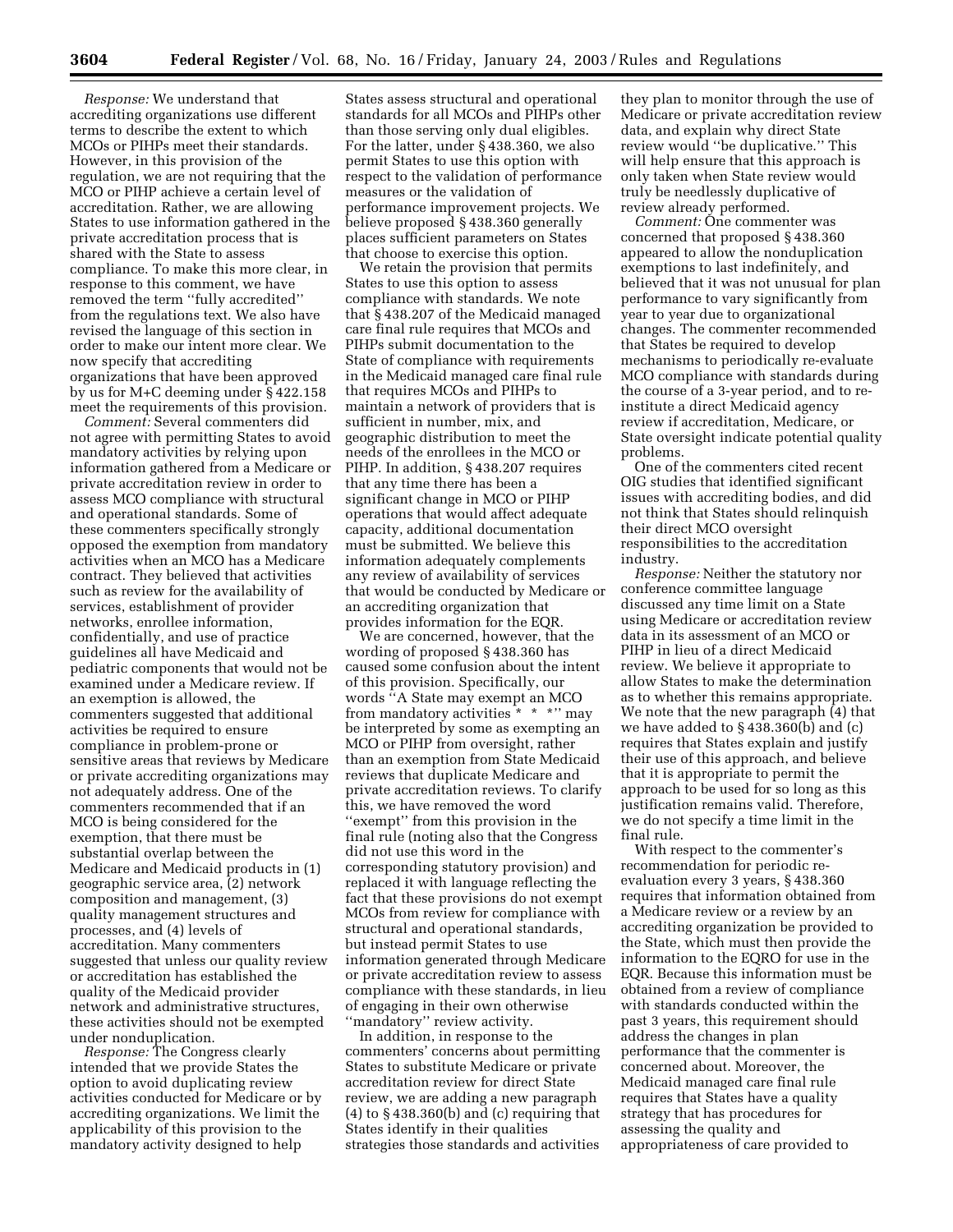Medicaid beneficiaries, and that States must regularly monitor and evaluate MCO and PIHP compliance with operational standards.

As noted in earlier responses, we believe the Congress clearly intended States to have the option of avoiding duplicate reviews of MCOs that have been accredited by a national accrediting organization, and we accordingly allow for this in the final rule.

*Comment:* One commenter recommended that we clarify that States may only eliminate elements of the EQR process, whether mandatory or optional, if components of the M+C evaluation process or private accreditation review are the same as or similar to those of the Medicaid review process. Several commenters felt that this provision should address two concepts: whether the standard or requirement is duplicative, and whether the methodology of the review is duplicative. One commenter asked that we clarify what we mean when we say, under §438.360(b)(2), that the "\* methodologies must be \* \* \* established by the State, not CMS.'' The commenter noted that it is the State, not CMS, that establishes the standards for the mandatory activity under § 438.358(a)(2) and therefore it is not clear what benchmark we intend to use to determine comparability.

*Response:* This section of the regulation applies only to mandatory activities as specified in § 438.358(b). Because the optional activities are not required, we do not address optional activities in the nonduplication provisions. As stated earlier, we have clarified the regulations text to better explain that Medicare or accreditation standards must be comparable to those established by the State. We have removed the reference to standards and review procedures needing to be as stringent as those established by CMS because we agree with the commenter, that it is the State, not CMS, that will establish standards to comply with § 438.204 of the Medicaid managed care final rule. As for review methodology, the statute required that we establish protocols to be used in EQR. The protocols we developed include generic activities and steps to be followed to ensure that the EQR activities are conducted in a reliable and valid manner.

*Comment:* One commenter asked that, because implementation of proposed § 438.360(b)(2)(ii) would depend upon our approval and recognition of private accrediting organizations under § 422.158 as having standards and review procedures as stringent as those

established by Medicare, we move forward to make these later determinations so this provision can be implemented in a timely fashion when these regulations become final.

*Response:* We have already received and approved applications for M+C deeming from several accrediting organizations: (1) NCQA, (2) JCAHO, and (3) the Accreditation Association for Ambulatory Health Care (AAAHC).

*Comment:* One commenter was confused about the distinction between proposed § 438.360 and proposed § 438.362, and felt they were redundant. The commenter also objected to our provisions applying to dual eligibles, specifically the State's option of permitting information obtained from performance improvement projects and performance measures specific to dual eligibles to substitute for Medicaid specific information.

*Response:* We do not agree that § 438.360 and § 438.362, which permit States to exempt an MCO or PIHP from EQR in its entirety, are redundant. However, we agree that proposed § 438.360 was potentially confusing in its use of the word ''exempt.'' We have revised the language in § 438.360 to clarify that § 438.360 allows States to use the findings of Medicare or accreditation reviews in place of a Medicaid review in order to avoid duplication, but does not exempt MCOs or PIHPs from EQR, as does § 438.362 where it applies. We think that there is a clear distinction between § 438.360 under which analysis and evaluation of information must still be conducted, and § 438.362 under which the MCO or PIHP is exempted from the EQR function. We disagree with the commenter concerning the appropriateness of the dual eligible provision. In the case of dual eligibles, Medicare review necessarily is targeted to the population involved. We therefore believe that Medicaid review could be particularly duplicative in this case.

*Comment:* One commenter requested that if accreditation is to be used as the basis for exemption, regulations require that the MCO be specifically accredited with respect its Medicaid line of business, and that information from this Medicaid enrollee review be provided to the State.

*Response:* We do not agree that we should limit the applicability of the nonduplication provisions in § 438.360 to MCOs or PIHPs accredited specifically for their Medicaid product. Most accrediting organizations do not conduct separate reviews for an MCO's or PIHP's Medicaid product. With respect to the commenter's second

point, we do require that the findings of the accreditation be provided to the State and then, in turn, to the EQRO to be used as part of the EQR.

*Comment:* One commenter urged that we allow for the use of review findings of related ''focus studies'' of groups that Medicaid serves (for example, the elderly or disabled) which are conducted by other types of certified Medicare organizations.

*Response:* As long as a focused study is conducted using a methodology consistent with our protocols, and the study population is composed of Medicaid beneficiaries, a State can have its EQRO use the review findings. In addition, if the organization that conducts the focused study is the State's EQRO, the State can obtain the 75 percent enhanced match for its review of these findings.

*Comment:* One commenter believed that the activities under proposed § 438.358(a)(2) are not the same regardless of the populations served, and specifically that there is a difference when serving individuals with disabilities. To address this concern, the commenter felt that the EQRO must be knowledgeable and sensitive to people with disabilities in order to effectively assess an MCO's compliance with standards.

*Response:* As specified in § 438.354, an EQRO must meet certain competency requirements, including having staff with knowledge of Medicaid beneficiaries. In addition, our Medicaid managed care final rule requires, under the State's quality strategy, that the State have procedures in place for assessing the quality and appropriateness of care and services furnished to enrollees with special health care needs. This includes individuals with disabilities.

*Comment:* One commenter recommended that audits conducted by the State licensing organization be coordinated with the EQRO, and that the audit of components conducted by the State licensing organization be ''deemed'' to have been performed by the contracted EQRO.

*Response:* States can use their State licensing organization to assess MCO or PIHP compliance with State standards, or perform any of the mandatory or optional EQR-related activities identified in § 438.358. If a State wants to use this information for the EQR, the review must, at a minimum, use our protocols or protocols that are consistent with ours. Thus, there would be no reason to ''deem'' these reviews to have been performed by the EQRO, other than to claim the 75 percent match that would apply if the EQRO performed these functions. As noted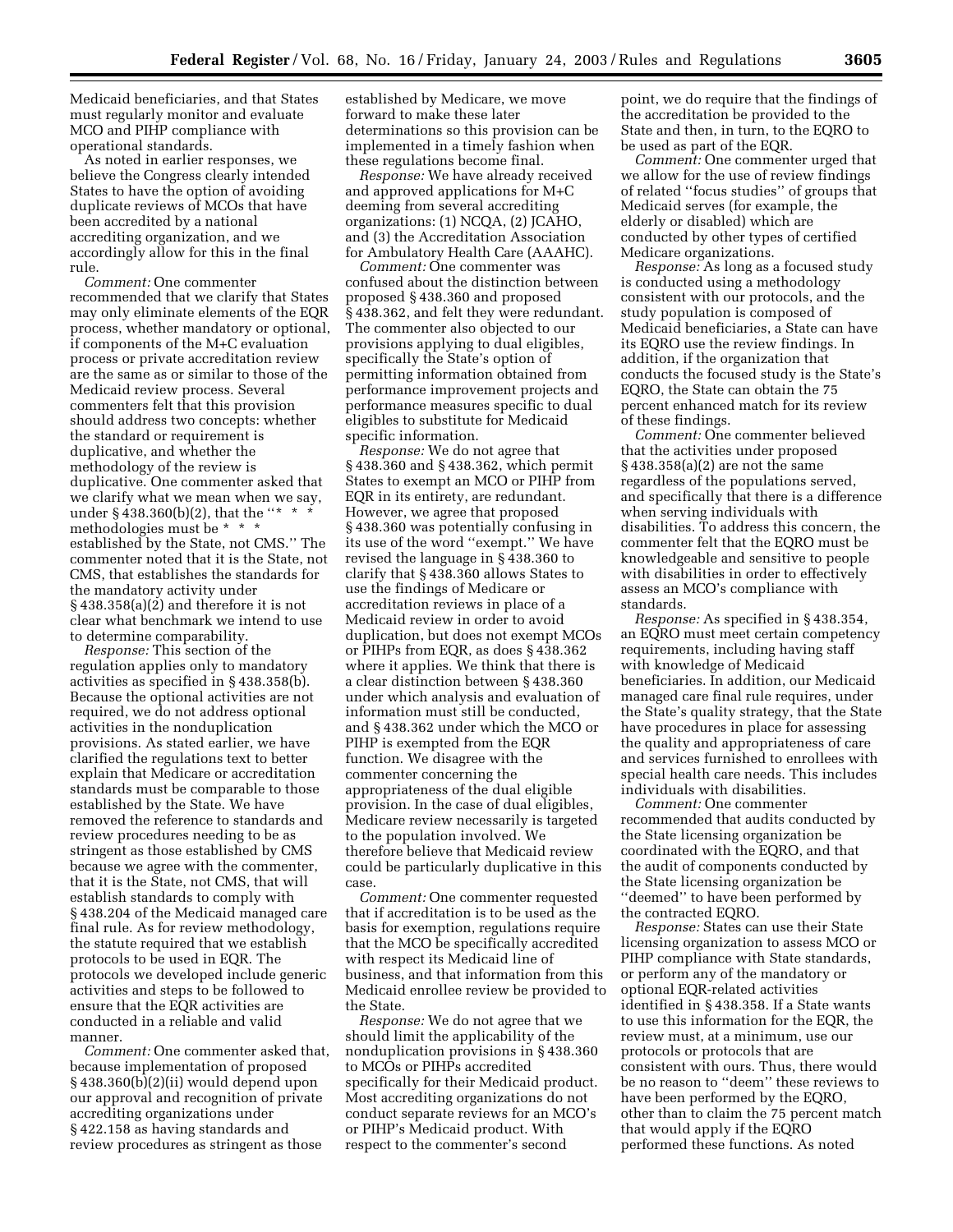above, however, if a State uses entities other than EQROs to perform activities, the 75 percent match rate under section 1903(a)(3)(C)(ii) of the Act would not be available. We hope and anticipate that States will coordinate the EQR and EQR-related activities with other State quality activities currently in place.

*Comment:* Many commenters believed that direct Medicaid agency external reviews should always be performed with respect to grievance systems because these commenters believe that the Medicaid fair hearings process is unique.

*Response:* The EQRO is not responsible for reviewing the State's fair hearing process. It must review information about the MCO or PIHP internal grievance system. In order for a State to use a Medicare or accreditation compliance determination to substitute for a Medicaid review of the MCO's or PIHP's grievance system, the State will need to address in its quality strategy the basis for considering the Medicare or accrediting organization's standard comparable to the State's grievance processes standard that needs to comply with the provisions of subpart F of the Medicaid managed care final rule.

*Comment:* One commenter expressed concern that we excluded Medicare beneficiaries who are eligible for Medicaid as a result of spenddown requirements from the definition of dually eligible persons.

*Response:* We have not excluded from the definition of dually eligible those Medicare beneficiaries who are eligible for Medicaid as a result of spenddown requirements. We consider any person who is receiving both Medicare and Medicaid benefits as a ''dually eligible'' person.

*Comment:* One commenter believed that the meaning of MCO in proposed § 438.360, and § 438.362 was not clear. The commenter noted that corporate entities may be wholly owned subsidiaries of other corporate entities, and may hold multiple licenses. The commenter also noted that in some cases a plan may have a large Medicaid product and a very small Medicare product, calling into question the assumption that adequate management of the Medicare enrollees is an appropriate proxy for their Medicaid enrollees. The commenter recommended a more complete definition of MCO, as it relates to the MCO's Medicare and Medicaid product lines being incorporated into the rule.

*Response:* The definition of MCO as used in this regulation is defined in § 438.2 of the Medicaid managed care final rule. According to this definition, an MCO is the entity that holds the

Medicaid comprehensive risk contract. We believe that this definition addresses the commenter's concern, as the Medicare review provisions will only apply if the same entity that holds the Medicaid contract holds the Medicare contract.

*Comment:* One commenter recommended that we make clear that a State may undertake optional EQR activities, even if it has exempted an MCO from a portion of or all of the mandatory activities.

*Response:* A State may conduct the optional EQR activities when it uses Medicare or accreditation review findings for the mandatory activities. As long as the State uses the protocols developed by us or protocols consistent with ours, the information derived from the optional activities can be used in the EQR.

*Comment:* One commenter believed that when an MCO is accredited by a private accrediting body, the States should be strongly encouraged not to duplicate the review performed by the private accrediting body.

*Response:* The final rule provides States the option to use the findings of an accrediting body instead of conducting its own review of MCO or PIHP compliance with certain standards, if the MCO or PIHP has been accredited by a national accrediting organization recognized by us. We believe that States should have the discretion to make this decision, and individuals who believe that this option should be adopted should encourage States to do so.

#### *I. Exemption From External Quality Review (§ 438.362)*

Proposed § 438.362 provided an option for a State agency to exempt an MCO or PHP from the EQR requirements in section  $1932(c)(2)(A)$  of the Act if: (1) The MCO or PHP has a current Medicare contract under part C of title XVIII or under section 1876 of the Act; and (2) for at least 2 years, the MCO or PHP has satisfied EQR requirements under section  $1932(c)(2)(A)$  of the Act with respect to its Medicaid contract. In addition, we proposed that the Medicaid and Medicare contracts be required to cover all or part of the same geographic area. We also proposed that the State agency require each exempted MCO and PHP to annually provide the State with copies of all Medicare reviews performed by us, by our agent or any private accrediting organization, with respect to the quality, timeliness, and access to its services.

*Comment:* Many commenters opposed this exemption of certain MCOs from

EQR. One of the commenters felt that this provision completely abrogates the responsibility of the States and CMS to monitor the quality of Medicaid managed care systems for children. One commenter agreed with this provision, as long as it was an option for States.

*Response:* In the BBA, the Congress expressly provided States with the option of exempting from EQR those MCOs that provide Medicare services and also have had experience serving the Medicaid population. This provision, however, does not exempt States from monitoring MCOs and PIHPs for compliance with the mandatory activities listed in § 438.358. These activities, required of MCOs and PIHPs under our Medicaid managed care final rule, are essential to ensure the quality of services provided to Medicaid beneficiaries by MCOs and PIHPs. For example, the BBA requires that States have a quality strategy in place when contracting with MCOs and PIHPs. States will still need to ensure MCO and PIHP compliance with the BBA provisions and our regional offices will continue to monitor States for compliance regardless of whether or not an EQR is conducted.

*Comment:* One commenter asked how this provision would impact a Medicaid plan that gave up its M+C product. Specifically, the commenter asked if there would be an immediate requirement for an EQRO review.

*Response:* Under § 438.362(a)(1), the MCO and PIHP must have a current Medicare contract. Therefore, as EQR is an annual requirement, the year following the termination of the M+C plan, the State is required to contract with an EQRO to, at a minimum, review and analyze information from the validation of performance improvement projects conducted by the MCO or PIHP and performance measures calculated by the MCO or PIHP that year. The State will also need to ensure MCO or PIHP compliance with structural and operational standards. If the MCO or PIHP had been reviewed by Medicare or an accrediting organization within the previous 3 years, that information could be used in the EQR. If this were the year that the MCO or PIHP was to be reviewed for structural and operation standards, the State or its contractor, or the EQRO would have to conduct a review.

*Comment:* Several commenters asked us to clarify who we considered appropriate to determine whether an MCO or PIHP performed acceptably in previously conducted EQRs, as this was not a requirement under the section 1902(a)(30)(C) of the Act EQR requirements. Some of the commenters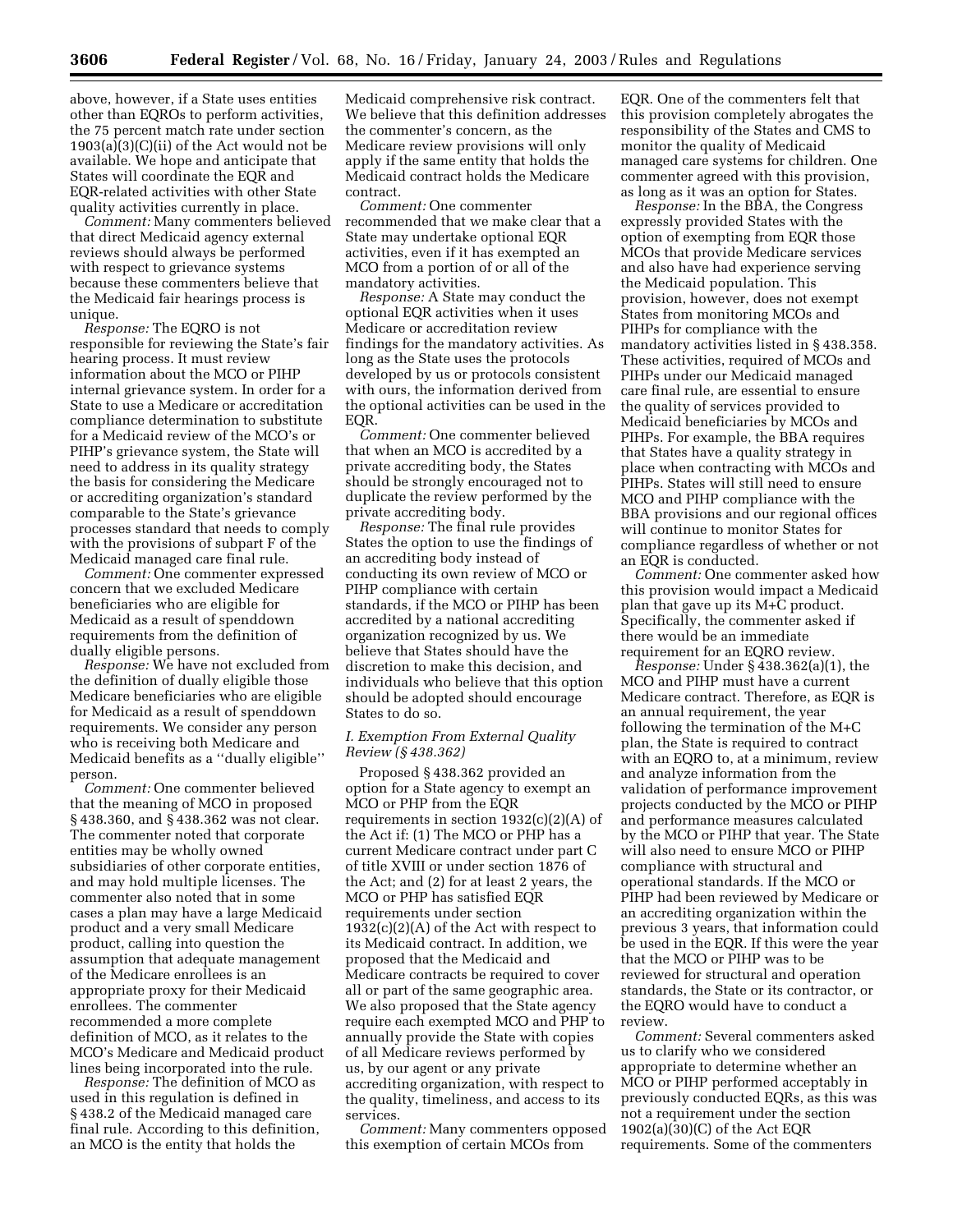stated that it would not be appropriate for the State to make the determination, as the independent nature of the EQR might be compromised. Many commenters asked us to clarify what we consider to be acceptable performance and recommended that an MCO or PHP be required to perform acceptably on quality, timeliness, and access in order for a State to allow for the exemption.

*Response:* Whether an MCO or PIHP has performed acceptably is determined by the State based on the results of the EQR, which must include a detailed assessment of each MCO's and PIHP's strengths and weaknesses with respect to quality, timeliness, and access to health care services provided to Medicaid beneficiaries. If a State elects to exempt an MCO or PIHP from an EQR it must, as specified in § 438.362(a)(3), ensure that an MCO or PIHP not only have had a Medicaid contract for 2 years but that the MCO or PIHP has also been subject to an EQR as specified in this rule. This effectively means that no MCO or PIHP could be exempted under § 438.362 until EQR under this final rule is in effect for at least 2 years. As long as the provisions under this section are met, the State will determine the length of time for which it will exempt an MCO or PIHP from EQR. The State will be able to use information obtained from the Medicare or accreditation reviews, as the submission of Medicare review findings is required under § 438.362(b).

*Comment:* One commenter was concerned that similar geographic coverage areas do not necessarily ensure similar administration, networks, benefits, and quality improvement projects for the different beneficiaries who are served by the Medicare and Medicaid programs. Another commenter agreed with the requirement that the two contracts cover the same geographic area, but was concerned that practice patterns tend to vary geographically for given clinical topics and specific types of treatment. The commenter suggested we change the geographic requirement to require similar or identical service areas instead of overlapping areas. Two commenters supported the requirement that the two contracts cover all or part of the same geographic area, but suggested that we include additional requirements that the two contracts must (1) include the same provider networks and (2) offer the same or similar benefit and services to consumers. The commenters believe this is important because M+C plans serve markedly different populations, provide different benefit packages, and often offer different provider networks than Medicaid plans. One commenter asked us to clarify whether the

Medicaid and Medicare services areas have to be identical for MCOs and PHPs to qualify for exemption.

*Response:* Under § 438.362(a)(2), we require that the Medicare and Medicaid contracts cover all or part of the same geographic area in order for a State to exempt the MCO or PIHP from EQR. We required an overlap of service areas in this provision because we believe this will increase the likelihood that the findings from the Medicare review will serve as a proxy indicator of the care delivered to the MCO's or PIHP's Medicaid beneficiaries. We have made some clarifying language changes to the regulations text in the final rule to more clearly state our intent that the contracts must cover all or part of the same geographic area within the State that is allowing the MCO or PIHP exemption from EQR. However, we think that requiring identical service areas or the same or similar benefit packages is too restrictive, and may effectively exclude the use of an exemption intended by the Congress.

*Comment:* Several commenters asked that we not restrict the exemption provision to M+C organizations, but also allow it to apply to MCOs and PHPs that have undergone or achieved ''excellent'' status by a private accreditation review.

*Response:* In the BBA, the Congress applied the total exemption in section  $1932(c)(2)(C)$  of the Act only to M+C organizations. Consequently, we have not applied this provision to commercial MCOs and PIHPs. However, we address nonduplication provisions related to EQR activities as they apply to private accreditation under § 438.360.

*Comment:* Several commenters concurred with the requirement that an MCO or PHP must demonstrate acceptable performance determined by the EQR for the 2-year period before exemption. One of these commenters, however, was concerned that the regulation appears to allow exempt status to last indefinitely, and noted that it is not unusual for plan performance to vary significantly from year to year due to organizational changes. Several commenters recommended that States be required to develop mechanisms to periodically re-evaluate an MCO's exempt status, and to re-institute EQR if accreditation, Medicare, or State oversight indicate potential quality problems. One commenter opposed our proposal to require that the MCO have complied with EQR requirements for 2 prior years. This commenter believed that this interpretation was unduly restrictive, and inappropriately limited the discretion given to State agencies to exempt MCOs based on the State

agencies' experience with the MCOs or PHPs.

*Response:* We believe that the language in this rule properly reflects congressional intent to allow States the option to exempt a Medicare MCO from EQR. Once an entity is exempted, and continues to meet the criteria for exemption, we believe that the Congress intended that the Medicare quality review requirements serve as a proxy for the Medicaid EQR requirements. Because the State will have access under § 438.362(b) to data from these reviews, any problems that develop should be recognized through this process. We thus do not believe it would be appropriate to require States affirmatively to re-evaluate an MCO's or PIHP's EQR-exempt status.

With respect to our requirement that 2 years of success in Medicaid EQR be required, as noted in the preamble to the proposed rule, we considered several interpretations of the statutory provision that requires at least 2 years of Medicaid contracting in order for this exemption to apply. We concluded that the Congress' intent in requiring 2 years of Medicaid contracting experience was to ensure that the MCO had sufficient quality measures in place to meet Medicaid EQR standards before it could be exempted from Medicaid review. Since these EQR standards are new, this necessarily would require that an MCO have a Medicaid contract for 2 years under these EQR requirements before the exemption in § 438.362 would apply. This ensures that all MCOs and PIHPs have been subject to Medicaid EQR at some point, and have been found to be compliant with Medicaid standards in this review.

We emphasize again, however, that the EQR requirements, from which MCOs and PIHPs can be exempted under § 438.362 are only one part of the Quality Strategy provided for in the BBA. Other BBA provisions require States contracting with MCOs to ensure the quality and appropriateness of care and services furnished to Medicaid beneficiaries. We believe that if States find MCOs or PIHPs not to be providing appropriate quality care, they would exercise their option to require an EQR.

*Comment:* Many commenters agreed that MCOs should be required to submit copies of reviews performed by Medicare or an accrediting organization. One commenter did see the benefit in receiving Medicare review reports. One of the commenters cautioned that accreditation reviews are generally performed less frequently than annually.

*Response:* We only require that information from the Medicare or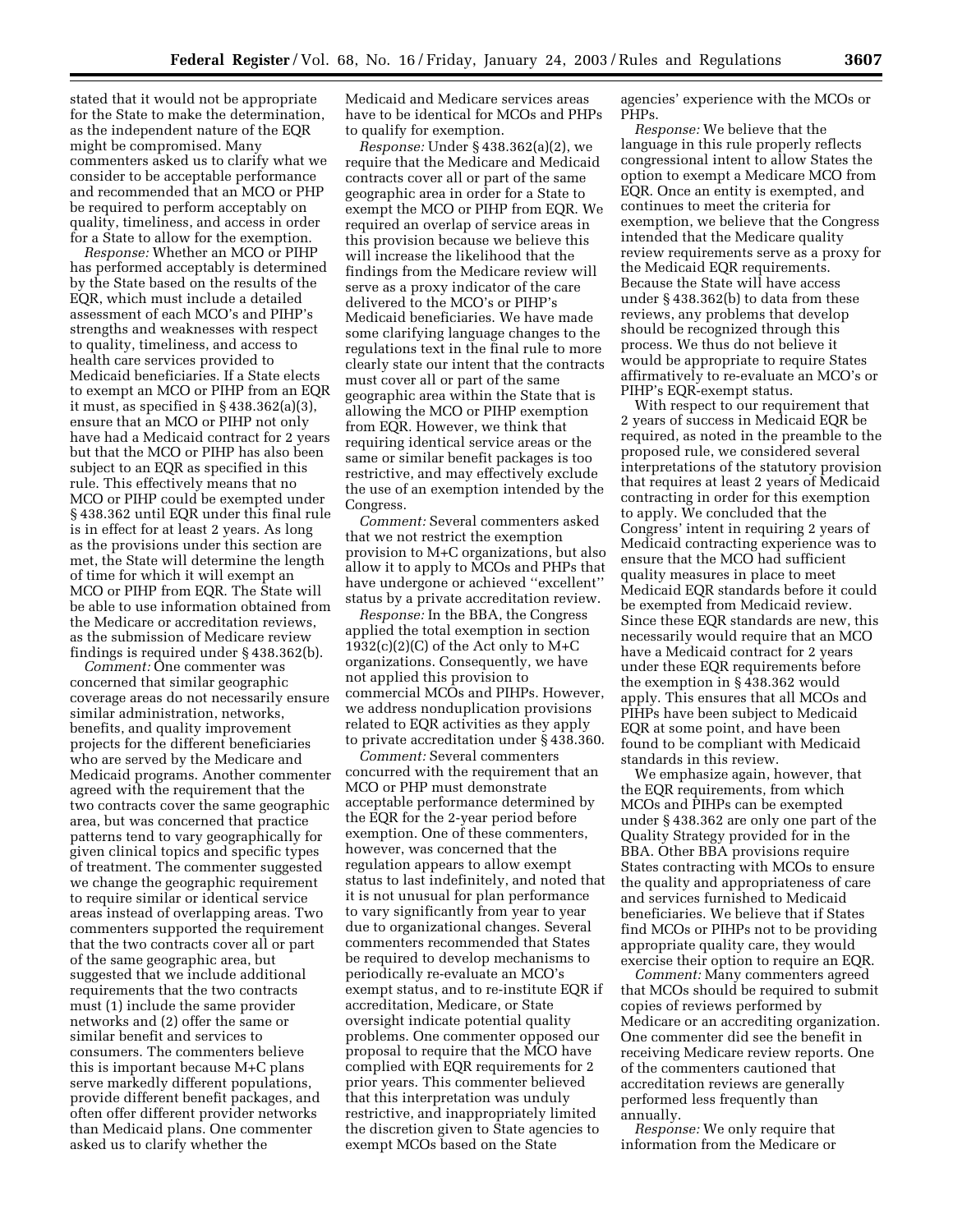accreditation review be provided annually. We are not requiring that Medicare or accreditation reviews be conducted annually. If no new information is obtained in a specific year, it is not necessary for the MCO or PIHP to provide the State information provided the previous year. If a State chooses to exempt the MCO or PIHP, this does not relieve the State from ensuring that access to timely and quality services is being provided. Findings from a Medicare or accreditation review will provide the State a useful source of information to determine access to quality services for Medicaid beneficiaries. To better explain the types of information we are requiring be provided if a State chooses this option, and to address situations in which an entity is accredited by a private accrediting body approved by CMS under § 422.158, we have added clarifying language that makes a distinction between when a Medicare review is conducted by us or our contractor and when an accreditation review based on deemed compliance by such an approved entity. The findings of an accreditation review of an MCO or PIHP must be from a review of the Medicare line of business as this provision only applies to an M+C organization.

*Comment:* Many commenters recommended that MCOs that have established distinct provider networks for Medicaid and Medicare beneficiaries not be exempt from EQRs.

*Response:* As explained in an earlier response, we attempted to address differences inherent in Medicare and Medicaid contracts by requiring the contracts to have some geographic overlap. We do not believe, however, it is necessary or appropriate to require that Medicare and Medicaid beneficiaries of the MCO or PIHP use the same providers. We believe that an MCO or PIHP that demonstrates satisfactory compliance in M+C external review has demonstrated that it has appropriate quality safeguards in place, and that these would extend to all providers, whether seen by Medicare, Medicaid, or commercial enrollees.

We note that in providing for this exemption in section  $1932(c)(2)(C)$  of the Act, the Congress did not require that Medicare and Medicaid enrollees use the same providers. It did require, however, that the entity have 2 years of Medicaid contracting experience. Under our interpretation of this requirement, discussed in a previous comment response, an MCO or PIHP would be required to demonstrate satisfactory results from 2 years of Medicaid EQR under part 438 before it would be

eligible for the exemption under § 438.362. Thus, even if different providers are used by Medicaid enrollees than Medicare enrollees, the MCO or PIHP would have demonstrated for 2 years that the Medicaid providers performed satisfactorily in EQR before being exempted from this review. Having already demonstrated that its Medicaid providers met quality standards, the fact that it continues to satisfy quality standards in future years under Medicare external review is an indication that the entity is continuing its level of commitment to quality.

*Comment:* Many commenters recommended that the regulations specify that in the case of mergers and acquisitions, MCOs be treated as new contractors in the Medicaid program, and be subject to an EQR.

*Response:* We do not agree with the commenter that the regulations should specify that all MCOs and PIHPs that have been acquired or merged with another MCO or PIHP be treated as new contractors. There are a variety of scenarios that occur when a merger or acquisition occurs as indicated by the complex rules that govern how private accrediting organizations address these situations. In addition, States have their own laws and regulations governing mergers and acquisitions. We, therefore, believe the States are in the best position to determine quality improvement requirements for newly formed entities and this regulation provides States the option to allow for the exemption as long as all the provisions in this section are met.

*Comment:* One commenter asked that we revise  $\S 438.362(b)(1)$  to specify that the State agency must require each exempted MCO to provide it annually with copies of Medicaid reviews performed by State agents or any private accrediting organization with respect to the quality, timeliness, and access to services instead of Medicare review findings.

*Response:* We are not revising § 438.362(b)(1) to require Medicaid review findings be submitted to the State because if a State or its agent conducted a review, there would be no need to require the MCO or PIHP to submit the review findings, as the State would already have this information. There is a need, however, for the MCO or PHP to submit Medicare review findings if a State chooses to exempt an MCO or PIHP from EQR, which is why this requirement is included in § 438.362(b). The exemption provision does not relieve a State from the responsibility for ensuring the adequacy of care provided by an MCO or PIHP, and the data from Medicare quality

reviews are a source of information that will be necessary for States to use to determine the appropriateness of exempting an MCO or PIHP from an EQR the following year.

*Comment:* One commenter recommended allowing States the flexibility to decide if their Medicaid services can properly be evaluated by a Medicare review.

*Response:* States have the flexibility to determine if Medicaid services can be appropriately evaluated by a Medicare review. This provision provides States with the option to exempt an MCO or PIHP from EQR. It does not require the exemption.

#### *J. External Quality Review Results (§ 438.364)*

In § 438.364, we proposed a requirement that the product of EQR be a detailed technical report, containing (1) a detailed assessment of each MCO's and PHP's strengths and weaknesses with respect to quality of the health care services furnished to Medicaid enrollees, (2) recommendations for improving the quality of the services furnished by each MCO and PHP, (3) comparative information about all MCOs and PHPs as determined appropriate by the State agency, and (4) an assessment of the degree to which each MCO and PHP addressed effectively the recommendations for quality improvement, as made by the EQRO during the previous year's EQR. Proposed § 438.364 also specified that the State must provide the results of the EQR to members of the general public upon request, and that the information released may not disclose the identity of any patient.

*Comment:* One commenter suggested that, because of the differing nature of adult and child health care needs, all data produced during the course of an EQR should be available by age groups so that parents may choose an MCO on the basis of the provision of quality pediatric care.

*Response:* This rule requires information from a variety of activities to be provided to an EQRO and included in the analysis and evaluation of the care provided by MCOs and PIHPs. Not all of the EQR activities provide detailed information that can be broken out by age groups or other categories. For example, a review for compliance with structural and operational standards would not yield beneficiary specific information. However, encounter data could potentially provide that information. In addition, the populations served by MCOs and PIHPs are likely to vary along multiple dimensions, including age,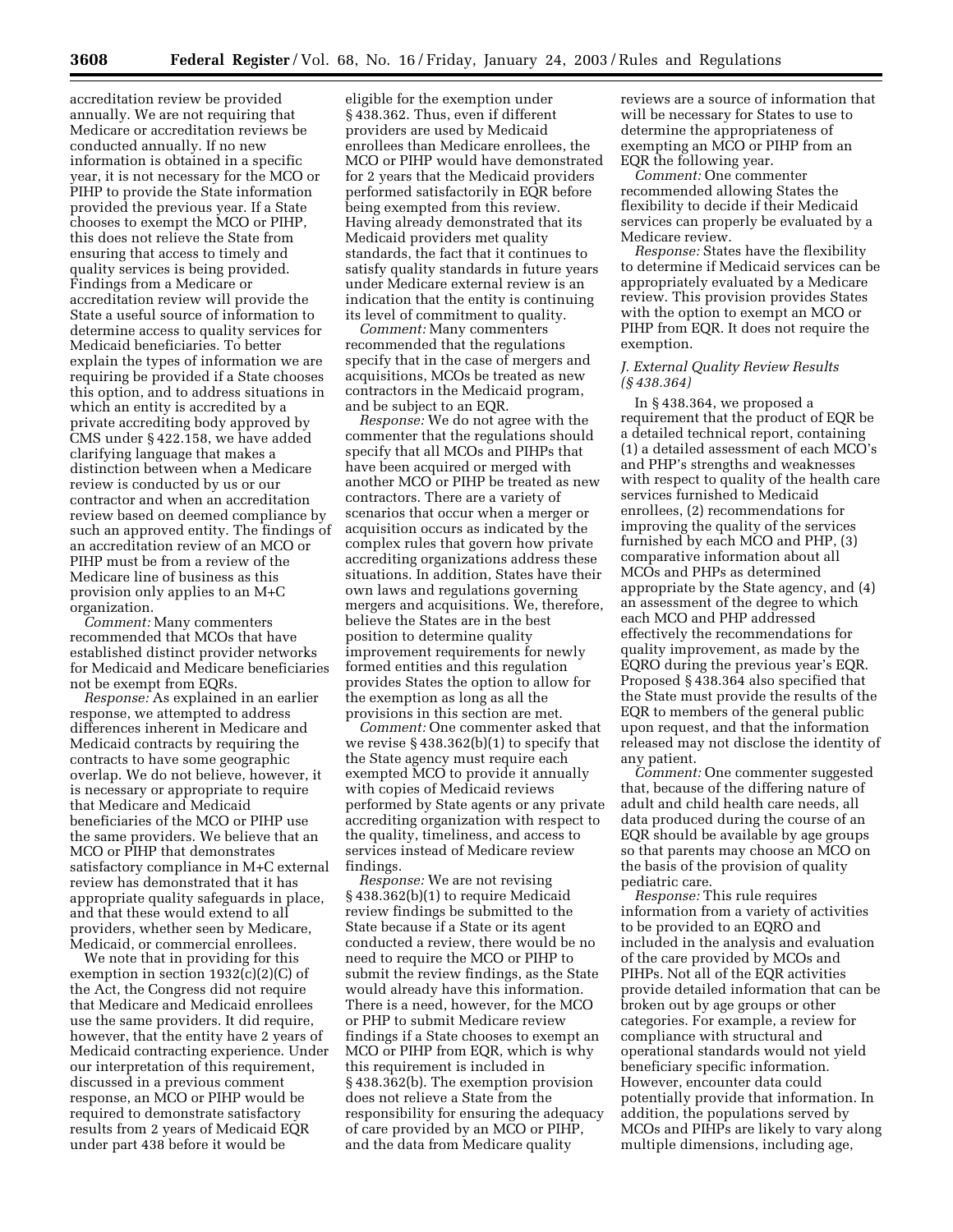income, diagnosis, and ethnic group. Because of the variability in the populations served by particular MCOs and PIHPs, we have provided States flexibility to determine the content of the results made available and the manner in which it is presented. To the extent that this information identifies quality issues pertaining to a specific population, the State may include that information in the results it makes available. However, we are not in the final rule requiring that EQR results be available by age groups, as this may not always be possible or appropriate for a given MCO or PIHP or for given data.

*Comment:* One commenter contended that not all quality improvement studies monitor quality, timeliness, and access. The commenter accordingly suggested that neither the State nor the EQRO should be required to summarize the strengths and weaknesses of the MCO or PIHP for each of these elements. The commenter also believed that if multiple studies are conducted, project time lines are not likely to coincide. In addition, the commenter recommended that proposed § 438.364(a)(5) be revised to require ''An assessment of the degree to which each MCO has addressed effectively the recommendations for quality improvement as made by the EQRO during the previous measurement of the measure or of a similar measure, as appropriate to the study performed.''

*Response:* The commenter suggesting that the State or EQR should not be required to summarize strengths and weaknesses of an MCO or PIHP for "each of the elements" of quality, timeliness, and access implies that the results of the EQR process need not address all three of these areas. Because section 1932(c)(2)(A) of the Act requires that an annual EQR include all three of these elements, it is essential that strengths and weakness identified by the EQR process with regard to each are described in the results. Because there appears to be confusion on this point, we have revised § 438.364(a)(1) to specifically reference ''timeliness and access.''

The commenter's suggestion that § 438.364(a)(5) be revised to permit the use of a ''previous measurement of a measure,'' as opposed to the previous year's EQR recommendations (as the baseline against which improvements in MCO or PIHP performance are assessed) is inconsistent with the clear direction of section 1932(c)(2) of the Act that EQR be an annual review. Further, the Medicaid managed care final rule requires performance measurement and improvement projects be underway on an annual basis. Consequently, we retain but modify the language of the

proposed rule requiring the EQR to contain as assessment, as opposed to a ''detailed'' assessment of the degree to which each MCO and PIHP has addressed effectively the recommendations for quality improvement, as made by the EQRO during the previous year's EQR.

*Comment:* One commenter believed that the reference to ''strengths and weaknesses" in proposed  $\S$  438.364(a)(2) implies a subjectivity that the commenter found inappropriate in carrying out the EQRO's responsibilities. The commenter recommended that the EQRO be required to report objectively on the performance of each MCO based on the measures selected. This commenter also questioned whether having an EQRO make recommendations for improving care and assessing the degree to which an MCO has met the previous year's recommendations are appropriate elements of the reports, because this is currently—and appropriately in the commenter's view—the province of the State (that is, identifying deficiencies in contract performance and holding MCOs accountable for correcting these deficiencies). The commenter requested that we exclude from the EQR reports, an EQRO's recommendations for improving care and assessing the degree to which the previous year's recommendations were met. If we retain these provisions, the commenter asked that  $\S$  438.364(a)(3) be revised to (1) allow the MCO the opportunity to submit a corrective action plan, which, if accepted would be adopted by the EQRO as its recommendation or (2) at a minimum, have the opportunity to comment on the EQRO's proposed recommendations. The commenter also suggested that § 438.364(a)(5) be revised so that the recommendations made by the EQRO are reviewed and approved by the State before finalizing the recommendations.

*Response:* We do not agree with the commenter that the report of EQR results should not address MCO and PIHP strengths and weaknesses. While we agree that the EQRO should consider the information produced by various EQR-related activities in an objective manner, the results of the analysis and evaluation of information will likely identify differences in the performance of MCOs and PIHPs with respect to issues under study. We believe that it is reasonable to expect the EQRO to be able to identify MCOs and PIHPs that had higher or lower scores on the State's standardized performance measures, and MCOs and PIHPs that had stronger evidence of compliance with certain standards. It is also reasonable for

interested parties to expect this information to be publicly available. We note that this is common practice in the private sector where private accrediting organizations release comparative information on health plans.

We agree with the commenter that the State is the entity responsible for holding MCOs and PIHPs accountable for contract performance. The EQR is a source of information States can use to determine the adequacy of MCO and PIHP contractual performance regarding quality, timeliness, and access to services. The State may choose to require MCOs and PIHPs to submit corrective action plans based on the EQR results. In addition, as the State is the entity that holds the contract with the EQRO, the State may specify that it have the opportunity to review, comment, or approve the recommendations. The EQR results will be provided to us upon request, and will most often be requested and used by our regional office staff when conducting managed care program monitoring reviews. As a result, we retain the language included in the proposed rule.

*Comment:* One commenter concurred with proposed § 438.364, and specifically supported the requirement that EQR results (including assessments of MCO strengths and weaknesses and recommendations for improvement) be documented in sufficient detail and made publicly available. The commenter felt this was vital in order to allow interested parties to evaluate the conclusions of the EQR. Another commenter concurred with proposed § 438.364, and noted that the report required therein could be made available on the internet, to all interested parties, thus reducing the burden of report distribution.

*Response:* We agree with the commenters. Because the proposed language at § 438.364(b) could be interpreted to require the release of information in hard copy format only, in response to this comment we have modified the regulations text to indicate that the State must provide the information specified in paragraph (a) of this section, upon request, through print and electronic media, to interested parties.

*Comment:* One commenter noted that State staff currently perform the activities in paragraph (a)(2) of proposed § 438.364, and that requiring an EQRO to do this would increase the cost of the EQRO contract. The commenter also believed that the EQRO should not be making recommendations on improving the health care services furnished by each MCO, as specified under paragraphs (a)(3) and (a)(5) of proposed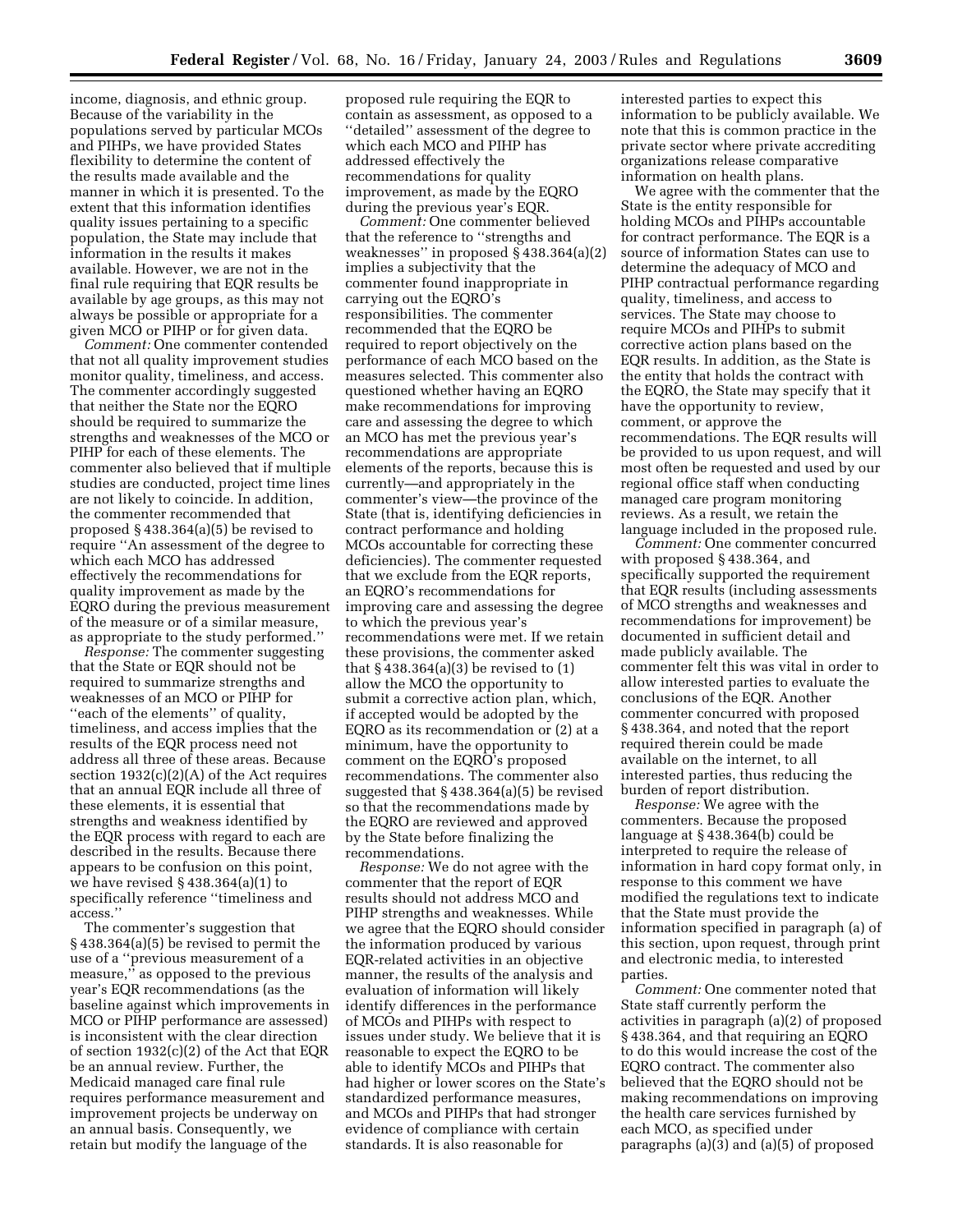§ 438.364. The commenter felt that the MCO should be responsible for designing interventions for improving its members' quality of care, and the EQR process should evaluate the effectiveness of these MCO interventions. Another commenter recommended these sections be deleted, contending that the Act does not require an external entity to perform any of the activities listed under paragraphs (a)(2) through (a)(5).

*Response:* As stated earlier, we agree that the State is ultimately responsible for rendering decisions about MCO and PIHP performance, and that EQR results represent one source of information States can use to determine MCO and PIHP performance. However, the Congress, in the BBA, stated that the EQRO is to perform a review of ''the quality outcomes and timeliness of, and access to the items and services for which the organization is responsible.'' The Congress further required that the results of the reviews be made available to multiple parties. We believe that a review requires the EQRO to make judgements regarding the MCOs' and PIHPs' performance in these areas and that the judgements can reasonably be expected to point to the MCOs' and PIHPs' strengths and weaknesses, recommendations about the quality, timeliness, and access to services provided by MCOs and PIHPs, and for how to make improvements. In order to enable the EQR process to be as effective and useful as possible, we retain these provisions in the final rule.

*Comment:* One commenter recommended that the regulation specify that the EQR results be made available in alternative formats for persons with sensory impairments, when requested.

*Response:* This comment appropriately suggests accommodations for persons with disabilities. At the end of § 438.364(b), in response to this comment we have added a sentence requiring States to make the EQR results available in alternative formats for persons with sensory impairments when requested.

*Comment:* Several commenters believed that while it may make sense to mandate disclosure of valid, reliable, and objective performance, and satisfaction measures, States should not be required to disclose the results of other health plan operations, such as contractual compliance, and quality improvement studies. In the view of these commenters, EQR activities should promote a frank assessment of performance in order to provide MCOs and PIHPs the knowledge necessary to perform better in the future. The

commenters suggested that if the results of quality improvement studies were made public, MCOs would not treat the process as an unfettered opportunity to assess their own performance. Instead, the commenters believed they would tend to conduct studies in a way that is likely to generate favorable outcomes and, thereby, meaningful quality improvement efforts. One of these commenters also noted that if the primary audience for this information was Medicaid enrollees, we needed to consider whether such a detailed technical report would be relevant to our beneficiaries' needs.

*Response:* As we indicated in the preamble to the proposed rule, we proposed to require only that summary information made generally available is sufficient to enable interested parties to evaluate the conclusions of the EQR. The State is not expected to provide more detailed underlying data to beneficiaries or the general public. However, to clarify the level of detail to be provided in the EQR results, in response to this comment, we are revising  $§$  438.364(a)(1)(iii) to require only that a description of data be provided in the technical report, as opposed to requiring that the actual data obtained be provided. Our intention was never to require that raw data be provided. In addition, as noted above, we are providing clarifying language in § 438.364(a)(1) to make clear that the technical report conclusions address timeliness and access to care as well as quality of care.

We note that section  $1932(c)(2)(A)(iv)$ of the Act specifies that EQR results be made available to providers, enrollees, and potential enrollees. In the proposed rule, we broadened this requirement to specify that the results be made available to the general public. To ensure that adequate information is available for beneficiaries, as well as providers, beneficiary advocates, and other stakeholder, we believe that some detail in the report is warranted. In addition to making the EQR results available, States have the flexibility to repackage these results in order to address specific audiences more appropriately.

*Comment:* Many commenters agreed with our effort to ensure public access to EQR results. The commenters also recommended that the findings of private accreditation reviews be made available to the public when they substitute for all or part of the EQR. They stated that this is consistent with the President's Advisory Commission of Consumer Protection and Quality in the Health Care Industry recommendation that when a private accreditation is

used, there must be full disclosure of the standards, survey protocols, and the detailed information from the surveys.

*Response:* Section 438.364 identifies the results of the EQR process that must be made available and to whom it must be made available. When an EQRO is using private accreditation or Medicare review results under the nonduplication option under § 438.360, the EQR results, in accordance with § 438.364(a)(1), must still include the information required under paragraphs (a)(1)(i) through (a)(1)(iv) of this section. We believe that when a State chooses to use the results of a Medicare or private accreditation review to replace a Medicaid review, that there must be information on the data obtained from the Medicare or accreditation review and conclusions drawn from the data consistent with  $\S$  438.364(a)(1)(iii) and (a)(1)(iv).

*Comment:* One commenter asked us to clarify whether the regulation envisions that the full technical report be available to the public, or whether only certain information about the technical report will be made available. The commenter recommended that we establish guidelines for preparation of a summary report that must be developed from the technical report. The commenter believes that a summary report will be more useful to the public and will avoid the potential for the release of proprietary information that might appear in the reports.

*Response:* As we stated in the preamble of the proposed rule, we are only requiring that States make available summary-level information that is ''sufficient to enable interested parties to evaluate the conclusions of the EQR.'' The State is not expected to provide more detailed underlying data or proprietary information to beneficiaries or the general public. As we noted earlier, to provide clarification on the level of detail to be provided in the EQR results, we are revising  $§$  438.364 (a)(1)(iii) to require that a description of data be provided in the technical report as opposed to requiring that the data obtained be provided.

#### *K. Federal Financial Participation (FFP) (§ 438.370)*

Proposed § 438.370 provided that FFP would be available (1) at the 75 percent rate for EQR, the conduct of EQR activities, and the production of EQR results, by EQROs and their subcontractors, and (2) at the 50 percent rate for EQR-related activities performed by entities not qualifying as EQROS. The 50 percent rate applies even if the activities are of the same type as those that would be matched at the 75 percent rate if performed by an EQRO.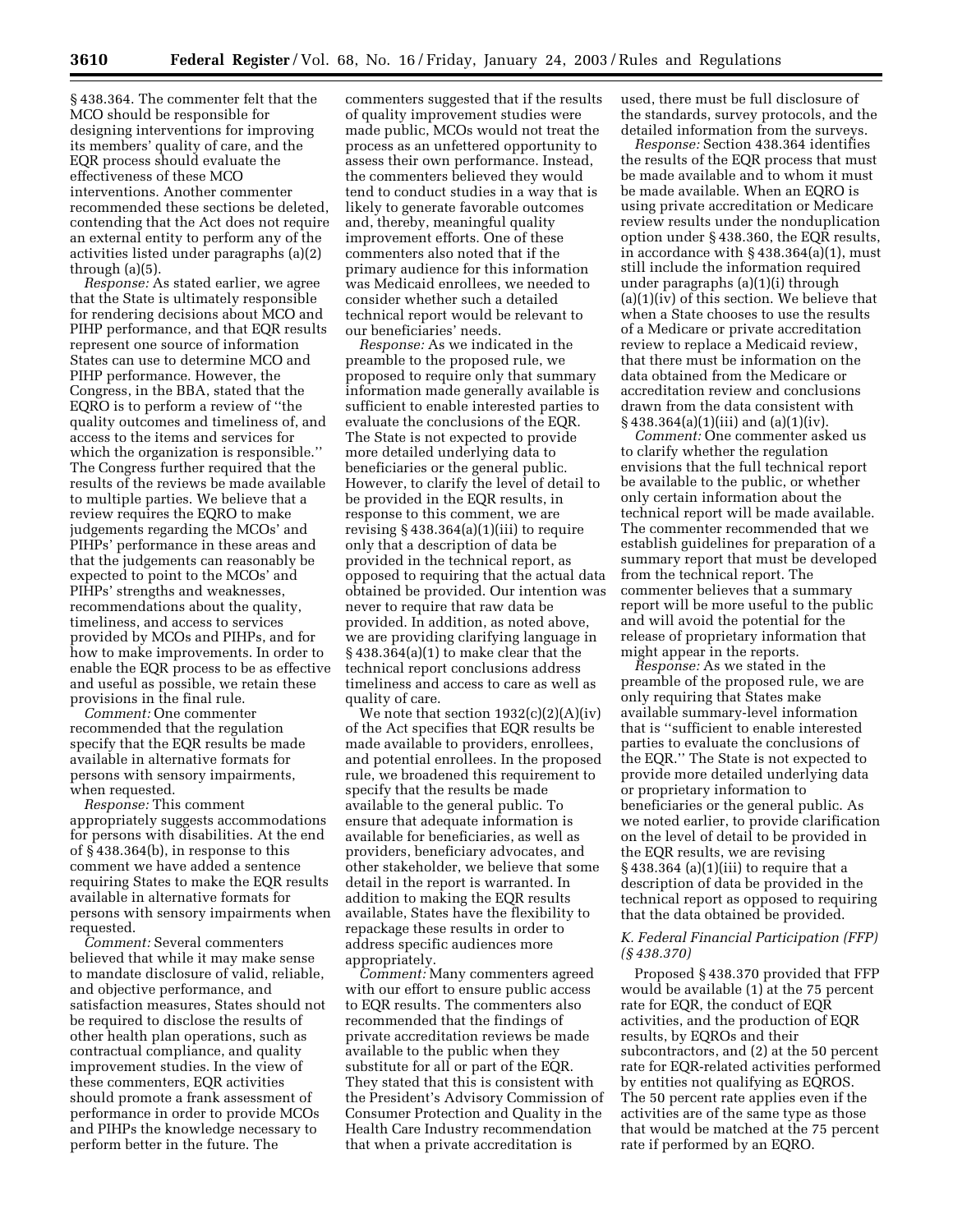*Comment:* Several commenters asked us to clarify whether a State must contract with an EQRO in order to fulfill its EQR obligations under these regulations, and specifically whether it would fail to fulfill its obligation under the law if it contracts with an entity not qualified to be an EQRO.

*Response:* To fulfill its obligations under this regulation, a State must contract with an EQRO to conduct an analysis and evaluation of the aggregated information produced from, at a minimum, the mandatory EQRrelated activities and produce the EQR results as required under § 438.364. In response to this comment, we have made clarifying changes to § 438.370 to better explain for what activities and functions States can obtain a 75 percent, or 50 percent match. That is, States can obtain the 75 percent enhanced match for EQR (the analysis and evaluation of information produced from EQR-related activities), EQR-related activities, and the production of EQR results as long as these functions and activities are conducted by an EQRO. States can obtain the 50 percent match for EQRrelated activities conducted by entities not qualified as EQROs. However, States must contract with an EQRO that meets the requirements of § 438.354 to perform the EQR function of analyzing and evaluating the aggregate information from EQR-related activities. If a State did not so contract, it would be out of compliance with the requirement in section 1932(c)(2) of the Act for EQR.

*Comment:* One commenter asked whether the enhanced FFP is available for the optional activities a State may include in an EQR. Another commenter supported the enhanced FFP rates provided for in the Act.

*Response:* The enhanced FFP is available for the optional EQR activities as long as they are conducted by an EQRO that meets the requirements of § 438.354 using the appropriate CMS protocol or a consistent protocol.

*Comment:* One commenter requested clarification as to whether the upper payment limit (UPL) can be adjusted to take into account administrative expenses and if not, whether States will be able to request waivers of the UPL to reflect these additional expenses.

*Response:* The Medicaid managed care final regulation replaced the UPL requirements at § 447.361 with new rate setting rules (§ 438.6) by incorporating and expanding requirements for actuarial soundness. These new requirements recognize administrative costs and allow for States to adjust capitation rates to reflect MCO and PIHP administrative costs.

*Comment:* One commenter recommended that we revise § 438.370 to require States to appropriate a portion of the enhanced FFP to cover each MCO's administrative cost associated with meeting this EQR requirement.

*Response:* We believe that the statute does not permit States to use the enhanced funds to pay for MCO and PIHP administrative costs associated with EQR. The 75 percent enhanced match is only available for costs incurred by States for contracting with an EQRO. However, as noted above, with the elimination of the UPL, States now reflect administrative costs in capitation payments to MCOs and PIHPs.

*Comment:* One commenter asked us to clarify whether validation activities are reimbursable at the 75 percent enhanced FFP rate for EQR activities.

*Response:* The following validation activities are reimbursable at the 75 percent enhanced match as long as they are conducted by an EQRO that meets the requirements of § 438.354 and the EQRO uses protocols developed by us, or protocols consistent with our protocols: validation of performance measures, validation of performance improvement projects, validation of consumer or provider surveys, and validation of encounter data.

#### *L. Miscellaneous Comments on the Preamble of the December 1, 1999 Proposed Rule*

We noted in the preamble to the proposed rule that we followed two principles in its development: first, to provide flexibility to State agencies; and second, to reflect well-accepted advances in the methods of quality measurement and improvement.

The proposed rule also acknowledged that in a separate rule published in 1998, we had proposed to eliminate the requirements in § 434.53 that States have a system of periodic medical audits.

The proposed rule included a proposed effective date of 60 days following publication with provisions that must be implemented through contracts with EQROs to be effective with contracts entered into or revised on or after 60 days, but no longer than 12 months from the effective date. We received the following comments relating to the above issues.

*Comment:* Several commenters expressed support for the approach taken in the proposed rule in providing flexibility for States, and asked us to retain mechanisms States already have in place for EQR. Several commenters, however, found that the proposed rule did not afford States the flexibility and

discretion afforded by the BBA. One commenter argued that States that demonstrate that their quality improvement processes meet or exceed the goals of these regulations should be permitted to continue with current arrangements. The commenter further contended that section 1932(c)(1)(B) of the Act, which requires that the Secretary's standards not preempt any State standards that are more stringent than those in the proposed rule, supports their position.

*Response:* Section 1932(c)(1)(B) of the Act refers to the quality assessment and improvement strategy that States are required to develop and implement. The components of this strategy were set forth in the Medicaid managed care final rule published on June 14, 2002. The EQR requirement is one component of this overall State strategy. We agree that the statute allows States to exceed the requirements of the quality assessment and improvement strategy as outlined in the Medicaid managed care final rule. However, the BBA also required the Secretary to undertake the activities set forth in this rule; that is, establish a method for identifying qualified entities to conduct EQR, develop protocols to be used for EQR, and otherwise implement the EQR provisions of the BBA. States will continue to have the flexibility to exceed the requirements included in this rule and conduct optional EQROrelated activities.

*Comment:* Several commenters asked us to explain how QISMC, the final Medicaid rules, and the EQR compose a cohesive vision and how States should integrate the proposed rule into other quality assessment and performance improvement activities. One of the commenters believed that the proposed rule appeared to set a standard for an overall evaluation rather than a specific external review study. Since QISMC sets overall standards, the commenter believed that a nonduplicative connection to QISMC was important. The second commenter asked us to clarify how the EQR regulations will fit in with current and pending State requirements.

*Response:* This final rule, as did the proposed rule, provides for an overall evaluation by an EQRO of the MCO's or PIHP's ability to provide timely and quality services to Medicaid beneficiaries as required by section 1932(c)(2) of the Act. The mandatory EQR activities are based on standards and activities that States must have in place under subpart D of the Medicaid managed care final rule.

Key elements of the QISMC document were incorporated into the Medicaid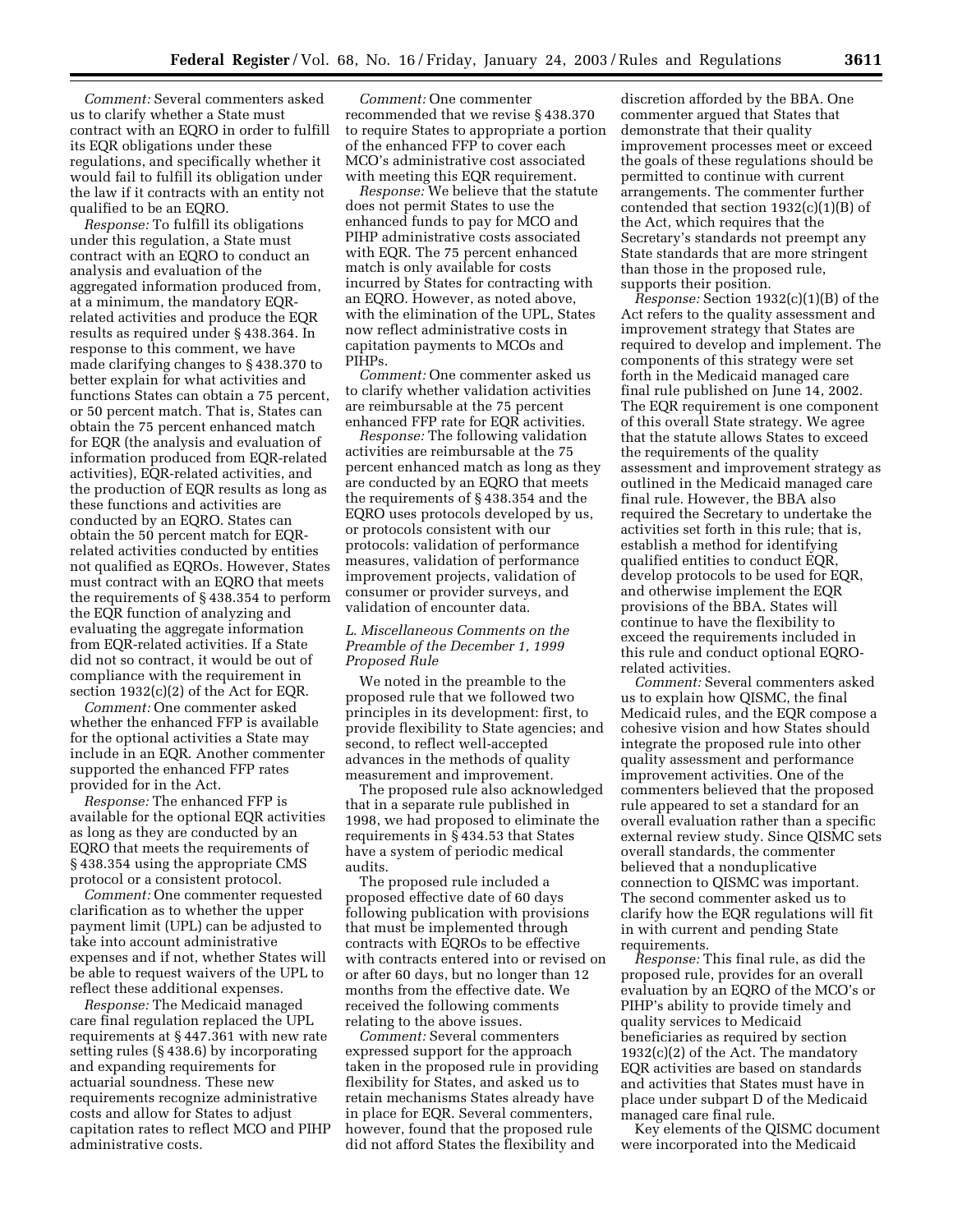managed care final rule, as appropriate. However, in other instances the QISMC standards, which we previously offered to States as guidelines and not requirements, were not appropriate as requirements in the regulations text. Further, the QISMC standards in a number of ways have become outdated. For example, the QISMC document does not sufficiently address individuals with special health care needs. Individuals looking for a cohesive vision of a quality improvement system for Medicaid managed care should look to three documents: (1) The Medicaid managed care final rule, (2) this EQR final rule, and (3) the EQR protocols developed in response to the BBA statutory requirement. The QISMC document has been superseded by these three documents for the purposes of Medicaid. Each of these documents is accompanied by text describing how they should be integrated into State quality improvement systems.

*Comment:* One commenter contended that the proposed rule significantly reduced State flexibility in defining the content and cycle of EQR, exacerbated what the commenter considered a double standard for quality oversight between Medicaid FFS and Medicaid managed care, and placed new requirements on States not previously required of managed care programs. The commenter was concerned that this rule would create another reason to discourage MCOs and potentially PIHPs (especially those that provide behavioral health services) from participating in Medicaid resulting in fewer managed care options for Medicaid agencies and beneficiaries.

*Response:* We do not agree that this regulation significantly reduces State flexibility. EQR is not a new requirement on States. EQR has been a requirement for States contracting with MCOs since section 1902(a)(30)(C) of the Act was enacted in OBRA 1986. The BBA introduced new requirements for EQR and provided parameters we are obligated to follow in developing this regulation. The new requirement in section  $1932(c)(2)(A)(iii)$  of the Act that protocols be developed which must be followed by States necessarily limits State flexibility to some extent. However, we believe that we have provided appropriate flexibility in implementing this statutory requirement. To do this, in collaboration with an expert panel that included State participants, we defined what activities we considered to be essential for an EQR. The statute also requires that EQR be conducted annually. While flexibility as the nature of review under EQR may have been limited somewhat by the

requirement in section  $1932(c)(2)(a)(iii)$ of the Act that protocols be followed, the new rule provides States with substantial new flexibility by allowing an expansion of the types of entities with which States can contract to conduct EQR activities, and extends the 75 percent match rate to these types of entities. In addition, this final rule allows a State to conduct EQR-related activities itself or through other State contractors. Thus, we do not believe that this rule will discourage managed care contracting.

*Comment:* One commenter expressed concern that the rule will limit a State's ability to maintain and improve distinct State quality initiatives due to more extensive Federal quality improvement initiatives. Specifically, the commenter believes the rule would require States to either externalize or duplicate ongoing State quality improvement activities.

*Response:* We do not believe that these EQR requirements will result in a duplication of any ongoing State quality improvement activities. A State may conduct any of the EQR-related activities internally or through other State contractors. The State will need to conduct the activities using our protocols or protocols consistent with ours if the information is to be used as part of the EQR. Therefore, at a minimum, our protocols or protocols consistent with ours must be used for the mandatory activities. As stated earlier, the protocols are generic instructions to ensure that the activities are conducted in a methodologically sound manner. If a State chooses to conduct EQR activities internally or have a State contractor other than the EQRO conduct the activities, the State expenses will be matched at 50 percent. States must contract with an EQRO for only one function, that is for the analysis and evaluation of the aggregated information provided from the EQR activities and the development of the EQR results. States can also continue to conduct other quality initiatives outside of the scope of EQR and claim the 50 percent administrative match.

*Comment:* One commenter contended that the proposed rule exceeded our statutory authority. Specifically, the commenter argued that with this rule, we effectively assumed control of a State's quality assessment and performance improvement strategy by specifying (1) the details of QI activities through detailed protocols developed without input from individual States, and (2) which activities can be performed by a State government entity, and which must be delegated to the EQRO. The commenter recommended

that the proposed rule be withdrawn and redrafted to: (1) Allow for public review and comment of the protocols, and (2) permit States to carry out their statutory responsibilities as reflected in section 1932  $(c)(1)(A)$  of the Act. The commenter also doubted that uniformity of EQR results could be accomplished in light of State programs that demand custom-tailored management and oversight models.

*Response:* We do not agree that we have exceeded our statutory authority in developing this regulation. The statute clearly required us to develop protocols to be used in the external review. We developed the protocols, as mandated, through an independent quality review organization with the guidance of an expert panel that included State representation, as required by the statute. A **Federal Register** notice announcing the completion of the protocols was published on November 23, 2001 (66 FR 58741). In that notice, we asked for comment on the extent to which burdens were imposed by the protocols, or on any other aspect of the protocols. Comments received from that solicitation, and our responses, are included in the preamble to this final rule.

We also believe we have provided significant flexibility to States as to which activities must be performed by an EQRO, as the only activity that must be conducted by the EQRO is the analysis and evaluation of the aggregated information produced from the EQR activities, and production of the results of that review as defined in § 438.364. The State can conduct the mandatory EQR-related activities, or have another State contractor conduct these activities, as long as the State uses our protocols or protocols consistent with ours.

*Comment:* One commenter believed that the EQR activities in the proposed rule were duplicative of the scope of work required in Independent External Evaluations of waivers under section 1915(b) of the Act, and recommended that the proposed rule be withdrawn until we develop a unified, coordinated approach to waiver oversight.

*Response:* The EQR activities in this rule are not duplicative of activities conducted as a part of independent assessments under section 1915(b) of the Act. The independent assessment requirement is a review of a State's mandatory managed care program under the authority of section 1915(b) of the Act. It reviews how adequately a State ensures access to quality services in the mandatory managed care waiver program, and the costs of the waiver program. The unit of analysis of the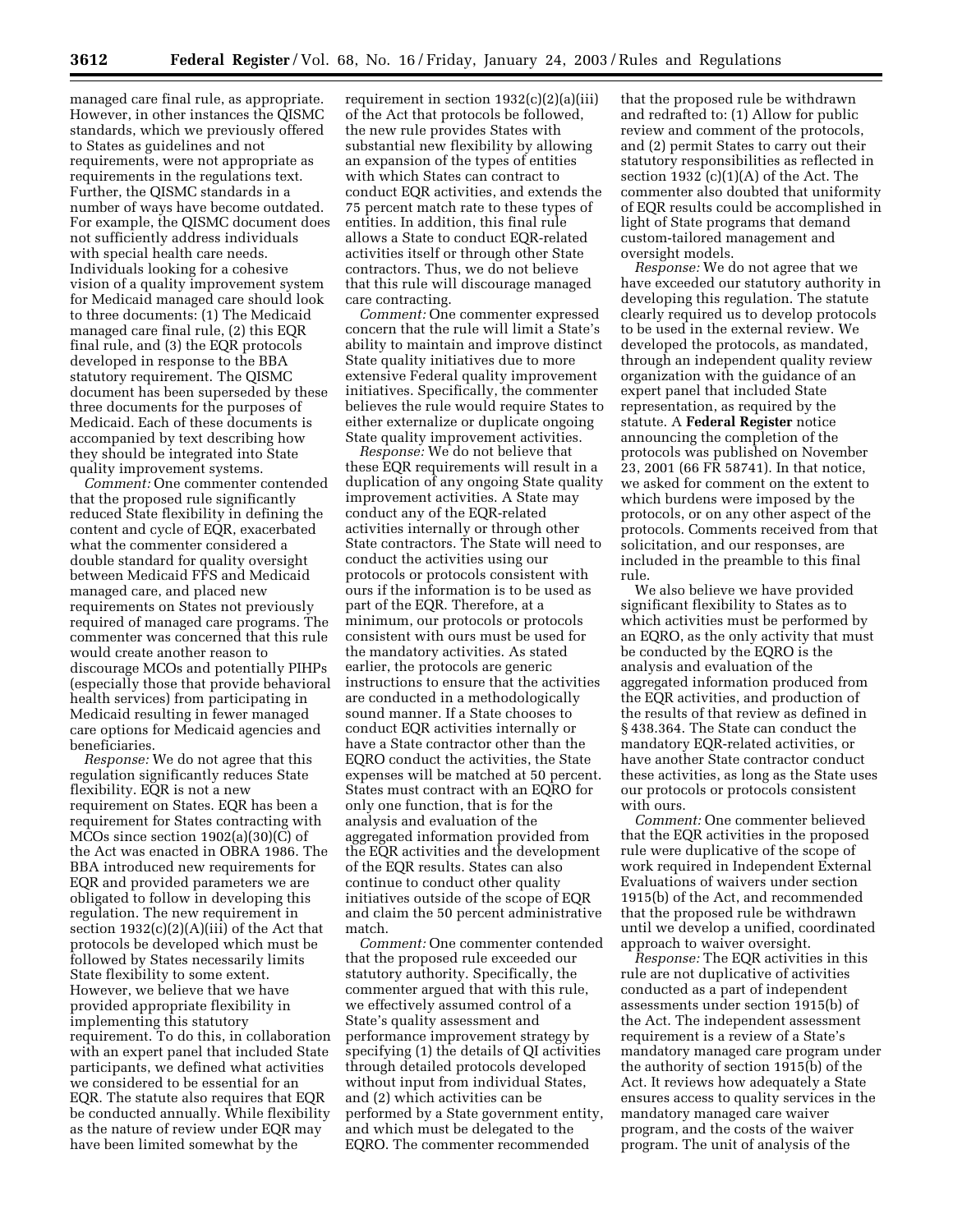independent assessment under section 1915(b) of the Act is the State's managed care program as a whole, not individual MCOs or PIHPs. In contrast, the EQR review is a review of individual MCOs and PIHPs. The EQR requirement applies to all MCOs and PIHPs regardless of whether the program is voluntary or mandatory or whether it is authorized under a waiver. Further, EQR is conducted annually, whereas the review under section 1915(b) of the Act is conducted for the first 2-year period of the waiver, and the first renewal period (assuming the review results are acceptable). In addition, the independent assessment that we require in the case of a waiver under section 1915(b) of the Act applies to PCCM programs as well as programs with capitated arrangements. The EQR requirement does not apply to PCCM programs.

*Comments:* One commenter supported the proposed elimination of the requirement in § 434.53 for a system of periodic medical audits.

*Response:* While we note that this comment does not directly pertain to this proposed rule, we agree with the commenter. We believe that the system of periodic medical audits under § 434.53 is an out-dated approach to quality assessment and improvement which would be duplicative of EQR activities. (In this sense, the matter is relevant to this final rule.) Consequently, the Medicaid managed care final rule published on June 14, 2002 eliminated this requirement, as well as other regulations in subpart E of part 434.

*Comment:* Several commenters thought the proposed time period for bringing contracts into compliance with the new EQR requirements did not provide sufficient time for States. One commenter suggested that the new EQR rules apply to contracts entered into or revised on or after 90 days, but no longer than 18 months from the effective date. One commenter believed that States needed more than a year to implement this rule. One commenter recommended implementation of the redrafted rule on January 1 to be consistent with NCQA and other planning cycles and allow up to 180 days before implementation.

*Response:* To be consistent with the Medicaid managed care final rule, we have retained the effective date of this rule to be 60 days following its publication. However, we have revised the time frame for provisions to be implemented through contracts with MCOs, PIHPs, and EQROs so that they must be effective with contracts entered into or revised on or after 60 days

following the publication date. States have up until no longer than 12 months from the effective date to bring contacts into compliance with the final rule provisions.

#### *M. Collection of Information Requirements: December 1, 1999 Proposed Rule*

In the December 1, 1999 proposed rule, we asked for comment on the following provisions that contain information collection requirements: nonduplication of mandatory activities (§ 438.360), exemption from external quality review (§ 438.362), and external quality review results (§ 438.364).

#### A. General Comments

*Comment:* One commenter contended that the burden to the MCO of working with the EQRO is not included.

*Response:* As part of the MCO and PIHP contracts with States, MCOs and PIHPs are required to work with States on a routine basis. This includes working with State contractors. We do not believe that working with EQROs adds burden for MCOs and PIHPs but continue to believe that it is part of the normal course of business for MCOs and PIHPs with Medicaid contracts. Further, a requirement for EQR is not new. It has been in place since the late 1980's under section 1902(a)(30)(C) of the Act.

*Comment:* One commenter felt that while the financial impact of this rule may be difficult to quantify, the proposed regulations would significantly increase the time and administrative burden on States, EQROs, MCOs, and PHPs well beyond the hourly estimates in the preamble.

*Response:* We do not agree that the regulation will significantly increase the time and administrative burden of States, EQROs, MCOs, and PIHPs beyond what we estimated in the proposed rule. Through our data and information collection, we know that the EQR-related activities referenced in this rule are those that are already typically required by States. Similarly, MCOs have previously been complying with EQR requirements subsequent to the enactment of section 1902(a)(30)(C) of the Act in 1986.

#### *Section 438.360 Nonduplication of Mandatory Activities*

*Comment:* Several commenters argued that the estimate of the total burden for the State for the proposed nonduplication provisions was too low, and asked how the estimate of 4 hours was determined. One commenter asked what data the MCO would need to provide to the State under proposed § 438.360(b)(2) and (c)(2).

*Response:* We estimated that it would take State staff approximately 4 hours to collect, copy, and disseminate the reports, findings, and other results of Medicare reviews or information obtained from the accreditation reviews and sent to the State. Because we received several comments indicating that this estimate was low, but commenters did not provide us with what they believe the estimate to be, we have increased the burden hours by 100 percent, to 8 hours. In accordance with § 438.360(b)(3) of the final rule, the MCO or PIHP needs to provide to the State any reports, findings, or results from an accreditation review or our review for Medicare for the standards in § 438.204(g) that are being substituted in place of a Medicaid review. In addition, if the MCO or PIHP provides services to dually eligible individuals and the State allows the MCO or PIHP to provide information from a Medicare review of performance measures and performance improvement projects for the EQR in place of separate Medicaid measures and projects, under § 438.360(c)(3), the MCO or PIHP will need to provide the results of Medicare review activities to the State.

#### *Section 438.362 Exemption From External Quality Review*

We did not receive any comments on the information collection burdens associated with complying with this provision.

#### *Section 438.364 External Quality Review Results*

*Comment:* One commenter noted that the preamble of the proposed rule addresses the burden of disseminating information, but not of creating the content listed. The commenter believed that the burden for creating the information required to comply with § 438.364(a)(2) would be significant, and would serve no purpose other than to comply with the rule. The commenter recommended deleting § 438.364(a)(2). Several commenters argued that the effort to compile and aggregate the data, analyze, and formulate the review reports will take a significant number of hours above the estimated number.

*Response:* The proposed rule did not address the burden of conducting EQR activities, because we had not completed the protocols at the time the proposed rule was published. A request for comment on the information collection requirement burden of the protocols was solicited in our November 23, 2001 **Federal Register** notice. We did, however, address in the proposed rule the burden associated with creating the EQR results report. We estimated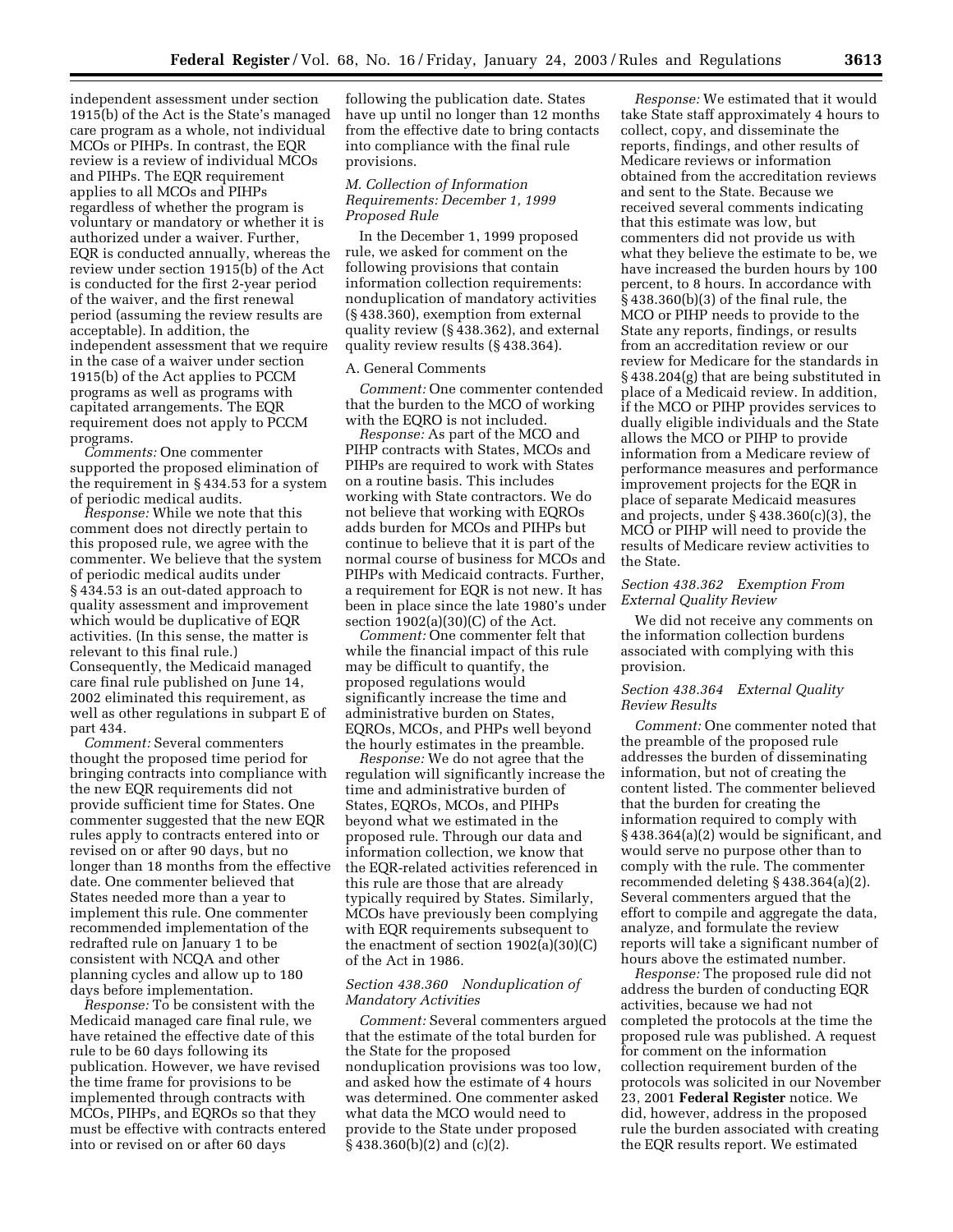that it would take 160 hours for an EQRO to prepare and submit the EQR results. Since we received several comments stating that it would take more time than the 160 hours we proposed, but commenters did not provide us with time estimates, we are increasing the burden hours by 25 percent.

We do not agree that the burden of § 438.364(a)(2) is significant, or that it serves no useful purpose. We believe that an assessment of the strengths and weaknesses of MCOs and PIHP performance as it relates to the quality, timeliness, and access to health care services was the intent of the statutory provision that requires the results of EQR be made available to beneficiaries and providers. We retain these EQR results provisions in the final rule.

#### *N. Impact Statement*

To comply with Executive order 12866 and the Regulatory Flexibility Act we examined the impact of the December 1, 1999 proposed rule. We determined that the net impact of the proposed rule would be below the \$100 million annual threshold, and that a regulatory impact analysis was, therefore, not required.

*Comment:* Several commenters believed that the proposed rule would result in greater costs and burden to States and MCOs than we estimated in the impact statement. The commenters stated that we did not estimate the increased costs to States and MCOs for external review for compliance with standards. The commenter also felt that we did not consider the negative impact of external auditing on other MCO activities, or new and ongoing infrastructure and labor, needed to comply with these provisions. One commenter contended that these activities would require MCOs and their providers to devote significant staff time to collect, organize, and prepare for review of large quantities of quality assurance data. Another commenter felt that due to the independence requirements, the net results would be that fewer entities would qualify to conduct EQR.

*Response:* We do not agree with these comments. The only activity that must be conducted by an EQRO is the analysis and evaluation of the information obtained from the EQR activities. If a State chooses to, it can conduct any of the EQR-related activities and receive the 50 percent administrative match as long as the activities are conducted using our protocols or protocols consistent with those we developed. In addition, many States are already conducting or having

State contractors conduct many of the EQR activities. As we stated in our proposed rule, most States are already obtaining a 75 percent matching rate for many of these activities and we, therefore, believe there will not be a significant increase in Medicaid expenditures, and that no new significant infrastructure will be needed. We do not believe that this requirement will cause MCOs to devote significantly more time to collect, organize, and prepare for EQR than is already required by States to ensure compliance with their contracts with MCOs and PIHPs.

Because this will be a new requirement on PIHPs, we acknowledged in the proposed rule that there may be additional cost to the Federal government, since States currently conducting these activities receive a 50 percent administrative match, but under this rule they can now obtain the enhanced 75 percent FFP. We do not believe these costs are significant. Based on an analysis of 2001 Quality Improvement Organization funding on the CMS–64, we estimate a cost of \$5,800,000.

*Comment:* One commenter, while supportive of holding MCOs accountable by measuring quality of care, noted that there is no such requirement for the Medicaid FFS program, and that these costs are, therefore, not reflected in the ratesetting methodology for managed care plans. This commenter also noted that undertaking these reviews has a significant cost implication for both the MCOs and the State.

*Response:* The statutory quality assessment provisions implemented in this final rule do not apply to the Medicaid FFS program. Moreover, there is no statutory or legislative history to indicate that the Congress intended that these provisions should apply to Medicaid FFS. The Collection of Information Requirements and Impact Statement address what we believe to be the cost implications of this requirement as it pertains to Medicaid capitated programs. We note that in the Medicaid managed care final rule, a new methodology was adopted for setting capitation rates. This methodology permits States to reflect MCO and PIHP administrative costs (including costs of complying with quality assessment requirements that do not apply under FFS Medicaid) in capitation rates.

*Comment:* One commenter believed that requiring an independent organization to conduct a review of an MCO's structural and operational standards would add an additional administrative expense to the program.

*Response:* States currently review MCOs and PIHPs for compliance with State standards. If conducted by the State, this expense is reimbursed at a 50 percent administrative match. However, some States currently define this activity as part of EQR, and thus receive the 75 percent enhanced Federal match. Under the provisions of this rule, if a State chooses to contract with an EQRO to conduct a review of MCO and PIHP compliance with State standards, a State can obtain a 75 percent enhanced match rate. While this may increase Federal expenditures, we do not believe that the increase will be significant, as some States already have their EQROs conduct this activity. Thus, we do not believe this affects our conclusions regarding the need for a regulatory impact analysis.

*Comment:* One commenter believed that the proposed reporting requirement would increase costs.

*Response:* States currently have their EQROs develop reports. We believe that this will not add significantly to the current costs incurred by the Medicaid program.

*Comment:* One commenter believed that our proposed decision to extend EQR requirements to PHPs would increase costs to States, and that we have not fully analyzed this financial impact.

*Response:* We stated in our proposed rule that applying this provision to PHPs might result in additional costs. Although States are currently conducting a variety of quality activities with their PIHPs and receiving a 50 percent administrative match for their costs, they now may obtain the enhanced 75 percent FFP match for these activities. Again, while this will result in some additional Federal costs, State costs will decline. We do not believe these costs are significant. As stated in a previous response, based on an analysis of 2001 Quality Improvement Organization funding from the CMS–64, we estimate a cost of \$5,800,000.

*Comment:* One commenter was concerned about the cost of responding to additional EQR requirements, and the potential for duplication and administrative burden to comply with QISMC, the Medicaid rules, and EQR rules.

*Response:* We do not foresee that there will be any duplication of effort between complying with the BBA provisions, including the EQR provisions, and QISMC. As we stated previously, QISMC has been superseded by the Medicaid managed care final rules that incorporate key elements of the QISMC document.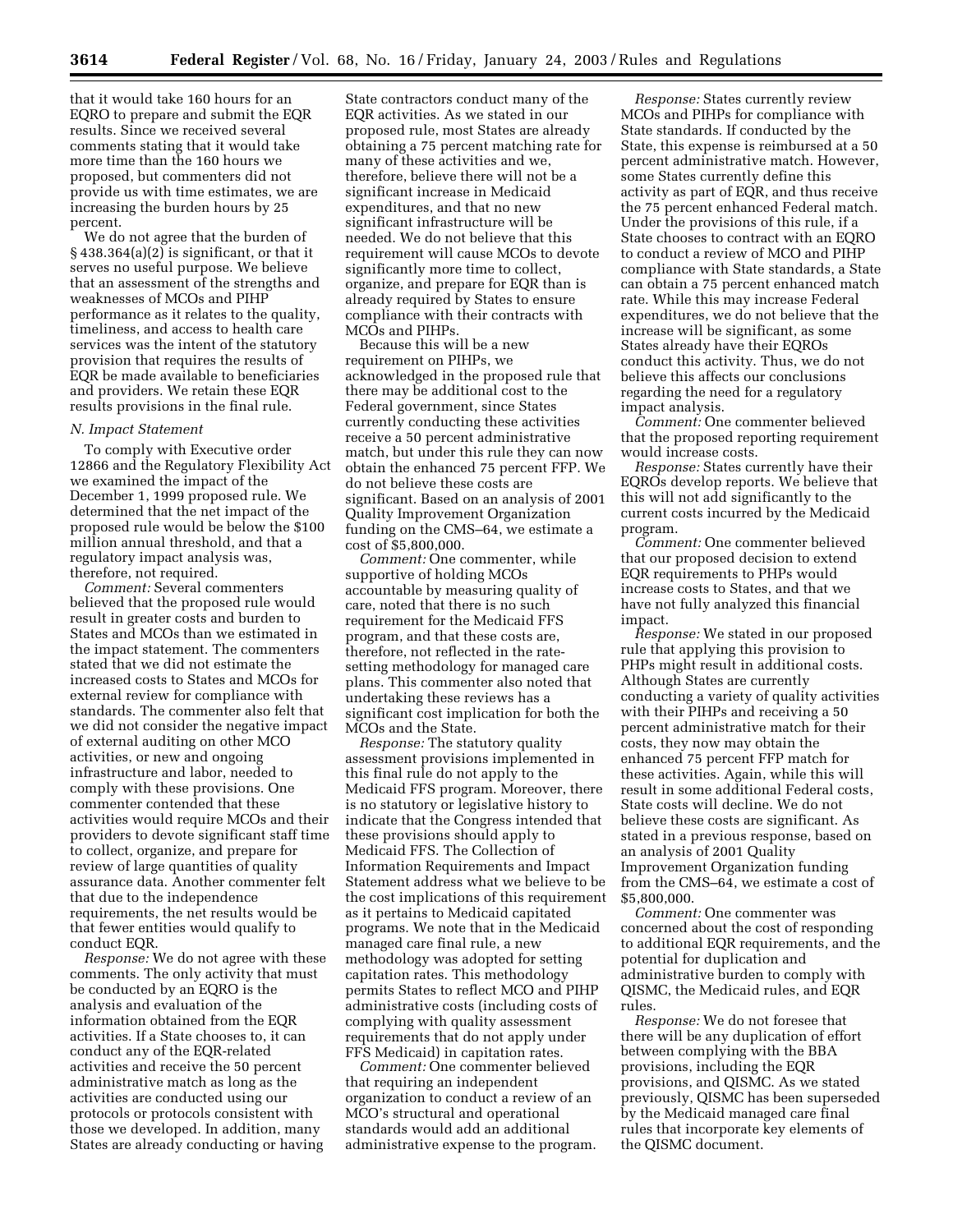#### **III. Collection of Information Requirements: November 23, 2001 Federal Register Notice: Discussion of Public Comments**

Many of the comments we received in response to the November 23, 2001 **Federal Register** notice were issues pertaining to the December 1, 1999 proposed rule, as opposed to collection of information requirements or other issues concerning the protocols. Most of those issues were addressed in the previous section that responded to comments received on the December 1, 1999 proposed rule. This section addresses comments related to the burden estimates and any other aspect of the collection of information. We believe that burden estimates apply to the following sections of the regulation: EQR protocols (§ 438.352), Nonduplication of mandatory activities (§ 438.360), Exemption from EQR (§ 438.362), and EQR results (§ 438.364). We first address general comments.

#### *A. General Comments*

*Comment:* Several commenters did not agree with the methodology we used to estimate costs associated with implementing EQR. One commenter believes the methodology is flawed and our projected costs may be significantly lower than actual costs because our sample was too small and the range of estimates is too large for cost averaging. The commenter is also concerned that the methodology does not account for indirect costs such as rent, transportation, and medical record photocopies. The commenter recommended that indirect costs that account for geographic variation should be added to accurately predict the cost of using the protocols. One commenter stated that our approach did not include a determination of whether the function performed by the sampled EQROs approximated the functions that would need to be conducted in accordance with the protocols. The commenter further noted that because we estimated a range of hours for conducting EQRrelated activities, we have not provided a representative assessment of the burden to perform the EQR activities. The commenter recommended we develop a more accurate projection of hours and costs associated with performing these activities consistent with the protocols.

*Response:* While the actual number of EQROs we interviewed was relatively small, as stated in our November 23, 2001 **Federal Register** notice, these EQROs had reviewed 16 managed care programs in 8 States (Arizona, California, the District of Columbia,

Maryland, New Mexico, Nevada, Tennessee, and West Virginia). Each of these States contract with a different number of MCOs to provide Medicaid services, ranging from States contracting with a few MCOs to States with several dozen MCOs. So, even though the number of EQROs we interviewed was small, we believe we chose EQROs that represented a broad range of experience in terms of the number of MCOs they review, as well as representing an adequate geographic mix.

We also recognize that using a broad range of hours given by the interviewed EQROs to estimate the average number of hours it will take to conduct each activity may overestimate or underestimate the actual costs. However, by showing the ranges of costs we averaged, we show the variability across States that are inherent when conducting quality review activities. As stated above, we believe the interviewed EQROs represent an adequate number of MCOs reviewed. In addition, even though we did not specifically ask each EQRO about the methodology that they used to conduct the EQR activities, the protocols represent generic activities and steps that are followed in both the public and private sector. We, therefore, believe that the activities for which we collected cost information were conducted using a methodology consistent with our protocols. Moreover, we have no reason to believe that the interviewed EQROs' estimates provided did not include indirect costs for conducting EQR activities. Because the commenters did not suggest a specific methodology or what other data should be used in such a methodology, we retain the methodology used in the November 23, 2001 **Federal Register** notice. We have updated the estimates based on more current data on the number of MCOs and PIHPs contracting with State Medicaid agencies to provide services to Medicaid beneficiaries.

*Comment:* One commenter objected to our not including the time necessary for MCOs to collect and submit the information necessary to perform the functions identified under § 438.358, activities related to EQR. The commenter recommended that we interview health plans to determine the estimates for this activity and include them in our analysis.

*Response:* We agree with the commenter and include burden estimates in this final rule to address the time and costs associated with MCO and PIHP submission of information necessary for the validation of performance measures, validation of performance improvement projects, and a review for compliance with structural

and operational standards. The protocols for all three of these activities require that documentation be provided by the MCO or PIHP. We do not anticipate, however, that new documentation will need to be developed. For example, the documentation review activity that occurs when a review for compliance with standards is conducted includes a review of reports, policies, and surveys that already exist. We believe that it will take each MCO or PIHP approximately 4 weeks of one full-time equivalent employee to prepare the information to be submitted for the three mandatory activities and we have added this estimate under § 438.352, the EQR protocols.

*Comment:* Two commenters believe the protocols will result in significant burdens in the areas of data collection, duplication of management oversight, and financial costs to the State and its contracting MCOs. One commenter estimated the new costs associated with the three mandatory activities and the overall EQR will be an additional \$250,000 per MCO. Another commenter believes the cost per MCO would be approximately \$424,000 for the three mandatory activities. The commenters noted there will be additional indirect cost incurred by the State to administer and oversee the EQRO contracts, and by the MCOs associated with the annual preparation for the three mandatory activities.

*Response:* We do not agree that the protocols will cause significant financial costs to MCOs and States, cause significant burdens in the areas of data collection, or duplicate other oversight activities. Many States already require their contracting MCOs and PIHPs to conduct performance improvement projects, calculate performance measures, and comply with State standards. The three mandatory activities that ensure compliance with these requirements are also already conducted by many States. However, States may not be contracting with their EQRO for the conduct of all these activities. As stated earlier in this preamble, the State can conduct these activities itself or contract with an EQRO or other entity for the conduct of the EQR-related activities. If the State contracts with an EQRO, it will receive the enhanced 75 percent FFP. If States are not currently contracting with their EQROs for these activities and decide to contract with their EQRO for EQRrelated activities under this authority, it will decrease their costs related to quality activities, as opposed to increasing their costs.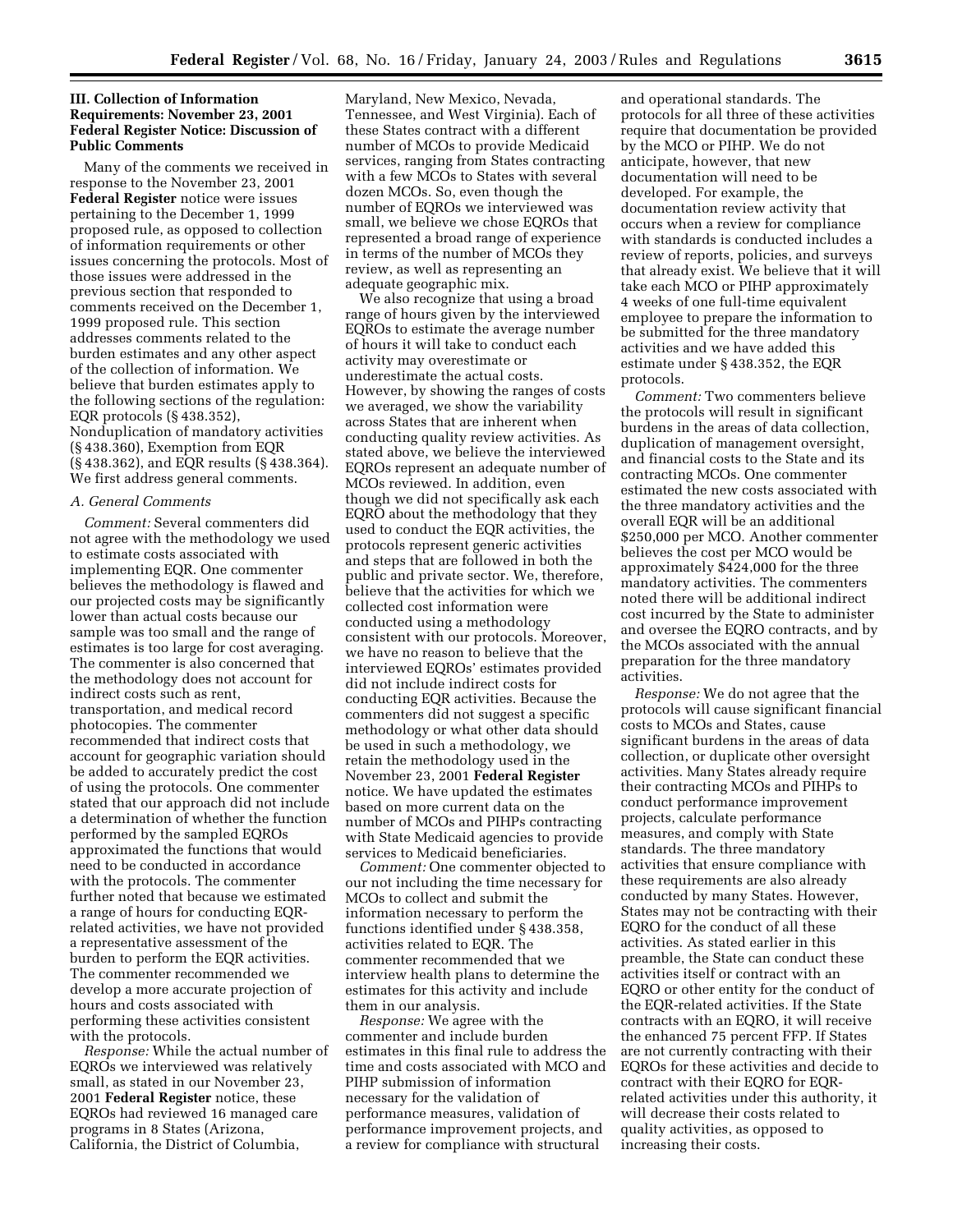We believe that the EQR mandatory activities can easily be incorporated into existing State quality assessment systems and will not duplicate existing oversight activities. The conduct of EQR and the conduct of EQR-related activities is required as part of the quality strategy under § 438.204 of the Medicaid managed care final rule and MCO quality assessment and performance improvement program requirements under § 438.240 of the Medicaid managed care final rule. Furthermore, we believe that there will not be additional costs incurred by the State to administer and oversee the EQRO contracts since this is already an existing requirement on States and MCOs under OBRA 1986. Because the commenters did not provide us with an alternative methodology to use or evidence to support their statement, we retain the approach taken in the November 23, 2001 **Federal Register** notice on the information collection requirements and in the impact statement in the December 1, 1999 proposed rule.

*Comment:* One commenter disagreed with our assumption that the implementation of EQR would not have an increased cost to the Federal government. The commenter did not agree that the costs incurred with current EQR activities are representative of costs that would be incurred under the new requirement. The commenter argued that States currently contract with EQROs for a more limited scope of activities.

*Response:* Our December 1, 1999 proposed rule acknowledged that there is likely to be an increase in Federal expenditures but that we did not anticipate this to be a significant increase. We agree with the commenter that the scope of work may be different under the BBA EQR requirements than it was under the OBRA 1986 requirements. However, we do not believe that the cost difference will be significant and it is likely that there could be a decrease. By expanding the pool of organizations available to conduct EQR, State agencies may be able to negotiate savings. We also hope that additional savings will be realized through opportunities afforded by this rule to coordinate EQR activities with other quality and oversight activities.

As stated in our December 1, 1999 proposed rule, we expect some increase in expenditures since we are applying the EQR requirement to PIHPs. We do not expect this to be a significant increase in expenditures because States already conduct quality review activities on PIHPs and receive a 50 percent FFP. Now States will be able to

qualify for the enhanced 75 percent FFP.

#### *Section 438.352 EQR Protocols— General Comments*

*Comment:* One commenter believes the scope of the protocols could result in excessive burdens and they should be revised.

*Response:* For several reasons, we do not agree that the scope of the protocols will result in excessive burdens. First, all protocols are based on procedures already in use in the private sector. These protocols, therefore, are consistent with common industry practice in widespread use today. Second, many States and MCOs and PIHPs are already conducting these activities, using methods consistent with or more intensive than the activities and steps found in these protocols. For example, many State agencies are using the CAHPS surveys. The protocols for administering these surveys are consistent with our survey protocol, but much more prescriptive. Similarly, many States are also requiring validation of performance measures or encounter data using approaches consistent with these protocols. Third, the States have the option to use the protocols we developed or protocols consistent with ours. The protocols also include sample worksheets that can be used or modified at the State's discretion. Fourth, we note that States are only required to use three of the nine protocols that we have developed; the other six protocols are developed for optional activities that States can choose to undertake or not, at their discretion. For these reasons, we believe the protocols will not be excessively burdensome, and we retain the scope of the protocols as introduced through the November 23, 2001 **Federal Register** notice.

*Comment:* One commenter recommended that there be a better explanation of the use and purpose of the protocols.

*Response:* Section 1932 (c)(2)(iii) of the Act required us, in coordination with NGA, to contract with an independent quality review organization to develop protocols to be used as part of EQR. The purpose of the protocols is to provide EQROs with a set of generic instructions that ensure that EQR activities are conducted using sound methodological principles. To provide ongoing explanation about the use of the protocols, we have created a Web site at *http://www.cms.hhs.gov/ medicaid/managedcare/mceqrhmp.asp* that presents the protocols and an explanation of their intended use.

*Comment:* One commenter recommended that we not base the protocols on Federal or industry guidelines and standards, but that we incorporate these standards by reference.

*Response:* We disagree with the commenter. We purposefully directed our contractor to develop the protocols following protocols and quality review activities currently used in the managed care and quality oversight industries. We believe it is important to take advantage of the knowledge and experience that exists in the Medicare program and the private sector. Consistency with these approaches will also minimize the burden of complying with the protocols.

*Comment:* One commenter believes that the activities in this protocol will result in the State agency becoming the accrediting agency for Medicaid managed care, increasing the scope of prescribing and monitoring necessary by the State.

*Response:* We disagree with the commenter. The purpose of the three mandatory EQR-related activities is to ensure that MCOs and PIHPs are in compliance with §§ 438.204(g) and 438.240 of the Medicaid managed care final rule. However, many States currently conduct these activities. States that do not currently monitor for compliance with quality standards, monitor MCO and PIHP quality improvement projects or require the calculation of performance measures will need to initiate these activities. We believe that monitoring for these activities is consistent with the intent of the BBA EQR statutory provision to ensure that MCOs and PIHPs are providing access to timely and quality services.

*Comment:* One commenter believes the protocols are very clear in describing what information needs to be collected.

*Response:* We agree with the commenter and retain the activities and steps in the protocols introduced through the November 23, 2001 **Federal Register** notice.

*Comment:* One commenter believes that the protocols lack an evidencedbased approach to quality improvement. Another commenter believes that measuring MCO performance should be oriented to empirical performance outcomes and applied against quantifiable baselines and benchmarks rather than determining compliance through document reviews and interviews.

*Response:* We disagree with the first commenter. As we explained above, these protocols were developed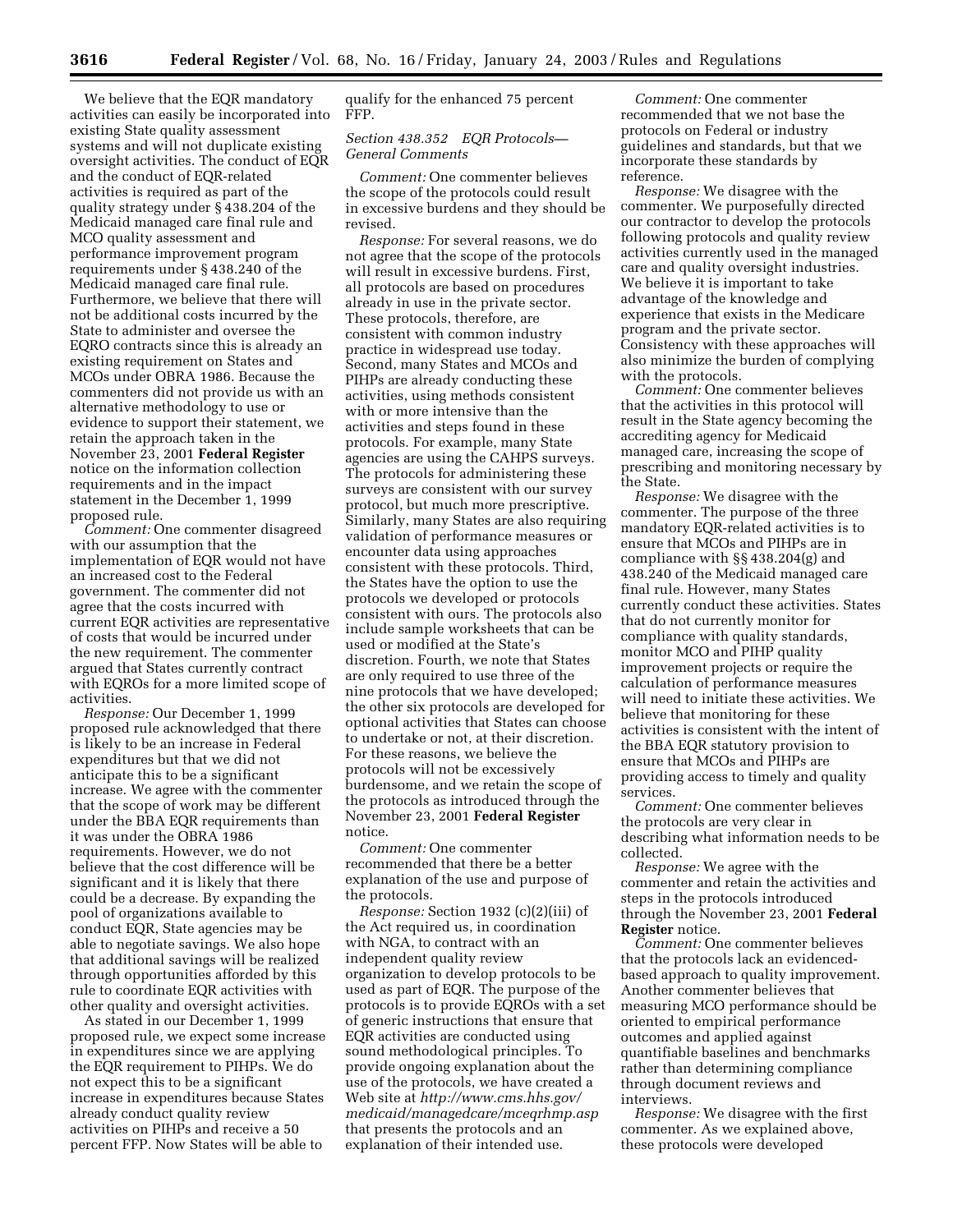consistent with protocols and quality review activities currently used in the managed care and quality oversight industries. Further, the protocols addressing performance improvement projects explicitly incorporate provisions addressing the use of clinical and nonclinical evidence in the selection of quality indicators. We agree with the second commenter that MCO and PIHP performance should be oriented towards performance outcomes that are measured against baselines and benchmarks. This is one reason why the information obtained from the validation of performance measures and the validation of performance projects is to be included as part of the EQR function. We also believe however, that a review of the MCO's and PIHP's compliance with State standards is essential for determining whether access to quality and timely services is provided. We believe this information used in conjunction with the information obtained from the validation of performance measures and performance improvement projects provides for both a qualitative and quantitative approach to assessing MCO and PIHP performance.

*Comment:* One commenter recommended that specific clinical areas (for example, early and periodic screening, diagnosis, and treatment (EPSDT) reporting) be addressed in multiple protocols.

*Response:* We believe that a variety of both clinical and nonclinical areas of care need to be assessed by the State and MCO or PIHP over time. However, we do not specify in regulation or in our protocols what those specific clinical and nonclinical areas should be because we believe that States should have the discretion to identify priority topics based on their knowledge of the public health priorities in the State, the health care needs of their beneficiaries, and based on discussions with beneficiaries and other stakeholders in the State. If we do decide that it is necessary to identify national priority topics, § 438.240(a)(2) of the Medicaid managed care final rule provides us with the authority to do so in consultation with States and other stakeholders.

*Comment:* One commenter asked that the protocols reflect our review criteria for children with special needs.

*Response:* When States require children with special health care needs to enroll in a capitated Medicaid managed care program, they must follow the review criteria provided in the January 19, 2001 State Medicaid Directors' letter. The Medicaid managed care final rule includes standards States must comply with when contracting

with MCOs and PIHPs that enroll Medicaid beneficiaries, including children with special health care needs. These standards address the principles on which the review criteria are based. This protocol does not put forth any new standards, but identifies methods to determine compliance with current standards.

*Comment:* One commenter suggested that the protocols require the validation of performance measures submitted by MCOs, unless the measures were validated by a reliable entity using comparable standards.

*Response:* If performance measures are validated by an entity using an approach consistent with our protocol, only the information obtained from that review needs to be provided to the EQRO to be used as part of the EQR function. The review activity itself need not be duplicated. In addition, if the entity qualifies as an EQRO, the State can capture the enhanced 75 percent Federal match.

*Comment:* One commenter recommended that assessments of quality should include multiple sources of information including audits, certifications of sufficient networks and systems, and other submissions the MCO has provided to the State outside of the review process.

*Response:* We agree with the commenter that information from multiple sources should be included as part of the EQR. We believe we have accomplished this through the multipronged approach we have provided for in this final rule. The EQR will include information from the validation of performance improvement projects, the validation of performance measures, and a review for compliance with standards that may include plan network adequacy information, service authorization procedures, and other documentation that attests to the structural and operational components of the MCO or PIHP.

#### *B. Protocol for Determining Compliance With Structural and Operational Standards*

#### 1. General Comments

*Comment:* The commenter believes that because we used a combination of private sector protocols in the development of the protocol for compliance with structural and operational standards, our protocol is likely to be more burdensome than that of any one private sector protocol.

*Response:* We reviewed a number of private sector protocols in the development of the protocol for compliance with structural and

operational standards. We identified those elements common to all and used those as a basis for the protocol. Our protocol is not an additive combination of private sector protocols. Conversely, it is a synthesis or a streamlining of common elements found in multiple private sector protocols. Consequently, we do not believe our protocol is more burdensome than any one private sector protocol.

*Comment:* One commenter argued that CMS, for Medicare, is changing its onsite review process so this will be less frequent and more targeted. Medicare is also streamlining its review guide and will be reviewing less documentation and including more self-auditing by MCOs. The commenter recommended that we adopt a similar approach.

*Response:* The process for how this protocol will be used is set forth in this final rule, which contains provision for less frequent monitoring, and under certain circumstances, for the nonduplication of activities conducted under the Medicare program reviews or independent accreditation surveys. Through these regulatory provisions, we believe we have adopted a streamlined approach to quality review, similar to that used by Medicare.

*Comment:* One commenter is concerned that this protocol requires intensive onsite reviews to determine compliance with the structural and operational standards required in the Medicaid managed care final rule. The commenter believes that to meet the goals of EQR, it is not necessary to include all the areas identified in the monitoring protocol and that States should not be required to use this approach. One commenter believes that the guidance on the onsite review process is prescriptive and it is unlikely that the EQRO will need or use this detailed level of guidance. In general, the commenter believes the protocol is overly detailed and should be simplified to examine major structural and process requirements.

*Response:* The degree to which the protocol relies upon onsite reviews is consistent with the degree to which onsite review is used by private accrediting bodies. Therefore, we do not believe the onsite review specified in our protocol is too intensive. In the private sector, when an accrediting body has a standard, they monitor for compliance with it through a combination of interview activities and document review. We have followed this private sector approach and intend that all Federal requirements be monitored for compliance. Because the protocol contains only ''potential'' interview questions and documents for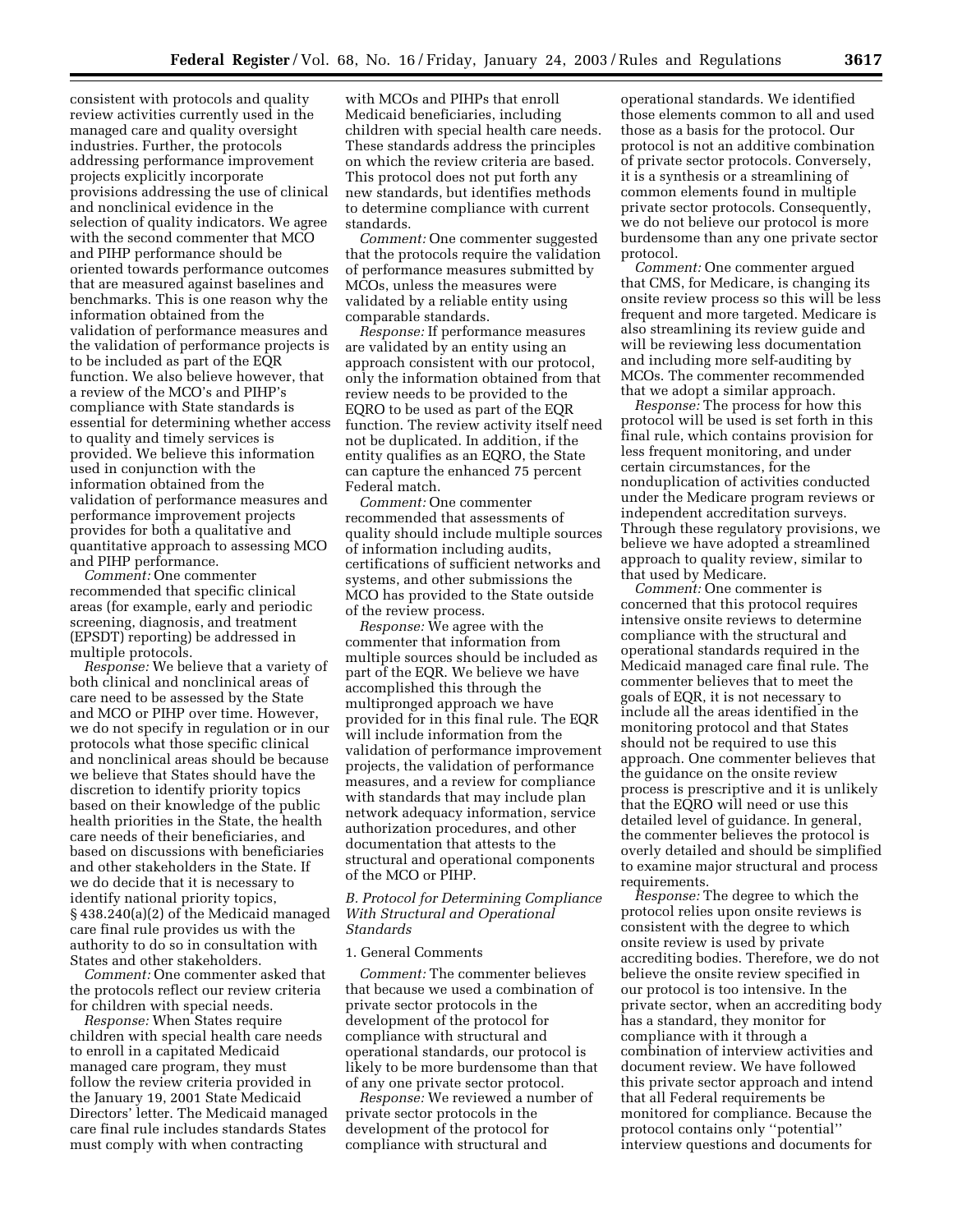''potential'' review, States, in using the protocol, will be able to target the reviews as they determine appropriate. We believe the protocol provides an appropriate amount of detail needed to reflect the scope and depth of the quality review activities to be conducted. We note in the protocol that, although the EQR activities must be consistent with the protocol, they need not be identical, thus providing the option for the States to prescribe a less detailed level of activity to the EQRO.

*Comment:* One commenter recommended that documents be obtained in advance and that multiple fact-finding efforts occur over time before conducting the onsite reviews. This allows State staff to be better prepared and is less disruptive for MCO staff.

*Response:* The EQR protocols are designed for use by EQROs which in many circumstances are not likely to be staffed by State personnel. However, State staff conducting compliance reviews may also use the protocols at their discretion. The protocols specify that documents may be obtained in advance, and reviewers, though not directed to do so, are not precluded from performing these activities over time.

*Comment:* One commenter recommended that the protocol include the review of previous monitoring reports and that the MCO's efforts and progress in correcting past problems be noted.

*Response:* We agree with the commenter. Therefore, in the final protocol, we have added that, before the onsite visit, reports on previous reviews and subsequent MCO and PIHP corrective actions be reviewed to identify areas on which the EQRO might need to focus the current monitoring activities.

*Comment:* One commenter recommended that the protocol include a mechanism for the State to prepare and submit oversight findings to the MCO and approaches to follow-up to ensure that corrective action has occurred. The commenter also recommended that every onsite review end with an exit interview to focus the MCO's attention on those areas the State is concerned about and intends to address in the findings and recommendations report.

*Response:* We agree with the commenter that evaluation results need to be reported to the MCO or PIHP. This reporting is common practice upon completion of a performance evaluation and a number of strategies are available for this reporting. We describe four possible alternatives for reporting in the

protocol, but States are not precluded from selecting other alternatives that might include exit interviews with the MCO or PIHP at the conclusion of the onsite review.

*Comment:* One commenter recommended simplifying the compliance scoring system and placing greater emphasis on objective indicators of organizational performance such as performance improvement projects and survey results.

*Response:* We agree that other sources of information may provide information pertaining to MCO/PIHP compliance with the regulatory provisions, and we list some of these sources in the protocol under Activity 5, ''Collecting Accessory Information.'' In defining regulatory compliance, we have indicated that the State Medicaid agency will need to identify the level of compliance it requires and what rating or scoring system is to be used. In the protocol, we offer examples of common approaches, but because there is no evidence that one scoring system is better than all others, we allow States the discretion to select the scoring system to be used.

*Comment:* One commenter believes that of the four alternatives listed in the protocol for reporting evaluation results to the State Medicaid agency, neither the first nor the fourth alternative is acceptable. The commenter claims the first alternative makes information vital to the review; that is, the reviewers' analysis, unavailable to the State, while the fourth alternative represents a complete delegation of the State's monitoring responsibility to the EQRO.

*Response:* We do not agree with the commenter. In the first alternative, analysis is guaranteed based upon the definition of EQR in this final rule. According to that definition, EQR requires ''the analysis and evaluation of aggregated information.'' In the fourth alternative, reporting is accomplished based on pre-established State thresholds and guidelines, and therefore does not represent a complete delegation of the State's monitoring responsibility to the EQRO. The four alternatives listed in the protocol are possible scoring strategies; we state in the protocol that other options are available for use by States.

*Comment:* One commenter recommended that States require EQROs to use a standard written reporting tool.

*Response:* We agree with the commenter and have included a sample document and reporting tool (Appendix C, Attachment C of the final protocol) for this purpose. However, we allow States to modify this sample tool or

develop another standard reporting tool, at their discretion.

*Comment:* One commenter noted that many questions are broad and not well written so the nature of the response being sought is unclear. The commenter recommended that the entire section for interviews should be reviewed in the context of whether the EQR rule is being exceeded by the data required during the interviews. Several commenters recommended that the interview section be dramatically shortened by eliminating duplicate questions and by deleting questions whose answers cannot be evaluated against the State's MCO contract specifications or a specific provision in the rule.

*Response:* We do not agree that we should more narrowly construct or abbreviate the interview questions. We have included a range of potential interview questions related to the subject matter of the regulatory provisions for reviewer use in prompting discussion. We expect, in practice, the reviewers will customize the interviews as necessary to clarify issues and confirm document findings. In the protocol, we compiled questions related to the regulatory provisions for each group of interview participants; for example, MCO or PIHP leadership, enrollee services staff. While this format creates some redundancy among the interview groups, we believe it facilitates the interviews by enabling each interview group's questions to stand alone. We also note that it is common practice in private accreditation reviews to ask the same or similar questions of different MCO or PIHP staff and also to review documents to support information obtained from interviews to determine if the information obtained from multiple sources converges and reaffirms the EQROs conclusions.

*Comment:* One commenter believes the protocols are bureaucratic and administratively burdensome and that there is a lack of evidence of the success of this type of process-oriented oversight. The commenter further stated that the level of detail is excessive to ensure conformance with MCO contracts and the BBA rule, and that the purpose is not for an accreditation.

*Response:* The protocols are based upon the common elements found in compliance protocols used by private sector accrediting bodies and the Medicare program. Consequently, we do not believe they are overly bureaucratic, administratively burdensome, or without a sound evidentiary basis. We also have followed the private sector approach in specifying that all standards, in this case the Federal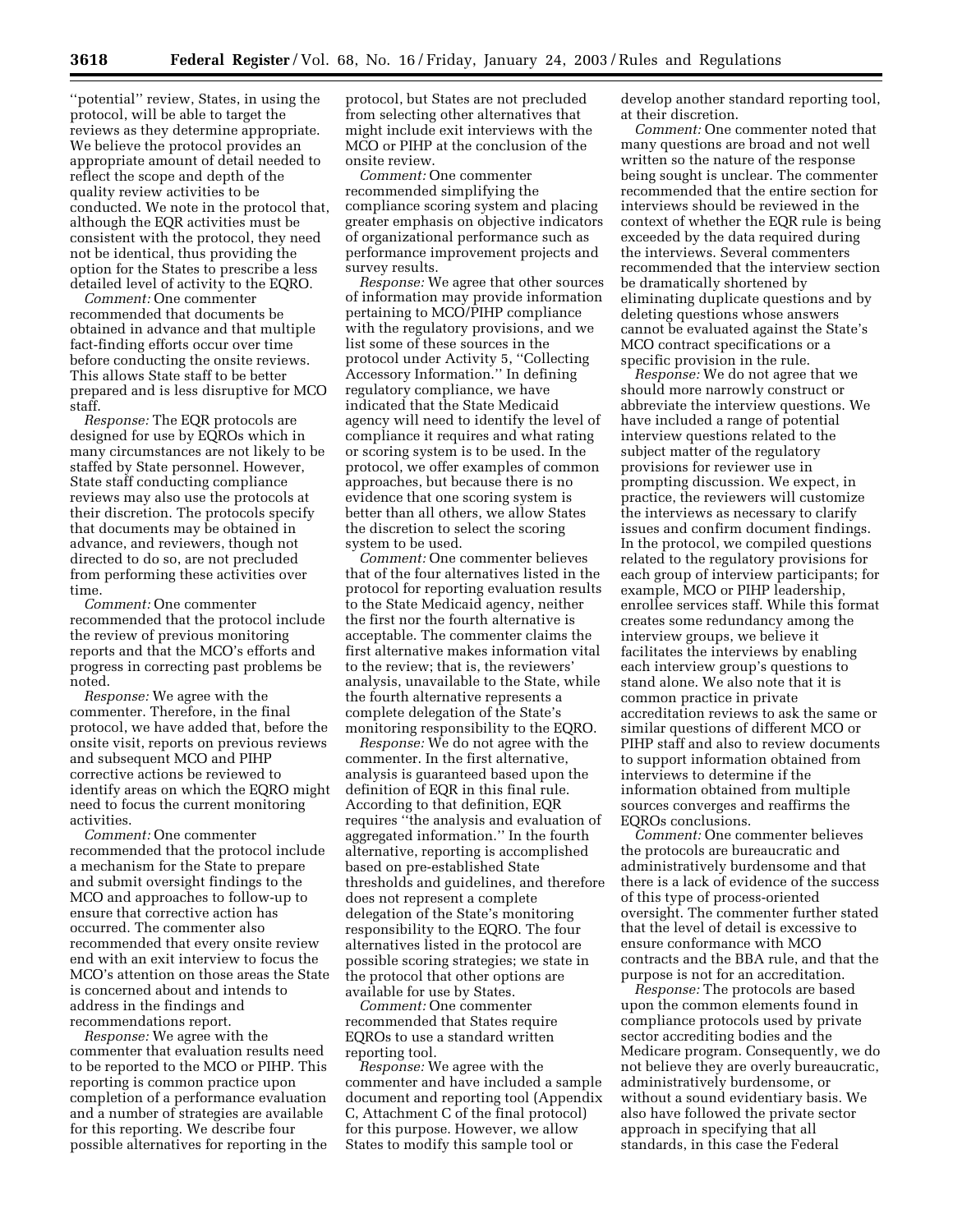requirements, be monitored for compliance. We believe the protocol provides an appropriate amount of detail needed to reflect the scope and depth of the quality review activities to be conducted. We note again that the specific interview questions are suggestions only, and we expect the questions to be customized for each review.

*Comment:* One commenter claimed that some informational items the EQRO is to collect from the State Medicaid agency do not exist as contract provisions and may not exist as other standard documents. This will create additional paperwork. The commenter recommended that the EQRO should only verify that the State's managed care contracts require compliance with applicable State and Federal laws.

*Response:* We do not agree with the commenter. The background information that the EQRO will need to collect from the State under this protocol includes written documentation of those standards, requirements, or decisions pertaining to MCOs and PIHPs that the State established to comply with the regulatory requirements that implement the BBA provisions governing standards for contracts with MCOs and PIHPs. This information is needed to assess MCO or PIHP compliance with those regulatory provisions for which the State is required to establish certain standards.

*Comment:* One commenter claimed that the number and types of documents the EQRO is to obtain from the MCO are too extensive and that many of the Code of Federal Regulations citations used to justify the collection of documentation are incorrect and do not relate to the topic. The commenter recommended that the protocol be reviewed for incorrect citations and references and that corrections be made.

*Response:* We do not agree with the commenter. We believe the documents listed are those needed to evaluate MCO or PIHP compliance with the Medicaid regulatory provisions. The regulatory provisions cited indicate where information obtained from the documents can be applied in the review process. For example, although § 438.214 pertains to credentialing and recredentialing, this provision is applicable to oversight of delegated activities, if the MCO or PIHP delegates credentialing to another entity.

*Comment:* One commenter recommended that Appendix B to this protocol have a cross-reference table that summarizes each interview question with the respective oversight organization documentation listed.

*Response:* We believe the format for the protocol itself is generally comparable to the recommended crossreference table for Appendix B (Attachment B of the final protocol). The protocol includes a table crosswalking the review documentation with the related regulatory provisions. The subsequent interview sections then aggregate the interview questions by regulatory provision for each interview group.

*Comment:* One commenter was concerned that we do not include information available from consumers as a source of information to be used in this protocol. Several commenters believe this protocol does not go far enough to examine actual practices of MCOs' or beneficiaries' experience with care; rather, it focuses on policies and procedures. One commenter recommended the protocol include interviews with State Medicaid personnel and providers, and input from consumers, consumer advocates, and people with special health care needs.

*Response:* We agree that providers, consumers, and others mentioned may offer further information about MCO or PIHP performance; however, interviewing these groups requires additional time and substantial resources. Therefore, in this protocol, we have made provider and contractor interviews optional. However, we have further promulgated a separate protocol for the use of provider and consumer surveys as a source of information that can be used for EQR at the option of the State. We believe that mandating additional surveys as a part of this protocol would be burdensome and unnecessary.

*Comment:* One commenter believes the MCOs can prepare in advance for the review. The commenter recommended reviewers should interview providers and beneficiaries not preselected by the MCOs to ensure compliance with established policies.

*Response:* We agree with the commenter's concern regarding preselection. For the reasons previously noted, however, provider interviews are an optional part of this protocol. Consumer and provider surveys are also specified as a separate, optional EQRrelated activity for securing input from beneficiaries and providers.

*Comment:* One commenter recommended that among document review and interviews, we include in our approach extensive file review.

*Response:* We are unsure what files the commenter is proposing for review. The approach used in the protocol is the same approach used by the private

sector accrediting bodies and in the Medicare program. If the commenter is referring to medical record review, these are included and discussed in the protocols for validating and conducting performance improvement projects and validating and calculating performance measures.

*Comment:* One commenter suggested that because a core component of quality programs is responsibility for the program at the highest level of the organization, we include a discussion of committee structure and committee oversight in the overview section.

*Response:* We assume the commenter is referring to the MCO or PIHP's quality assurance committee and oversight. The protocol addresses compliance with the standards required in the Medicaid managed care final rule. Because committee structure and committee oversight as a core component of quality programs is not included as a standard in the Medicaid managed care final rule, it would not be appropriate to require it in the protocol.

*Comment:* One commenter believes that the pertinent issue in team development (p. 6 of the protocol) is the identification of the specific functions to be reviewed and the assignment of appropriate personnel to the task, not the size of the team.

*Response:* We agree that an important consideration in the development of the review team is the determination of the types of personnel appropriate for the review as related to the functions to be reviewed. Therefore, we have specified the desirability of reviewers possessing knowledge of Medicaid and managed care, and experience and familiarity with the regulatory provisions, the evaluation process, and performance expectations.

*Comment:* One commenter recommended that we include in the list of documents on page 18, committee minutes, vendor oversight committee, and committee structure of the quality program.

*Response:* The list of documents on page 18 refers to the documents used for determining compliance with specific regulatory provisions. Because the commenter has not stated what regulatory provisions these documents would be used to address, we are unclear as to how to propose their use and have not included them in the document list.

#### 2. Provider/Contractor Services

*Comment:* One commenter recommended that the review of credentialing files by the EQRO be deleted because the criteria for auditing the files are inadequate. The commenter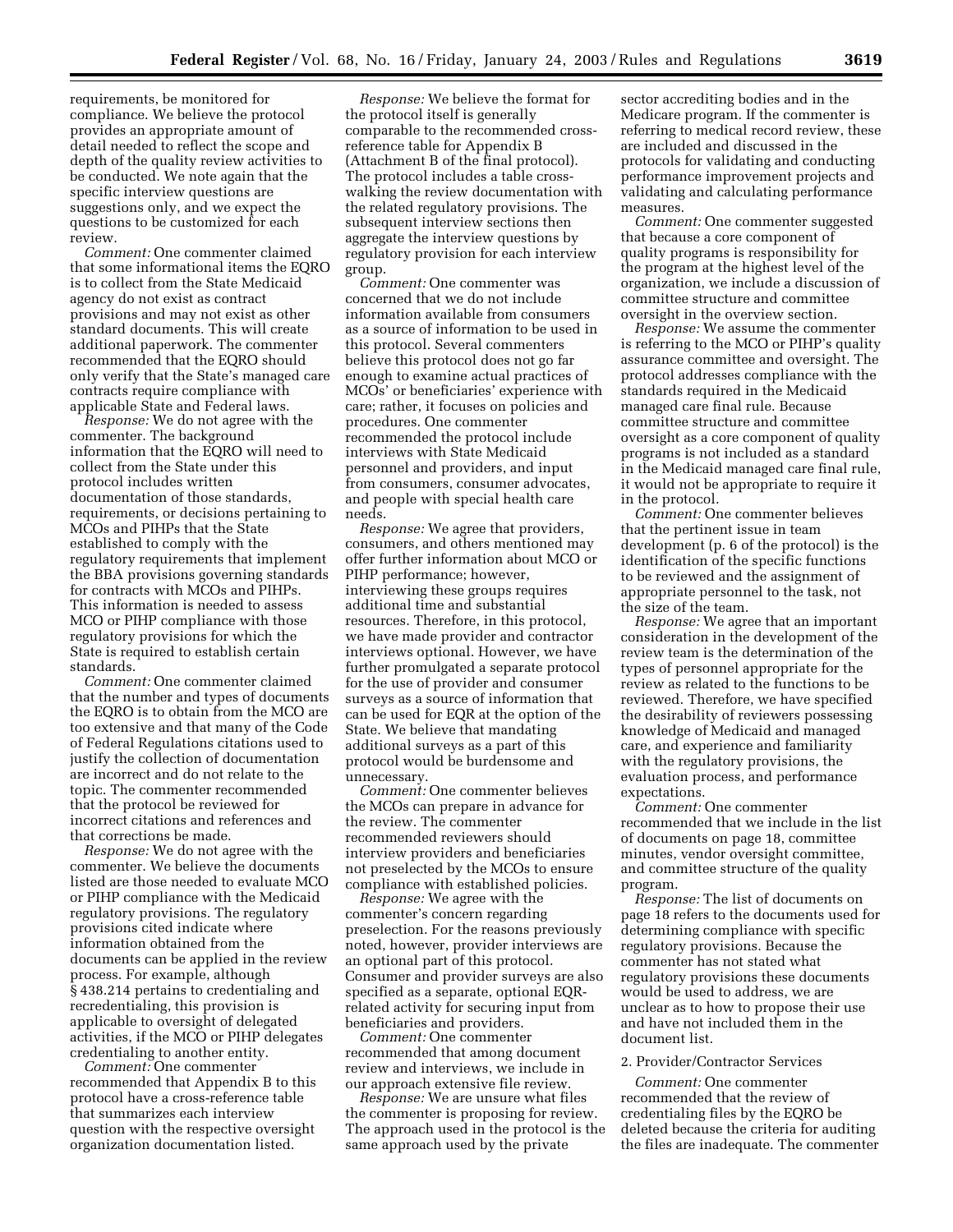recommended that the element be simplified to call for the EQRO to review MCO credentialing policies and procedures for conformance with State contract requirements.

*Response:* We disagree with the commenter. We believe that a review of policies and procedures alone, when the opportunity exists to review documents providing direct evidence of compliance or noncompliance with the policies and procedures, is a more effective review mechanism. This is consistent with the approach used by private sector accrediting bodies and in the Medicare program.

#### 3. Staff Planning/Education/ Development

*Comment:* One commenter suggested that the requirement for the MCO to produce staff handbooks and information about staff training and orientation be dropped for lack of specificity or rewritten to make clear what criteria the auditors are to use in reviewing the required materials.

*Response:* We indicate on the list of documents the regulatory provisions to which each document applies. In this instance, staff handbooks and information about staff training and orientation pertain to the requirement that staff be educated about the enrollee's right to receive adequate information; for example, information on disenrollment rights and hearing and appeals. We have specified interview questions for MCO/PIHP leadership, provider and contract services staff, and enrollee services staff concerning how appropriate staff are informed regarding the enrollee right to information. We believe this provides sufficient clarity with respect to the criteria reviewers are looking for and we retain the references to the staff handbook, staff training, and orientation.

*Comment:* One commenter suggested that the interview questions include probes to determine how staff are trained to comply with Federal and State laws, and how staff advise enrollees of their rights. The commenter recommended further that interview questions address the content, frequency, and thoroughness of the training to confirm no major area of law is overlooked.

*Response:* We have specified staff handbooks, and orientation and training curriculum, in the list of documents to be reviewed and included interview questions to confirm MCO/PIHP compliance with the regulatory requirements pertaining to enrollee rights and compliance with Federal and State laws. However, if issues arise during the document review concerning

the adequacy of the staff's training regarding these provisions, reviewers are directed to explore them during the interviews. We believe this direction affords the reviewers the flexibility necessary to appropriately tailor the review activity. Further, we do not believe it is possible, given the diversity among States and MCO/PIHPs and the scope of the review itself, to include in the list of potential interview questions probes to explore all applicable State laws.

#### 4. Consumer Protections

*Comment:* One commenter recommended that the protocol include the monitoring of the Medicaid managed care final rule provisions related to consumer protections. The commenter specified for inclusion provisions addressing: the free choice of providers for family planning services (§ 431.51); prohibition on provider discrimination (§ 438.12); availability of out-of-network providers in rural areas (§ 438.52(b)); disenrollment rights as a result of grievance procedures, and related notice and appeal rights (§ 438.56(d) and (f)); enrollee rights regarding treatment, second opinions, and medical record access and correction (§ 438.100); marketing activities (§§ 438.104, 438.700(b)); liability for payment beyond what is legally allowable (§ 438.106); program integrity requirements (§ 438.608); imposition of sanctions (§ 438.700); and multiple charges and denial of services for inability to pay cost sharing (§ 447.53).

*Response:* We have listed in the protocol documents for review to determine compliance with regulatory provisions related to prohibition on provider discrimination; disenrollment rights as a result of grievance procedures, and related notice and appeal rights (§ 438.56(d)); and enrollee rights regarding treatment, second opinions, and medical record access and correction. We further agree with the commenter and have amended the protocol to include review of the MCO/ PIHP's relevant policies and procedures to assess compliance with the regulatory requirements pertaining to the free choice of providers for family planning services; liability for payment beyond what is legally allowable; and multiple charges and denial of services for inability to pay cost sharing. However, the provisions concerning availability of out-of-network providers in rural areas; marketing activities (§ 438.700(b)); program integrity requirements (§ 438.608); and imposition of sanctions (§ 438.700) are responsibilities of the State and not the MCO/PIHP and,

therefore, we have not included them as a focus of this protocol. The regulatory requirements in § 438.104, while they pertain to MCO/PIHP marketing activities, are contract requirements that do not directly provide information on quality and are more particular to a State responsibility. Because the protocol is designed to determine MCO/ PIHP compliance, we believe it would not be appropriate to monitor these latter activities through the protocol.

#### 5. Enrollee Services

*Comment:* One commenter believes a State can contract with the MCO to provide information to potential enrollees, and recommends the protocol monitor the MCO's compliance with these informational requirements.

*Response:* In the August 20, 2001 Medicaid managed care proposed rule, we stated that ''it would be unreasonable to require every MCO/ PIHP to provide the relevant information to all potential enrollees.'' We believe the MCO/PIHP should not be contracted by the State to undertake this responsibility, and explained in the proposed rule that ''the State agency is the more appropriate entity to do'' the potential enrollee informing. This requirement was, therefore, not included in our Medicaid managed care final rule and we are not changing the protocol to monitor the MCO's/PIHP's compliance with providing information to potential enrollees.

*Comment:* One commenter recommended the protocol include a standard reflecting the regulatory requirement for the provision to enrollees of information on services not provided due to moral or religious objections.

*Response:* We agree with the commenter. The protocol identifies the section of the regulation that requires enrollees to be provided with information about services that are not provided by the MCO or PIHP because of moral or religious objections. It also identifies relevant documents to be reviewed to determine compliance (see pages 22 and 77 of the protocol). These documents include Medicaid enrollee service policies and procedures, statement of enrollee rights, and marketing materials.

*Comment:* One commenter believes the protocol should include guidance on how to measure the adequacy of the MCO's activities to inform enrollees. The commenter recommends the protocol include additional guidance on the fourth grade reading-level standard for materials, and confirmation that written materials are at an understandable grade level and in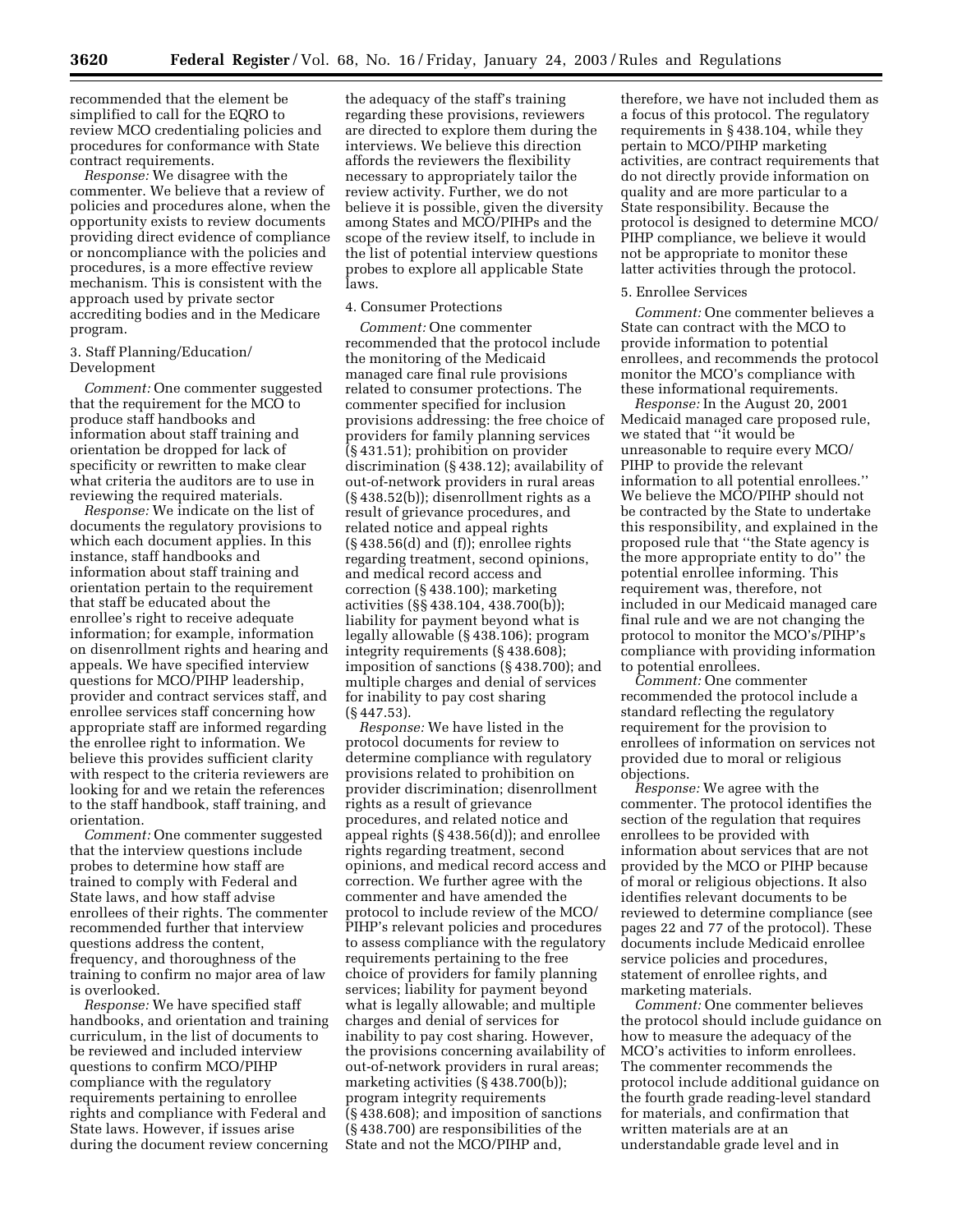alternative forms to accommodate individuals with sight impairments.

*Response:* We note that we have provided guidance on this issue in the August 2001 proposed Medicaid managed care rule. In the preamble to the August 2001 proposed rule, we indicated that materials should be understandable to enrollees at a fourth to fifth grade reading level, or at another level established by the State agency that adequately reflects the potential population to be enrolled. Materials should use an easily readable typeface, frequent headings, and should provide short, simple explanations of key concepts. Technical or legal language should be avoided whenever possible. We proposed further that enrollment notices as well as informational and instructional materials relating to enrollment take into account the specific needs of enrollees and potential enrollees, including furnishing information in alternative formats for the visually impaired and for individuals with limited reading proficiency. Also, in 1999, we developed and distributed to the State Medicaid agencies and made available to others a guide entitled, ''Writing and Designing Print Materials for Beneficiaries: A Guide for State Medicaid Agencies.'' The guide was produced to assist States and MCOs/ PIHPs in the creation of materials appropriate for their Medicaid populations. We believe the guidance that we have provided in the August 2001 proposed rule and through this guide is appropriate and reflects the current state-of-the-art. Because there is no state-of-the-art standard to apply in measuring the adequacy of the MCO's/ PIHP's efforts to inform enrollees, we decline to do so in this protocol.

*Comment:* One commenter recommended that we monitor the States' definition of what constitutes a ''significant change'' in certain MCO structural and operational features to ensure the State's definition of ''significant change'' is reasonable and fair to enrollees, and that we provide guidance on what parameters a State can use in setting the definitional standards.

*Response:* The protocol addresses the extent to which an MCO/PIHP, as opposed to the State, complies with the requirements in the Medicaid managed care final rule. Section 438.10(f)(4) of the Medicaid managed care final rule specifies that the definition of ''significant change'' is the State's responsibility. It, therefore, would not be appropriate to include in the protocol the monitoring of the State's definition. Monitoring of States occurs through

separate activities conducted by our regional offices. Further, as we stated previously, the protocol is not intended as a mechanism to impose additional quality standards on MCOs/PIHPs or States. Therefore, we do not believe it appropriate to provide guidance in the protocol on what parameters a State can use in setting the definitional standards.

*Comment:* One commenter noted that the interview questions are good initial probes, but suggested the protocol include additional guidance to more fully probe the MCO's dissemination of enrollee information, and require interviews of providers and enrollees regarding the quality of the informational materials.

*Response:* We specify in the protocol that reviewers should tailor the interviews as necessary to clarify and confirm document findings. We believe this direction affords the reviewers sufficient flexibility to more fully probe areas as appropriate. Further, we do not believe it is possible, given the diversity among States and MCOs/PIHPs and the scope of the review itself, to include in the list of potential interview questions probes to explore every possible problem or issue that might arise. Provider interviews are time and resource intensive, but because they offer an opportunity to secure additional information regarding MCO/PIHP performance, we have included them as an optional activity if informational needs warrant them and resources permit. We provide for the consideration of enrollee input by including the review of the results of Medicaid beneficiary surveys as accessory information under Activity 5.

*Comment:* One commenter believes the protocol does not adequately address linguistic issues. The commenter recommended that the review confirm that MCOs collect required language information on enrollees and recognize non-English speakers in all transactions. The commenter suggested further that the protocol include the review of documentation regarding professional translations of written materials, and interviews to assess the quality of the written translations and the MCO's oral interpretation practices and resources.

*Response:* We believe the protocol does adequately address linguistic issues. In Appendix B (page 79, Attachment B of the final protocol), among the materials to be obtained from the State, we include information on the language(s) that the State Medicaid agency has determined are prevalent in the MCO's/PIHP's geographic service area. On page 85, we direct the reviewer to look at marketing, enrollment and

other informational and instructional materials relating to enrollment, enrollee handbooks, new enrollee materials, statements of enrollee rights, and other written materials routinely prepared for Medicaid enrollees and potential enrollees to determine whether these materials are available in the language(s) that have been identified as prevalent within the MCO/PIHP's particular service area. Further, the Medicaid managed care final rule at § 438.204(b)(2) requires States to identify the primary language spoken by each Medicaid enrollee and provide this information to the MCO/PIHP at the time of enrollment. Finally, we believe requiring EQRO re-review of translated materials is more burdensome than appropriate and therefore have not included it in the protocol.

#### 6. Enrollee-Provider Communication

*Comment:* One commenter objected to the implication that by contract MCOs may place limits on providers' communication with enrollees about reproductive health services. The commenter recommended that the protocol include document review and interview questions to address whether reproductive health services are provided and whether restrictions are placed on provider communication. The commenter suggested further that for MCOs that exclude any reproductive health services the State monitor enrollee access to the full scope of services. The commenter noted a potential correlation between restricted access to reproductive health care services and poor outcomes in other women's health areas, and recommended the State monitor related health outcomes and comparison of rates to those of MCOs without restrictions.

*Response:* Appendix B of the protocol (Attachment B of the final protocol) specifies documents for review and interview questions to address whether the MCO/PIHP has any moral or religious objection to providing, reimbursing for, or providing coverage of, a counseling or referral service for a particular Medicaid service or services. This would include reproductive health services. For counseling and referral services the MCO/PIHP does not cover because of moral or religious objections, the Medicaid managed care final rule at § 438.10(f)(6)(xii) specifies that it is the State's responsibility to provide enrollees with information on where and how to obtain the service(s). The protocol is designed to address MCO/ PIHP compliance with the BBA regulatory standards. Consequently, State monitoring of enrollee access to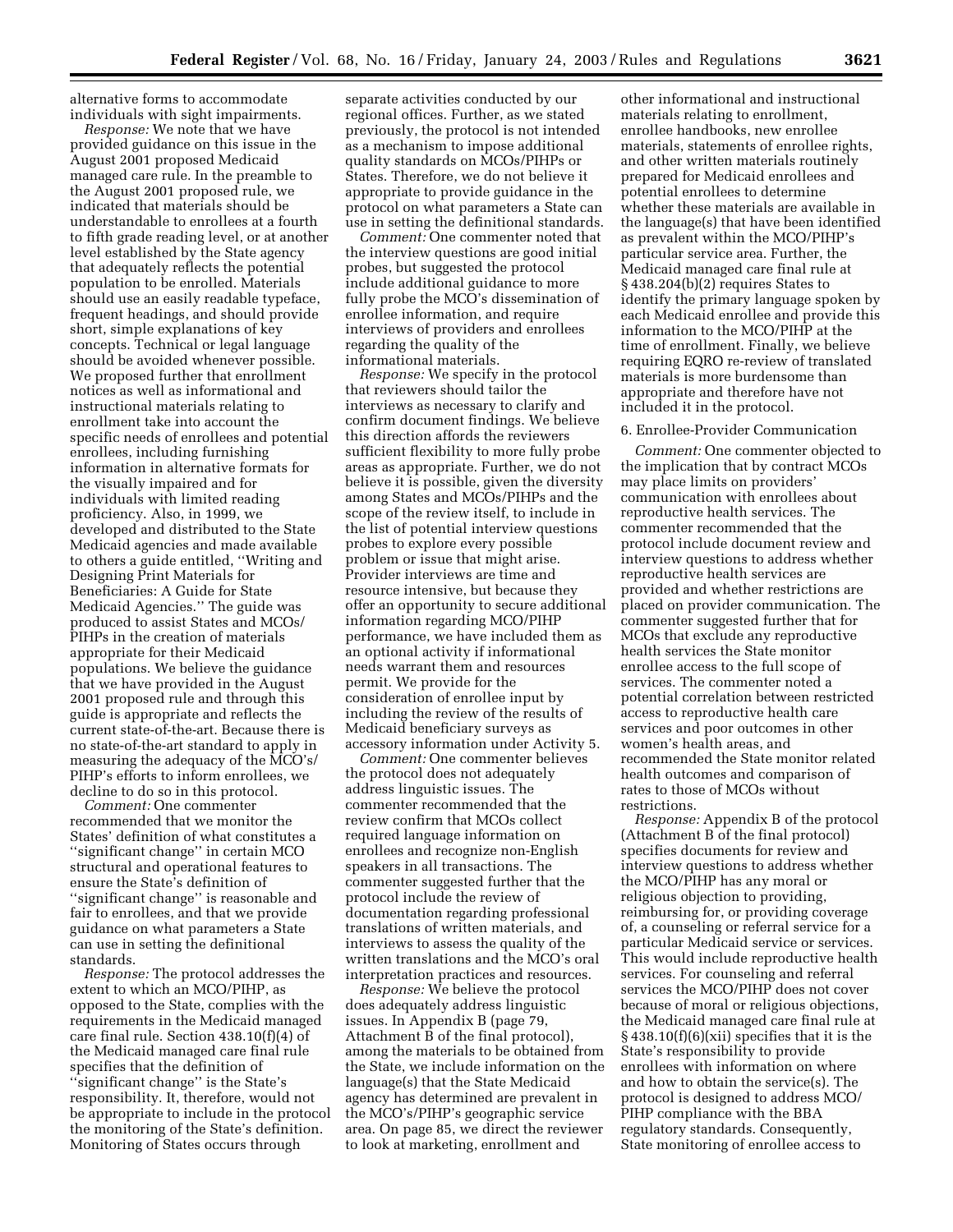the full scope of services and State monitoring of health outcomes in other women's health areas for enrollees with restricted access to reproductive health care services, and comparison of these rates to those of MCO/PIHPs without restrictions is beyond the scope of the protocol.

#### 7. Emergency Services

*Comment:* One commenter suggested that the interview questions concerning inappropriate use of emergency rooms emphasize a comparison of their inappropriate use with access to routine and urgent care.

*Response:* We agree with the commenter and have therefore expanded the relevant interview questions in Appendix B of the protocol (Attachment B of the final protocol) under § 438.210 that addresses coverage and authorization of services to inquire about the potential relationship between inappropriate emergency room use and enrollee access to routine and urgent care.

#### 8. Delivery Network

*Comment:* One commenter recommended that the protocol, in reviewing the MCO's/PIHP's network of appropriate providers, consider specifically the providers needed to meet the needs of pregnant women, children and individuals with special needs, particularly those targeted for enrollment.

*Response:* In the Medicaid managed care final rule at § 438.206, we require the MCO/PIHP to establish a network of appropriate providers that considers the ''expected utilization of services, considering Medicaid enrollee characteristics and health care needs.'' We intend and expect that MCOs and PIHPs that serve pregnant women and individuals with special health care needs will consider their characteristics and needs. However, we do not explicitly identify them in this protocol because they are not explicitly mentioned in the regulation in this provision and because not all MCOs and PIHPs may serve pregnant women and individuals with special health care needs.

#### 9. Access

*Comment:* One commenter suggested that the review address transportation services to network providers and outof-network providers for enrollees without access within established time and distance standards, and for enrollees with disabilities and special needs.

*Response:* The regulations do not contain standards for the provision of

transportation services to network or out-of-network providers, or for enrollees with disabilities and special needs. In addition, transportation is a service that may or may not be included under the MCO/PIHP contract. Therefore, in the protocol's document review and interview questions, we include only those transportation issues addressed in the regulation.

*Comment:* One commenter recommended that the monitoring of access to out-of-network providers include a review of the procedures for determining when in-plan access is unavailable and out-of-network services are appropriate; obtaining access to outof-network services; and for providing in-plan services for enrollees denied out-of-network access.

*Response:* The protocol specifies a review of the MCO's/PIHP's administrative policies and procedures pertaining to the use of out-of-network providers. Although we reference documents by generic name or title, we explain that what is important is the presence or absence of evidence to determine compliance with the specified regulatory provision. We anticipate reviewers will use the relevant documents to determine compliance with all aspects of the regulatory provision regarding out-ofnetwork access including those identified by the commenter.

*Comment:* One commenter suggested that the document review include policies, procedures, and criteria for determining that second opinions are rendered by qualified providers.

*Response:* We agree with the commenter. The protocol specifies a review of the MCO's/PIHP's administrative policies and procedures for providing enrollees with a second opinion from a qualified health care professional. As previously indicated, although the documents are referred to by generic name or title, we explain that what is important is the presence or absence of evidence to determine compliance with the regulatory provision. We anticipate reviewers will use the relevant documents to determine compliance with all aspects of the regulatory provision requiring that second opinions are rendered by qualified providers.

*Comment:* One commenter recommended that the document review related to direct access to women's health services be expanded to include materials produced by the State to inform MCOs and by MCOs to inform providers. The commenter suggested further that the review include policies and procedures for implementing direct access to these services.

*Response:* Within the review of enrollee rights, the protocol specifies a review of staff and provider orientation, education, and training curricula and materials, and other provider and staff communication tools for evidence that staff and providers consider, among the enrollees' rights, direct access to women's health services. We also specify the review of the results of MCO/PIHP monitoring of complaints and grievances, enrollee survey or other MCO/PIHP sources of enrollee information to detect violations of enrollee rights, including the provision of direct access to women's health services. However, we do not include in the protocol a review of materials produced by the State because the protocol is a review of MCOs or PIHPs, not State Medicaid agencies. Review of State compliance with Federal requirements is carried out by our regional office staff through a separate process.

*Comment:* One commenter recommended that the reviewer monitor the time it takes for enrollees to obtain appointments with network providers.

*Response:* We agree with the commenter. Our protocol directs the reviewers to obtain the State Medicaid agency's standards for timely access and to review documents showing how the MCO/PIHP ensures compliance and continuously monitors its network providers for compliance with the timely access standards. The protocol lists some acceptable mechanisms the MCO/PIHP may use for monitoring compliance.

*Comment:* One commenter suggested that inappropriate use of emergency rooms be evaluated according to the ''reasonable lay person'' standard. The commenter also recommended that the monitoring of emergency room use consider access to nonemergent care and follow-up outreach and education for enrollees using emergency rooms for nonemergency care.

*Response:* The protocol monitors MCO/PIHP application of the prudent layperson standard in the regulation at § 438.114. As we indicated in our response to a previous comment on emergency room use, we have added an interview question to inquire about the potential relationship between inappropriate emergency room use and enrollee access to routine and urgent care. However, MCO/PIHP follow-up outreach and education for enrollees using emergency rooms for nonemergency care is not a regulatory requirement, and it would be inappropriate to include it in the protocol.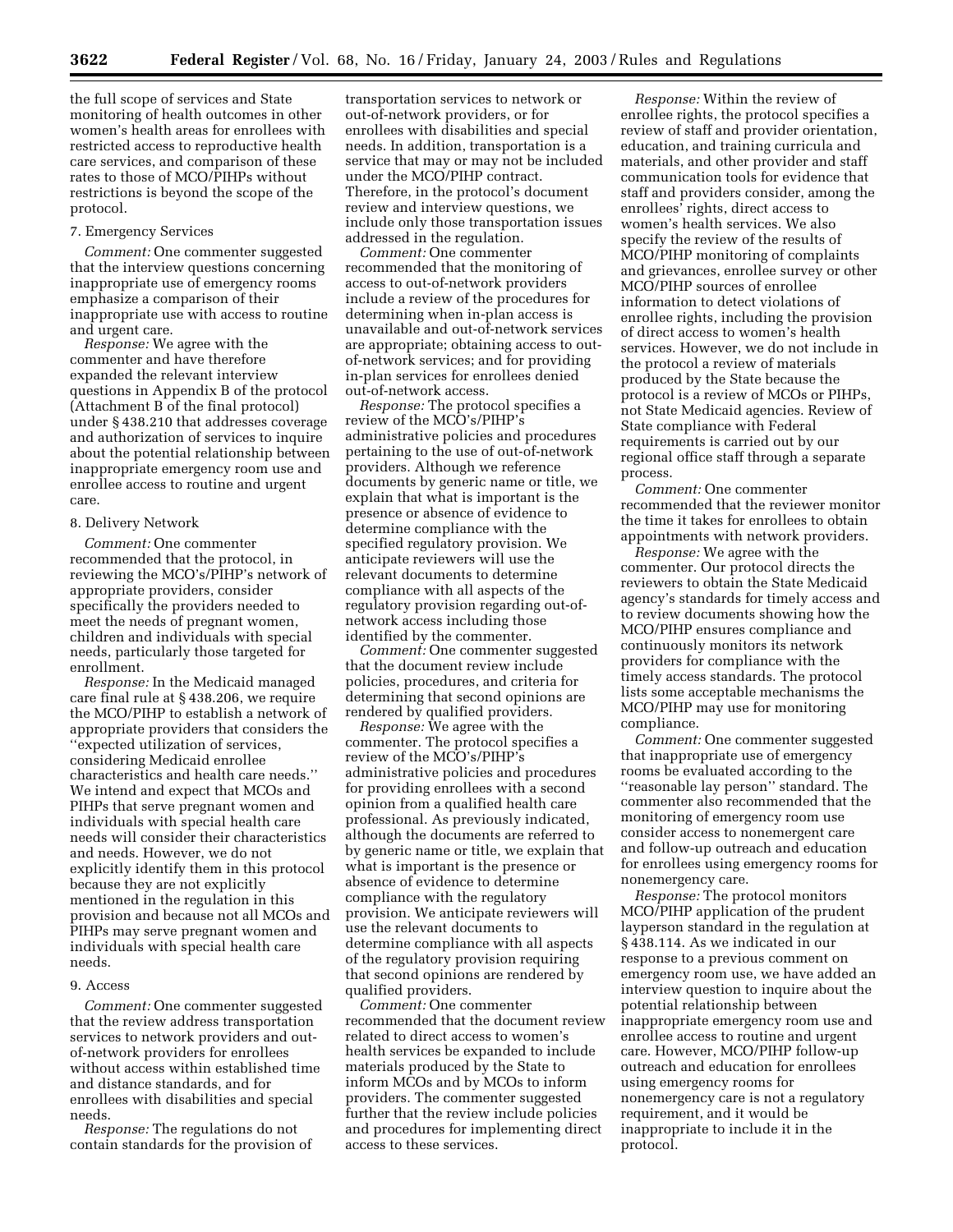*Comment:* One commenter suggested expanding the protocol's activities to include the review of training curricula and materials on cultural and linguistic competency, including the scope and depth of the training, its frequency, and extent of staff attendance; the procedures for the translation and testing of enrollee informational materials; and arrangements with community-based organizations representing relevant ethnic groups.

*Response:* We disagree with the commenter. Our protocol addresses the extent to which an MCO/PIHP complies with the regulatory provisions that implement the Medicaid managed care sections of the BBA. The Medicaid managed care final rule, at § 438.206(c)(2), requires that MCOs/ PIHPs participate in the State's efforts to promote the culturally competent delivery of services. Therefore, the protocol specifies a review of documents for evidence of the MCO's/ PIHP's participation in the relevant State efforts. The inclusion of additional requirements not required by regulation within the protocol would be inappropriate.

#### 10. Coordination & Continuity of Care

*Comment:* One commenter recommended that the review of coordination and continuity of care include interview questions regarding the provision of any specialty care services currently not provided innetwork, and MCO efforts to make these services available in-network. The commenter also suggested that the interview questions be expanded to inquire what proportion of Medicaid enrollees with special health care needs have a person or entity formally designated as primarily responsible for coordinating their health care services.

*Response:* We agree, in part, with the commenter. Consequently, we have added an interview question for the organization leaders to inquire about the provision of any specialty care services currently not provided in-network. We have not added questions about MCO or PIHP efforts to make these services available in-network because it is not clear whether or not it is always necessary that all specialty services be provided by in-network providers. We have added additional potential interview questions for enrollee services staff to determine what proportion of Medicaid enrollees with special health care needs have a person or entity formally designated as primarily responsible for coordinating their health care services.

*Comment:* One commenter believes the protocol should differentiate

between gatekeeping activities that are involved with utilization control and care coordination and case management functions that are related to supporting service access and coordination. The commenter believes further that reviewers should consider the MCOs' scope of responsibility for EPSDT case management, and how these services are provided or referrals are made.

*Response:* We agree with the commenter that a State may want to differentiate between care coordination models. In so doing, a State may decide to explicitly address care coordination for EPSDT care management. We specify in the protocol that MCOs/PIHPs may establish different coordination mechanisms, and in monitoring for compliance with the requirements for care coordination, direct the reviewers to obtain the State's requirements for MCO/PIHP care coordination programs.

*Comment:* One commenter recommended that the interview protocol address how and who conducts the MCOs' health screens; how the MCO assesses enrollee needs and determines if the provider is qualified to perform the assessment; how enrollees access case management services; how an enrollee's need for a treatment plan is determined; and how the providers are informed of the process. The commenter also suggested additional interview questions to address the number of treatment plans developed by categories of individuals, the number of denied requests for treatment plans and the reason for denial, and the number of treatment plans denied.

*Response:* The protocol includes interviewer questions for the case managers and care coordinators and for the enrollee services staff regarding the implementation of health screens, the conduct of health assessments for Medicaid enrollees, processes for care coordination, and procedures to determine how an enrollee's need for a treatment plan is determined. The protocol's interview questions for the provider/contractor services staff probe how providers are made aware of and are involved in procedures for assessments, treatment planning, and care coordination. We agree with the commenter regarding the need to explore the MCO's/PIHP's treatment planning. We have revised the protocol to include a series of questions for the case managers and care coordinators concerning the number of treatment plans developed, the number of denied requests for treatment plans and the reason for denial, and the number of treatment plans denied. However, our revision will not include a review of the treatment plans by categories of

individuals. We do not require specific categories and, therefore, have no standard against which to measure the MCO's/PIHP's performance.

#### 11. Prior Authorization

*Comment:* One commenter believes the protocol should include a review of prior authorization procedures and policies and a determination of their reasonableness, reflection of good medical practice, and timely application. The commenter suggested reviewers monitor the number of and reasons for delayed expedited requests, and the health consequences associated with prior authorization delays and denials of expedited authorizations. The commenter further believes the MCOs' informal communications with providers should be monitored, including the handling of provider telephone inquiries, resulting changes to the course of treatment, and provision of enrollee notice and appeal rights.

*Response:* We agree with the commenter regarding the need to determine compliance with the requirement for timely prior authorization decisions, and therefore have included in the protocol document review and interview questions to determine compliance. However, the regulations include no standards for the reasonableness of the policies and procedures or for their reflection of good medical practice; these issues are therefore beyond the scope of the protocol that is designed to assess compliance with the Medicaid managed care regulatory requirements.

We also agree with the commenter's suggestion to review the number and reasons for delayed expedited requests. We have revised the document review for service authorizations to include the review of tracking logs or other authorization record-keeping documents to address number and reasons for delayed expedited requests.

We do not agree with the suggestion to monitor health consequences associated with prior authorization delays and denials of expedited authorizations. We believe that determinations on whether health consequences were due to authorization delays or denials, or to the normal progression of the enrollees' health condition would be subjective. Further, States are required to maintain records of grievances and appeals and review this information as part of the State quality strategy. If enrollees' health outcomes are adversely affected by the MCO's/PIHP's handling of service authorization requests, this should become evident to the State through this grievance and appeals review.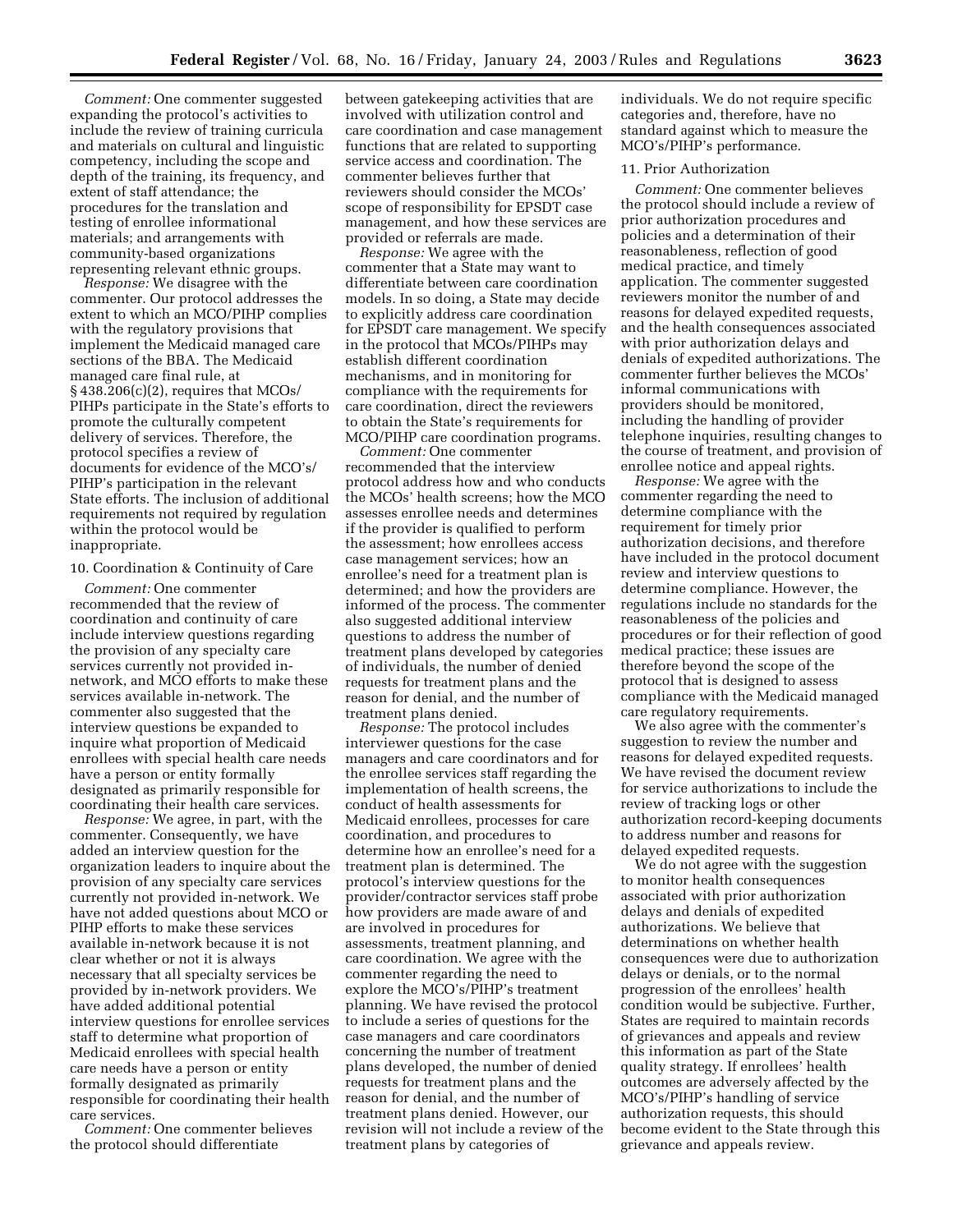Therefore, we have not added this review activity to the protocol. We are also not requiring the EQR to review informal communication with providers. Informal communications by their nature do not routinely involve written documentation, and we believe it would be burdensome to require reviewers to monitor verbal exchanges.

*Comment:* One commenter recommended that the interview questions address the MCO's process and criteria for extensions of the standard 14 days for regular prior authorization decisions.

*Response:* We disagree with the commenter: timeframes for standard prior authorization decisions are established by the State. The protocol addresses compliance with the standard requirements in the Medicaid managed care final rule. Because extensions to State-established timeframes for standard authorization decisions is not included in the regulations addressing enrollee services, it would be inappropriate to include it in the protocol.

#### 12. Enrollment & Disenrollment

*Comment:* One commenter believes that the protocol should provide guidance to reviewers concerning when it is appropriate for enrollees to use the MCO's grievance process before the State makes a determination on the enrollee's disenrollment request.

*Response:* The Medicaid managed care regulation does not specify the circumstances under which it is appropriate for enrollees to use the MCO's/PIHP's grievance process before the State makes a determination on the enrollee's disenrollment request. The protocol is designed to address MCO/ PIHP compliance with the regulatory provisions and is not intended as a vehicle for either specifying additional requirements or providing guidance.

*Comment:* One commenter recommended the protocol include comparisons of MCO disenrollment rates and default or automatic enrollment rates because high rates can signify quality or access problems in the former instance and information deficits in the latter.

*Response:* While we agree with the commenter that disenrollment rates and default or automatic enrollment rates may be correlated, we do not agree that a comparison of rates alone will suffice. Instead, we have revised the protocol to specify that the document review include the MCO/PIHP disenrollment rates, and that the review of the disenrollment sample determine if a relationship exists between the enrollees requesting disenrollment and

enrollees enrolled in the MCO/PIHP automatically or by default.

#### 13. Grievance System

*Comment:* One commenter suggested that the protocol include review of policies and interview questions to ensure the MCO does not deter enrollees from requesting fair hearings. The commenter recommended further that the reviewer consider the number of grievances and fair hearings versus the population served, and determine whether grievances are held in suspense at certain levels of the review process or enrollees are deterred from filing or pursuing grievance or fair hearing requests. The commenter also suggested the reviewer convene focus groups concerning how the grievance system is working.

*Response:* We believe the protocol, in the portion addressing review of documents related to enrollee grievances, appeals and State fair hearings, addresses the MCO/PIHP compliance with the regulatory provisions, and in so doing, ensures that the MCO/PIHP does not deter enrollees from requesting fair hearings or pursuing grievance or fair hearing requests. The protocol specifies a review of logs, registries, or other MCO/PIHP documentation of appeals, grievances, and requests for State fair hearings made by Medicaid enrollees. Further, States are required to maintain records of grievances and appeals and review this information as part of the State quality strategy. If grievances are held in suspense, this should become evident to the State through this grievance and appeals review. We believe that focus groups, like provider and consumer interviews, are time and resource intensive. Therefore, we include consideration of other accessory information, such as beneficiary surveys that may offer information on how the grievance system is working but do not require in this protocol that the reviewer convene focus groups.

*Comment:* One commenter believes that notice of action requirements (for denial, reduction or termination of services) apply to all types of plans and asked that this be clearly stated in the protocol. The commenter further suggested the protocol include interview questions to probe the actions that trigger notices required by due process of the law, and a review of the MCO's notices to determine that the notices comply with the legal requirements for adequate notice of hearing rights, assure enrollees the care they receive will not be affected because a grievance has been filed, are in languages prevalent in the service area,

and clearly specify the action the MCO is taking.

*Response:* The protocol is designed to specifically determine MCO and PIHP compliance with provisions in the Medicaid managed care final rule, regardless of whether or not the provisions apply to other types of managed care plans. We have, therefore, addressed these two entities in assessing compliance with the requirements concerning notice of action. We believe a document review is more effective for this issue than interview questions as an approach to compliance determination. Furthermore, the protocol includes the review of a sample of MCO/PIHP notices to determine the extent to which notices include the legal requirements for adequate notice of hearing rights and specify the action the MCO/PIHP is taking. We agree with the commenter and have expanded this review to determine that notices include assurances that enrollees will not be treated differentially, and are in languages prevalent in the service area. We believe that by reviewing a sample of beneficiaries that have been denied services and the reasons for denials, reviewers will identify those actions that trigger notices required by due process of the law.

*Comment:* One commenter believes the protocol fails to ascertain the extent to which enrollees have realistic access to the grievance process. The commenter recommended that the protocol include interview questions concerning the process and frequency by which enrollees are informed of the grievance procedures. The commenter also suggested reviewers monitor the timeliness of grievance processing, interview enrollees regarding the free exercise of their rights, and review the MCO's procedures for supplying translation and interpretation services during the grievance process.

*Response:* As we noted in the prior response, we believe a document review is more effective than interview questions in determining compliance with these provisions. The protocol includes the review of the MCO/PIHP's administrative procedures and policies as well as a sample of MCO/PIHP notices. We agree with the commenter that reviewers should monitor the timeliness of grievance processing and review the MCO's/PIHP's procedures for supplying translation and interpretation services during the grievance process. Therefore, we have specified that in reviewing the sample of notices, the reviewer should determine the timeliness of grievance processing, and have included a review of the MCO's/ PIHP's procedures for supplying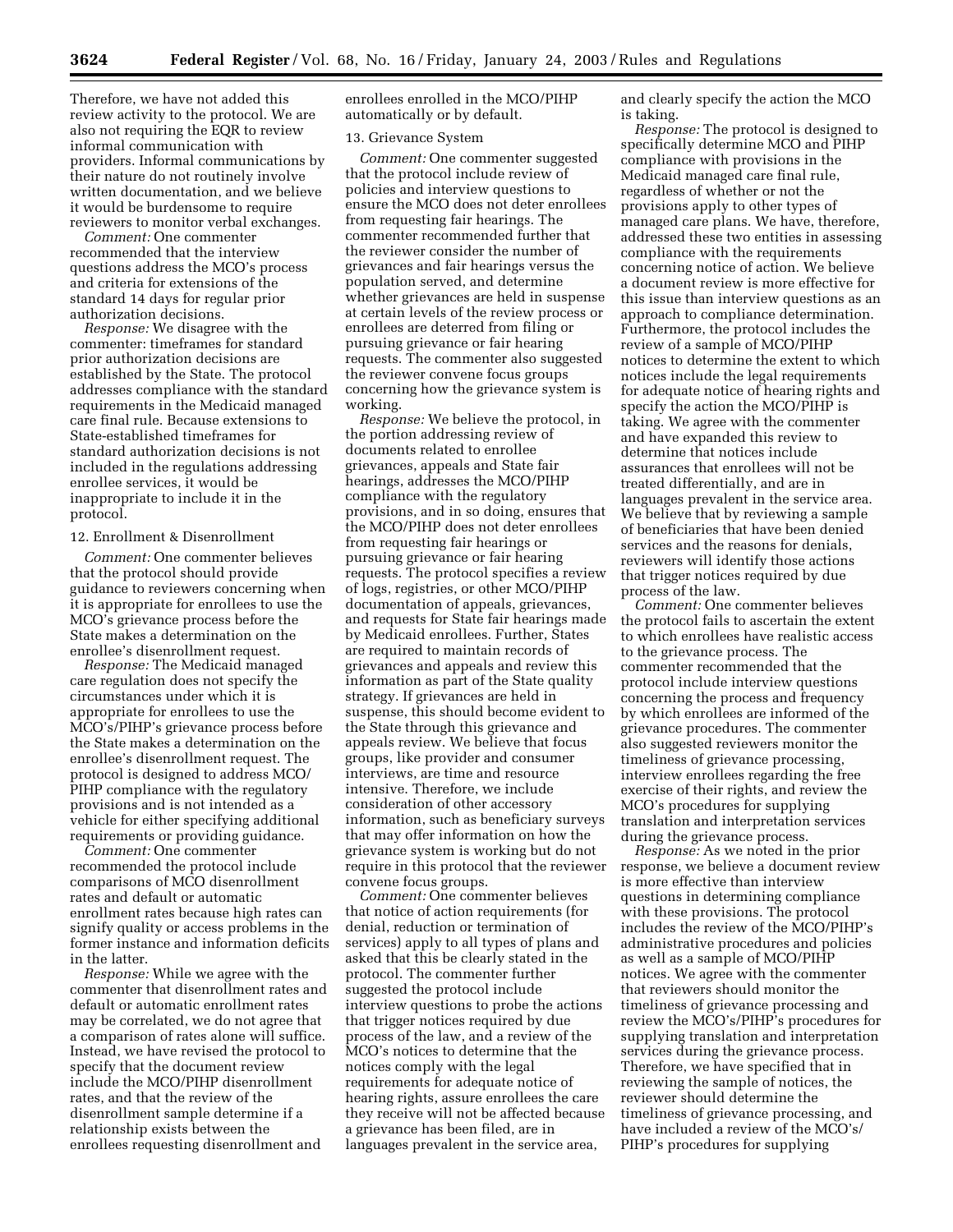translation and interpretation services during the grievance process. However, since enrollee interviews are time and resource intensive and beneficiary survey results are specified for consideration as accessory information, we have not included this activity.

*Comment:* One commenter recommended reviewers interview enrollees to determine how they are informed of the right to request continuation of benefits pending resolution of an appeal or fair hearing, and whether continuing benefits were received when requested. The commenter also suggested that the reviewers compare the MCO's policies with the enrollees' experiences.

*Response:* As noted previously, enrollee interviews are time and resource intensive and are therefore not a review activity included in the protocol. Instead, reviewers are directed to review the results of beneficiary surveys as accessory information. The protocol also specifies a review of the MCO/PIHP administrative policies and procedures, and the review of a sample of notices, to determine the extent to which enrollees are informed of their right to request continuation of benefits pending resolution of an appeal or fair hearing. The findings from the document reviews can then be compared to the survey results as suggested by the commenter.

*Comment:* One commenter disagreed with the protocol not permitting the combination of case manager and care coordinator interviews with other interviews. The commenter further recommended the protocol include interview questions for case managers and care coordinators on the enrollees' process for accessing case management services to ensure consistency with MCO policies, the procedures for interfacing with carved-out or other services not covered by the MCO, and the ease of accessing specialist care.

*Response:* The protocol specifies that the case manager's and care coordinator's interviews may be combined with the Medical Director interview or the Utilization Management interview. This option is consistent with the process used by private accrediting bodies and in the Medicare program reviews. The protocol specifies potential interview questions for case managers and care coordinators to confirm MCO/PIHP compliance with the regulatory requirements pertaining to enrollee rights, service access, and coordination and continuity of care. However, if issues arise during the document review concerning the process for accessing case management services, for interfacing with carved-out

or other services not covered by the MCO, or the ease of accessing specialist care, reviewers are directed to explore them during the interviews. We believe this direction affords the reviewers the flexibility necessary to appropriately tailor the review activity to the structure, operations, and circumstances identified for each MCO/PIHP. Further, we do not believe it is possible, given the diversity among States and MCOs/ PIHPs and the scope of the review itself, to include in the list of potential interview questions probes to explore every possible problem or issue that might arise.

*Comment:* One commenter believes that in collecting accessory information it is important to consider non-Medicaid enrollee survey results and compare these to the Medicaid results to ensure all enrollees are receiving the same level of care.

*Response:* We believe there are numerous analyses of EQR-related activities that can be undertaken. Specifically, the results of compliance monitoring, encounter data, and performance measurements can all be compared, contrasted, analyzed, and correlated. We do not believe the Federal government can or should specify a single set of analyses that will yield the most useful information for all States and MCOs/PIHPs. We believe that States will choose their EQROs on the basis of their demonstrated competence in quality review and analysis, and we defer to the State's decisions about the lines of inquiry EQROs should pursue regarding all EQR-related data, including surveys of Medicaid enrollees and possible comparisons to Medicare enrollees, commercial enrollees, and SCHIP enrollees.

#### *C. Protocols for Calculating or Validating Performance Measures*

*Comment:* One commenter asked that clarification be provided regarding the collection and validation of performance measures. The commenter is concerned that there is no description of essential EQRO activities to ensure that the performance measures being used by the State are scientifically sound, meaningful, valid, and reproducible. The commenter does not believe that the collection methodology outlined in the protocols will ensure valid and reliable measures. The commenter recommended that we take steps to ensure that EQROs use only evidence-based performance measures.

*Response:* We disagree with the commenter. The protocols outline a methodology to be used in the validation or calculation of performance measures to ensure that valid and

reliable measures are calculated or to determine the extent to which valid and reliable measures have been calculated by the MCO/PIHP. The protocols were designed to be consistent with approaches used by NCQA and Medicare QIOs but to also describe how to validate or calculate measures such as those found in HEDIS as well as those developed by States or other groups or organizations. We advocate the calculation of measures that have been tested and accepted in the private and public sectors but provide States with the flexibility to develop measures or use measures developed by others that meet their program needs.

In addition to specifying essential activities to be conducted as part of performance measure validation or calculation, we have provided an Appendix to this protocol that provides guidance on how to assess an MCO's or PIHP's underlying information system (IS) to ensure that valid and reliable data are used in the calculation of the performance measures. The IS assessment may be conducted as part of this protocol by the EQRO validating or calculating the performance measures, or the EQRO may review an assessment conducted by another party.

*Comment:* One commenter believes that States have already invested substantial resources in establishing systems to carry out performance measurement activities and that it is not clear how these established systems can be adapted easily to meet the requirements of the protocols.

*Response:* Because the essential components of the protocols are accepted practice in both the public and private sector, we expect that States will not have to significantly adapt their approaches to performance measurement. The performance measures protocols are to be used for validating measures calculated by the MCO or PIHP as required by the Medicaid managed care final rule or for calculating additional measures as directed by the State. State approaches to performance measurement might vary but we expect States to require the essential components of the protocol for performance measurement activities review of MCO/PIHP data management processes, evaluation of compliance with specifications for performance measures, and verification of performance measurement.

*Comment:* One commenter believes this protocol is outdated and suggested we reference current industry tools. Another commenter argued that the performance measure validation process is heavily biased toward proprietary systems entities developed in the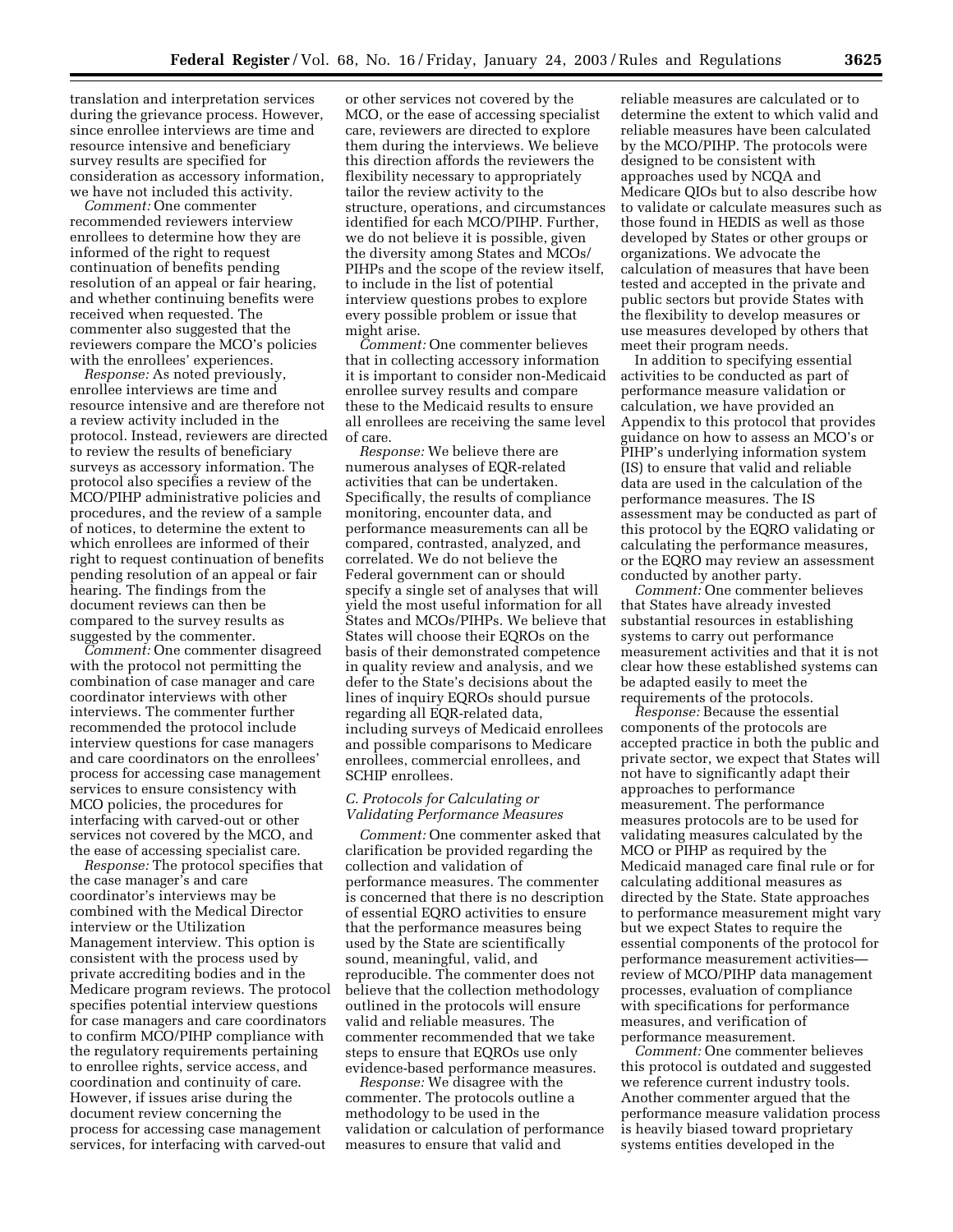business of accreditation. The commenter believes this bias limits flexibility in the process and promotes a narrow view of performance measurement and jeopardizes State's ability to be innovative in performance measurement.

*Response:* One reason we did not include the protocols in a regulation was because we recognize that the protocols will need to be updated as the state-of-the-art in quality assessment and improvement changes. However, we believe that the activities listed in the protocol are still those in current use in the industry. Further, to be in compliance with the EQR rule, States only need to ensure that our protocols or those consistent with ours are used.

In addition, we do not agree that the protocol is biased toward proprietary systems. We used three sources to develop the performance measures protocols (that is, NCQA's HEDIS validation protocol, IPRO documents, and documents from the MEDSTAT group). We identified activities common to these tools and incorporated those activities to ensure valid and reliable methods are used when calculating or validating performance measures. Only one of these tools was developed by an organization that is in the business of accreditation, and we do not agree that the performance measures protocol limits State flexibility in the performance measures development process. We provide States with the flexibility to use established measures or to develop their own measures. We recommend, however, when States choose to develop or use measures not widely used in the private and public sector, that these measures should be evidenced-based and tested.

*Comment:* Several commenters believe the process described for validating performance measures is bureaucratic and administratively burdensome. The commenters state that they do not understand the value of interviewing MCO staff and believe annual onsite review is not necessary and is burdensome.

*Response:* The process in the protocols for validating performance measures is consistent with the process used in the private sector and the Medicare program. We drew from established tools in the development of these protocols. The protocol includes interviewing MCO and PIHP staff in addition to reviewing MCO/PIHP documentation of how performance measures are produced. The purpose of interviewing staff is not to obtain information that can otherwise be obtained from documentation. It is to supplement and confirm information as

needed. In the protocol, interviews of MCO/PIHP personnel are identified as an effective mechanism to understanding an MCO's/PIHP's IS and its application to performance measurement. While much information can be obtained by reviewing an MCOs/ PIHPs internal documents describing its IS, we believe that interviews with MCO/PIHP staff can be a helpful adjunct to the review of IS documents in understanding the issues the MCO/PIHP has with respect to ISs and how it affects the MCO's/PIHP's production of performance measures.

*Comment:* One commenter argued that some States calculate and report MCO-level performance measures and therefore, much of what is contained in the calculating performance measures protocol is not applicable to MCOs, but is applicable to the State.

*Response:* We recognize that States may have MCOs and PIHPs submit encounter data to them instead of performance measures and, therefore, the State may be the entity calculating the performance measure. We have allowed for this in the quality assessment and performance improvement program requirements specified in § 438.240 of the Medicaid managed care final rule. However, regardless of who calculates the performance measures, MCO and PIHPlevel performance measures must be calculated as required by the Medicaid managed care final rule and, if calculated by the MCO/PIHP, must be validated to provide information for the EQR function. We have added clarifying language under § 438.358(b)(2) to recognize that States may be calculating the MCO/PIHP performance measures and in this circumstance the State would provide the information obtained from this activity to the EQRO for the EQR function.

*Comment:* One commenter suggested combining the validating performance measures protocol and the calculating performance measures protocol to reduce the length and complexity of the two protocols.

*Response:* We purposefully provided separate protocols for each EQR-related activity. Even though some of the protocols are variations on a theme (for example, validating performance measures and calculating measures) we wanted to provide stand-alone documents for each activity. In addition, though the protocols are variations on a theme, the activities do differ somewhat and we believe the clearest way to present the information is in separate documents.

*Comment:* One commenter argued that the 30 sample medical record

review recommended in the protocol for performance measures not calculated with administrative data only will add tremendous cost, is needlessly intrusive, and is very time consuming.

*Response:* This aspect of the protocol illustrates what we mean when we say that States must use protocols that are consistent with (but not identical to) our protocols. In this protocol, onsite Activity 4 is the ''Assessment of Processes to Produce Numerators.'' To be consistent with our protocol, the EQRO must perform this activity (that is, assess the MCOs' or PIHPs' processes to produce the performance measure numerator). In our description of Activity 4, we describe how this activity is to be conducted and state that this activity should include a review of a sample of the medical records used to determine the numerator. Thirty medical records is the number that was included in the private sector protocols we reviewed. However, EQROs may use another sample size and still be consistent with our protocol. Our protocol endorses the policies found in private sector protocols, that require a sufficient number of medical records be reviewed to validate a reported numerator for a given performance measure. As stated previously, however, activities used to provide information for the EQR must be conducted ''consistent with'' our protocols. ''Consistent with'' means that the protocols used contain all of the activities and steps included in our protocols. How EQROs and States implement the activities and steps is left to their discretion.

*Comment:* One commenter suggested we add lab data as a data source to calculating performance measures numerators (page 8, item 4).

*Response:* We agree with the commenter and have added laboratory data as a possible data source for calculating performance measures.

*Comment:* One commenter suggested some editorial changes.

*Response:* We have made editorial changes that were recommended where we thought appropriate and helpful.

*Comment:* One commenter suggested on page 15 we add ''place of service'' to the list of claims and encounter data elements to be assessed when assessing the integrity of the MCO's/PIHP's IS.

*Response:* We agree with the commenter and have added place of service to the list of claims and encounter data elements that may be used to conduct performance measurement.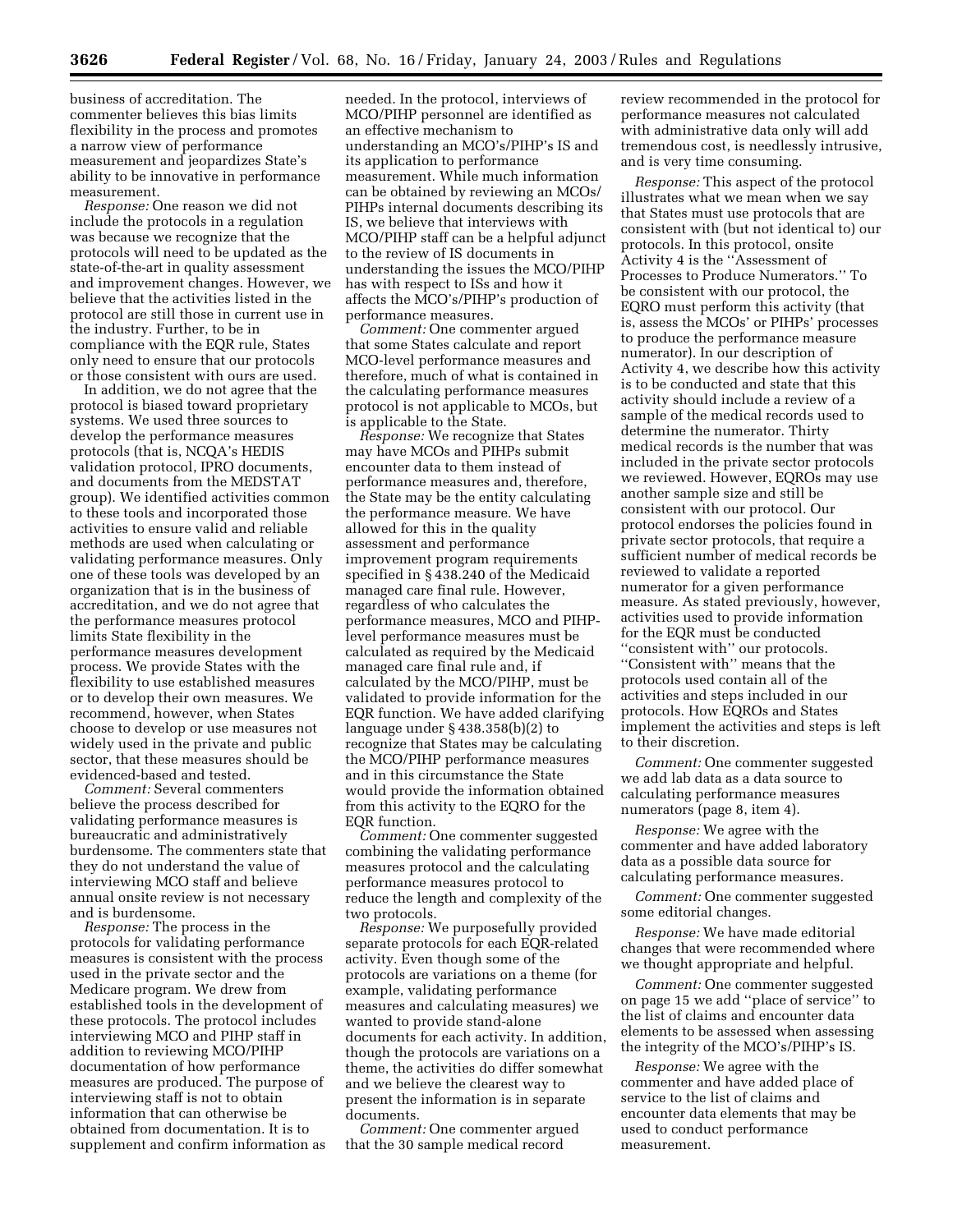#### *D. Protocols for Conducting or Validating Performance Improvement Projects and Conducting Focused Studies*

*Comment:* One commenter believes all the activities in this protocol are reasonable.

*Response:* We agree and retain the activities in the protocol.

*Comment:* One commenter asked for clarification of why the protocol for conducting performance improvement projects was developed. The commenter questioned the value of this protocol since the EQRO is not affiliated with any MCO and has no way to implement performance improvement initiatives affecting the actual delivery of care. The commenter recommended eliminating this protocol.

*Response:* This protocol was developed to provide EQROs and States guidance on the activities required when conducting performance projects as an optional EQR-related activity that qualifies for 75 percent FFP. A State may itself, through another State contractor, or through the EQRO, have additional performance improvement projects conducted other than those required to be conducted by the MCO/ PIHP under § 438.240(b)(1) of the Medicaid managed care final rule and § 438.358(b)(1) of this rule. As long as the project is conducted consistent with the protocol, the information can be provided to the EQRO and be included as part of the EQR function. If the State itself or other State contractor conducts the activity, the State would not qualify for the 75 percent enhance match. If the EQRO conducts the performance improvement project, the State could claim the enhanced match. We developed separate protocols for the conduct of performance improvement projects and the validation of performance improvement projects to have stand-alone documents.

*Comment:* One commenter recommended that the focused study protocol be combined with the validating performance improvement projects protocol. The resulting protocol should be an optional protocol to be used at the State's discretion. One commenter recommended that the validating performance improvement projects and conducting performance improvement projects protocols be combined.

*Response:* We have developed separate protocols for validating and conducting performance improvement projects and for conducting a focused study of health care quality in order to provide stand-alone documents for each of the EQR-related activities. The

focused study protocol and the conducting performance improvement projects protocol are to be used at the State's discretion if it decides to include information from these optional EQRrelated activities as part of the EQR. In contrast, validating performance improvement projects conducted by MCOs/PIHPs is a mandatory activity. Although these protocols have much in common, there are some differences and we believe it is more helpful to the readers and users of the protocols to present these similar, but different activities in separate documents.

*Comment:* One commenter argued that the focused study protocol is biased towards proprietary measurement systems, that we advocate the use of indicators that are generally used in the public health community such as those developed by NCQA and the Foundation for Accountability (FACCT). The commenter recommended that the protocol be neutral in tone and approach the topic of performance measure selection from the perspective of State preferences and existing or evolving State-specified systems.

*Response:* We agree with the commenter that we advocate the use of performance indicators that are generally used in the public health and managed care industry. This is because these measures have been tested for validity and reliability and are widely accepted in the public and private sectors. However, we also, in the performance measures (both conducting and validating) and focused study protocols state that other indicators may be used. We recommend that these indicators be developed on the basis of current clinical practice guidelines or clinical literature derived from health services research or findings of expert or consensus panels.

*Comment:* One commenter suggested we add appointment availability studies, network assessment studies, open-closed panel reports, member and provider satisfaction survey data, and provider language reports as potential sources of information for selecting study topic for performance improvement projects or focused studies of health care quality.

*Response:* We agree with the commenter and have revised the potential sources of supporting information section, under Activity ''Selecting the Study Topic,'' in the performance improvement projects (conducting and validating) and focused studies protocols to include the following: data on appointments and provider networks such as access, open and closed panels, and provider language spoken. Data from surveys was

already included in this section in each protocol.

*Comment:* One commenter suggested we add a discussion of service needs for special needs populations to the list of methods for selecting the study topic.

*Response:* We recommend in this section that topics should reflect highvolume or high-risk conditions of populations served, including populations with special health care needs such as children in foster care, adults with disabilities, and the homeless. We further state that although these populations may be small, their special health care needs place them at high risk. We believe these provisions address the commenter's concerns and that no change is needed.

*Comment:* One commenter believes that our rationale for reliable data collection only addresses clinical data collection. The commenter suggested we add a section for service studies such as appointment availability and that methods to implement this include review of appointment books, and ''secret shopper'' techniques when someone calls to make an appointment. These kinds of indicators require scripts and very clear definitions of items such as acute care, emergent care, and routine care.

*Response:* We agree with the commenter that we did not include a discussion on data collection issues when using nonclinical data. We have added a paragraph in the performance improvement projects (both conducting and validating) and focused studies protocols to address this issue.

#### *E. Protocol for Validating Encounter Data*

*Comment:* One commenter stated that the protocol does not allow for the fact that encounter data may be used for risk adjusted payment and/or other utilization data analysis purposes.

*Response:* Accurate and reliable encounter data is crucial to performing any analysis of utilization data, and in particular to the development of capitated payments which are based on utilization data. This protocol specifies processes for assessing the completeness and accuracy of the encounter data MCOs and PIHPs submit to the State. We believe this protocol for validation of encounter data accommodates the multiple purposes for which encounter data are used.

*Comment:* One commenter stated that this protocol is long, detailed, needlessly prescriptive and biased toward the MEDSTAT and HEDIS models. The commenter also stated that since States generally have encounter data validation processes in place, this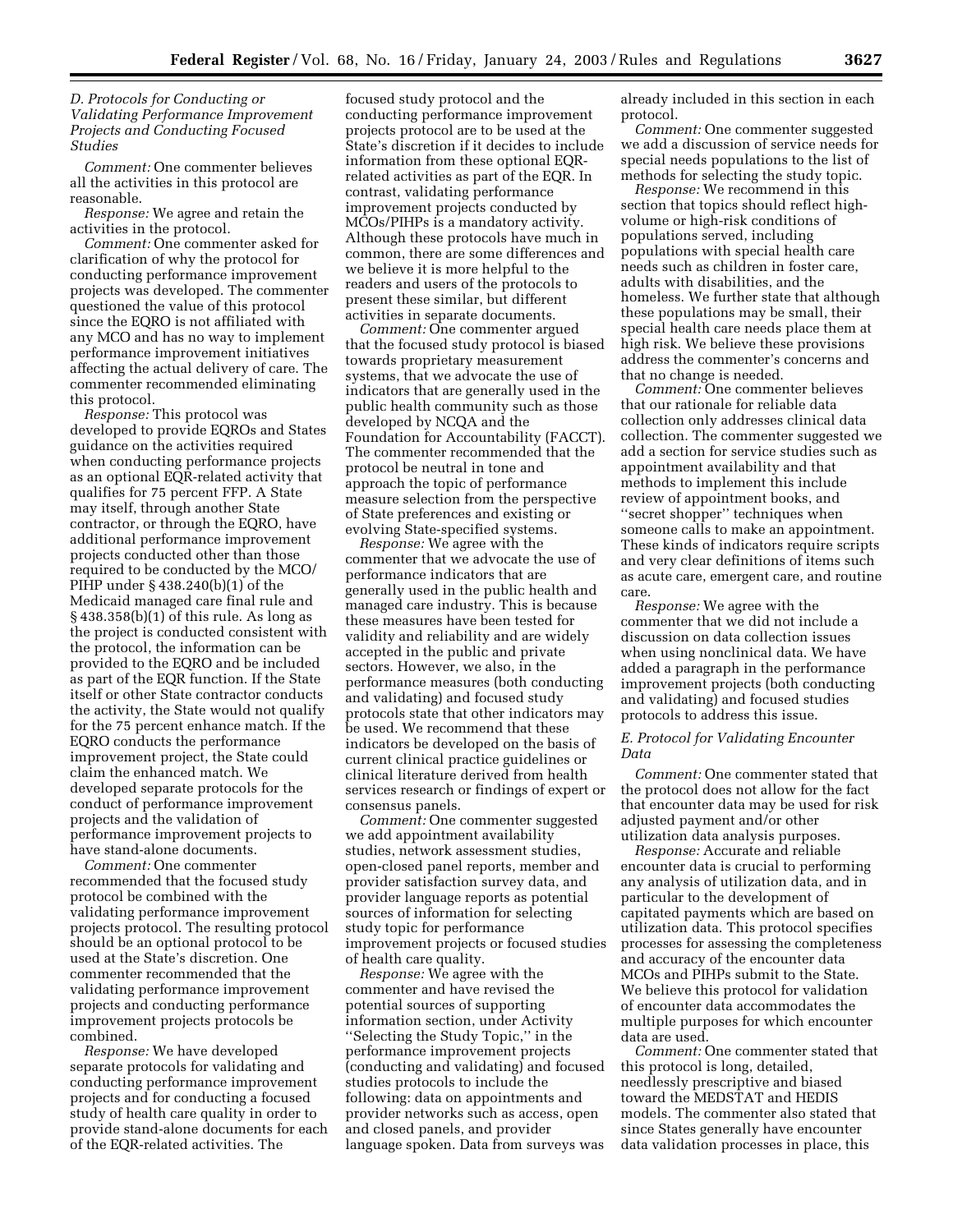protocol will be redundant and should therefore be dropped, reformatted as technical assistance or combined with other protocols to reduce the length and complexity of the protocols.

*Response:* In developing this protocol (as with all the protocols) we instructed our contractor to draw from existing protocols that have been tested and used in the public and private sectors, and that are consistent with current industry practice. The elements contained in the MEDSTAT and HEDIS tools are consistent with other validation processes reviewed, and contain generic activities and steps that include the essential components of a methodologically sound review of encounter data. By requiring protocols that are ''consistent with,'' rather than ''identical,'' we believe that we have allowed for State flexibility while ensuring a minimum standard of quality. Since the validation of encounter data is an optional EQRrelated activity, States have the option to conduct this activity or not. Consequently, we do not believe this protocol is redundant, needlessly prescriptive, or biased.

*Comment:* One commenter believes this protocol should address State data issues and improvements that may impede the ability of MCOs and PHPs to improve their data quality. These issues include the inability of the State to receive MCO and PHP data, unclear data specifications to MCOs and PHPs, and State policies and procedures.

*Response:* Section 4705(a)(2) of the BBA specifies that EQR be a review of MCOs. Therefore, these protocols focus on MCOs and PIHPs, not on the State. State Medicaid agencies have available to them a variety of approaches that use contractors to strengthen their Medicaid Management Information System (MMIS). Additionally, we have funding opportunities that assist States with improvements to their MMIS. We, therefore, are not modifying this protocol to address State Medicaid agency data issues.

*Comment:* One commenter asked for clarification about the purpose of the chart on page 11, including how the categories were decided upon, and who will calculate the elements.

*Response:* The ''Acceptable Error Rates Specifications and Identified Areas of Concern Form,'' is meant to serve as an example of a tool that an EQRO can use when assessing rates of accuracy and completeness for each data field. This tool can be used at the State's or EQRO's discretion. It may be adapted to meet individual State standards, or a State or EQRO may decide to develop a similar tool. Its

purpose is to illustrate that States need to specify what error rate they will determine to be acceptable for the various types of encounter data to be submitted to them. The categories of ''encounter type'' were determined by the subcontractor that developed this protocol based on its extensive experience as a contractor to us and State Medicaid agencies on the production, assessment, and improvement of encounter data. The acceptable error rates should be specified by the State.

*Comment:* One commenter recommended against an analysis of mandatory fields (page 16) because these items are generally mandatory and an MCO's submission would not be accepted if any of the fields were not complete.

*Response:* We do not agree that an MCO's/PIHP's submission would not be accepted if any of the fields were not complete. State Medicaid agencies determine the acceptable levels of missing, surplus, or erroneous data. States also determine the standards for encounter data accuracy and completeness, to which encounter data submitted by MCOs and PIHPs will be compared. This protocol recommends that the encounter data validation process analyze and interpret the data in submitted fields to determine if the information is of the type that was requested by the State Medicaid agency, and if the values are valid and reasonable.

*Comment:* One commenter believes that because an MCO does not participate in or control the process of documenting the service in the medical record and subsequent billing that is based upon the medical record, there is no possibility for payor misbehavior.

*Response:* This protocol specifies processes for assessing the completeness and accuracy of encounter data MCOs/ PIHPs submit. The protocol references reviews of medical records as an activity that is conducted to verify the accuracy of the automated data submitted, using the medical record as the point of reference. Payor misbehavior is not the issue. The issue addressed by this protocol is the accuracy of the information a provider submits, through the MCO/PIHP to the State, and the extent to which the MCO/PIHP has procedures in place to promote the accuracy and completeness of the data submitted by their providers.

*Comment:* One commenter believes the acceptable error rates form (page 5) is not information that can be assessed during an onsite visit.

*Response:* The Acceptable Error Rate form is a tool that can be used by the

State or EQRO to document whether the MCO/PIHP has exceeded the acceptable error rate for each encounter type, and whether any concerns have been raised that trigger the need for further investigation. The protocol does not specify at what location (State Medicaid agency offices, MCO or PIHP offices, or EQRO offices) compliance with acceptable error rates is to be determined. The location where this form is to be constructed or used is to be determined by the State.

*Comment:* One commenter suggested that the protocol address rejected data.

*Response:* Activity 3, ''Analyze Electronic Encounter Data for Completeness and Accuracy,'' represents the core of the process the EQRO will use to test the validity of the encounter data. Activity 3 is designed to yield information about the general magnitude of missing encounter data, and should identify problems in the MCO's/PIHP's process for compiling and submitting encounter data. Rejected data should be included in the evidence of and reasons for an MCO's/PIHP's inability to submit encounter data. Additionally, Appendix Z (Information Systems Capabilities Assessment) asks what happens to the encounter if one or more required fields are missing, incomplete, or invalid.

*Comment:* One commenter suggested that the protocol address additional significant issues in performing data accuracy assessments. The commenter further recommended that it be clear before proceeding if the data are pre- or post-edits and whether they are from the MCO, the State, or from the State's data warehouse.

*Response:* We do not understand what the commenter is referring to when suggesting that the protocol address additional significant issues in performing accuracy assessments. In response to the second comment, the data that the protocol addresses is MCO/ PIHP level data, and where the data resides is unique to each State. The protocol addresses encounter data submitted by the MCO/PIHP to the State. Therefore, the data would include any edits made by the MCO/PIHP. The State will need to identify to the EQRO the extent to which it has performed any edits of the data submitted by the MCO/ PIHP.

*Comment:* One commenter suggested that the protocol address benchmark data that can be used to help determine data completeness.

*Response:* The use of benchmarks is discussed in a number of the Steps in Activities 2 and 3. The protocol does not specify exact benchmarks that are to be used because benchmarks should be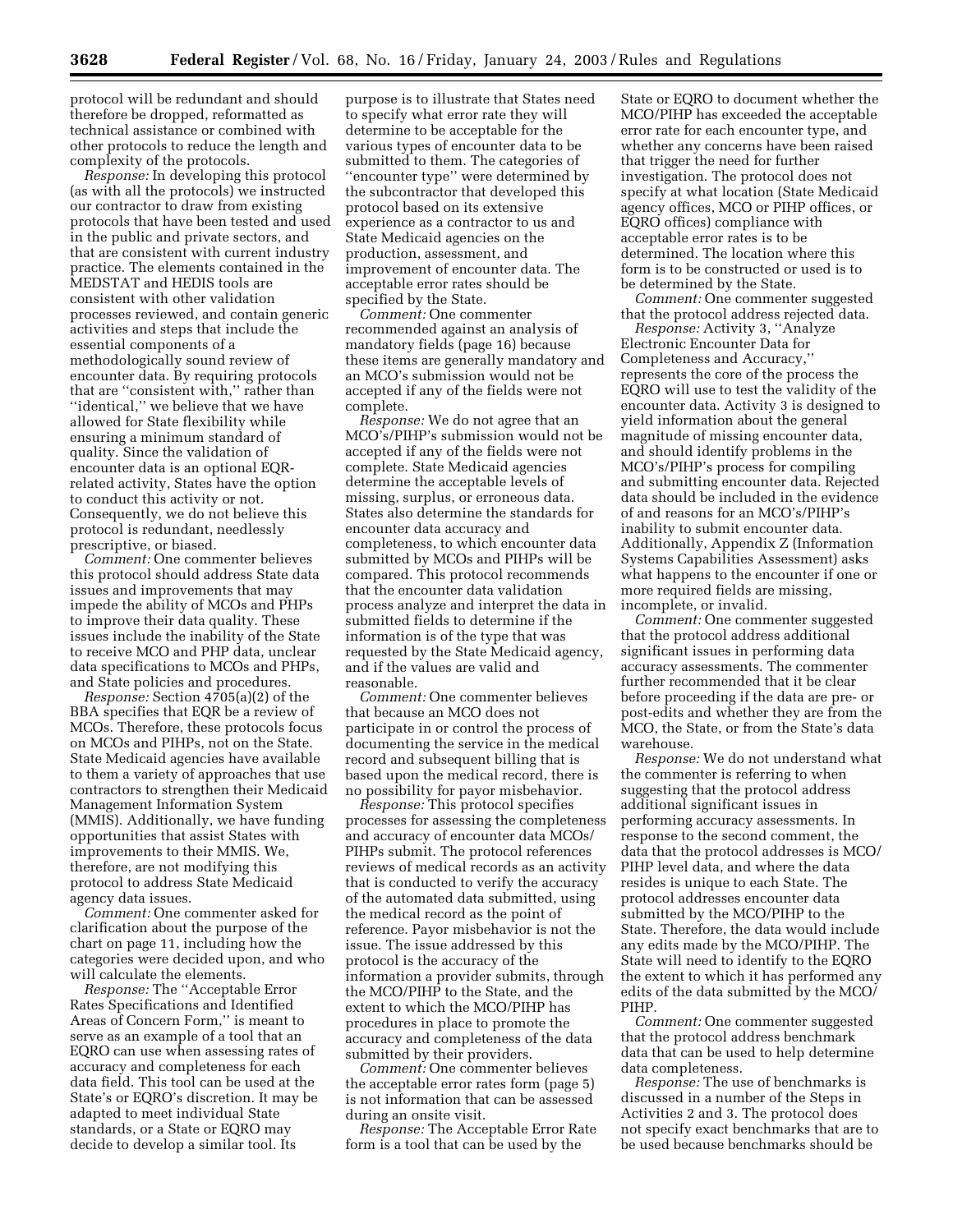tailored to each State's status with respect to the accuracy and completeness of its encounter data. The protocol instead discusses how the EQRO should use benchmarks for testing the quality of data. Additionally, the protocol indicates the source for some benchmarks, and in some cases, provides instructions for EQROs to develop certain benchmarks.

*Comment:* One commenter suggested that the protocol address incorporation of vendor data in reporting to the State.

*Response:* We agree that vendor data should be included when reporting to the State. That is why we reference the importance of vendor data when assessing the MCO's/PIHP's capability to produce accurate and complete encounter data in Activity 2. Activity 2 directs the EQRO to conduct an IS assessment that is consistent with the process described in Appendix Z. Appendix Z includes as elements that impact the accuracy and completeness of encounter data, the MCO's/PIHP's data submission policies, and the contract requirements for vendors and contractors.

#### *F. Information Systems Capabilities Assessment (Appendix Z)*

*Comment:* One commenter believes the level of detail required in the information systems capabilities assessment (ISCA) tool is excessive. The commenter does not believe that the reviewer should have the option of asking for the source code for a variety of computer and report programs. Moreover, the commenter stated that MCOs do not necessarily have the source code because that information may be proprietary and may be the property of a vendor.

*Response:* We do not agree that the ISCA tool requires an excessive level of detail. A number of public and private sector protocols and tools were examined to promote consistency between this assessment and similar public and private sector activities. We also disagree with the comment that the reviewer does not need the source codes used to perform various calculations, and because these codes are proprietary the MCO/PIHP would not have access to this documentation. The source codes referred to in the protocol are codes used in the programs written by MCO/ PIHP staff or by their contractors to calculate continuous enrollment or other calculations using MCO/PIHP administrative data. Consequently, whenever the accuracy of calculations performed by the MCO/PIHP impact on other aspects of the quality measurement; for example, performance measures, the EQRO will require source

codes to validate the accuracy of those calculations. These source codes should, therefore, be available to the MCO/PIHP.

*Comment:* One commenter believes the onsite activities under this Appendix probe policies and procedures not subject to regulation and that they are not relevant to the State MCO contract.

*Response:* We disagree with the premise that the policies and procedures related to the MCO/PHP ISCA are not subject to regulation. This Appendix relates to three different regulatory provisions. Under § 438.242 of the Medicaid managed care final rule, the State must ensure, through its contracts, that each MCO/PIHP maintains an IS that accurately and completely collects, analyzes, integrates, and reports data on utilization, enrollment and disenrollment. Additionally, § 438.240 stipulates that the State must require MCOs/PIHPs to have an ongoing quality assessment and improvement program for which accurate and complete data is an essential element. Further, in § 438.350 of this final rule, each State is required to provide its EQRO information obtained through methods consistent with these protocols. In our contractor's review of private sector industry and Medicare practices, it was determined that an assessment of an MCO's/PIHP's IS is an essential component of validation of encounter data and performance measurement.

*Comment:* One commenter believes that this Appendix is outdated and suggested the encounter data protocol should reference current industry available tools.

*Response:* When we started developing the protocols we used the most recent version of the public and private sector tools referenced. These private and public sector tools have since been updated. However, because we developed the protocols as generic activities and steps to be used in the conduct of the EQR-related activities, we do not agree that the protocols are outdated. Furthermore, in this final rule we allow for use of other protocols, as long as they are consistent (that is, contain the activities and steps identified in these protocols) with those we have developed.

*Comment:* One commenter believes that States may routinely assess MCO IS capabilities and in these cases this protocol is of limited applicability.

*Response:* To avoid duplication, in all the protocols calling for an ISCA, we state that the EQRO may use information about the MCO/PIHP ISCA obtained from an ISCA conducted by

another party as part of another review such as the validation of performance measures, validation of encounter data, or a review for compliance with standards. If the ISCA was performed by another party as part of another review, the State or EQRO should obtain a copy of the assessment, review it to determine if the findings are current, consistent with this Appendix, and where appropriate, seek more recent or additional information. If a recent assessment has not been conducted, an ISCA that is consistent with this Appendix should be conducted.

#### *G. Protocols for Administering or Validating Surveys*

*Comment:* One commenter argued that the protocol for administering a survey is very prescriptive and the value of such a detailed protocol is questionable particularly when States choose to follow the recommended CAHPS survey method. The commenter asked us to clarify how much latitude there was to follow the CAHPS methodology.

*Response:* The administration of validation of consumer or provider surveys of quality of care are optional EQR-related activities. If a State elects to have its EQR perform these activities and to qualify for the 75 percent enhanced match, our protocol or a protocol consistent with ours must be used. Our protocol includes generally accepted practices of survey design and implementation. We relied upon, but condensed, generally accepted principles of survey design and administration discussed in textbooks and other health services publications. Although many States use CAHPS surveys (and the CAHPS survey methodology would meet the requirements of this protocol) it was necessary to put forth this protocol to cover those instances when States desired to use a survey other than a CAHPS survey.

*Comment:* One commenter asked us to clarify the distinctions between the two survey protocols.

*Response:* The first protocol applies to the situation in which the State or its agent administers a survey, that is, designs and/or conducts a survey. Administration of a survey may include the design and implementation of a new survey or the modification of an existing survey and its implementation.

The second protocol applies to the situation in which the State or its agent validates the use of a survey administered or conducted by another party. The process of validation is necessary to ensure that the survey results are both reliable and valid. In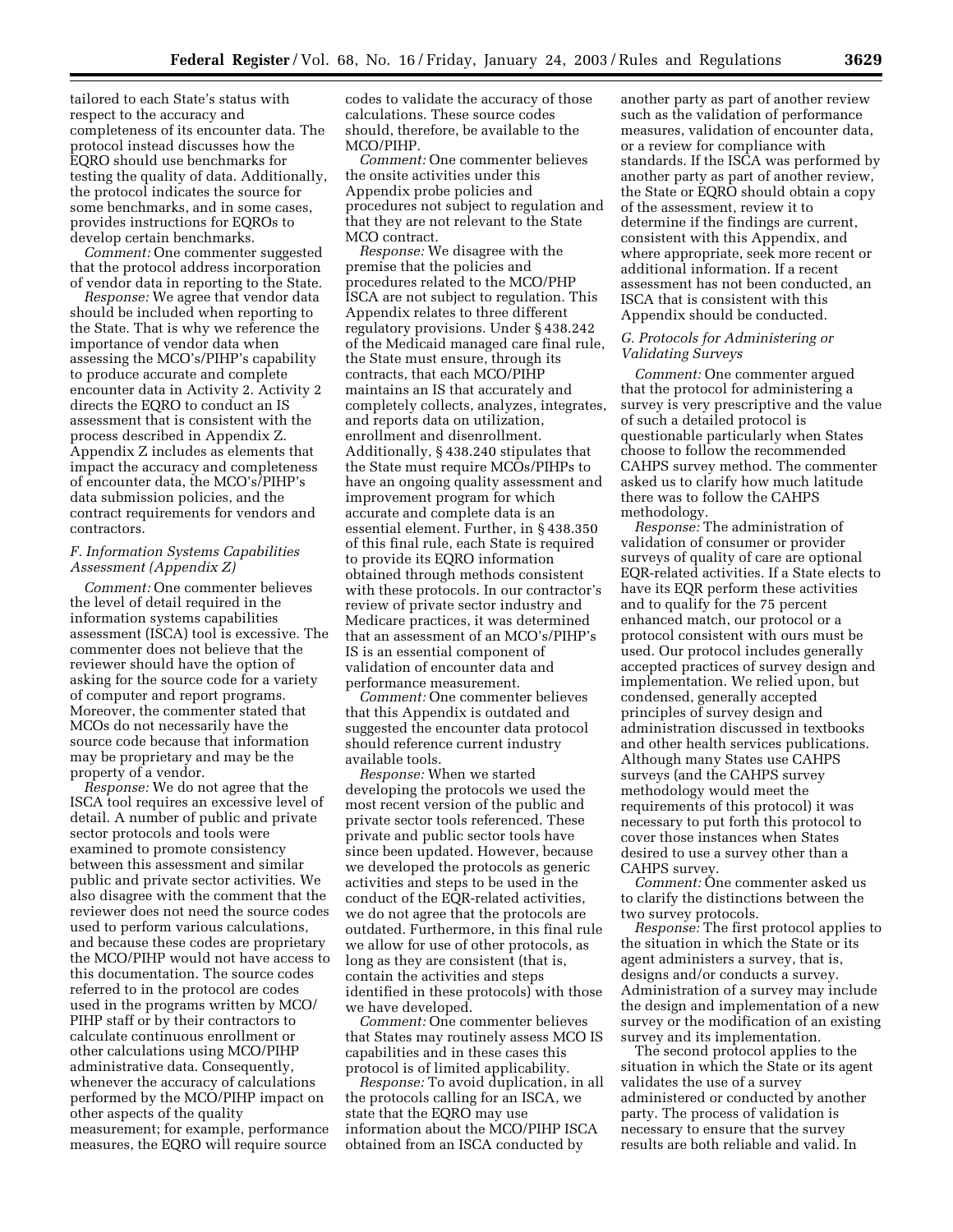this protocol, survey validation is limited to a review of the survey procedures. The validation process does not include collecting survey data anew from respondents to verify their responses.

*Comment:* One commenter believes that beta testing all surveys and the additional questions to members and providers would be time consuming and cost prohibitive.

*Response:* The protocols do not suggest beta testing of all surveys. Instead, they acknowledge the commitment of time and resources and the demands on survey respondents that make such an activity infeasible. The protocol suggests that survey validation be limited to a review of survey procedures.

#### *H. Other Appendices (Attachments to Final Protocols)*

*Comment:* One commenter recommended that we explain the obligations of the State or the EQRO with regard to the documents included in the appendices (for example, what is the role of the documents and how the documents are to be used).

*Response:* With the exception of Appendix Z, ISCA for MCOs and PIHPs, the appendices (Attachments to the final protocols) provide additional guidance to States and EQROs on how to implement the EQR-related activities. The information contained in the appendices (Attachments to the final protocols) are to be used at the discretion of the State or EQRO based on the particular circumstances of the activity being conducted and other means of obtaining needed information.

#### *I. Section 438.360 (Nonduplication of Mandatory Activities)*

*Comment:* One commenter believes the estimates of the time necessary to collect the information under this provision are too low. In addition, the commenter believes that this function needs to be performed by both professional staff and clerical staff and that a blend of the hourly costs should be used to determine the estimated costs.

*Response:* As we stated earlier, because we received several comments indicating that this estimate is low but commenters did not provide us with what they believe the correct estimate to be, we have increased the burden hours by 100 percent to 8 hours. We have taken the commenters recommendation and blended the hourly costs to reflect that both professional and clerical staff will partake in this effort.

*J. Section 438.362 (Exemption From EQR)* 

No comments were received on this section.

#### *K. Section 438.364 (EQR Results)*

No comments were received on this section.

#### **IV. Provisions of the Final Regulation**

For the most part, this final rule adopts the provisions of the December 1, 1999 proposed rule. In response to public comments, we have made clarifying wording changes. Those provisions of this final rule that differ from the provisions of the December 1, 1999 proposed rule follow.

#### *Section 438.310—Basis, Scope, and Applicability*

We have revised this section to reference the applicability of this rule to PIHPs. We have added the reference to PIHPs throughout the rule as appropriate.

#### *Section 438.320—Definitions*

We have revised this section by adding clarifying language to the definitions for the terms ''EQR'' and ''EQRO'' and adding a definition for the term ''financial relationship.'' The definition of EQR has been revised to clarify that this rule applies to the care provided to Medicaid beneficiaries that receive health care services furnished by MCO and PIHP subcontractors as well as MCOs and PIHPs. This definition has also been revised to clarify that EQRrelated activities are not considered part of the EQR function. We have revised the definition of EQRO to mean an organization that conducts the EQR function as well as EQR-related activities. EQR-related activities had not previously been included in the EQRO definition. As a result of this clarifying language, how we use the terms EQR, EQR-related activities, and EQRO needed to be changed in several sections of this rule.

#### *Section 438.350—State Responsibilities*

We have revised this section to add clarifying language that the information provided to the EQRO is consistent with the information we require as part the EQR results; for each EQR-related activity that provides information for the EQR, the EQRO must have the objectives of the activity, the methods of data collection and analysis, a description of the data obtained, and the conclusions drawn.

#### *Section 438.352—External Quality Review Protocols*

We have revised this section to add clarifying language at paragraph (c) of this section to explain what we meant by each protocol must specify the ''detailed procedures'' to be followed in collecting the data to promote its accuracy, validity, and reliability. We have changed the wording of ''detailed procedures'' to ''activities and steps'' to be consistent with how the EQR protocols have been designed.

#### *Section 438.354—Qualifications of External Quality Review Organizations*

We have revised this section to add at paragraph (b)(1) that the EQRO must have ''demonstrated experience'' as well as knowledge of the Medicaid recipients, policies, data systems, and processes; managed care delivery systems, organizations, and financing; quality assessment and improvement methods, and research design and methodology.

We have revised paragraph (c) of this section to require that all EQROs, as opposed to only State entities that qualify as EQROs, may not deliver any health care services to Medicaid beneficiaries, or conduct on the State's behalf ongoing Medicaid managed care program operations related to the oversight of MCO or PIHP quality of services. This later provision has been revised to apply only to Medicaid managed care operations as opposed to all Medicaid program operations. This provides States the opportunity to contract with a broader group of entities than was provided for in the December 1, 1999 proposed rule.

We have also revised paragraph (c) of this section to add clarifying language to explain how ''control'' is defined in 48 CFR 19.101. In addition, we have added a provision that prohibits an entity from qualifying as an EQRO if it has a financial relationship with an MCO or PIHP that it will review as an EQRO.

#### *Section 438.356—State Contract Options*

We have revised paragraph (a) of this section to clarify that States may only contract with one entity for EQR alone or EQR and other EQR-related activities, but may contract with multiple entities to conduct additional EQR-related activities.

#### *Section 438.358—Activities Related to External Review*

We have revised this section by adding cross-references to the Medicaid managed care final rule. We have made these cross-references throughout this rule where appropriate. We had not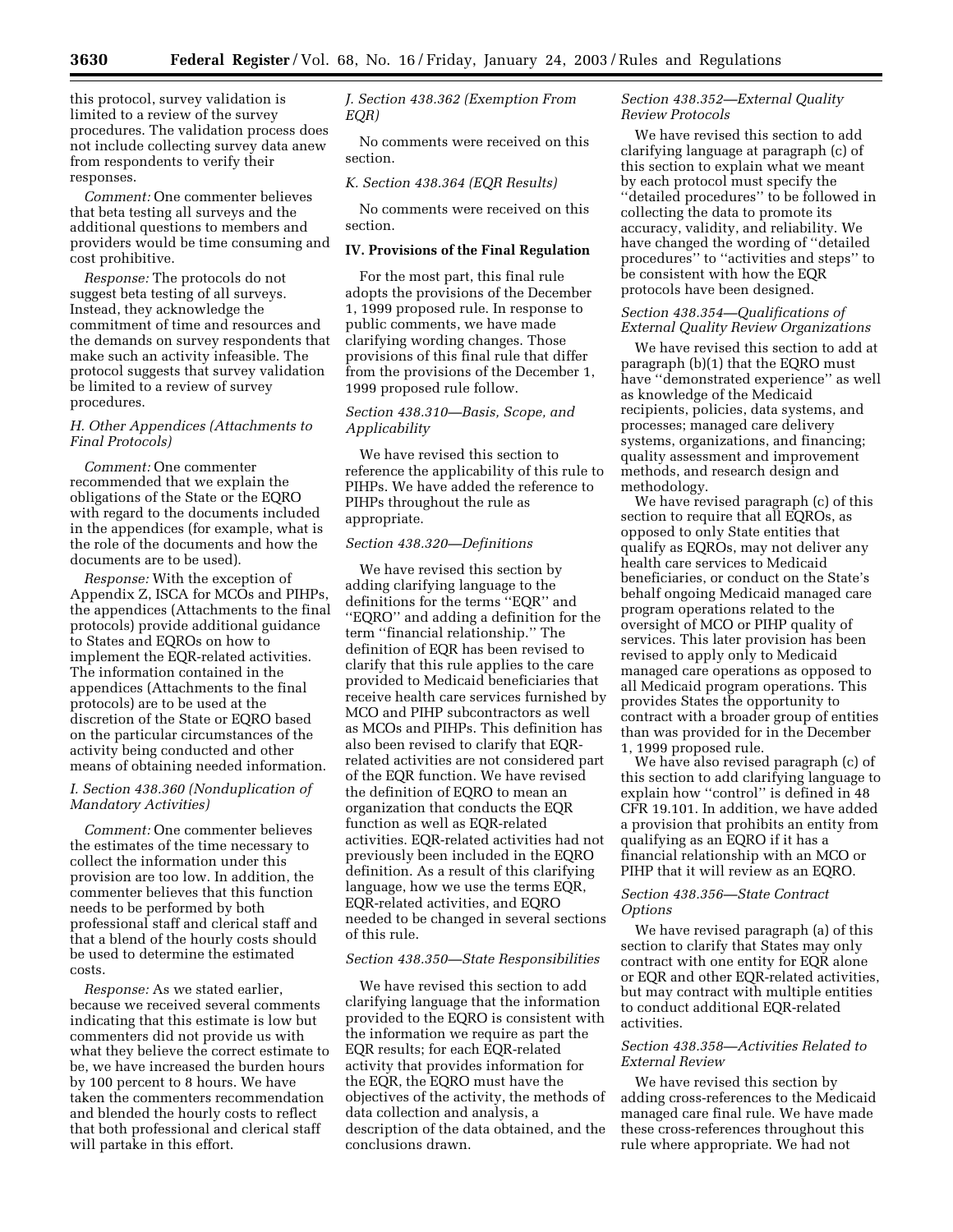included these cross-references in the December 1, 1999 proposed rule as the Medicaid managed care final rule had not yet been published.

We have added a general rule under paragraph (a) to clarify that the mandatory and optional EQR related activities can be conducted by the State, the State's agent that is not an MCO or PIHP, or an EQRO.

We have revised paragraph (b)(1) to clarify that information from the validation of performance improvement projects that are underway, as opposed to those being performed, must be obtained from the MCO or PIHP. We have revised paragraph (b)(2) to clarify that information on performance measures can be obtained from either those calculated by the MCO/PIHP and validated by the State or its agent, or those calculated by the State on behalf of the MCO/PIHP. We have also revised (b)(3) by eliminating the reference to specific State standards. These are now referenced in the aggregate by our crossreference to the Medicaid managed care final rule provision. We have also revised paragraph (c) to clarify that information from optional activities must be from information derived within the preceding 12 months.

#### *Section 438.360—Nonduplication of Mandatory Activities*

We have revised this section by removing the word ''exempt.'' Using this word caused confusion with the ''exemption of EQR requirements'' under § 438.362. In its place, we provide language that explains that the nonduplication provisions allow States to use information from either a Medicare or accreditation review for certain standards and activities in place of a Medicaid review.

We have also revised this section to allow States to apply this provision to MCOs and PIHPs that provide health care services to commercial consumers of health care as well as Medicare beneficiaries. We have further revised this section to clarify that national accrediting organizations are those organizations that have been approved and recognized for M+C deeming. We have made this clarification throughout the rule as appropriate.

We have restructured this section by revising paragraph (b) so it applies to both M+C and MCOs and PIHPs that provide services to commercial consumers and have revised paragraph (c) to address additional provisions for those MCOs and PIHPs providing services to dually eligible beneficiaries only. Under paragraph (b) and (c), we have added a provision that requires the State in its quality strategy to identify

those standards and activities for which it will substitute the Medicare or accreditation review for the Medicaid review. In addition, we require the State to explain the rationale for why the State considers the standards or activities duplicative.

#### *Section 438.362—Exemption From External Quality Review*

We have revised paragraph (a)(2) to clarify that the Medicare and Medicaid contract must overlap geographically within the State when it exempts the MCO or PIHP from EQR. The December 1, 1999 proposed rule did not require that the overlap be within the State.

We have revised (b)(1) to clarify that information from Medicare reviews is to be obtained by the State from the MCO or PIHP. The language in the December 1, 1999 proposed rule could have been misinterpreted to mean that the State had to obtain the information from CMS or its agent. We have also revised paragraph (b)(2) to clarify that the MCO or PIHP must provide the State a copy of the accreditation review findings as opposed to ensuring the State receives a copy.

#### *Section 438.364—External Quality Review Results*

We have revised paragraph (a)(1) to clarify that in the detailed report, conclusions are drawn as to the timeliness of and access to care as well as the quality of care. We have revised paragraph (a)(1)(iii) to clarify that the detailed report should include a ''description'' of the data obtained for each EQR-related activity as opposed to the data obtained. We did not intend for the raw data to be provided as part of the EQR results. We have also revised paragraph (a)(2) to require an assessment of the MCO's and PIHP's strengths and weaknesses be addressed as opposed to a ''detailed'' assessment of the MCO's and PIHP's strengths and weaknesses.

We have revised paragraph (b) to require that the EQR results, upon request, be made available in alternative formats for persons with sensory impairments and that the EQR results be made available through electronic as well as printed copies.

#### *Section 438.370—Federal Financial Participation*

We have revised (a) to clarify that 75 percent FFP is also available for the production of the EQR results.

#### **V. Collection of Information Requirements**

Under the Paperwork Reduction Act of 1995 (PRA), we are required to

provide a 30-day notice in the **Federal Register** and solicit public comment before a collection of information requirement is submitted to the Office of Management and Budget (OMB) for review and approval. In order to fairly evaluate whether an information collection should be approved by OMB, section 3506(c)(2)(A) of the PRA requires that we solicit comment on the following issues:

• The need for the information collection and its usefulness in carrying out the proper functions of our agency.

- The accuracy of our estimate of the information collection burden.
- The quality, utility, and clarity of the information to be collected.

• Recommendations to minimize the information collection burden on the affected public, including automated collection techniques.

Therefore, we are soliciting public comment on each of these issues for §§ 438.352, 438.360, 438.362 and 438.364 of this document that contain information collection requirements.

We published a notice in the **Federal Register** on November 23, 2001, to give the public a 60-day period in which to comment. The basic purpose was to afford the public an opportunity to comment on the protocols. We have addressed the comments received in response to this **Federal Register** notice in section III. above.

For purposes of this requirement, we incorporated Medicaid managed care data from the 2001 Medicaid enrollment report. As of June 2001, there were 329 MCOs (this includes 5 HIOs that must adhere to the EQR requirements of this regulation), and 129 mental health and substance abuse PIHPs.

*§ 438.358 (Activities related to EQR)*— For each MCO and PIHP, the EQR must use information from the following activities:

(1) Validation of performance improvement projects required by the State to comply with requirements set forth in  $\S 438.240(b)(1)$  and that were under way during the preceding 12 months.

(2) Validation of MCO or PIHP performance measures reported (as required by the State) or MCO or PIHP performance measure calculated by the State during the preceding 12 months to comply with requirements set forth in § 438.240(b)(2).

(3) A review, conducted within the previous 3-year period, to determine the MCO's or PIHP's compliance with standards (except with respect to standards under §§ 438.240(b)(1) and (2), for the conduct of performance improvement projects and calculation of performance measures, respectively)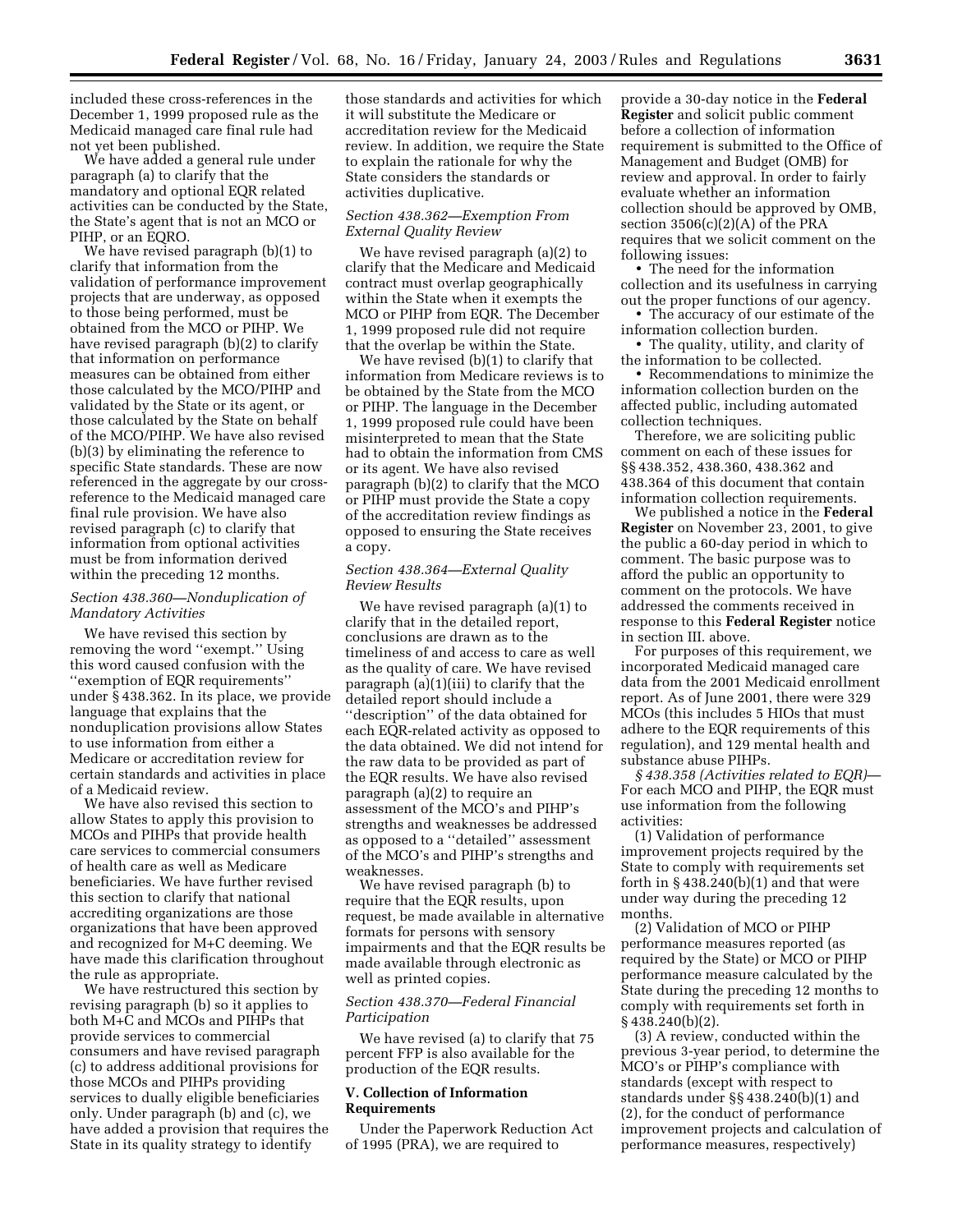established by the State to comply with the requirements of § 438.204(g).

In addition, if a State, at its option, wishes to provide additional information to its EQRO, and to have CMS provide 75 percent FFP in the costs of producing this information, then the additional information must be produced through activities identified as optional activities in this final rule and also must be produced in a manner consistent with (as opposed to identical to) the protocols for these six optional activities. These six optional activities are (1) validation of client level data such as claims and encounters, (2) administration or validation of a survey, (3) calculation of performance measures, (4) conduct of performance improvement projects, and (5) conduct of focused studies of quality of care.

The burden associated with this requirement is the time and effort for a State, EQRO, or other State contractor, to conduct and document the findings of the three mandatory activities—the validation of performance improvement projects conducted by the MCO/PIHP, the validation of performance measures calculated by the MCO/PIHP, and a review of MCO/PIHP compliance with structural and operational standards. Each of these activities will need to be conducted on the 329 MCOs and 129 PIHPs that we estimate are currently providing Medicaid services. The types of services provided by these managed care entities and the number of performance improvement projects conducted and performance measures calculated will vary.

We interviewed four EQROs who in 2000 reviewed MCOs/PIHPs in 16 mandatory or voluntary managed care programs in eight States. Based on the information provided by the four EQROs, we confirmed that the hours and costs to conduct these activities vary. The information provided includes: (1) It takes 25 to 138 hours at a cost of \$2,000 to \$10,000 to validate a performance improvement project conducted by an MCO/PIHP; (2) it takes 12 to 202 hours at a cost of \$1,200 to \$7,000 to validate a performance measure calculated by an MCO/PIHP; and it takes 200 to 800 hours at a cost of \$11,000 to \$49,000 to review for MCO/PIHP compliance with structural and operational standards. Based on the submitted information, it takes an average of 65, 53, and 361 hours, respectively, to conduct the above mandatory EQR activities. Therefore, the average total burden associated with this requirement is 479 hours x 458 entities (329 MCOs + 129 PIHPs). Assuming wages of \$63 per hour for

professionals to comply with the requirement, the cost is \$13,821,066.

For the optional EQR activities validation of client level data (such as claims and encounters), administration or validation of consumer or provider surveys, calculation of performance measures, conduct of performance improvement projects, and conduct of focused studies—we have no data to estimate the hours associated with how long it will take to conduct these activities. We, therefore, estimate that it will take 350 hours to validate client level data and 50 hours to validate consumer or provider surveys. We estimate it will take three times as long to calculate performance measures as it takes on average to validate (159 hours) and three times as long to conduct performance improvement projects and focused studies as it takes on average to validate performance improvement projects (195 hours). We also estimate that it will take three times as long to administer a consumer or provider survey than it takes to validate a survey (150 hours).

Based on 2001 State reported data, we know that of the 42 States that had capitated programs (MCOs or PIHPs) in 2001, 29 (69 percent) had their EQROs validate MCO/PIHP encounter data, 18 (43 percent) had their EQRO administer or validate consumer or provider surveys, 12 (29 percent) had their EQRO calculate performance measures, 16 (38 percent) had their EQRO conduct performance improvement projects, and 32 (76 percent) had their EQRO conduct focused studies. Using the aforementioned percentages and applying them to the number of MCOs and PIHPs, we estimate that States will contract with their EQROs to validate the encounter data of 316 MCOs/PIHPs, administer or validate consumer or provider surveys of 197 MCOs/PIHPs, calculate performance measures of 133 MCOs/PIHPs, conduct performance improvement projects of 174 MCOs/ PIHPs, and conduct focused studies of 348 MCOs/PIHPs.

We, therefore, estimate the average total burden associated with conducting each optional EQR activity as follows:

• Validating client level data 350 hours  $\times$  316 MCOs/PIHPs = 110,600 hours.

• Validating consumer or provider surveys 50 hours  $\times$  98 MCOs/PIHPs ( $\frac{1}{2}$ of 197 MCO/PIHPs that administered or validated surveys) = 4,900 hours.

• Administering consumer or provider surveys 150 hours x 99 MCOs/ PIHPs (1/2 of 197 MCO/PIHPs that administered or validated surveys) = 14,850 hours.

• Calculating performance measures 159 hours  $\times$  133 MCOs/PIHPs = 21,147 hours.

• Conducting performance improvement projects 195 hours  $\times$  174 MCOs/PIHPs = 33,930 hours.

• Conducting focused studies 159 hours  $\times$  348 = 55,332 hours.

Assuming a wage of \$63 per hour for professionals to comply with the requirement, the cost of conducting the optional EQR activities is (240,759 hours  $\times$  \$63) \$15,167,817. We solicit comments specifically on this issue because we had no data on which to base the estimated hours for the conduct of each of the optional EQR activities.

The burden estimate associated with this requirement also includes the time and effort for an MCO/PIHP to prepare the information necessary for the EQRO or other State contractor to conduct the three mandatory activities—the validation of performance improvement projects conducted by the MCO/PIHP, the validation of performance measures calculated by the MCO/PIHP, and a review of MCO/PIHP compliance with structural and operational standards. We estimate that it will take each MCO and PIHP 160 hours to prepare this documentation. We believe one-half of the time preparing the information will be done by professional staff at \$63 per hour and the other one-half of the time preparing the information will be done using clerical staff at \$12 per hour. Therefore, to comply with the requirement, the cost of compiling the necessary information is (458 MCOs/ PIHPs  $\times$  (80 hours  $\times$  \$63 + 80 hours  $\times$ \$12) \$2,748,000.

§ 438.360 (Nonduplication of mandatory activities)—In order to avoid duplication, the State agency may allow the MCO/PIHP to substitute information from a Medicare or accreditation review for the Medicaid review if specified conditions are met. To demonstrate compliance with these requirements an MCO/PIHP must provide to the State agency reports, findings, and other results of the Medicare or private accreditation review. The burden associated with these requirements is the time and effort for an MCO/PIHP to disclose the reports, findings, and other results of the Medicare or private accreditation review to the State agency. Of the 329 MCOs and 129 PIHPs providing Medicaid services, approximately 122 are Medicaid-only MCOs. We believe that there is the potential for States to allow the remaining 336 MCOs/PIHPs to take advantage of the nonduplication provision and that these MCOs/PIHPs will be required to disclose the necessary information to each State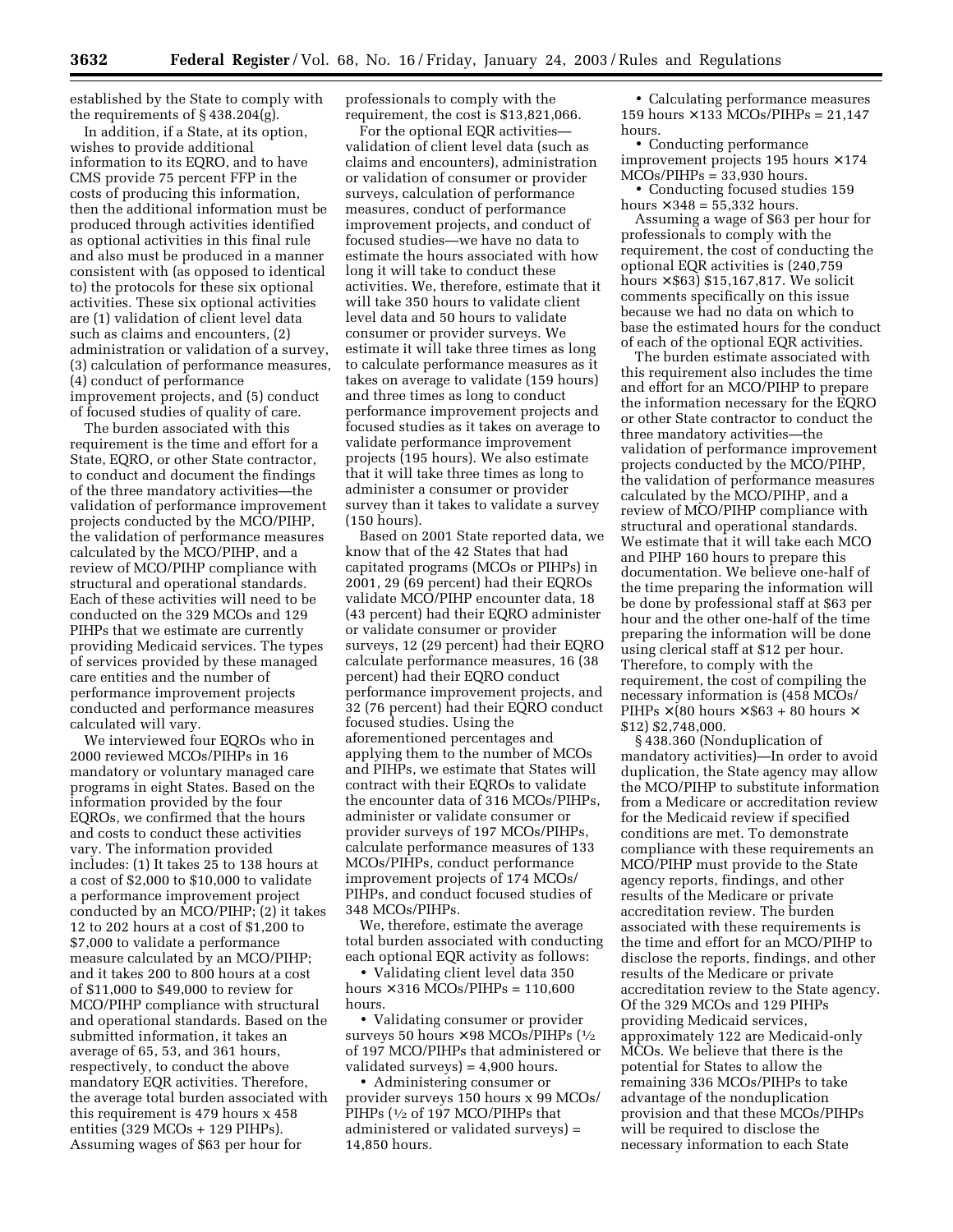agency. We estimate that it will take each MCO 8 hours to disclose the necessary documentation to the State, 4 hours of professional time and 4 hours of clerical time. Therefore, the total burden associated with this requirement is 336 MCOs/PIHPs  $\times$  8 hours = 2688 annual burden hours. At \$37.50 per hour  $(\$12 + \$63/2)$ , the cost will be \$100,800.

This section also requires that a State agency provide the reports, findings, and other results of the Medicare or private accreditation review to the appropriate EQRO. We estimate that it will take, on average, 8 hours for a State to disclose the necessary documentation to the appropriate EQRO. The total annual burden associated with this requirement is 2688 hours (\$37.50 per hour) and \$100,800.

This section also requires a State to include in its quality strategy information concerning the activities or standards for which it is obtaining information from Medicare or an accrediting organization. We believe that the burden for this information collection requirement is included in the burden addressed in the Medicaid managed care rule and approved under OMB number 0938.

*§ 438.362 (Exemption from EQR)*— Each year, exempted MCOs/PIHPs must provide to the State agency the most recent Medicare review findings reported to the MCO/PIHP. This information must include (1) all data, correspondence, information, and findings pertaining to the MCO's/PIHP's compliance with Medicare standards for access, quality assessment and performance improvement, health services, or delegation of these activities; (2) all measures of the MCO's/ PIHP's performance; and (3) the findings and results of all performance improvement projects pertaining to Medicare enrollees.

If an exempted MCO/PIHP has been reviewed by a private accrediting organization and the survey results have been used to either fulfill certain requirements for Medicare external review under 42 CFR part 422, subpart D or to deem compliance with Medicare requirements as provided in § 422.156, the MCO/PIHP must submit a copy of all findings pertaining to its most recent accreditation review to the State agency. These findings must include accreditation survey results of evaluation of compliance with individual accreditation standards, noted deficiencies, corrective action plans, and summaries of unmet accreditation requirements.

The burden associated with these requirements is not applicable for 2

years following the final publication of this regulation. After 2 years, the time and effort for an exempted MCO/PIHP to disclose the findings of its most recent Medicare or private accreditation review to the State agency will be the burden associated with these requirements. We estimate, of the approximately 202 MCOs that potentially may provide Medicare services in addition to Medicaid services, State agencies will allow for approximately 10 percent of the MCOs to be exempt from the EQR requirement. We further estimate that it will take each MCO 8 hours to prepare and submit the necessary documentation to the State agency. Therefore, the total burden associated with this requirement is 10 percent of 202 MCOs  $\times$  8 hours = 160 annual burden hours. At a cost of \$37.50 (\$12 + \$63/2) per hour, we assume a total cost of \$6,000.

*§ 438.364 (EQR results)*—The EQRO responsible for the EQR function will be required to provide to the State agency a detailed technical report that describes for each mandatory and optional activity undertaken for the EQR, the objectives, technical methods of data collection and analysis, a description of the data obtained, conclusions drawn from the data, and the manner in which the conclusions were drawn as to the quality of the care furnished by the MCO/PIHP. In addition, the report must include: (1) An assessment of each MCO's/PIHP's strengths and weaknesses with respect to the quality, timeliness, and access to health care services furnished to Medicaid beneficiaries; (2) recommendations for improving the quality of health care services furnished by each MCO/PIHP; (3) as the State agency determines methodologically appropriate, comparative information about all MCOs/PIHPs, and (4) an assessment of the degree to which each MCO/PIHP has addressed effectively the recommendations for quality improvement, as made by the EQRO during the previous year's EQR.

The burden associated with this requirement is the time and effort for an EQRO to submit to a State agency a detailed technical report for each EQR conducted. We estimate that it will take an EQRO 200 hours to prepare and submit the necessary documentation to the State agency. Therefore, the total burden associated with this requirement is 458 technical reports (329 MCOs + 129 PIHPs)  $\times$  200 hours = 91,600 annual burden hours. Assuming wages of \$63 per hour for professionals to comply with this requirement, the cost is \$5,770,800.

This section also requires each State agency to provide copies of technical

reports, upon request, to interested parties such as participating health care providers, enrollees and potential enrollees of the MCO/PIHP, beneficiary advocate groups, and members of the general public.

The burden associated with this requirement is the time and effort for a State agency to disclose copies of a given technical report to interested parties. We estimate that on average, it will take a State agency 8 hours to disclose the required information. Therefore, the total burden associated with this requirement is 329 MCOs + 129 PIHPs × 25 requests per MCO or  $PIHP \times 8$  hours = 91,600 annual burden hours and a cost (\$12 per hour) of \$1,099,200.

The information collection requirements contained in this final rule will be submitted to OMB for review. In accordance with the Paperwork Reduction Act, these requirements will not go into effect until approved by OMB.

If you comment on any of these information collection and record keeping requirements, please mail 3 copies directly to the following:

- Centers for Medicare & Medicaid Services, Office of Information Services, Security and Standards Group, Division of CMS Enterprise Standards, Room N2–14–26, 7500 Security Boulevard, Baltimore, MD 21244–1850; Attn: Julie Brown, HCFA–2015–F; and
- Office of Information and Regulatory Affairs, Office of Management and Budget, Room 10235, New Executive Office Building, Washington, DC 20503, Attn: Brenda Aguilar, CMS Desk Officer.

#### **VI. Regulatory Impact Analysis**

#### *A. Overall Impact*

We have examined the impacts of this rule as required by Executive Order 12866 (September 1993, Regulatory Planning and Review) the Regulatory Flexibility Act (RFA) (September 19, 1980, Pub. L. 96–354), section 1102(b) of the Social Security Act, the Unfunded Mandates Reform Act of 1995 (Pub. L. 104–4), and Executive Order 13132. Executive Order 12866 directs agencies to assess all costs and benefits of available regulatory alternatives and, when regulation is necessary, to select regulatory approaches that maximize net benefits, including potential economic, environmental, public health and safety effects, distributive impacts, and equity. A regulatory impact analysis (RIA) must be prepared for major rules with economically significant effects (\$100 million or more in any one year).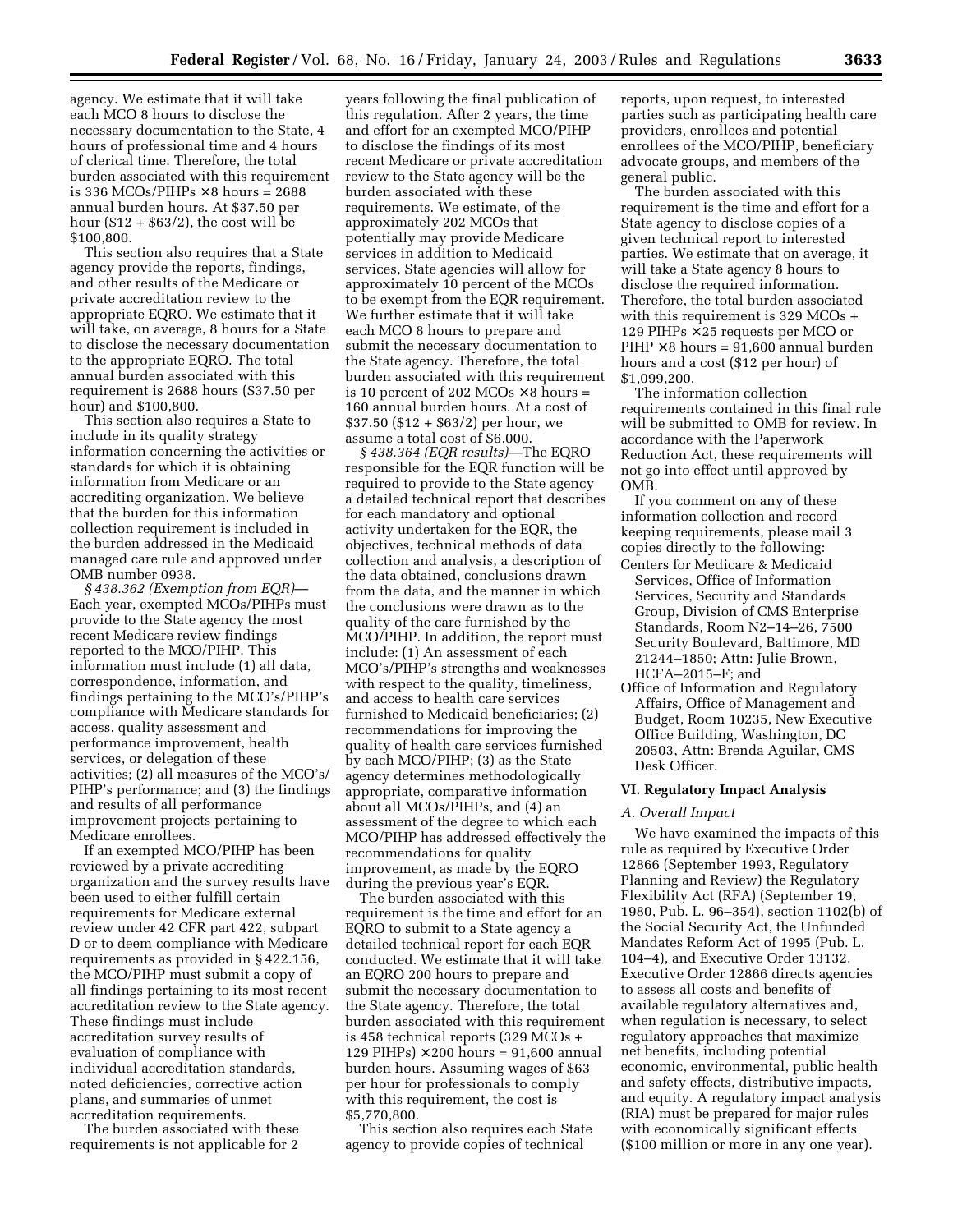The RFA requires agencies to analyze options for regulatory relief of small entities. For purposes of the RFA, we prepare a regulatory flexibility analysis unless we certify that a rule will not have a significant economic impact on a substantial number of small entities. Small entities include small businesses, nonprofit organizations, and governmental agencies. Most hospitals and other providers and suppliers are small entities, either by nonprofit status or by having revenues of \$5 to \$25 million or less annually. Individuals and States are not included in the definition of a small entity.

Section 1102(b) of the Act requires us to prepare a regulatory impact analysis for any proposed rule that may have a significant impact on the operations of a substantial number of small rural hospitals. This analysis must conform to the provisions of section 604 of the RFA. For purposes of section 1102(b) of the Act, we define a small rural hospital as a hospital that is located outside a Metropolitan Statistical Area and has fewer than 100 beds.

The Unfunded Mandates Reform Act (Pub. L. 104–4) requires that agencies prepare an assessment of anticipated costs and benefits before proposing any rule that may result in an annual expenditure by State, local, and tribal governments, in the aggregate, or by the private sector, of \$110 million or more. This rule does not impose any mandates on State, local, or tribal governments, or the private sector that will result in an annual expenditure of \$110 million or more.

Under Executive Order 13132, we are required to adhere to certain criteria regarding Federalism in developing regulations. We have determined that this regulation will not significantly affect States rights, roles, and responsibilities. Section 1903(a)(30)(C) of the Act currently requires an EQR for each contract a State has with a section 1903(m) organization. In accordance with section 4705 of the BBA, this rule will establish requirements and procedures for EQR of Medicaid MCOs. We require States to ensure that an annual EQR is performed by a qualified EQRO for each contracting MCO, the EQRO has adequate information to carry out the review, and that the results of the reviews are made available to interested parties such as participating health care providers, enrollees, advocate groups, and the general public. We also require that these EQR provisions apply to PIHPs and certain entities with comprehensive risk contracts that have been exempted from the requirements of section 1903(m) of the Act. We believe this is consistent

with the intent of the Congress in enacting the quality provisions of the BBA. This rule would not require State agencies to dismantle EQR mechanisms that they have used to meet section 1902 (a)(30)(C) of the Act and which they have found to be effective and efficient. Rather, this rule would provide States greater flexibility in the types of entities they may use to conduct EQR.

We worked closely with States in developing this regulation. Specifically, in accordance with section  $1932(c)(2)(A)(ii)$  of the Act, which requires the Secretary to consult with States to establish a method for identifying entities qualified to conduct EQR, we met with States and other stakeholders under the auspices of the NASHP to establish a criteria to identify qualified entities. Most of the recommendations made at this meeting have been incorporated into this rule. For recommendations not accepted, an explanation was provided in the December 1, 1999 proposed rule.

In addition, section 1932(c)(2)(A)(iii) of the Act requires the Secretary to coordinate with the NGA in contracting with an independent quality review organization to develop protocols to be used in EQR. To meet this requirement, we issued a request for proposal for one or more contractors to develop a set of review protocols for EQROs to use in the conduct of EQRs. Two State representatives selected by the NGA were members of the panel that reviewed and rated responding proposals. Moreover, part of the development of the EQR protocols includes convening an expert panel for review and comment of the protocols. State representatives were included in this process.

#### *B. Anticipated Effects*

In publishing this final rule, we considered two main alternatives. The first was to allow this final rule to be published, incorporating public comments on the proposed rule. The second alternative was to implement the provisions of the BBA as written, without expanding the regulations beyond the statutory language. We believe this final rule as written was the appropriate alternative to choose. Used in conjunction with the Medicaid Managed Care final rule published June 14, 2002, this final rule is a necessary tool for States to use to create and maintain strong, viable Medicaid managed care programs that deliver high quality health care in their State marketplaces and health care delivery systems. Further, we felt this final rule was necessary to implement the Congress' directive to the Secretary to

establish a method for identifying entities qualified to conduct EQR.

We do not anticipate that the provisions in this final rule will have a substantial economic impact on most hospitals, including small rural hospitals. The BBA provisions include some new requirements on State agencies and MCOs, but not directly on individual hospitals. The impact on individual hospitals will vary according to each hospital's current and future contractual relationships with MCOs. Furthermore, the impact will also vary according to each hospital's current procedures and level of compliance with existing law and regulation pertaining to Medicaid managed care. For these reasons, this final rule will not have a significant impact on the operations of a substantial number of hospitals. The only other small entity affected by these regulations would be the EQROs. However, this rule does not impose additional burdens on them. Instead, the rule offers these organizations the benefit of opportunities for additional revenues. Thus we certify that this rule will not have a significant economic impact on a substantial number of small entities.

We do not anticipate a significant increase in Medicaid expenditures as a result of the publication of these regulations for the following reasons. First, approximately 42 States are currently obtaining 75 percent enhanced FFP for EQR activities carried out by QIOs and organizations that meet the requirements to contract with Medicare as a QIO. Permitting these State agencies to claim 75 percent matching for EQR activities conducted by the additional types of entities allowed by these regulations would therefore not result in increased costs to the extent that State agencies switch from QIO or organizations that meet the requirements to contract with Medicare as a QIO to these other entities. Moreover, we believe that, by expanding the pool of organizations available to conduct EQR, State agencies may be able to negotiate savings compared to current costs of dealing with PRO and PRO-like organizations. Additional savings may be realized through opportunities afforded by the final rule to coordinate EQR activities with quality reviews conducted for other purposes. Additional costs may arise where State agencies currently conduct quality review activities at 50 percent Federal matching rate that would now qualify for 75 percent, and from new EQR activities undertaken as a result of the BBA requirements.

In addition, even though we extend this requirement to PIHPs, again we do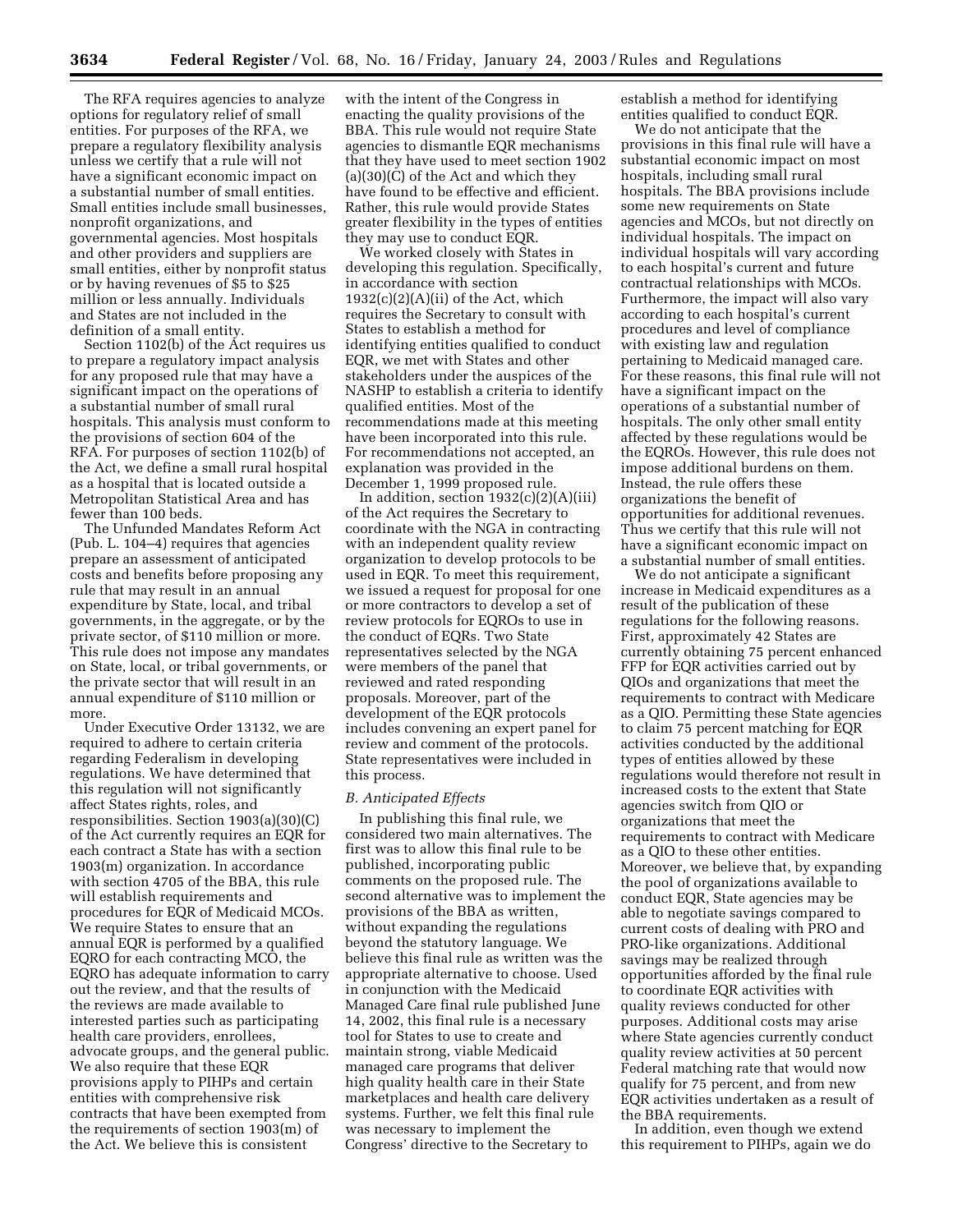not expect this to significantly increase Medicaid expenditures. PIHP costs account for approximately 5 percent of the payments we make to capitated arrangements. Furthermore, State agencies currently conduct quality review activities on PIHPs at a 50 percent Federal matching rate. Additional costs may arise for States' quality review activities that would now qualify for 75 percent and for new quality review activities undertaken as a result of the activities required in this rule.

Although we cannot quantify these various cost and savings effects, we believe that their net impact would be well below the \$100 million threshold for a major rule, and therefore that a regulatory impact analysis is not required. We do not believe that this final rule will cause MCOs to devote significantly more time to collect, organize and prepare for EQR than is already required by States. While the scope of work for EQR may be different under this final rule, we do not believe that the cost difference will be significant and States may actually be able to achieve savings since we are expanding the pool of organizations available to conduct EQR. Further, additional savings may also be realized through opportunities afforded by this rule to coordinate EQR activities with other quality and oversight activities. We acknowledge with the increased opportunity to contract with other qualified entities to conduct EQR, more States may avail themselves the 75 percent match for EQR activities. However, we do not believe this would represent a significant cost impact.

#### *C. Conclusion*

For these reasons, we are not preparing analyses for either the RFA or section 1102(b) of the Act because we have determined, and we certify, that this rule will not have a significant economic impact on a substantial number of small entities or a significant impact on the operations of a substantial number of small rural hospitals.

In accordance with the provisions of Executive Order 12866, this regulation was reviewed by the Office of Management and Budget.

#### **List of Subjects**

#### *42 CFR Part 433*

Administrative practice and procedure, Child support, Claims, Grant programs-health, Medicaid, Reporting and record keeping requirements.

#### *42 CFR Part 438*

Grant Programs—health, Managed care entities, Medicaid, Quality

assurance, Reporting and record keeping requirements.

For the reasons set forth in the preamble, the Centers for Medicare & Medicaid Services amends 42 CFR chapter IV as set forth below.

#### **PART 433—STATE FISCAL ADMINISTRATION**

A. Amend part 433 as set forth below. 1. The authority citation for part 433 continues to read as follows:

**Authority:** Sec. 1102 of the Social Security Act (42 U.S.C. 1302).

2. In § 433.15, add a new paragraph (b)(10) to read as follows:

#### **§ 433.15 Rates of FFP for administration.**

\* \* \* \* \* (b) \* \* \*

performance of external quality review or the related activities described in § 438.358 of this chapter when they are performed by an external quality review organization as defined in § 438.320 of this chapter: 75 percent.

#### **PART 438—MANAGED CARE**

### **Subpart E—External Quality Review**

- Sec.
- 438.310 Basis, scope, and applicability.
- Definitions.
- 438.350 State responsibilities.
- 438.352 External quality review protocols.<br>438.354 Qualifications of external quality 438.354 Qualifications of external quality review organizations.
- 438.356 State contract options.
- 438.358 Activities related to external quality review.
- 438.360 Nonduplication of mandatory activities.
- 438.362 Exemption from external quality review.
- 438.364 External quality review results. 438.370 Federal financial participation.

**Authority:** Sec. 1102 of the Social Security Act (42 U.S.C. 1302).

#### **Subpart E—External Quality Review**

#### **§ 438.310 Basis, scope, and applicability.**

(a) *Statutory basis.* This subpart is based on sections 1932(c)(2), 1903(a)(3)(C)(ii), and 1902(a)(4) of the Act.

(b) *Scope.* This subpart sets forth requirements for annual external quality reviews of each contracting managed care organization (MCO) and prepaid inpatient health plan (PIHP), including—

(1) Criteria that States must use in selecting entities to perform the reviews;

(2) Specifications for the activities related to external quality review;

(3) Circumstances under which external quality review may use the results of Medicare quality reviews or private accreditation reviews; and

(4) Standards for making available the results of the reviews.

(c) *Applicability.* The provisions of this subpart apply to MCOs, PIHPs, and to health insuring organizations (HIOs) that began on or after January 1, 1986 that the statute does not explicitly exempt from requirements in section 1903(m) of the Act.

#### **§ 438.320 Definitions.**

As used in this subpart— *EQR* stands for external quality review.

*EQRO* stands for external quality review organization.

*External quality review* means the analysis and evaluation by an EQRO, of aggregated information on quality, timeliness, and access to the health care services that an MCO or PIHP, or their contractors furnish to Medicaid recipients.

*External quality review organization* means an organization that meets the competence and independence requirements set forth in § 438.354, and performs external quality review, other EQR-related activities as set forth in § 438.358, or both.

*Financial relationship* means—

(1) A direct or indirect ownership or investment interest (including an option or nonvested interest) in any entity. This direct or indirect interest may be in the form of equity, debt, or other means and includes any indirect ownership or investment interest no matter how many levels removed from a direct interest; or

(2) A compensation arrangement with an entity.

*Quality,* as it pertains to external quality review, means the degree to which an MCO or PIHP increases the likelihood of desired health outcomes of its enrollees through its structural and operational characteristics and through the provision of health services that are consistent with current professional knowledge.

*Validation* means the review of information, data, and procedures to determine the extent to which they are accurate, reliable, free from bias, and in accord with standards for data collection and analysis.

#### **§ 438.350 State responsibilities.**

Each State that contracts with MCOs or PIHPs must ensure that—

(a) Except as provided in § 438.362, a qualified EQRO performs an annual EQR for each contracting MCO or PIHP;

(10) Funds expended for the

B. Add a new subpart E to part 438

to read as set forth below.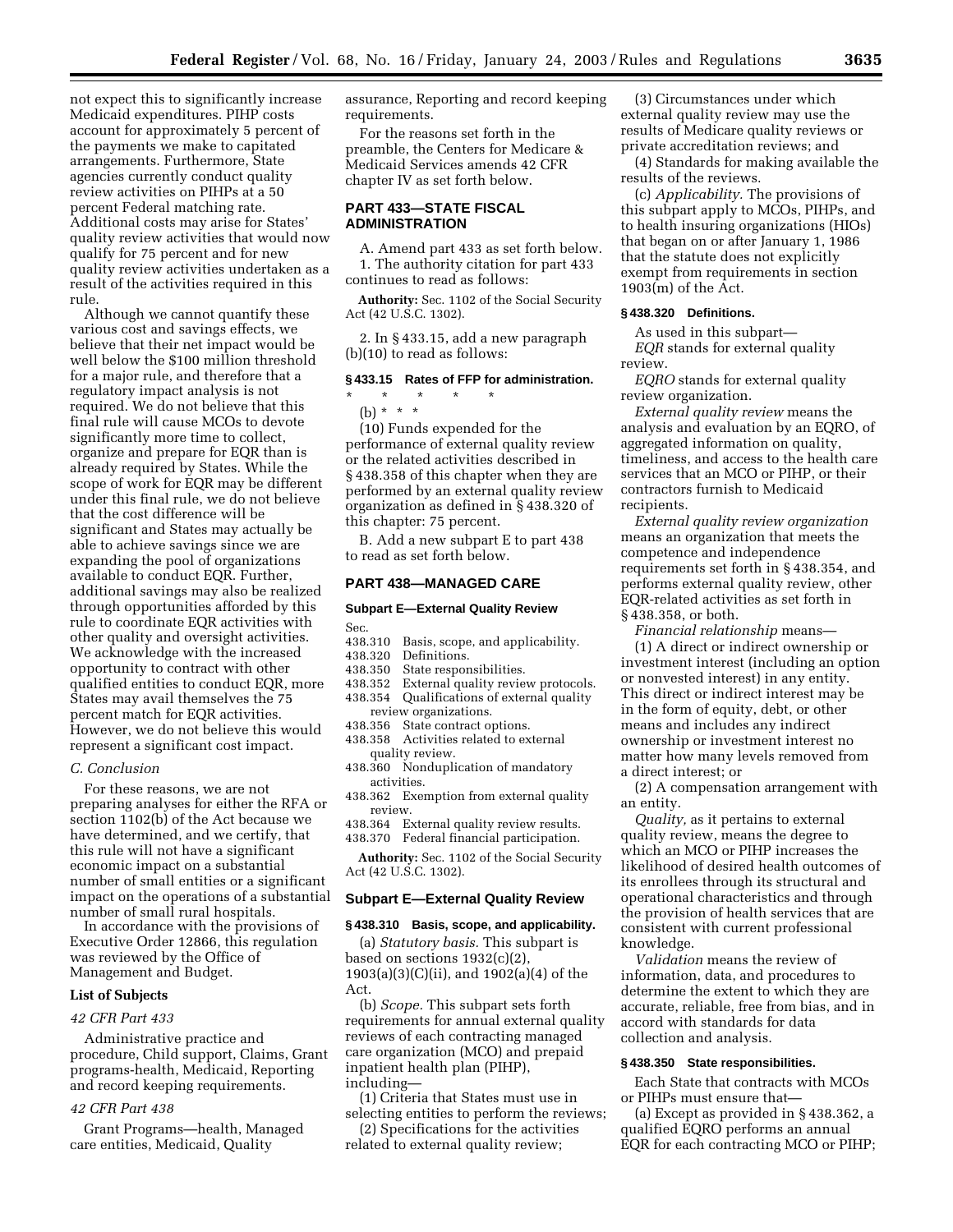(b) The EQRO has sufficient information to use in performing the review;

(c) The information used to carry out the review must be obtained from the EQR-related activities described in § 438.358.

(d) For each EQR-related activity, the information must include the elements described in § 438.364(a)(1)(i) through  $(a)(1)(iv);$ 

(e) The information provided to the EQRO in accordance with paragraph (c) of this section is obtained through methods consistent with the protocols established under § 438.352; and

(f) The results of the reviews are made available as specified in § 438.364.

#### **§ 438.352 External quality review protocols.**

Each protocol must specify—

(a) The data to be gathered;

(b) The sources of the data;

(c) The activities and steps to be

followed in collecting the data to promote its accuracy, validity, and reliability;

(d) The proposed method or methods for validly analyzing and interpreting the data once obtained; and

(e) Instructions, guidelines, worksheets, and other documents or tools necessary for implementing the protocol.

#### **§ 438.354 Qualifications of external quality review organizations.**

(a) *General rule.* The State must ensure that an EQRO meets the requirements of this section.

(b) *Competence.* The EQRO must have at a minimum the following:

(1) Staff with demonstrated

experience and knowledge of— (i) Medicaid recipients, policies, data systems, and processes;

(ii) Managed care delivery systems, organizations, and financing;

(iii) Quality assessment and improvement methods; and

(iv) Research design and

methodology, including statistical analysis.

(2) Sufficient physical, technological, and financial resources to conduct EQR or EQR-related activities.

(3) Other clinical and nonclinical skills necessary to carry out EQR or EQR-related activities and to oversee the work of any subcontractors.

(c) *Independence.* The EQRO and its subcontractors are independent from the State Medicaid agency and from the MCOs or PIHPs that they review. To qualify as ''independent''—

(1) A State agency, department, university, or other State entity may not have Medicaid purchasing or managed care licensing authority; and

(2) A State agency, department, university, or other State entity must be governed by a Board or similar body the majority of whose members are not government employees.

(3) An EQRO may not—

(i) Review a particular MCO or PIHP if either the EQRO or the MCO or PIHP exerts control over the other (as used in this paragraph, ''control'' has the meaning given the term in 48 CFR 19.101) through—

(A) Stock ownership;

(B) Stock options and convertible debentures;

(C) Voting trusts;

(D) Common management, including interlocking management; and

(E) Contractual relationships.

(ii) Deliver any health care services to Medicaid recipients;

(iii) Conduct, on the State's behalf, ongoing Medicaid managed care program operations related to oversight of the quality of MCO or PIHP services, except for the related activities specified in § 438.358; or

(iv) Have a present, or known future, direct or indirect financial relationship with an MCO or PIHP that it will review as an EQRO.

#### **§ 438.356 State contract options.**

(a) The State—

(1) Must contract with one EQRO to conduct either EQR alone or EQR and other EQR-related activities; and

(2) May contract with additional EQROs to conduct EQR-related activities as set forth in § 438.358.

(b) Each EQRO must meet the competence requirements as specified in § 438.354(b).

(c) Each EQRO is permitted to use subcontractors. The EQRO is accountable for, and must oversee, all subcontractor functions.

(d) Each EQRO and its subcontractors performing EQR or EQR-related activities must meet the requirements for independence, as specified in § 438.354(c).

(e) For each contract, the State must follow an open, competitive procurement process that is in accordance with State law and regulations and consistent with 45 CFR part 74 as it applies to State procurement of Medicaid services.

#### **§ 438.358 Activities related to external quality review.**

(a) *General rule.* The State, its agent that is not an MCO or PIHP, or an EQRO may perform the mandatory and optional EQR-related activities in this section.

(b) *Mandatory activities.* For each MCO and PIHP, the EQR must use

information from the following activities:

(1) Validation of performance improvement projects required by the State to comply with requirements set forth in  $§$  438.240(b)(1) and that were underway during the preceding 12 months.

(2) Validation of MCO or PIHP performance measures reported (as required by the State) or MCO or PIHP performance measure calculated by the State during the preceding 12 months to comply with requirements set forth in § 438.240(b)(2).

(3) A review, conducted within the previous 3-year period, to determine the MCO's or PIHP's compliance with standards (except with respect to standards under §§ 438.240(b)(1) and (2), for the conduct of performance improvement projects and calculation of performance measures respectively) established by the State to comply with the requirements of § 438.204(g).

(c) *Optional activities.* The EQR may also use information derived during the preceding 12 months from the following optional activities:

(1) Validation of encounter data reported by an MCO or PIHP.

(2) Administration or validation of consumer or provider surveys of quality of care.

(3) Calculation of performance measures in addition to those reported by an MCO or PIHP and validated by an EQRO.

(4) Conduct of performance improvement projects in addition to those conducted by an MCO or PIHP and validated by an EQRO.

(5) Conduct of studies on quality that focus on a particular aspect of clinical or nonclinical services at a point in time.

(d) *Technical assistance.* The EQRO may, at the State's direction, provide technical guidance to groups of MCOs or PIHPs to assist them in conducting activities related to the mandatory and optional activities that provide information for the EQR.

#### **§ 438.360 Nonduplication of mandatory activities.**

(a) *General rule.* To avoid duplication, the State may use, in place of a Medicaid review by the State, its agent, or EQRO, information about the MCO or PIHP obtained from a Medicare or private accreditation review to provide information otherwise obtained from the mandatory activities specified in § 438.358 if the conditions of paragraph (b) or paragraph (c) of this section are met.

(b) *MCOs or PIHPs reviewed by Medicare or private accrediting*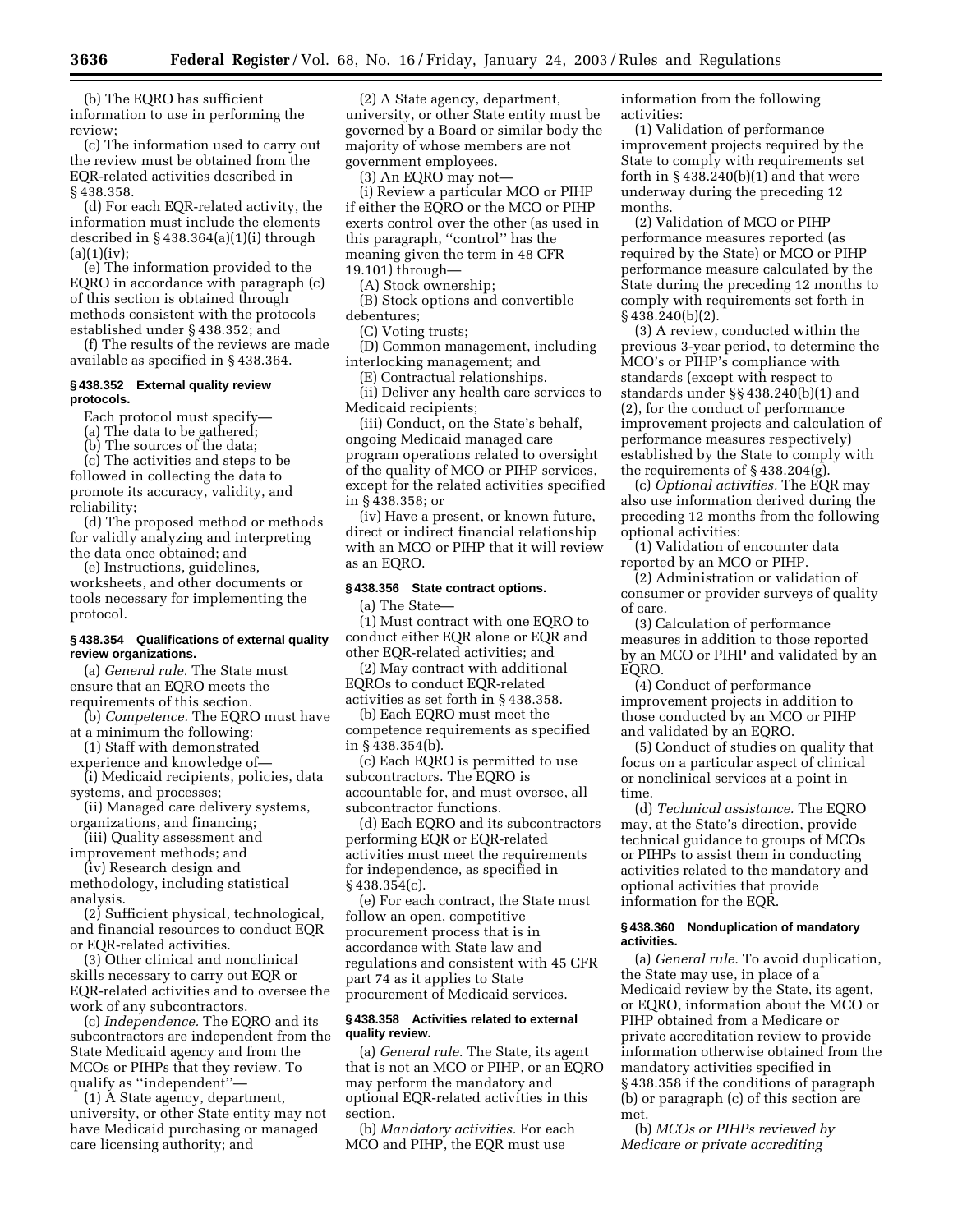*organizations.* For information about an MCO's or PIHP's compliance with one or more standards required under § 438.204(g), (except with respect to standards under §§ 438.240(b)(1) and (2), for the conduct of performance improvement projects and calculation of performance measures respectively) the following conditions must be met:

(1) The MCO or PIHP is in compliance with standards established by CMS for Medicare+Choice or a national accrediting organization. The CMS or national accreditation standards are comparable to standards established by the State to comply with § 438.204(g) and the EQR-related activity under § 438.358(b)(3).

(2) Compliance with the standards is determined either by—

(i) CMS or its contractor for Medicare; or

(ii) A private national accrediting organization that CMS has approved as applying standards at least as stringent as Medicare under the procedures in § 422.158.

(3) The MCO or PIHP provides to the State all the reports, findings, and other results of the Medicare or private accreditation review applicable to the standards provided for in § 438.204(g); and the State provides the information to the EQRO.

(4) In its quality strategy, the State identifies the standards for which the EQR will use information from Medicare or private accreditation reviews, and explains its rationale for why the standards are duplicative.

(c) *Additional provisions for MCOs or PIHPs serving only dually eligibles.* The State may use information obtained from the Medicare program in place of information produced by the State, its agent, or EQRO with respect to the mandatory activities specified in § 438.358 (b)(1) and (b)(2) if the following conditions are met:

(1) The MCO or PIHP serves only individuals who receive both Medicare and Medicaid benefits.

(2) The Medicare review activities are substantially comparable to the Statespecified mandatory activities in § 438.358(b)(1) and (b)(2).

(3) The MCO or PIHP provides to the State all the reports, findings, and other results of the Medicare review from the activities specified under § 438.358(b)(1) and (b)(2) and the State provides the information to the EQRO.

(4) In its quality strategy, the State identifies the mandatory activities for which it has exercised this option and explains its rationale for why these activities are duplicative.

#### **§ 438.362 Exemption from external quality review.**

(a) *Basis for exemption.* The State may exempt an MCO or PIHP from EQR if the following conditions are met:

(1) The MCO or PIHP has a current Medicare contract under part C of title XVIII or under section 1876 of the Act, and a current Medicaid contract under section 1903(m) of the Act.

(2) The two contracts cover all or part of the same geographic area within the State.

(3) The Medicaid contract has been in effect for at least 2 consecutive years before the effective date of the exemption and during those 2 years the MCO or PIHP has been subject to EQR under this part, and found to be performing acceptably with respect to the quality, timeliness, and access to health care services it provides to Medicaid recipients.

(b) *Information on exempted MCOs or PIHPs.* When the State exercises this option, the State must obtain either of the following:

(1) *Information on Medicare review findings.* Each year, the State must obtain from each MCO or PIHP that it exempts from EQR the most recent Medicare review findings reported on the MCO or PIHP including—

(i) All data, correspondence, information, and findings pertaining to the MCO's or PIHP's compliance with Medicare standards for access, quality assessment and performance improvement, health services, or delegation of these activities;

(ii) All measures of the MCO's or PIHP's performance; and

(iii) The findings and results of all performance improvement projects pertaining to Medicare enrollees.

(2) *Medicare information from a private, national accrediting organization that CMS approves and recognizes for Medicare+Choice deeming.*

(i) If an exempted MCO or PIHP has been reviewed by a private accrediting organization, the State must require the MCO or PIHP to provide the State with a copy of all findings pertaining to its most recent accreditation review if that review has been used for either of the following purposes:

(A) To fulfill certain requirements for Medicare external review under subpart D of part 422 of this chapter.

(B) To deem compliance with Medicare requirements, as provided in § 422.156 of this chapter.

(ii) These findings must include, but need not be limited to, accreditation review results of evaluation of compliance with individual accreditation standards, noted

deficiencies, corrective action plans, and summaries of unmet accreditation requirements.

#### **§ 438.364 External quality review results.**

(a) *Information that must be produced.* The State must ensure that the EQR produces at least the following information:

(1) A detailed technical report that describes the manner in which the data from all activities conducted in accordance with § 438.358 were aggregated and analyzed, and conclusions were drawn as to the quality, timeliness, and access to the care furnished by the MCO or PIHP. The report must also include the following for each activity conducted in accordance with § 438.358:

(i) Objectives.

(ii) Technical methods of data collection and analysis.

(iii) Description of data obtained.

(iv) Conclusions drawn from the data.

(2) An assessment of each MCO's or PIHP's strengths and weaknesses with respect to the quality, timeliness, and access to health care services furnished to Medicaid recipients.

(3) Recommendations for improving the quality of health care services furnished by each MCO or PIHP.

(4) As the State determines, methodologically appropriate, comparative information about all MCOs and PIHPs.

(5) An assessment of the degree to which each MCO or PIHP has addressed effectively the recommendations for quality improvement made by the EQRO during the previous year's EQR.

(b) *Availability of information.* The State must provide copies of the information specified in paragraph (a) of this section, upon request, through print or electronic media, to interested parties such as participating health care providers, enrollees and potential enrollees of the MCO or PIHP, recipient advocacy groups, and members of the general public. The State must make this information available in alternative formats for persons with sensory impairments, when requested.

(c) *Safeguarding patient identity.* The information released under paragraph (b) of this section may not disclose the identity of any patient.

#### **§ 438.370 Federal financial participation.**

(a) FFP at the 75 percent rate is available in expenditures for EQR (including the production of EQR results) and EQR-related activities set forth in § 438.358 conducted by EQROs and their subcontractors.

(b) FFP at the 50 percent rate is available in expenditures for EQR-